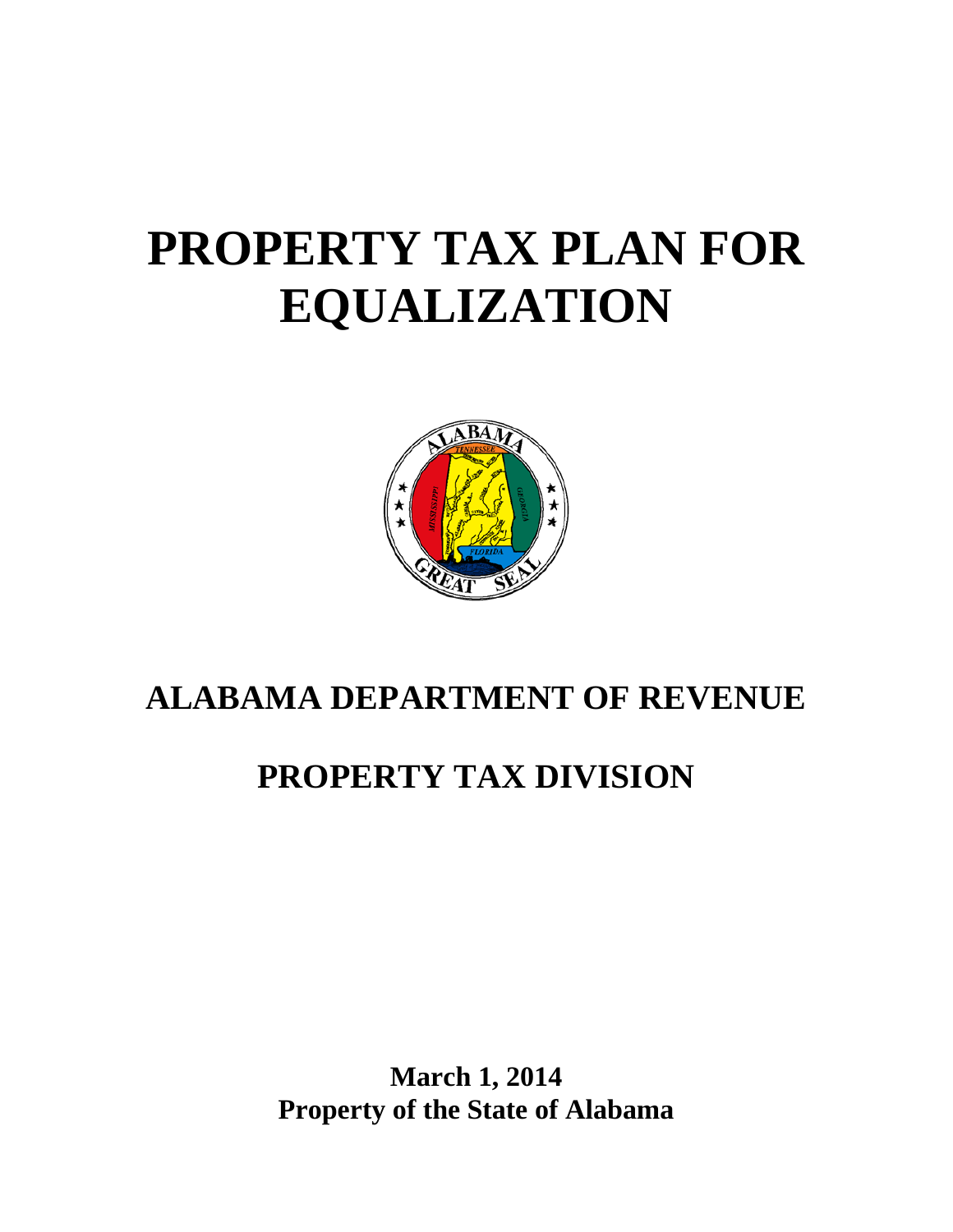| <b>Subject</b><br>Page |  |
|------------------------|--|
|                        |  |
|                        |  |
|                        |  |
|                        |  |
|                        |  |
|                        |  |
|                        |  |
|                        |  |
|                        |  |
|                        |  |
|                        |  |
|                        |  |
|                        |  |
|                        |  |
|                        |  |
|                        |  |
|                        |  |
|                        |  |
|                        |  |
|                        |  |
| 6                      |  |
|                        |  |
|                        |  |
|                        |  |
|                        |  |
|                        |  |
|                        |  |
|                        |  |
|                        |  |

# **Table of Contents**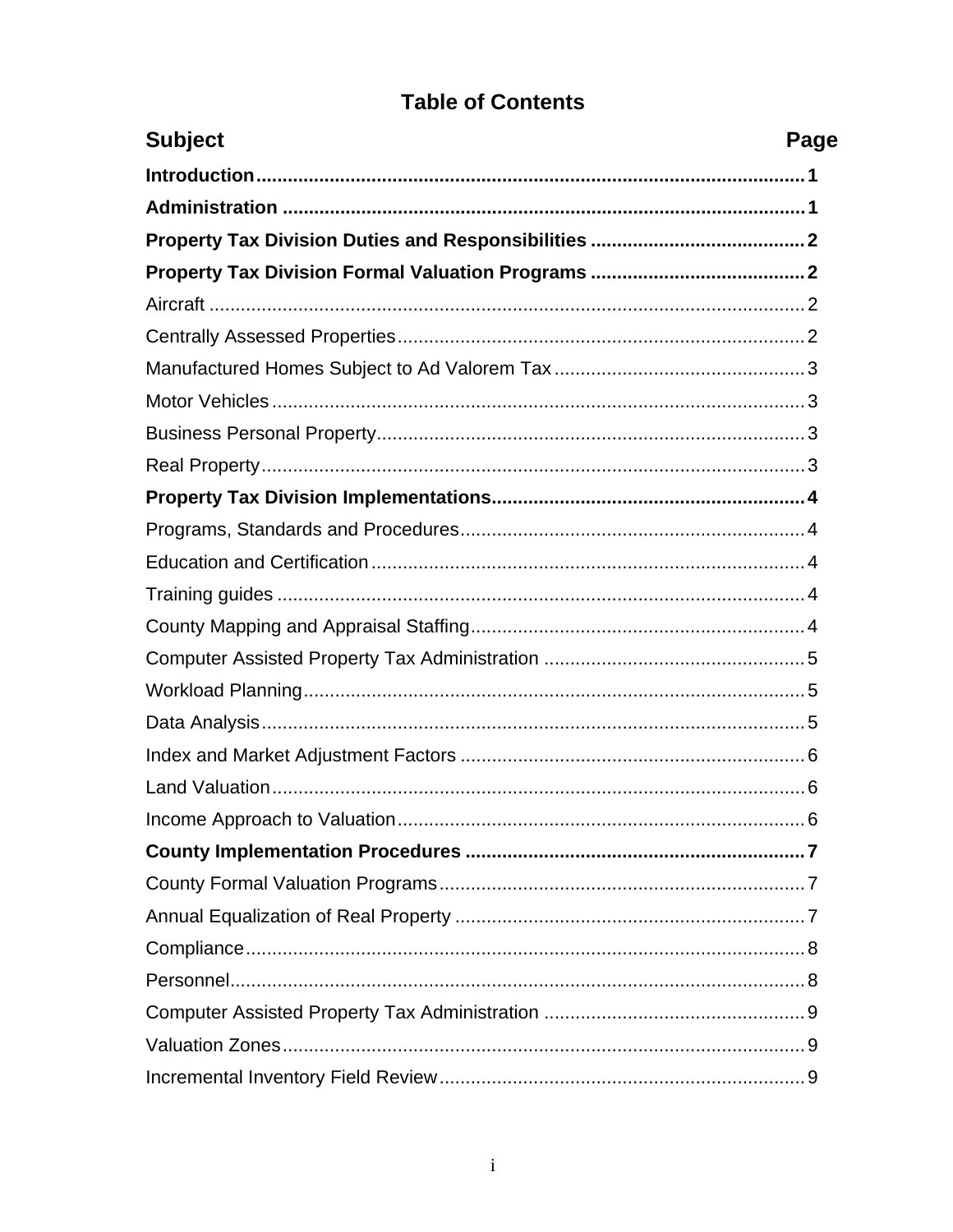| <b>Subject</b>                                           | Page |
|----------------------------------------------------------|------|
|                                                          |      |
|                                                          |      |
| Functions, Responsibilities and Completion Schedules  11 |      |
|                                                          |      |
| Addendum B- Education and Certification Program  B-1     |      |
|                                                          |      |
|                                                          |      |
|                                                          |      |
|                                                          |      |
|                                                          |      |
|                                                          |      |
|                                                          |      |
|                                                          |      |
|                                                          |      |
|                                                          |      |
|                                                          |      |
|                                                          |      |
|                                                          |      |
|                                                          |      |
|                                                          |      |
|                                                          |      |
|                                                          |      |
|                                                          |      |
|                                                          |      |
|                                                          |      |
|                                                          |      |
|                                                          |      |

# **Table of Contents (Continued)**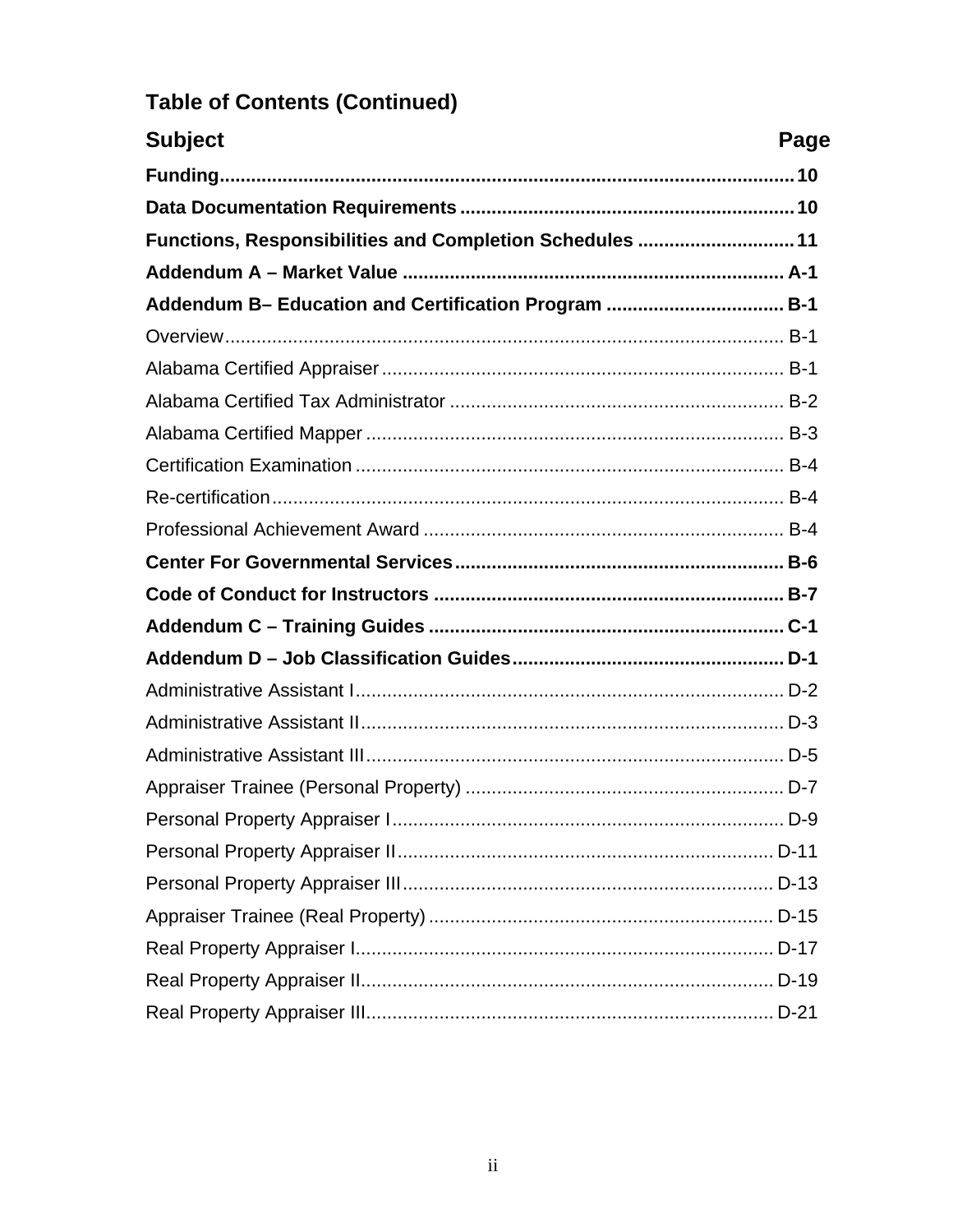| <b>Subject</b><br>Page                                            |  |
|-------------------------------------------------------------------|--|
|                                                                   |  |
|                                                                   |  |
|                                                                   |  |
|                                                                   |  |
|                                                                   |  |
| Addendum E - Property Tax Computer Software Specifications E-1    |  |
|                                                                   |  |
|                                                                   |  |
|                                                                   |  |
|                                                                   |  |
|                                                                   |  |
| Miscellaneous Items Required by Property Taxing Officials  E-14   |  |
|                                                                   |  |
|                                                                   |  |
|                                                                   |  |
|                                                                   |  |
|                                                                   |  |
|                                                                   |  |
|                                                                   |  |
| Addendum J - Development of Cost Index and Land Schedule J-1      |  |
|                                                                   |  |
|                                                                   |  |
|                                                                   |  |
| Addendum N - Standardization of Data on Property Record Card  N-1 |  |
|                                                                   |  |
|                                                                   |  |

# **Table of Contents (Continued)**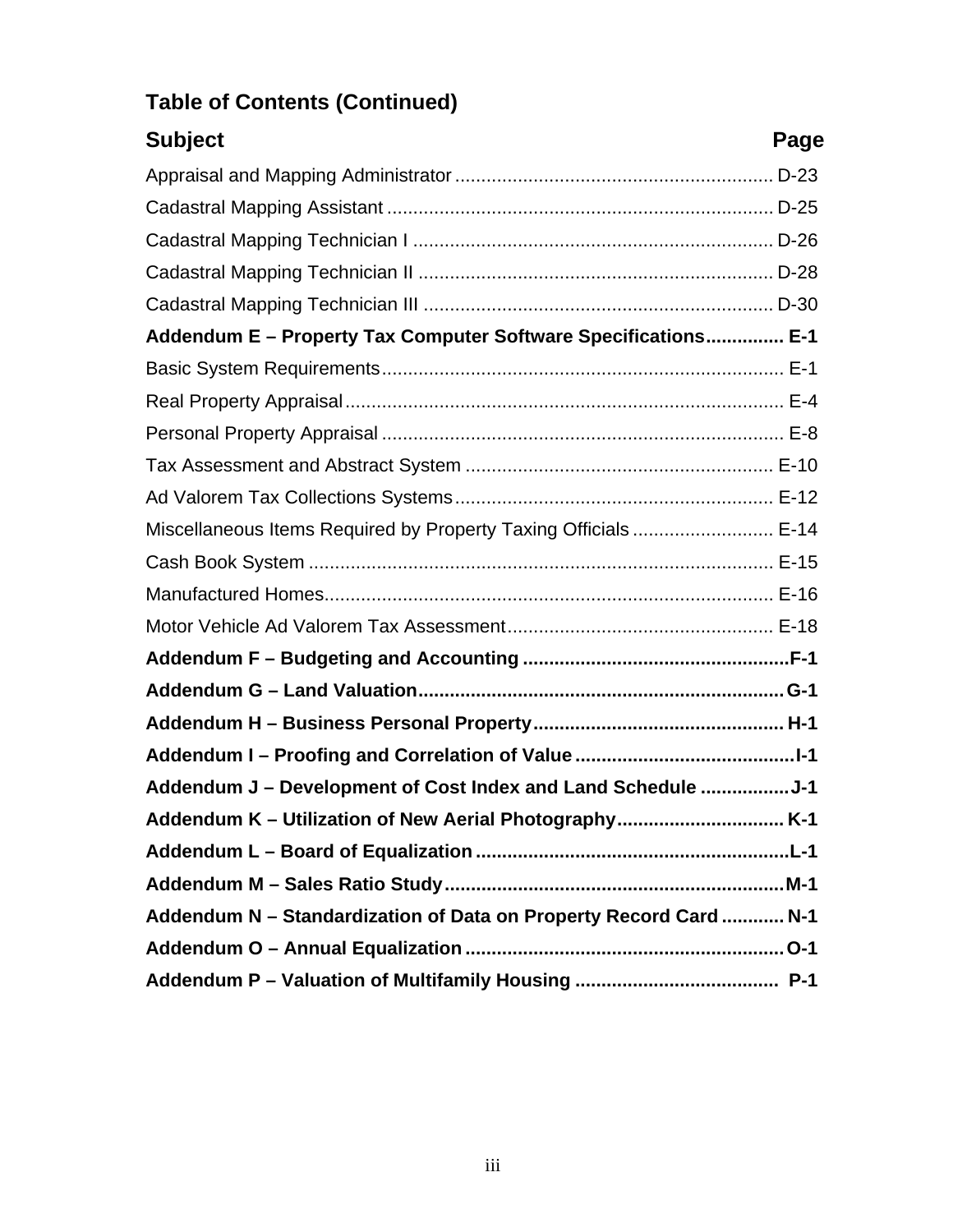### **PROPERTY TAX EQUALIZATION PLAN**

**March 1, 2014**

#### **Introduction**

This plan is published for the purpose of establishing the procedures, requirements, plans, and programs of the Department of Revenue to maintain property tax equalization in Alabama. This plan replaces Division Plan ADV-1 dated October 1, 1995 and all associated Division Directives attached to that plan.

#### **1. Administration**

The Director of the Property Tax Division has the duties and responsibilities of managing the activities of the Division. Section 40-7-74, Code of Alabama 1975, directs that the property reappraisal program shall be administered by the Commissioner of Revenue and supervised by the Director of the Property Tax Division. Section 40-2-11, Code of Alabama 1975, further charges the Department of Revenue with the responsibility of property tax equalization throughout the state. Property Tax Division personnel will assist counties as determined by the Director of the Property Tax Division in order to administer the property tax laws. The division will confer with, advise, and assist county elected officials and their staff, county commissioners, other officials charged with mapping and appraisal duties, and members of the boards of equalization relating to all laws, regulations, standards, and procedures governing property tax administration. The division will perform other duties relating to administration of the property tax laws as deemed necessary by the Property Tax Division Director.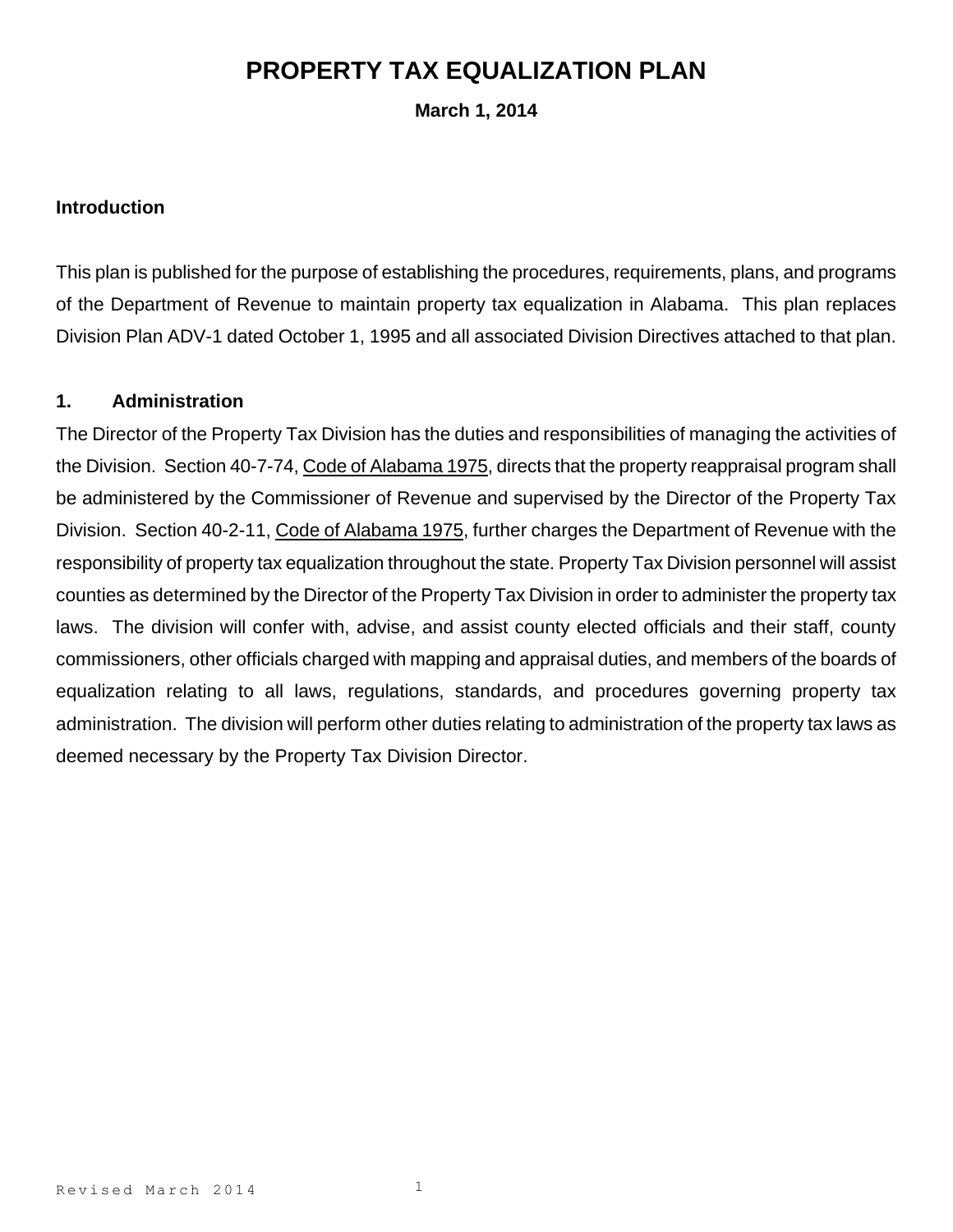#### **2. The Property Tax Division Duties and Responsibilities:**

- a. Establish standards, guidelines and procedures manuals to accurately assign fair market values and to achieve property tax equalization.
- b. Maintain formal education and certification programs.
- c. Provide on-the-job training and as necessary.
- d. Develop and set staffing standards for county mapping and appraisal functions.
- e. Set specifications for Property Tax Administration Computer Software including Computer Assisted Mass Appraisal (CAMA) and Geographic Information System (GIS).
- f. Advise, direct and assist counties with workload planning and task assignment as necessary.
- g. Advise, direct and assist counties with general data analysis and perform specialty or intricate and involved analyses.
- h. Advise, direct and assist counties with the development of the construction index and/or trending factors.
- i. Advise, direct and assist counties with the development and application of land valuation tables, schedules, etc.
- j. Advise, direct and assist counties with the development of factors and multipliers applicable to the income approach to value.
- k. Perform other duties, functions and responsibilities as determined by the Property Tax Division **Director**

#### **3. Property Tax Division Formal Valuation Programs:**

a. Aircraft

Aircraft values shall be furnished annually by the Property Tax Division, in accordance with Alabama Department of Revenue Rule 810-4-1-09.

#### b. Centrally Assessed Properties

All properties of Public utilities, Railroads, Freight lines and other such regulated industries shall be valued and assessed by the Property Tax Division, Public Utilities Section as required by Chapter 21, Title 40, Code of Alabama 1975, other applicable statutes and departmental regulations.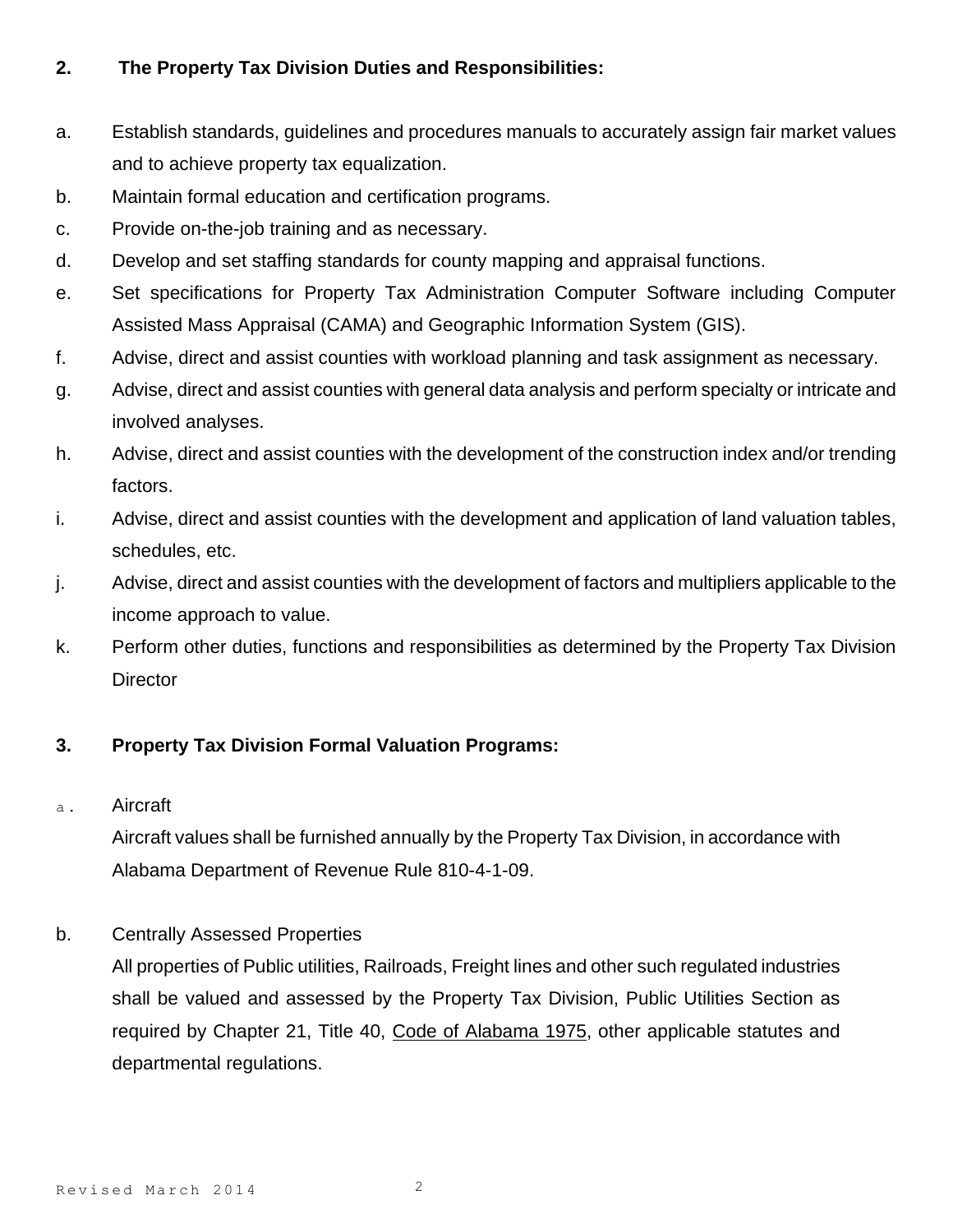#### c. Manufactured Homes Subject To Ad Valorem Tax

Manufactured home values shall be determined using the appraisal procedures set forth in the Alabama Appraisal Manual. Manufactured homes will be revalued on the same schedule as other real property. All manufactured homes not subject to Ad Valorem tax will be subject to registration in accordance with § 40-12-255, Code of Alabama 1975.

#### d. Motor Vehicles

Motor vehicles shall be valued in accordance with § 40-12-253, Code of Alabama 1975 and other applicable departmental rules and regulations. The Alabama Department of Revenue, Property Tax Division, will furnish values annually to the county motor vehicle assessing official.

#### e. Business Personal Property

Business personal property shall be valued according to the Alabama Personal Property Appraisal Manual and other applicable Department of Revenue manuals and regulations. When appraising unique, highly specialized commercial / industrial assets, the Property Tax Division, Personal Property Supervisor may authorize a county to utilize a supplemental valuation guide compiled by a national publisher of commercial / industrial asset cost information. Authorization will be limited to cases where sufficient documentation is available to support the need for supplemental information.

#### f. Real Property

The procedures set forth in the Alabama Appraisal Manual shall be used for the mass appraisal of real property. Annually, each county will prepare sales ratio studies to measure property appraisal equalization, evaluate the level and uniformity of appraisals, determine the need for reappraisal, establish the priorities for reappraisal of selected groups of properties and identify potential problems with appraisal procedures (see **ADDENDUM M**). When appraising unique, highly specialized commercial / industrial properties, the Property Tax Division, Field Operations Supervisor may authorize a county to utilize a supplemental valuation guide compiled by a national publisher of commercial / industrial cost information. Authorization will be limited to cases where sufficient documentation is available to support the need for supplemental information.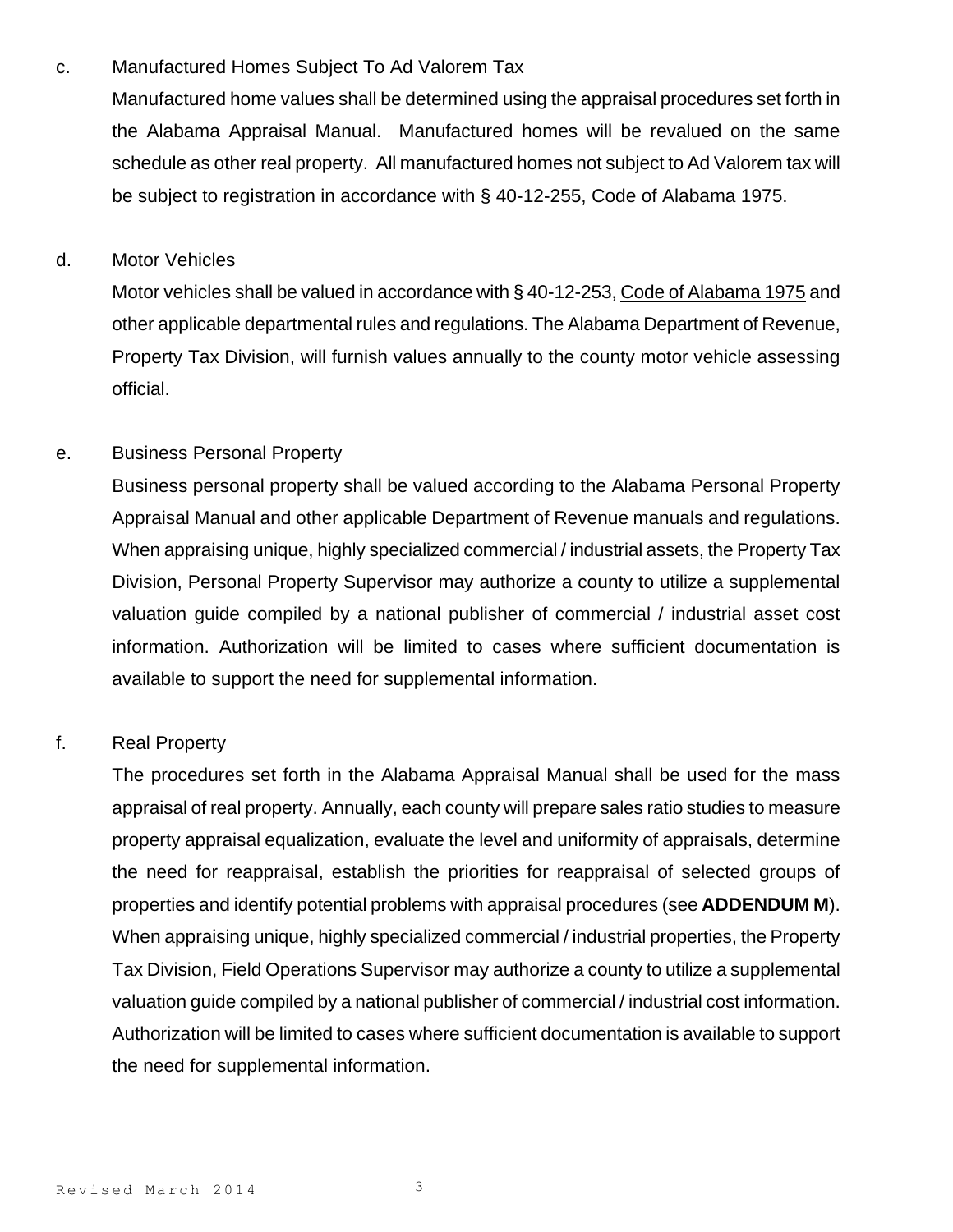#### **4. Property Tax Division Implementations**

#### a. Programs, Standards and Procedures

The Alabama Appraisal Manual, Personal Property Manual, Audit Manual, and the Property Ownership Mapping Maintenance Specifications by reference become a part of this plan. Further, Generally Accepted Appraisal Practices, Uniform Standards of Professional Appraisal Practice and Standards of Practice and Professional Ethics are acknowledged to be central to the formulation of standards and procedures.

#### b. Education and Certification

The Alabama Department of Revenue provides an educational program to assure that state and county personnel achieve equitable administration of the property tax laws of the State of Alabama. The Property Tax Division education and certification program consists of professional appraisal, mapping and other property tax administration courses. These courses are conducted by the International Association of Assessing Officials, the Property Tax Division, and other approved instructors and professional organizations. The program is designed to enhance property tax administration and management skills and to promote professionalism in property tax administration careers. Professional designations are awarded to those applicants meeting qualifications and standards. These professional designations are Alabama Certified Appraiser (real property or personal property track), Alabama Certified Tax Administrator, Alabama Certified Mapper (manual or computer assisted track) and Support Staff Development Level I and II. These designations were established to promote professionalism and maintain high standards in the property tax field (see **ADDENDUM B**).

#### c. Training Guides

Training guides provided by the Property Tax Division (see **ADDENDUM C**) shall be used to determine the job-specific education and training status for Property Tax Division valuation analysts, county real property appraisers, county personal property appraisers, county mappers and Property Tax Division mappers.

#### d. County Mapping and Appraisal Staffing

The Property Tax Division shall assist county efforts to hire experienced mappers and appraisers. Each county must have sufficient qualified staff to accomplish all of the inventory requirements, valuation activities and assessment procedures on an annual basis. The appraisal staff must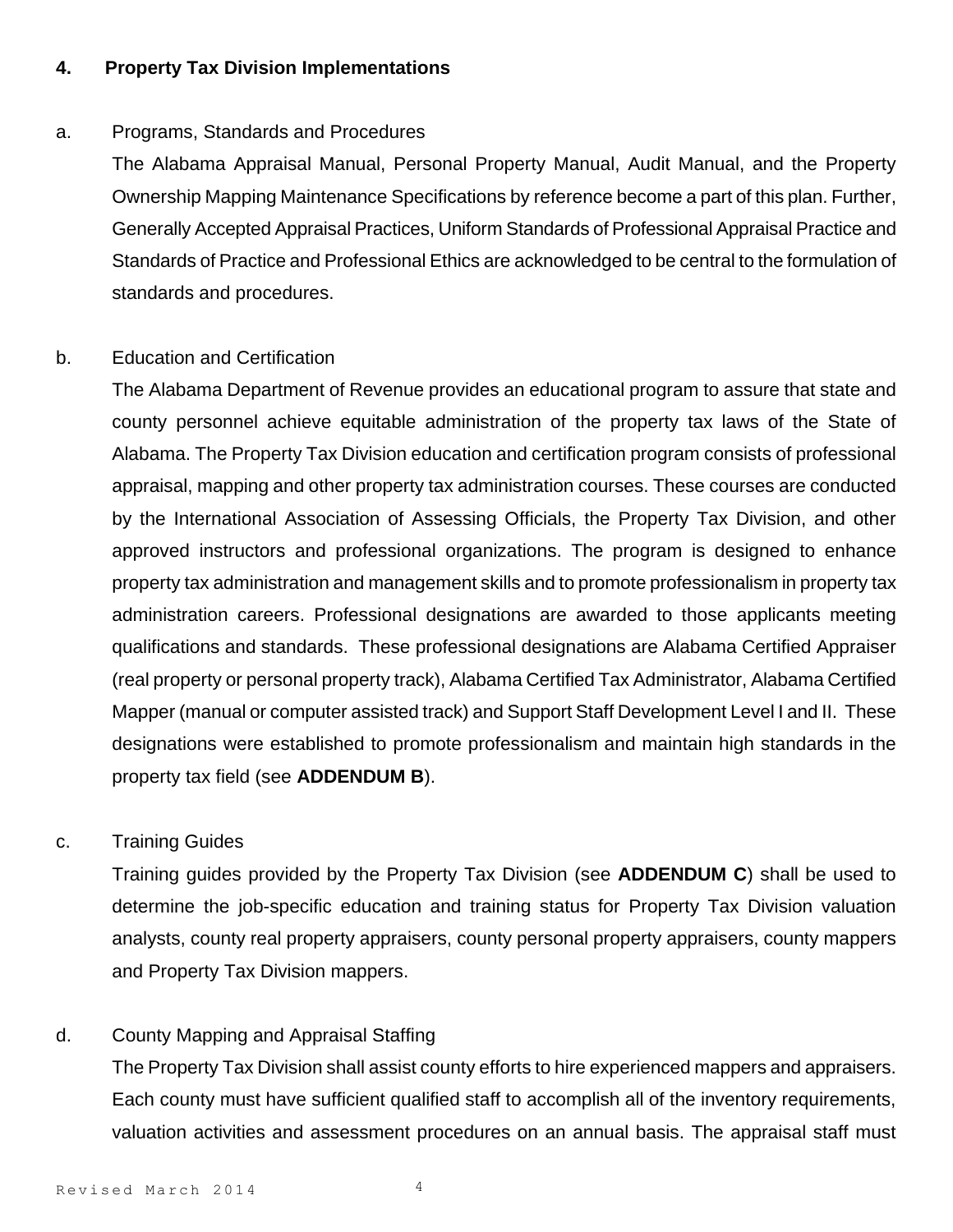thoroughly understand the appraisal process and must be capable of performing statistical analysis and applying mass appraisal techniques. The Job Classification Guide (see **ADDENDUM D**) will be used to determine the appropriate qualifications and experience required for each position.

#### e. Computer Assisted Property Tax Administration

The Property Tax Division maintains specifications for use in the selection and implementation of a property tax administration computer system; computer assisted mass appraisal and geographical information system. All property tax administration computer systems, CAMA systems and GIS systems must meet the applicable minimum specification and must be approved in advance by the Department of Revenue before being purchased (see **ADDENDUM E**). The Property Tax Division will advise and assist the county when purchasing and implementing these systems.

#### f. Workload Planning

The Property Tax Division shall perform as necessary a workload analysis for the county property tax appraisal and mapping functions. This will provide a management tool for the tax official to develop and assign a work plan so that annual updates and incremental field inventory review can be accomplished in a timely manner. As necessary, the Property Tax Division will assist with workload planning and task assignment resulting from the analysis. If a county fails to or cannot perform the duties required, the Property Tax Division may take whatever action is necessary to bring appraisal and mapping functions into compliance.

#### g. Data Analysis

The Real Property Section of the Property Tax Division shall maintain a database of properties statewide that includes, but is not limited to, sales and market data, construction cost data and income and expense data for income producing properties. It will also obtain regional and local information to supplement local sources where local information is insufficient or properties are affected by regional or national trends. Multiple local, regional and national sources must be utilized to insure a balanced and unbiased flow of cost, sales and income data. Property Tax Division tax valuation analysts will assist the counties with general data analysis and will perform any specialty or intricately involved data analysis as necessary.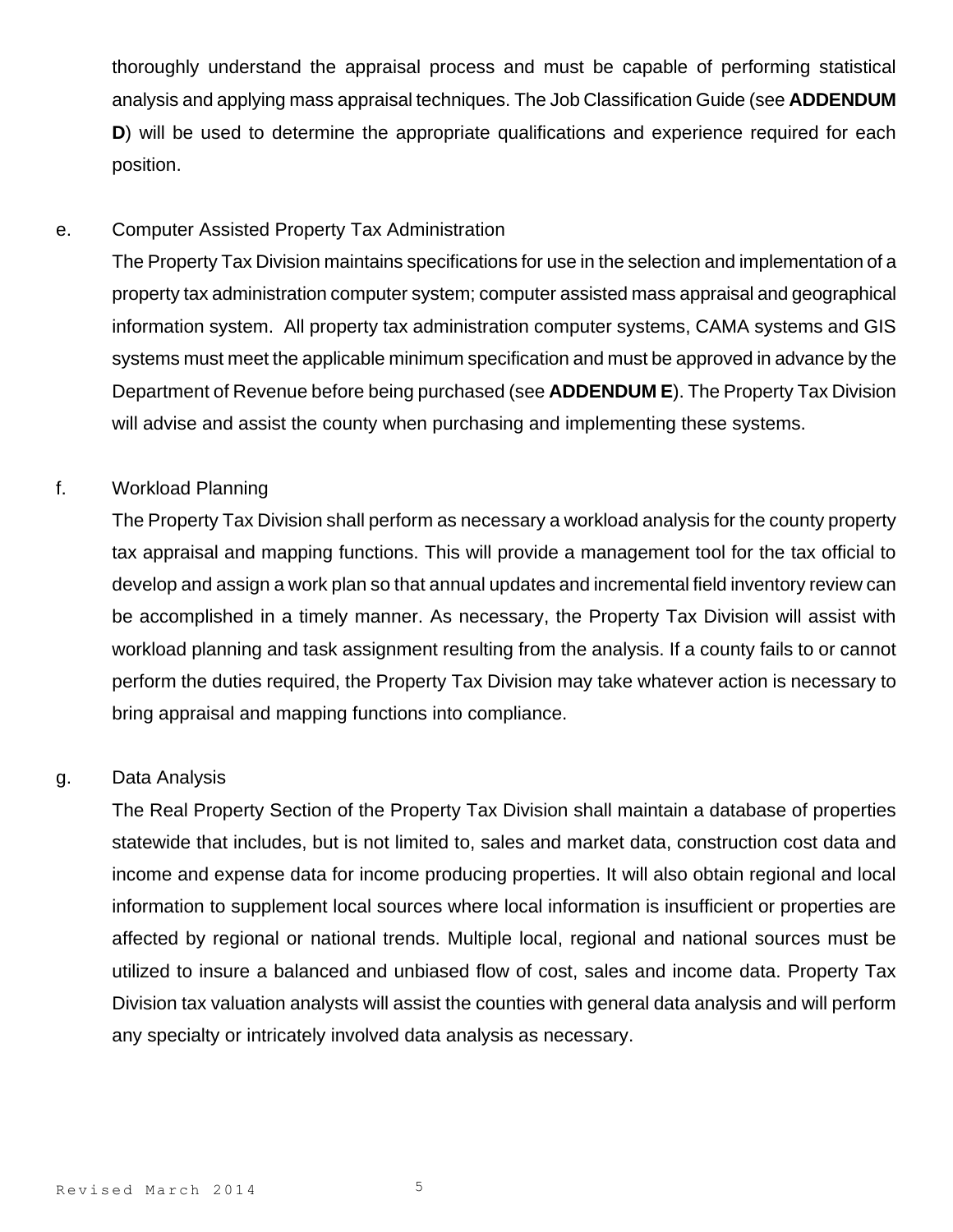#### h. Index and Market Adjustment Factor

Property Tax Division valuation analysts shall assist the counties with and advise as necessary in the development and market adjustment of the county construction cost index. A preliminary index must be established and tentatively approved by the property Tax Division District Supervisor (see **ADDENDUM J**). Proofing and "What If?" testing must be accomplished and documented before final approval of the index (see **ADDENDUM I**). Copies of all index study products including cost samples, pictures, spreadsheets, proofing samples, proofing spreadsheets and results of analyses must be submitted to the Property Tax Division Supervisor of Field Operations for approval prior to application. The data from these studies will be included in the Real Property Database. Index market adjustments must be reviewed and approved by the District Supervisor prior to application. Indexes and market adjustments will be correlated with surrounding jurisdictions prior to final approval.

#### i. Land Valuation

Property Tax Division valuation analysts shall advise, direct and assist the counties as necessary in the development and application of the county land valuation tables and schedules (see **ADDENDUM G**). They will advise, direct and assist the county appraisal staff in the stratification of land uses and in the development of applicable valuation zones, tables, etc. Property Tax Division District Supervisors will review and tentatively approve land schedules and valuation tables prior to submission to the Property Tax Division Supervisor of Field Operations. Copies of all market samples and work products such as spreadsheets and results of analysis will be submitted to the Property Tax Division Supervisor of Field Operations for review and inclusion in the Real Property Database. The Property Tax Division Supervisor of Field Operations will be the approval authority for land schedules and valuation tables. Land values will be correlated with surrounding counties' values prior to final approval.

#### j. Income Approach To Valuation

Property Tax Division valuation analysts will advise, direct and assist the counties as necessary in the development and application of rates and multipliers necessary to the process of valuation by the income approach. All rates, factors and multipliers must be reviewed by the District Supervisor. Copies of these work products will be submitted to the Property Tax Division Real Property Section for inclusion in the Real Property Database.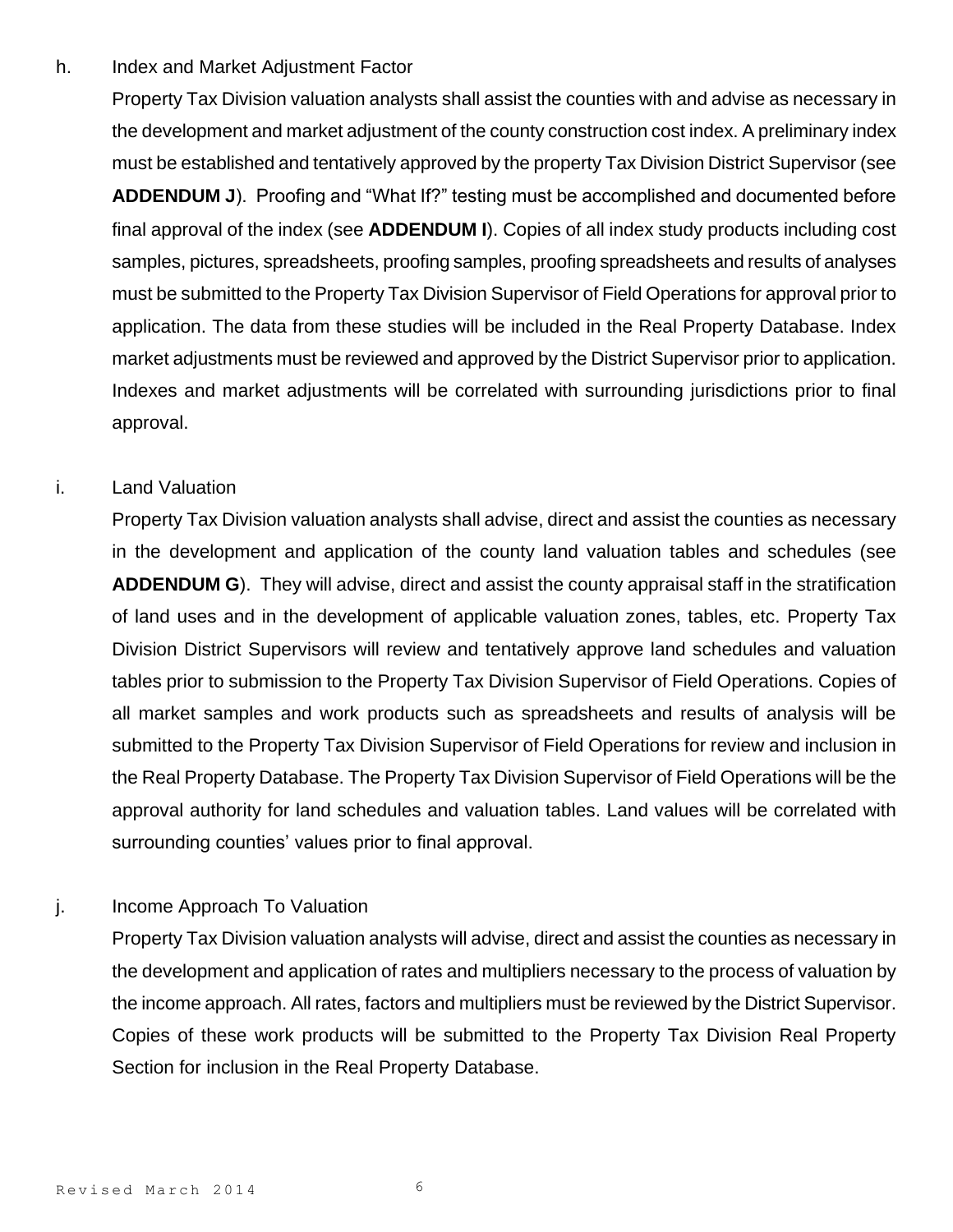#### **5. County Implementation Procedures**

- a. County Formal Valuation Programs:
	- (1) Valuation of Aircraft
	- (2) Valuation Of Motor Vehicles (VIN)
	- (3) Valuation of Business Personal Property (see **ADDENDUM H**)
	- (4) Valuation of Real Property
- b. Annual Equalization of Real Property

All counties will appraise all property annually at its fair and reasonable market value (see **ADDENDUM A**). Annually, all property values will be equalized in accordance with the annual equalization procedures (see **Addendum O**). Each county will be required to conduct two countywide ratio studies—the base year test sales ratio study and the equalization sales ratio study (see **Addendum O**) and meet all applicable compliance standards.

- (1) The Equalization Sales Ratio Study compliance procedures are:
	- a) A median ratio of appraised value to sales price in each delineated valuation zone between 98% and 102%.
	- b) A coefficient of dispersion (COD) not greater than 20% in the overall sales ratio study.
- (2) The Base Year Test Sales Ratio Study compliance procedures are:
	- a) An overall county-wide median ratio of appraised value to sales price between 85% and 105%.
		- i. If after a county conducts a base year test sales ratio study, and the median level of appraisal is not between 85% and 105%, then that county will be required to re-establish the county land schedule and cost index effective the following October 1st. This "resets" the annual equalization base year.
		- ii. Counties shall have the option to re-establish the county land schedule and cost index if they meet the above referenced criteria with the approval of the Alabama Department of Revenue.
		- iii. The county "base year" is only effective for four collection cycles, and must be reset effective the following October 1st .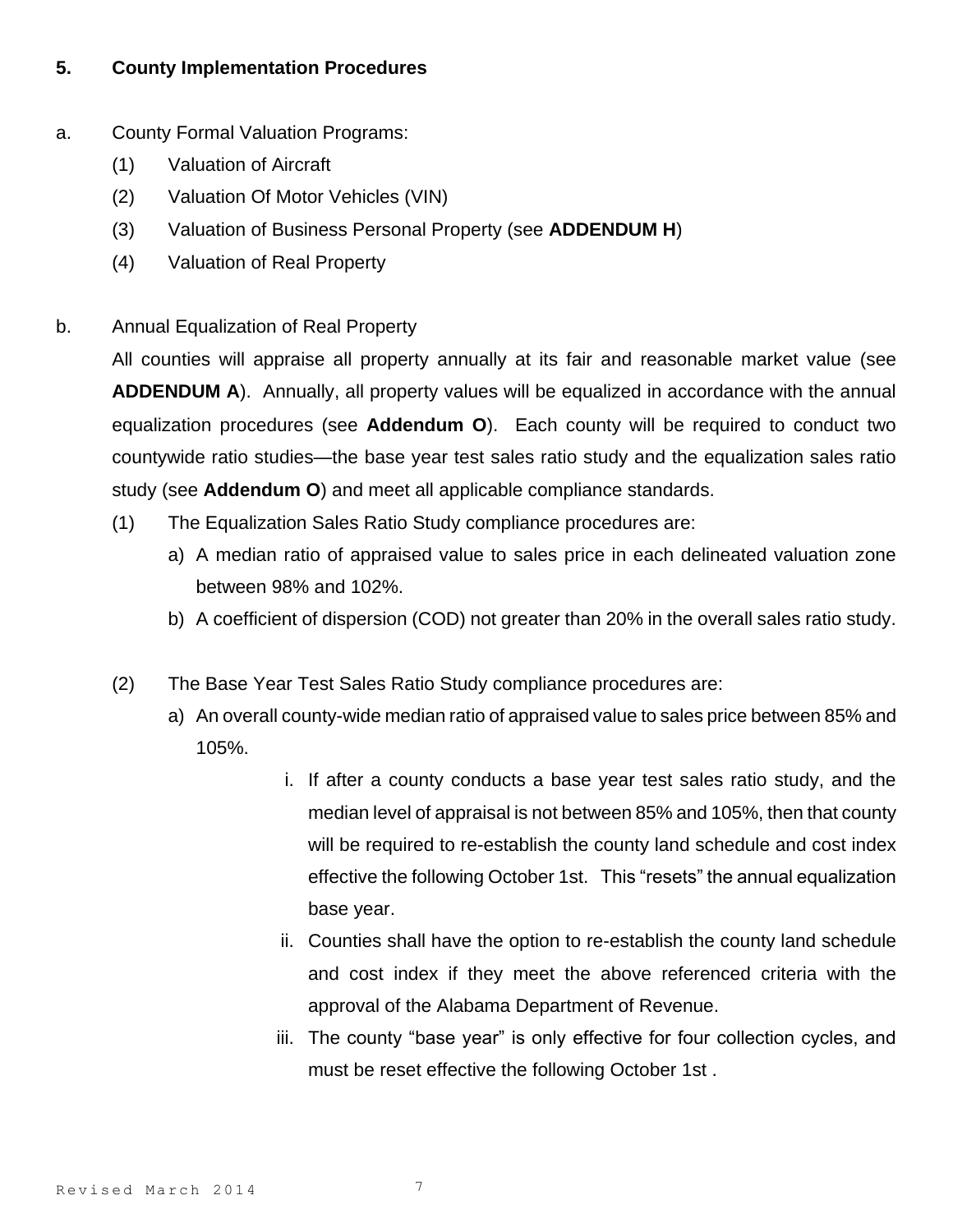#### c. Compliance

Incremental review of real property and physical inspection and detailed audits of business personal property heightens the requirement for standardization of processes and procedures. Assessing officials and other officials charged with mapping and appraisal duties shall comply with the guidelines, procedures, and standards established by the Alabama Department of Revenue and will be responsible for successfully completing the equalization program on a timely basis. Should any county fail or refuse to comply with the requirements of the equalization program, the Department of Revenue shall take whatever action is necessary to ensure compliance. Any expenses incurred will be satisfied in accordance with the provisions of § 40-7-68, Code of Alabama 1975.

#### d. Personnel

The County taxing official shall evaluate and monitor the education, training and skill level of the mapping and appraisal staff. The training guides provided by the Property Tax Division (see **ADDENDEM C**) will be used to determine the job-specific education and training status for county real property appraisers, county personal property appraisers and county mappers. The county taxing official must ensure that there are sufficient personnel resources. Incremental property review and annual maintenance requirements must be accomplished in a timely manner.

The Alabama Department of Revenue establishes the following minimum staffing levels:

- (1) One full-time county real property appraiser for each county or one appraiser for each 9,500 parcels.
- (2) Personal property appraiser requirements will be determined on a county by county basis.
- (3) One mapper for each 20,000 parcels. (Note: This number may be adjusted based on the county's workload of deeds, change forms, etc.)
- (4) One full-time appraisal administrative assistant per 10,000 parcels and one full time cadastral mapping administrative assistant per 20,000 parcels. Personal Property and other additional administrative support requirements will be determined on a county by county basis.

Counties must employ experienced and certified mappers and appraisers when possible. Utilize the Job Classification Guidelines (see **ADDENDUM D**) to determine the appropriate qualifications and experience required for each position. Appraisal and mapping personnel must be evaluated utilizing the appropriate training guide. All personnel with training deficiencies or lacking appropriate experience must be scheduled to attend training courses and/or on the job training as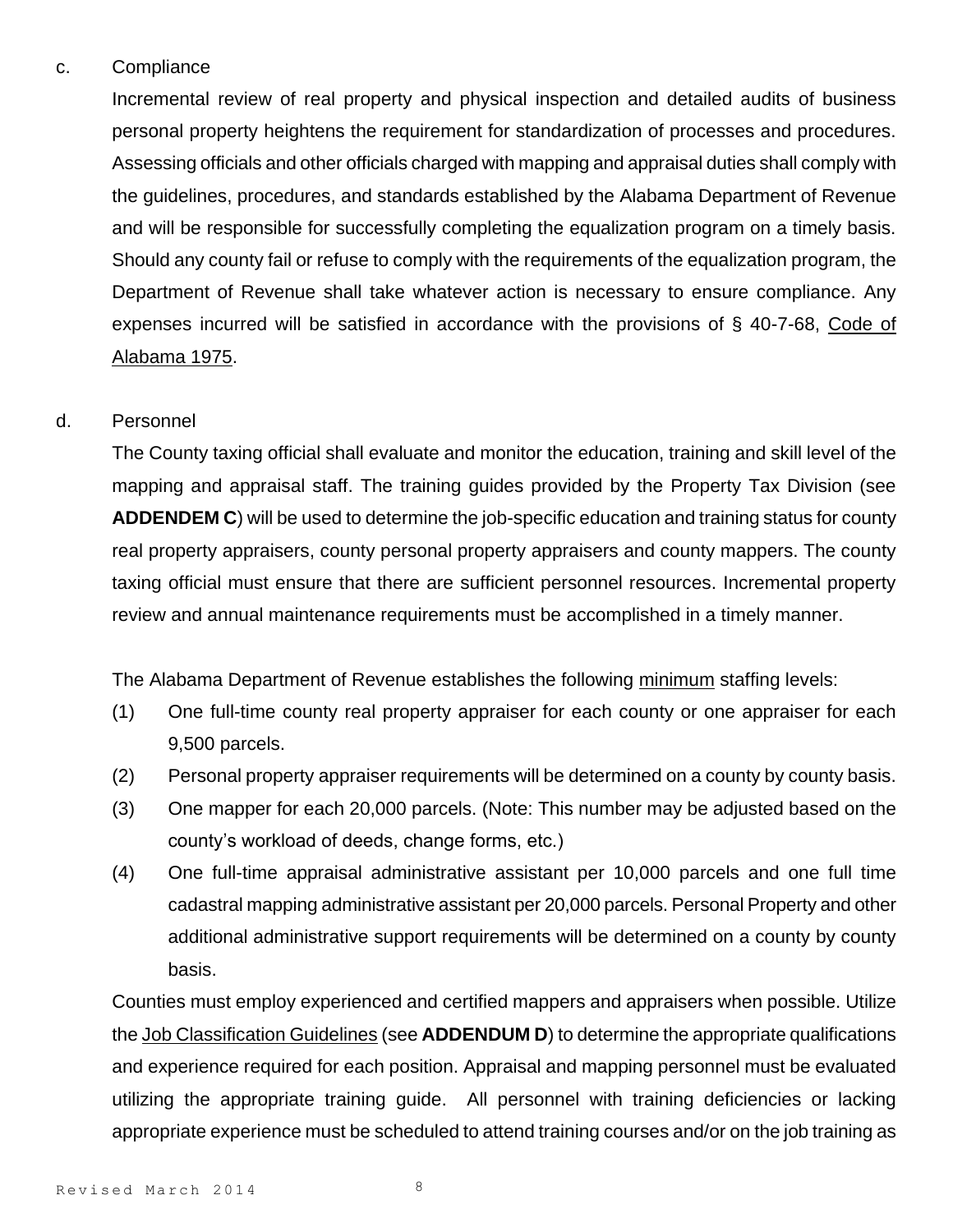appropriate. The Property Tax Division's recommendations must be followed in preparing the county appraisal and mapping budget. Each tax assessor, revenue commissioner, or other official responsible for mapping and appraisal of property must closely adhere to applicable Department of Revenue regulations in preparing the budget and accounting for the expenses (see **ADDENDUM F**).

#### e. Computer Assisted Property Tax Administration

The Property Tax Division has developed specifications for use in the selection and implementation of a property tax administration computer system, computer assisted mass appraisal and geographical information system (see **ADDENDUM E**). All property tax administration computer systems, CAMA systems and GIS systems must meet the applicable minimum specification and must be approved in advance by the Alabama Department of Revenue before being purchased by a county. Computer assisted mapping should be acquired with the goal of implementing a full GIS system. The Property Tax Division will advise and assist the county when purchasing and implementing these systems.

#### f. Valuation Zones

Valuation zones must be established. All properties will be stratified by value influence with clearly delineated boundaries. Geographical boundaries must be delineated while also assuring the homogeneity of each valuation zone. Land valued from schedules and tables must be clearly delineated in "pricing" zones developed from market criteria. Commercial and industrial land must be zoned or assigned valuation zone codes as appropriate. Nonresidential improvements should be stratified based on improvement types as well as location.

#### g. Incremental Inventory Field Review

All counties completing reappraisal and collecting new values on or after October 1, 2002 shall immediately begin incremental inventory field review. The inventory field review shall be accomplished in approximately 25% increments annually over the four-year reappraisal cycle. The intent is for the inventory review workload to be as evenly distributed over the four-year cycle as is possible.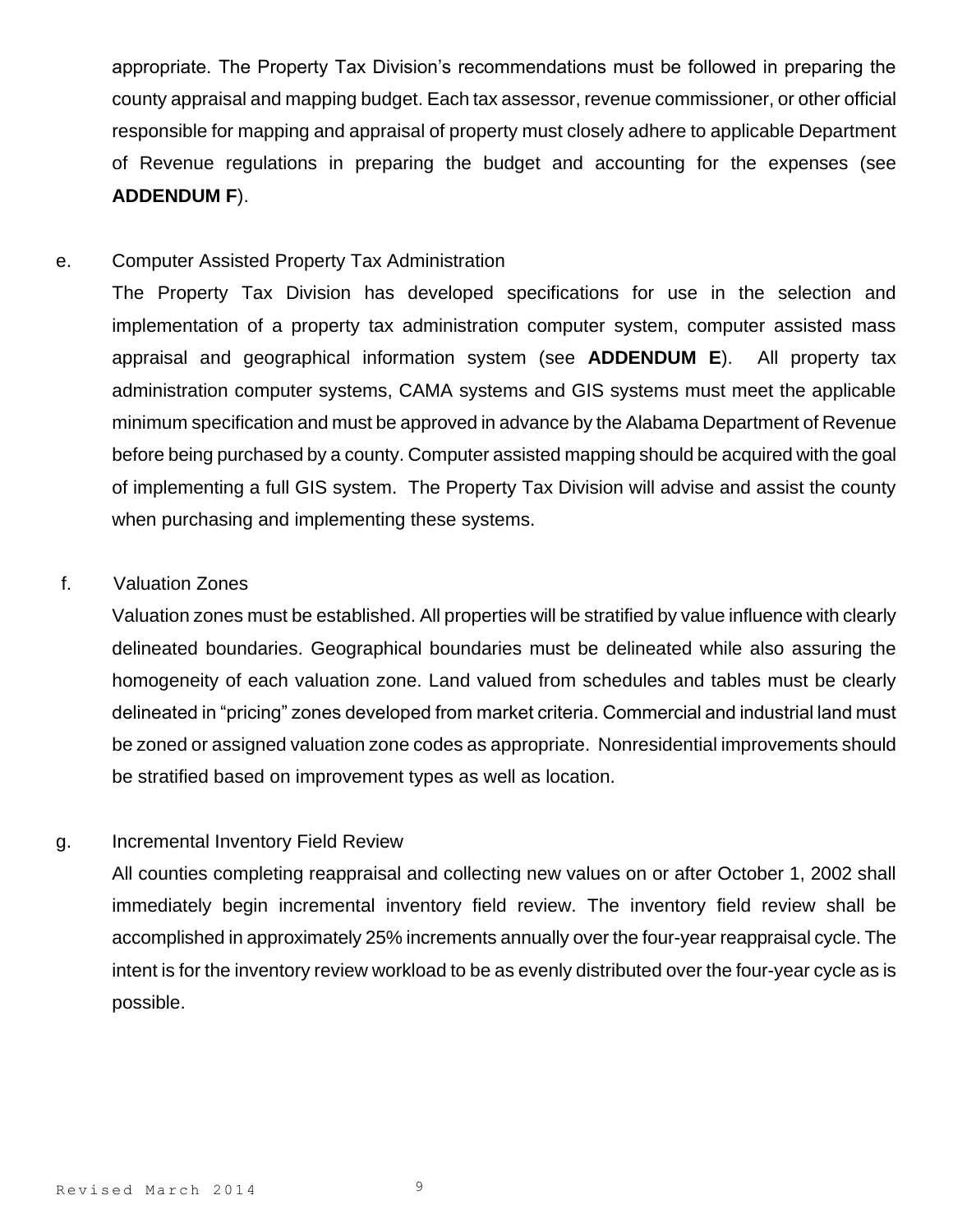#### **6. Funding**

The cost of the appraisal and mapping program shall be paid for in accordance with the provisions of the § 40-7-68, Code of Alabama 1975. See **ADDENDUM F** for specific budgeting and accounting requirements. The Property Tax Division will assist the counties in determining budget requirements for computer system upgrades, additional equipment and personnel, training costs, etc. The Alabama Department of Revenue must approve appraisal and mapping budget allocations for all contracts (see **ADDENDUM K**). If any county fails to or cannot perform the duties required, the Property Tax Division may take whatever action is necessary and invoice the county for the cost of such services and expenses, including supplies and materials, on a monthly basis to be paid by the county to the Alabama Department of Revenue.

#### **7. Data Documentation Requirements**

Mass appraisal techniques shall continue to be employed in all counties. Statistics are the heart of mass appraisal. Statistical testing (neighborhood analysis, sales ratio analysis, etc.) will be employed on an ongoing basis to assure that equalization remains the primary goal of the mass appraisal process. The county official charged with appraisal and/or equalization responsibilities shall establish a continuing data collection system of property sales, construction cost and income information. The official is requested to subscribe to publications that provide sales, cost or income information relevant to the local market.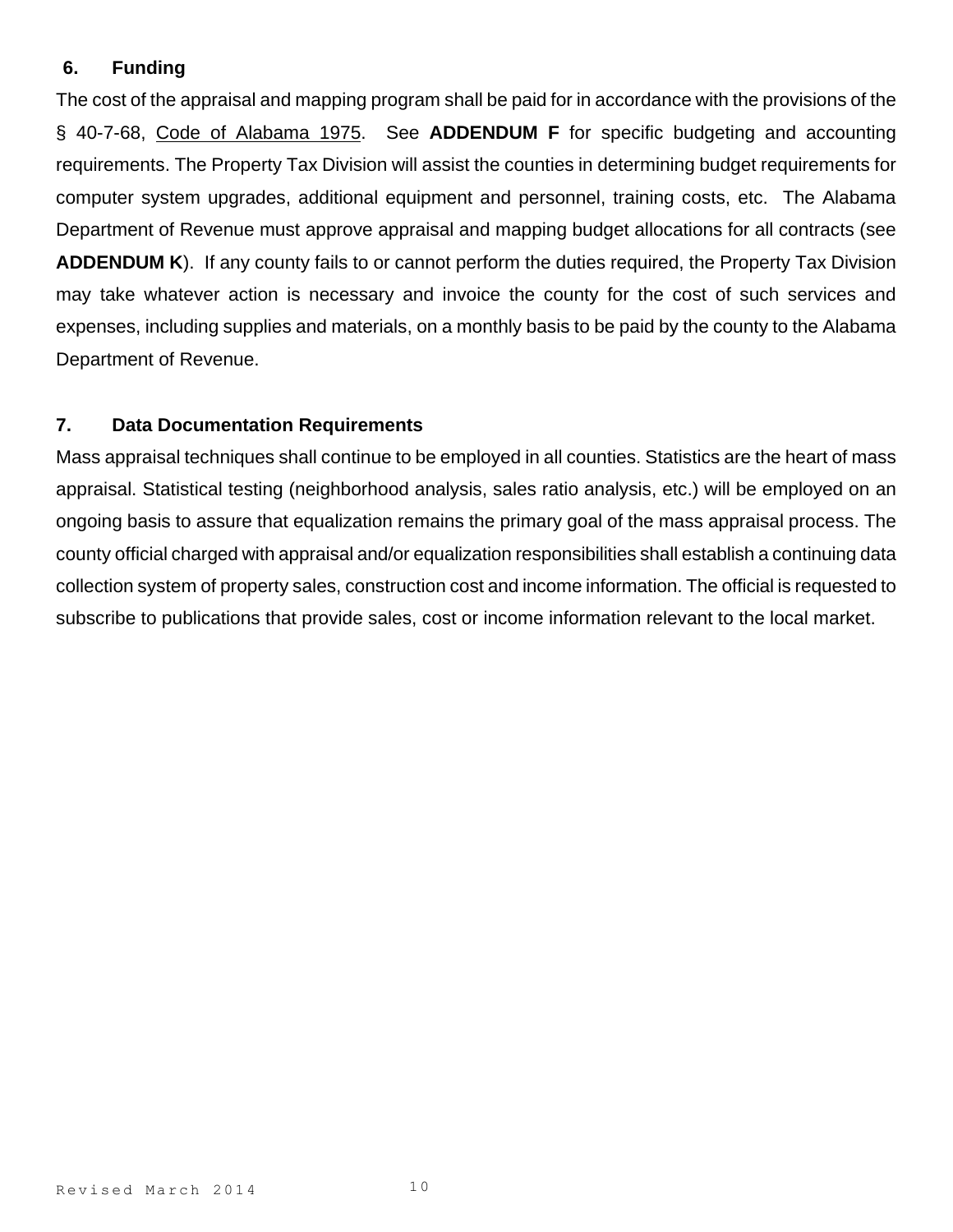### **8. Functions, Responsibilities and Completion Schedules**

| Year 1   | Oct                                                                              | <b>Nov</b> | Dec                                                              | Jan                                               | Feb                                                                                                      | Mar                 |
|----------|----------------------------------------------------------------------------------|------------|------------------------------------------------------------------|---------------------------------------------------|----------------------------------------------------------------------------------------------------------|---------------------|
|          | Mapping<br>Complete by<br>10/31 Start<br><b>Index And</b><br><b>Land Studies</b> |            | <b>Field Review</b><br><b>Annual Maint</b><br>& 25%<br>Inventory | Apply and<br>Finalize Index<br>and Land<br>Values | <b>Final Review</b><br>Correlate<br>Values;<br>Equalization<br>Ratio Study<br>Completed                  | <b>Mail Notices</b> |
|          | Apr                                                                              | May        | Jun                                                              | Jul                                               | Aug                                                                                                      | Sep                 |
|          | <b>BOE Hearings</b>                                                              |            |                                                                  | Prepare<br>Assessments                            | <b>Abstract Due</b><br>2nd Monday                                                                        |                     |
| Year $2$ | Oct                                                                              | Nov        | Dec                                                              | Jan                                               | Feb                                                                                                      | Mar                 |
|          | Mapping<br>Complete by<br>10/31; Start<br>Trending<br>Analysis                   |            | <b>Field Review</b><br><b>Annual Maint</b><br>& 25%<br>Inventory | Apply Trending<br>Finalize<br>Values              | Correlate<br>Values;<br>Equalization /<br><b>Base Year</b><br>Sales Ratio<br><b>Studies</b><br>Completed | <b>Mail Notices</b> |
|          | Apr                                                                              | May        | Jun                                                              | Jul                                               | Aug                                                                                                      | Sep                 |
|          | <b>BOE Hearings</b>                                                              |            |                                                                  | Prepare<br>Assessments                            | <b>Abstract Due</b><br>2nd Monday                                                                        |                     |
| Year $3$ | $\overline{Oct}$                                                                 | Nov        |                                                                  |                                                   |                                                                                                          |                     |
|          |                                                                                  |            | Dec                                                              | Jan                                               | Feb                                                                                                      | Mar                 |
|          | Mapping<br>Complete by<br>10/31; Start<br>Trending<br>Analysis                   |            | <b>Field Review</b><br><b>Annual Maint</b><br>& 25%<br>Inventory | <b>Apply Trending</b><br>Finalize<br>Values       | Correlate<br>Values;<br>Equalization /<br><b>Base Year</b><br>Sales Ratio<br><b>Studies</b><br>Completed | <b>Mail Notices</b> |
|          | Apr                                                                              | May        | Jun                                                              | Jul                                               | Aug                                                                                                      | Sep                 |
|          | <b>BOE Hearings</b>                                                              |            |                                                                  | Prepare<br>Assessments                            | <b>Abstract Due</b><br>2nd Monday                                                                        |                     |
| Year 4   | Oct                                                                              | Nov        | Dec                                                              | Jan                                               | Feb                                                                                                      | Mar                 |
|          | Mapping<br>Complete by<br>10/31; Start<br>Trending<br>Analysis                   |            | <b>Field Review</b><br><b>Annual Maint</b><br>& 25%<br>Inventory | Apply Trending<br>Finalize<br>Values              | <b>Final Review</b><br>Correlate<br>Values;<br>Equalization<br><b>Ratio Study</b><br>Completed           | <b>Mail Notices</b> |
|          | Apr                                                                              | May        | Jun                                                              | Jul                                               | Aug                                                                                                      | Sep                 |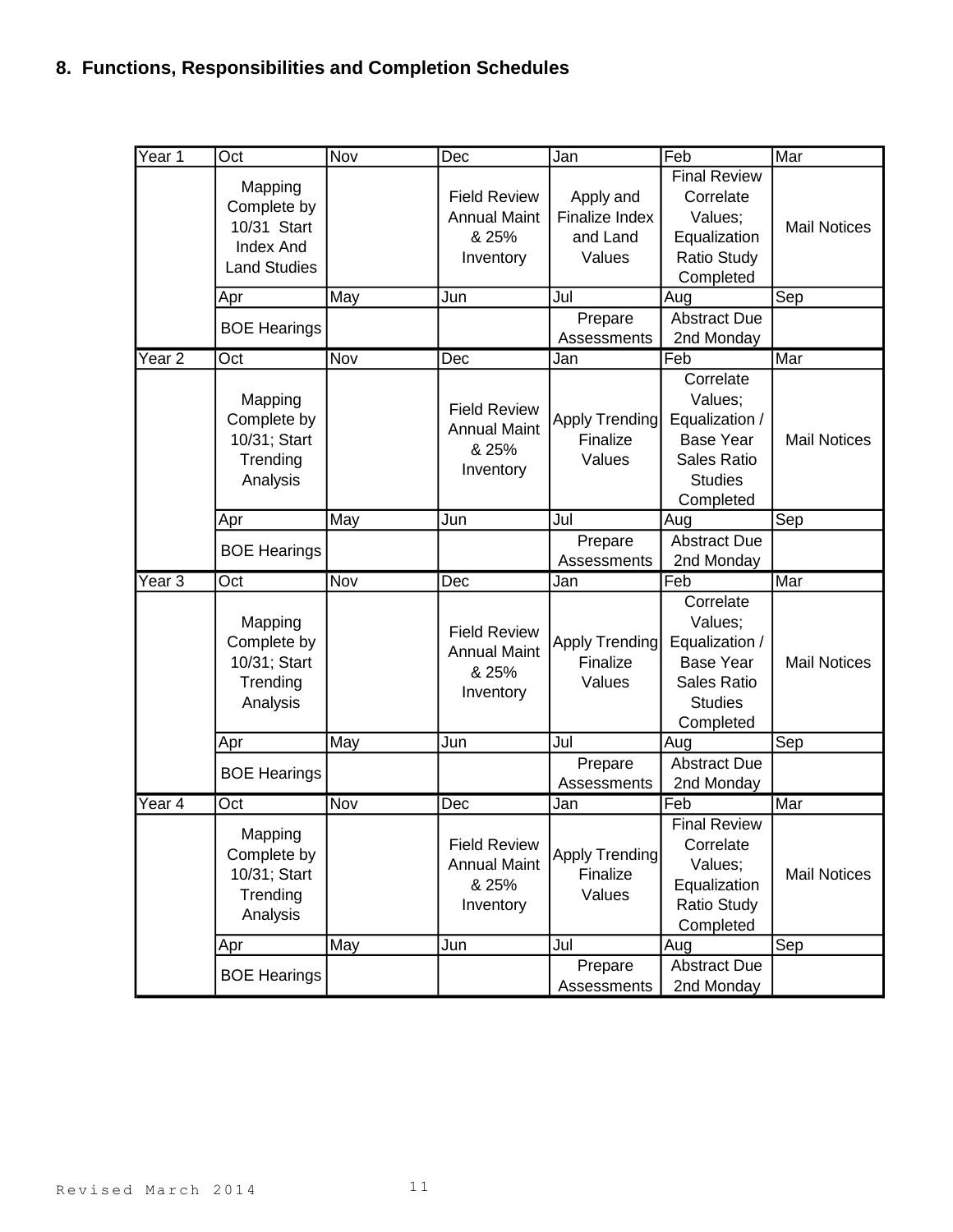#### **ADDENDUM A -** Market Value

Fair and reasonable market value is the basis for valuation of properties for ad valorem taxation in the State of Alabama. The exception to this requirement is that eligible Class III properties can be valued according to "current use value" upon application by the owner. The "use value" is established under the provision of applicable Code of Alabama statutes and regulations of the Alabama Department of Revenue.

There are three approaches to value; namely, cost, market, and income. "Value" is defined by Code of Alabama 1975, Section 40-1-1(12) as "fair and reasonable market value of the taxable property estimated at the price that the property would bring at a fair voluntary sale." The Department of Revenue is charged with the duty, in addition to other authority and responsibilities to determine that all taxable properties in the State are assessed in exact proportion to fair and reasonable market value thereof. This is equalization.

The "mass appraisal" method is the most feasible method to achieve equalization of property assessment. "Fee appraisal" for purpose of assessment would be prohibitive by cost. Therefore, the commonly accepted appraisal techniques for the three approaches to value according to the Alabama Appraisal manual will be used for the mass appraisal of real property. When appraising unique, highly specialized commercial / industrial properties, the Property Tax Division, Field Operations Supervisor may authorize a county to utilize a supplemental valuation guide compiled by a national publisher of commercial / industrial cost information. Authorization will be limited to cases where sufficient documentation is available to support the need for supplemental information.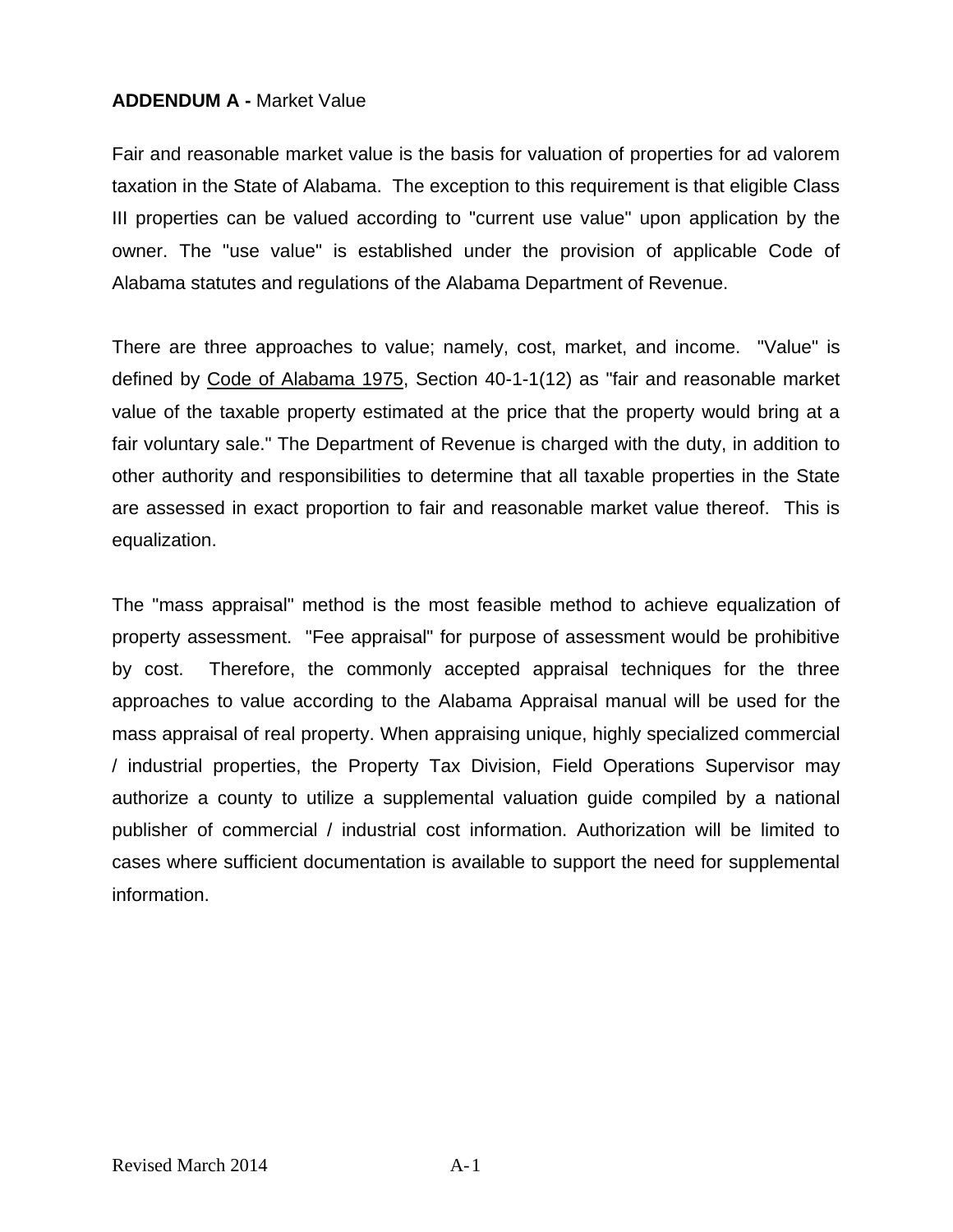**ADDENDUM B** - Alabama Property Tax Education and Certification Program

#### **Overview**

The Alabama Department of Revenue provides an educational program to assure that state and county personnel achieve more equitable administration of the property tax laws of the State of Alabama. The program is designed to enhance appraisal, mapping, and management skills. Those eligible to achieve certification are the elected and appointed county property tax officials and staff, and the Property Tax Division staff of the Alabama Department of Revenue.

#### PROGRAM OBJECTIVES

- To improve knowledge in the fields of appraising, mapping, and management.
- To maintain high standards in property tax administration.
- To increase professionalism in state and county property tax offices.

These objectives will be fulfilled through three curricula leading to the designation of Alabama Certified Appraiser, Alabama Certified Tax Administrator, or Alabama Certified Mapper.

#### **Alabama Certified Appraiser**

Requirements

- 1) A minimum of three years experience in Alabama appraisal procedures is required for the ACA designation. Experience for the ACA-Real Property designation must include the full range of appraisal functions. (Candidate will be allowed a maximum of six months experience toward this requirement for measuring and listing.) Experience for the ACA-Personal Property designation must include a minimum of 12 months field-related appraisal of personal property. (Other experience may include appraisal and valuation activities carried out in the office.) Experience in other states may be submitted and will be considered on an individual basis. A Tax Assessor with thirty-six months in office who has been actively involved in the appraisal process and has supervised the appraisal process fulfills this requirement.
- 2) Successfully completing a minimum of 120 hours of approved coursework.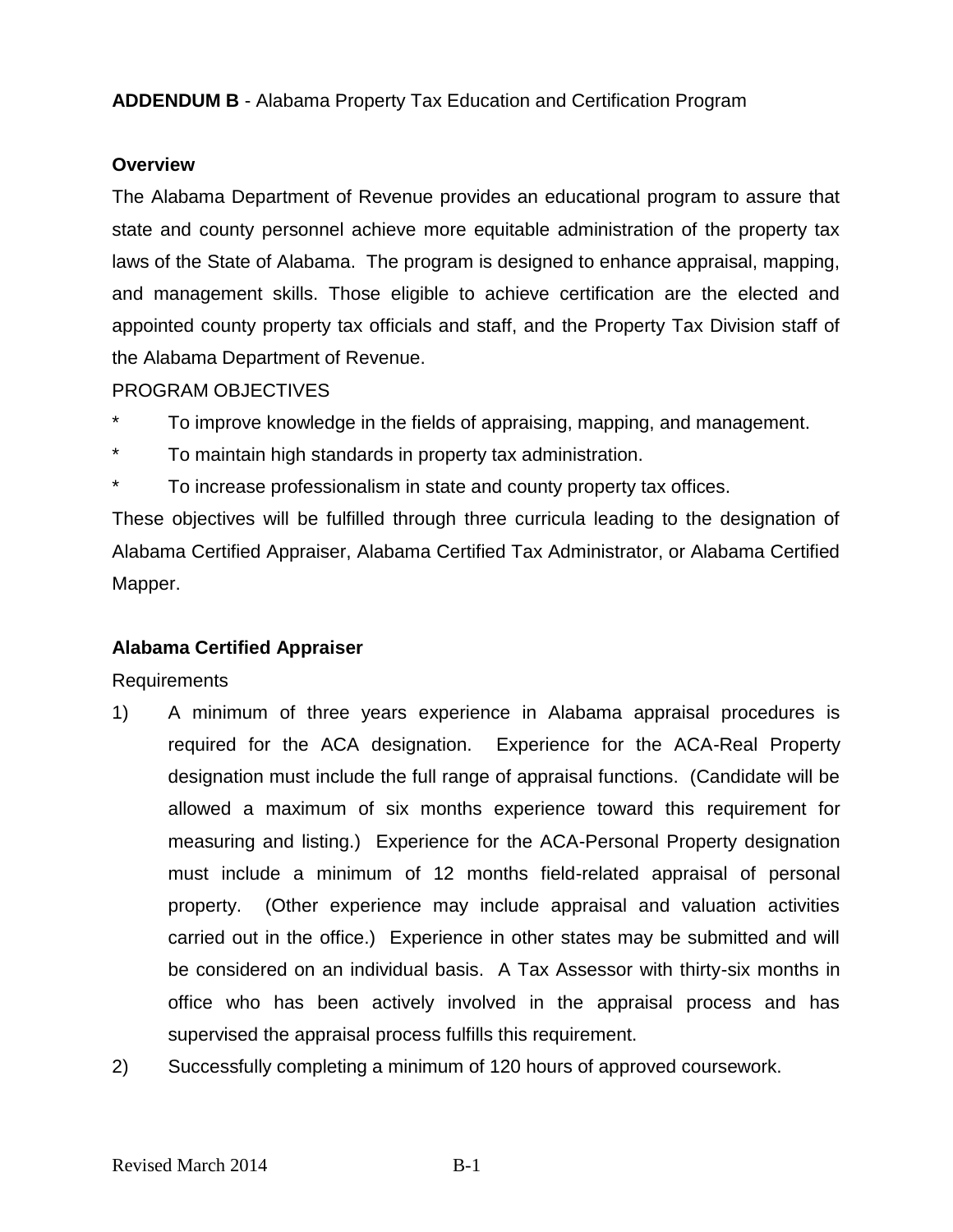- 3) Admission to candidacy after meeting the experience requirement and successfully completing the required course work.
- 4) Successfully completing a comprehensive examination on appraisal procedures.
- 5) Unsuccessful candidates must wait one year

#### Courses

Real Property Track

Four courses are required:

- Alabama IIa/Appraisal Manual (Residential & Agricultural)
- \* Alabama IIb/Appraisal Manual (Commercial)
- \* IAAO-101/Fundamentals of Real Property Appraisal
- \* IAAO-102/Income Approach to Valuation

#### Personal Property Track

Four courses are required.

- Alabama IX/Alabama Personal Property Appraisal Manual
- \* Alabama Personal Property Audits
- \* IAAO-500/Assessment of Personal Property
- \* IAAO-101/Fundamentals of Real Property Appraisal

#### **Alabama Certified Tax Administrator**

Requirements

- 1) Must be an elected or appointed county Tax Assessor, Tax Collector, Revenue Commissioner, or License Commissioner with a minimum of three years experience in the administration of the property tax laws of Alabama.
- 2) Successfully completing a minimum of 120 hours of approved course work.
- 3) Admission to candidacy after meeting the experience requirement and successfully completing the required course work.
- 4) Successfully completing a comprehensive examination on the responsibilities of an Alabama Tax Administrator.
- 5) Unsuccessful candidates must wait one year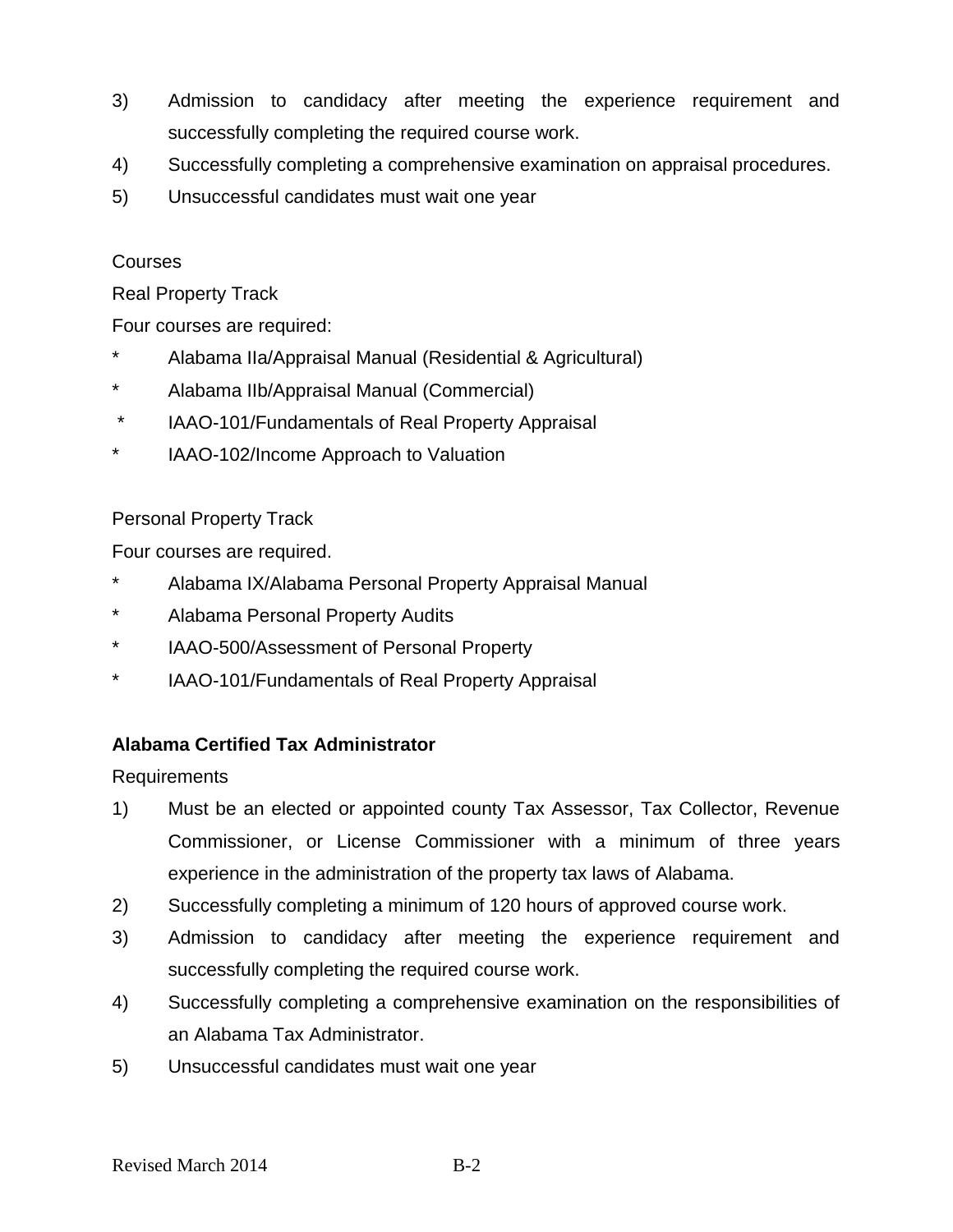#### **Courses**

Four courses are required.

- AL IV: Introduction to Property Tax Administration
- \* Alabama I/Alabama Property Tax Administration and Laws
- \* Alabama IIa/Alabama Appraisal Manual (Residential and Agricultural Properties)
- \* Alabama V/Management and Supervision

#### **Alabama Certified Mapper**

Requirements

- 1) A minimum of three years experience in Alabama mapping procedures is required for ACM designation. Experience in other states may be submitted and will be considered on an individual basis.
- 2) Successfully completing a minimum of 30 hours of approved course work.
- 3) Admission to candidacy after meeting the experience requirement and successfully completing the required course work.
- 4) Successfully completing a comprehensive examination on mapping procedures and mapping maintenance.
- 5) Unsuccessful candidates must wait one year and take an additional course before re-examination. (Presently any course may be taken, but the requirement of a mapping course is under review.)

#### Courses

Five courses are required.

- Alabama III/Basic Mapping
- \* Alabama VII/Intermediate Mapping
- \* Alabama VIII/Advanced Mapping
- \* Alabama XIV/Subdivision Layouts
- \* IAAO 600/Principles and Techniques of Cadastral Mapping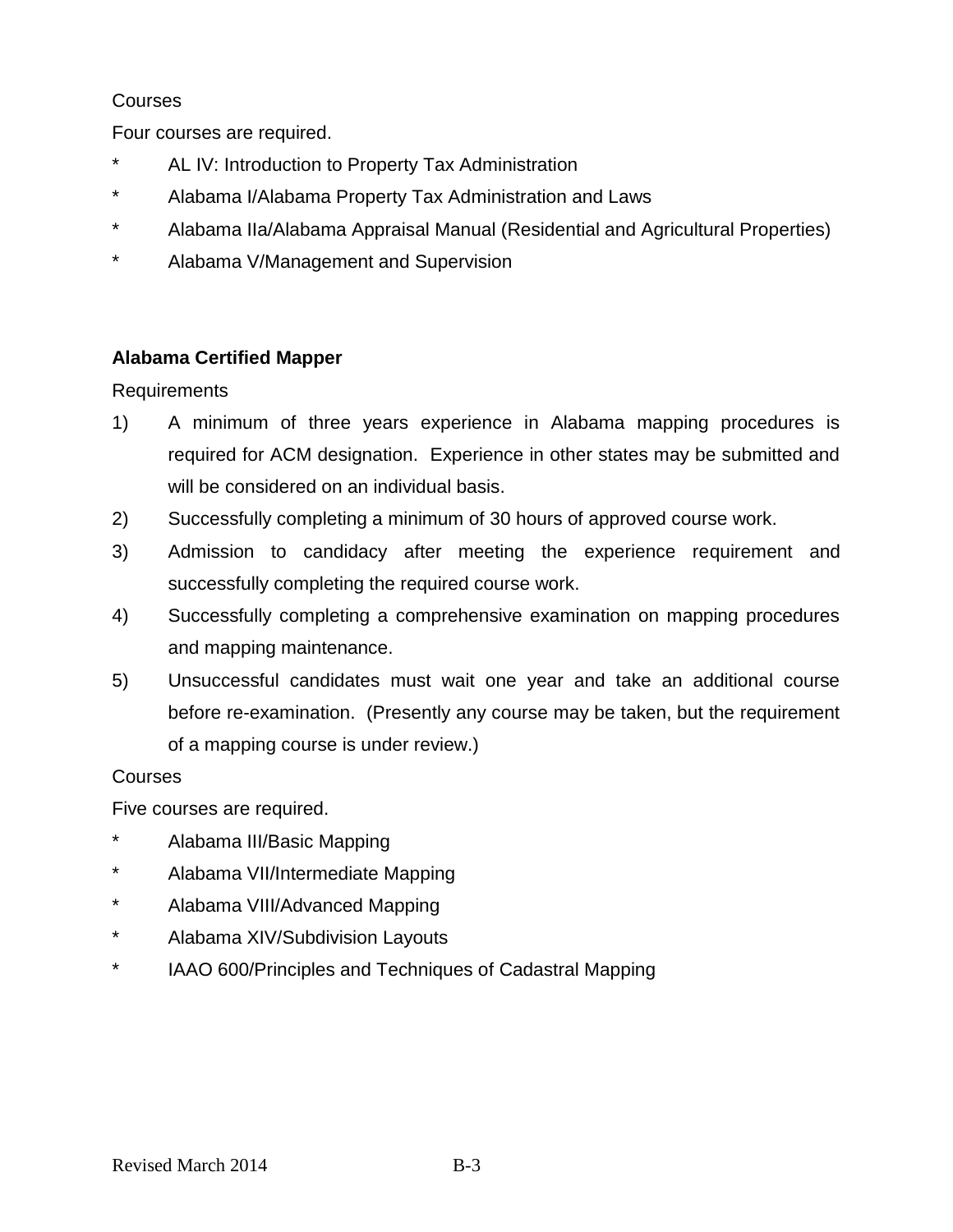#### **Certification Examination**

The certification examinations for Alabama Certified Appraiser, Alabama Certified Mapper, and Alabama Certified Tax Administrator are administered annually in March.

#### **Re-certification**

Upon completion of all requirements and certification has been achieved, in order to remain in good standing, individuals must meet re-certification requirements. Courses taken prior to the award of the ACA, ACTA, and ACM designation may not be used to meet the re-certification requirements.

Credit toward re-certification hours will not be given if a course is taken a second time. Exceptions are: (1) the course has undergone substantial revision; or (2) the course is sponsored by an Appraisal Foundation member organization and the sponsoring organization allows credit toward their certification when courses are taken a second time.

Thirty hours of approved courses must be completed every three years to maintain certification. Fifteen hours credit for re-certification is allowed for untested courses and workshops offered by the International Association of Assessing Officials, the Property Tax Division, and other approved instructors and professional organizations. The remaining fifteen hours credit must be from courses and workshops in which an examination is given by the International Association of Assessing Officials, the Property Tax Division or other approved instructors and professional organizations. Designees may carry over a total of thirty hours of course work to the next three-year period. Fifteen of these hours may be untested.

#### **Professional Achievement Award**

Pursuant to § 40-1-46 Code of Alabama 1975, any appraiser, mapper, or tax administrator who successfully completes the Department of Revenue Ad Valorem Education and Certification Program and is awarded the designation of Alabama Certified Appraiser, Alabama Certified Mapper, or Alabama Certified Tax Administrator may be paid \$1,200 annually by the Department of Revenue for his or her professional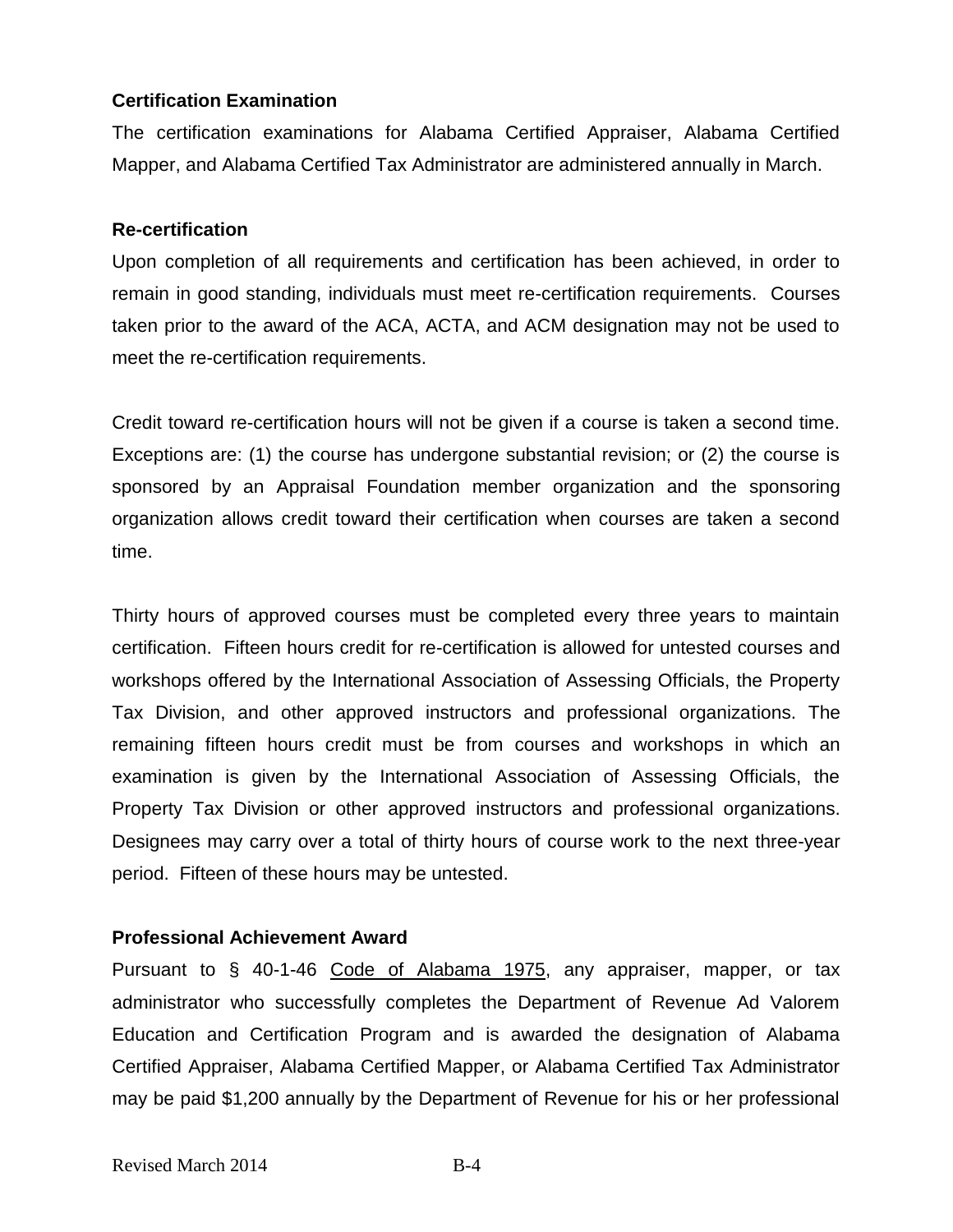achievement. The award is subject to the appropriations contained in § 40-7-70, Code of Alabama 1975.

#### Requirements

- Must have been awarded the designation ACA, ACM, or ACTA.
- \* Must be employed by a county in the ad valorem tax field. A Tax Administrator must be an elected or appointed county Tax Assessor, Tax Collector, Revenue Commissioner, or License Commissioner.
- \* May receive payment for only one designation.
- Must have been certified for six months prior to October 1.

#### How To Apply

The Alabama Property Tax Education and Certification Program is administered by contract with the Center for Governmental Services (CGS) at Auburn University. The Department of Revenue provides applications to all potentially eligible holders of a certification as reflected on the current list maintained by CGS. Applications are typically sent in early October of each year. On return of the application, the Department of Revenue verifies the applicant's status with the appropriate elected or appointed official. After verification, the Department of Revenue certifies the applicant's eligibility to the State Comptroller's Office for payment of the award.

#### Schedule Of Courses

Eight courses are normally scheduled during the fiscal year period**.** Additionally, courses are offered prior to the Mid-Winter and Summer conferences of both the Association of Alabama Tax Administrators and the Alabama Association of Assessing Officials.

#### Courses Upon Request

Courses may be offered in any county of the state at the request of the elected official when there are 15 or more participants.

#### Attendance Policy

Revised March 2014 B-5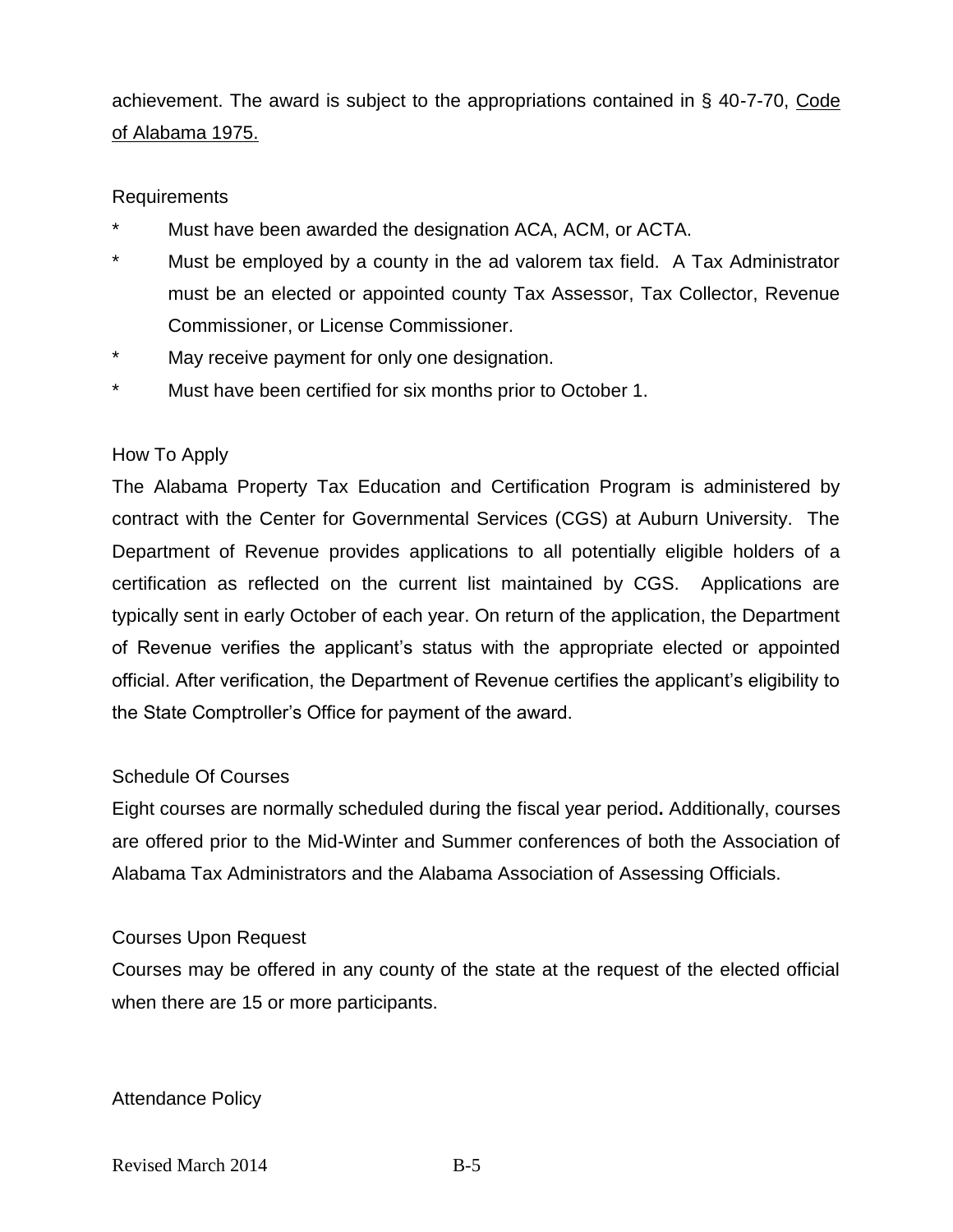Every participant is expected to be in class, participating in the class, during every hour of instruction. If a participant misses 2 hours or more of a 20 hour course, or 3 hours or more of a 30 hour course, they may not sit for the examination at the conclusion of the course. The participant will have to retake the course.

#### Cancellation Policy

Receipt of registration form by mail or fax or telephone call constitutes registration, provided space is available. Written cancellations, received fifteen (15) working days (30 days - IAAO courses) prior to the beginning of the program will be honored with full refund of registration fee. Due to commitments to faculty and meeting facilities, late cancellations or nonattendance will not be refunded. Substitutions for registered participants may be made at any time.

# **CENTER FOR GOVERNMENTAL SERVICES 2236 Haley Center Auburn University, AL 36849-5225 (Phone) (334) 844-4782 (FAX) (334) 844-1919**

The Center for Governmental Services is Auburn University's liaison through which the knowledge and research skills of the University are used to assist government within Alabama.

The Center for Governmental Services (CGS) is committed to the improvement of state and local government operations in Alabama through training and certification programs, technical assistance and survey research services.

The office maintains a small professional staff with expertise in fiscal policy and administration, public management and supervision, personnel administration, training technology, and program evaluation.

#### **Alabama Department of Revenue**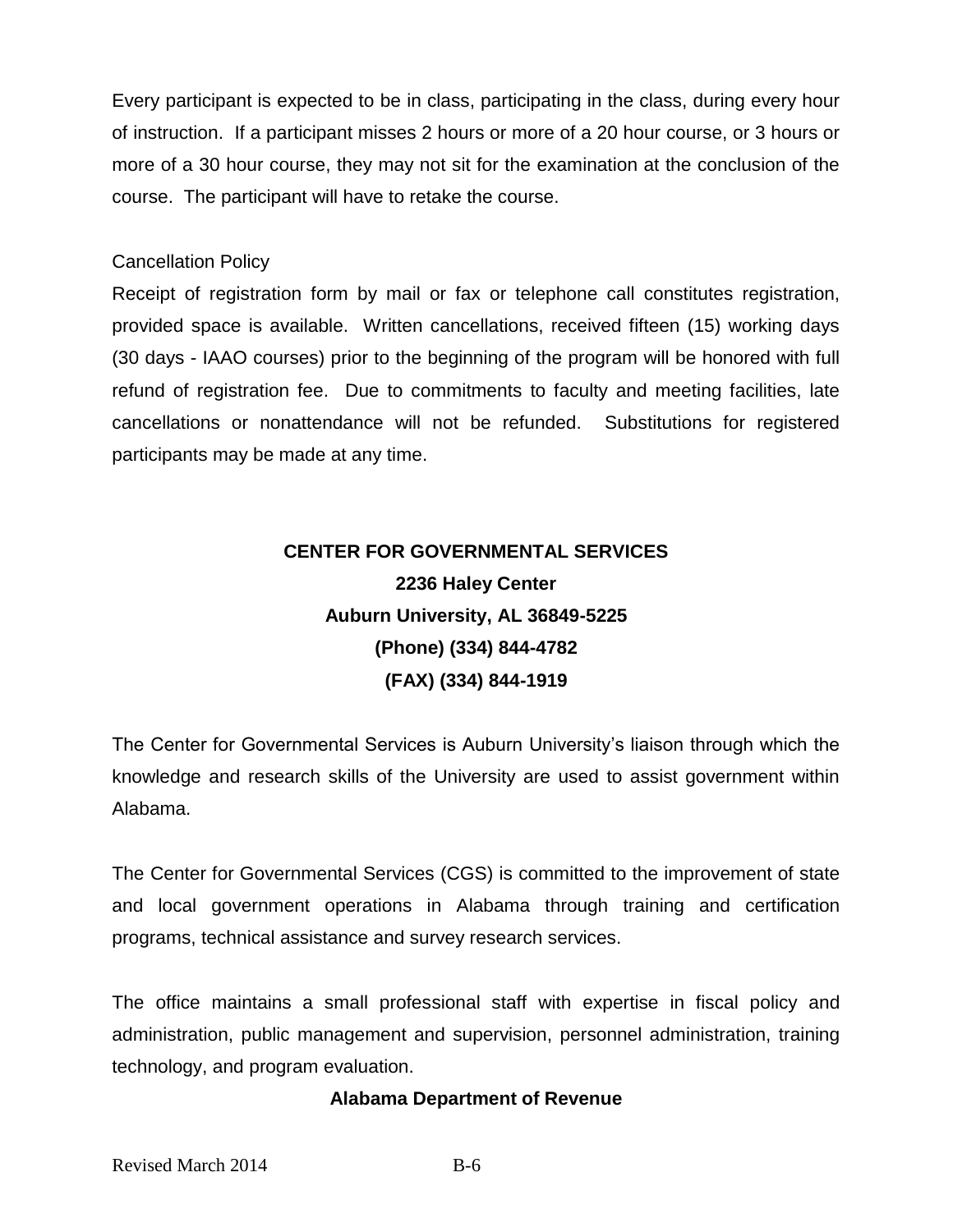### **Property Tax Division Certification and Education Program Code of Conduct for Instructors**

The Alabama Department of Revenue and the Center for Governmental Services (CGS) at Auburn University expect from its instructors the highest possible standards of personal integrity, professional competence, sound judgement, and discretion.

- 1. During a teaching assignment, instructors must conduct themselves with integrity. They should maintain an appropriate professional relationship with students, both inside and outside the classroom.
	- A. Instructors are expected to maintain an open, courteous, and respectful attitude in their dealings with students.
	- B. It is the policy of the Alabama Department of Revenue and CGS to promote a positive learning environment for all students. Harassment and/or discriminatory behavior directed toward a person because of his or her race, ethnicity, sex or physical disability is expressly prohibited. Instructors are obligated to refrain from such behavior and are required to discourage such behavior from occurring in the classroom by others.
	- C. Instructors shall refrain from any overt statements or pointed humor that disparages the rightful dignity of any individual or group.
	- D. Instructors shall refrain from making sexual advances toward students and refrain from accepting sexual advances from students.
	- E. While in the classroom, only material appropriate to the teaching of the course should be discussed.
	- F. Instructors wishing to set up special sessions for review should do so only in a public classroom or public meeting room.
	- G. Instructors who monitor exams should offer no help to the students relative to interpreting questions on the exam.
- 2. Instructors are expected to conduct themselves in an ethical, professional, and honest manner at all times.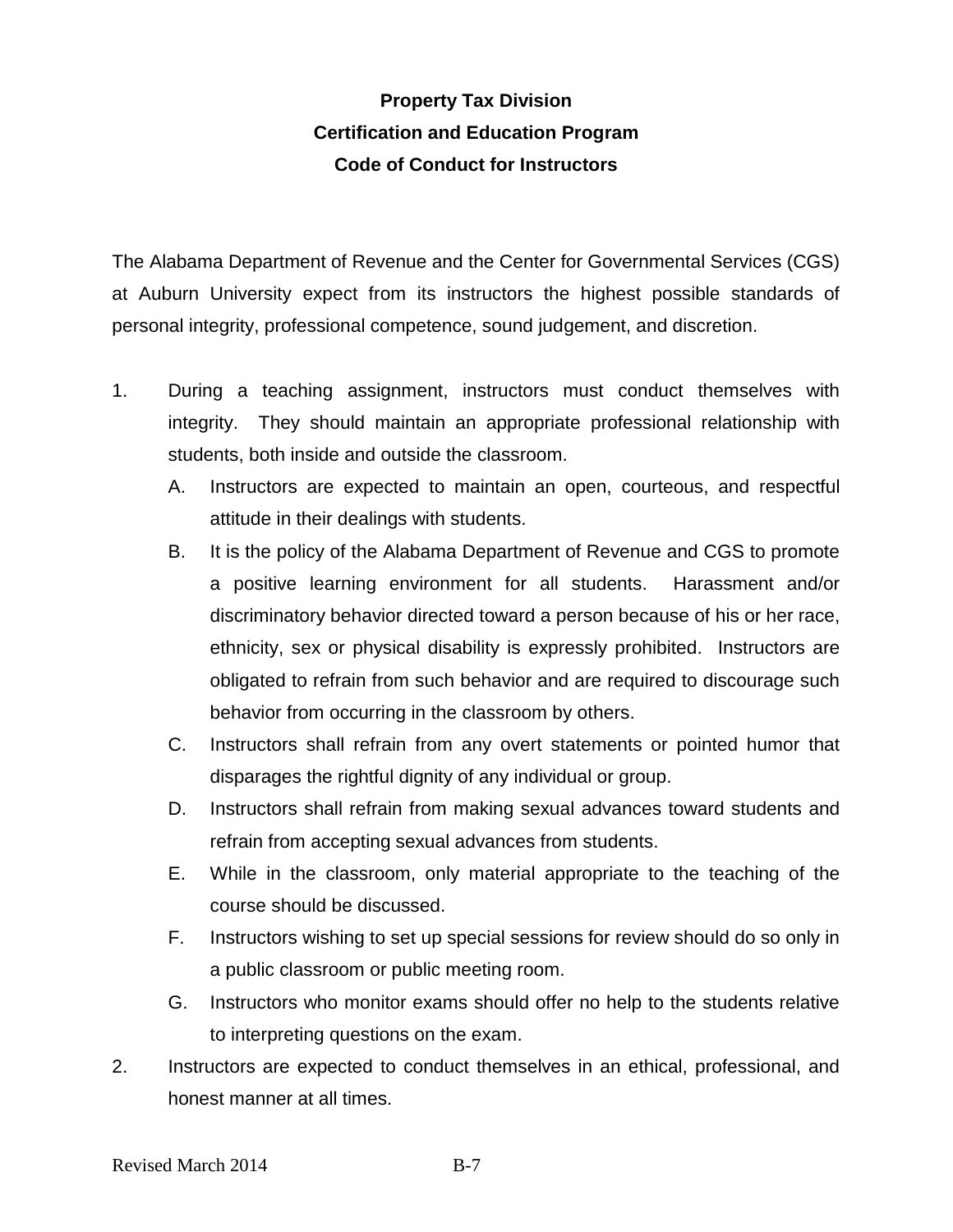- A. Instructors are to refrain from using their position to directly sell, promote, or otherwise encourage participants to purchase or use the speaker's products or services.
- B. Instructors must fairly represent their credentials, qualifications, experience, and ability.
- C. Instructors must comply with all copyright laws and the laws and regulations governing their position; they must give full credit to the source of any materials quoted or cited in writings or presentations.
- D. Instructors are to teach approved course content and materials. Course material containing statutory or constitutional law, departmental rules and/or regulations, and formal guidelines and procedures must be presented accurately according to the specific context of the subject matter.
- 3. Instructors must be committed to providing quality instruction and to their own professional development.
	- A. Each instructor should strive to provide students with the highest quality education, training, and development.
	- B. Instructors should keep informed of pertinent knowledge and competence in their field; they should strive to increase their knowledge and improve their professional and instructional skills.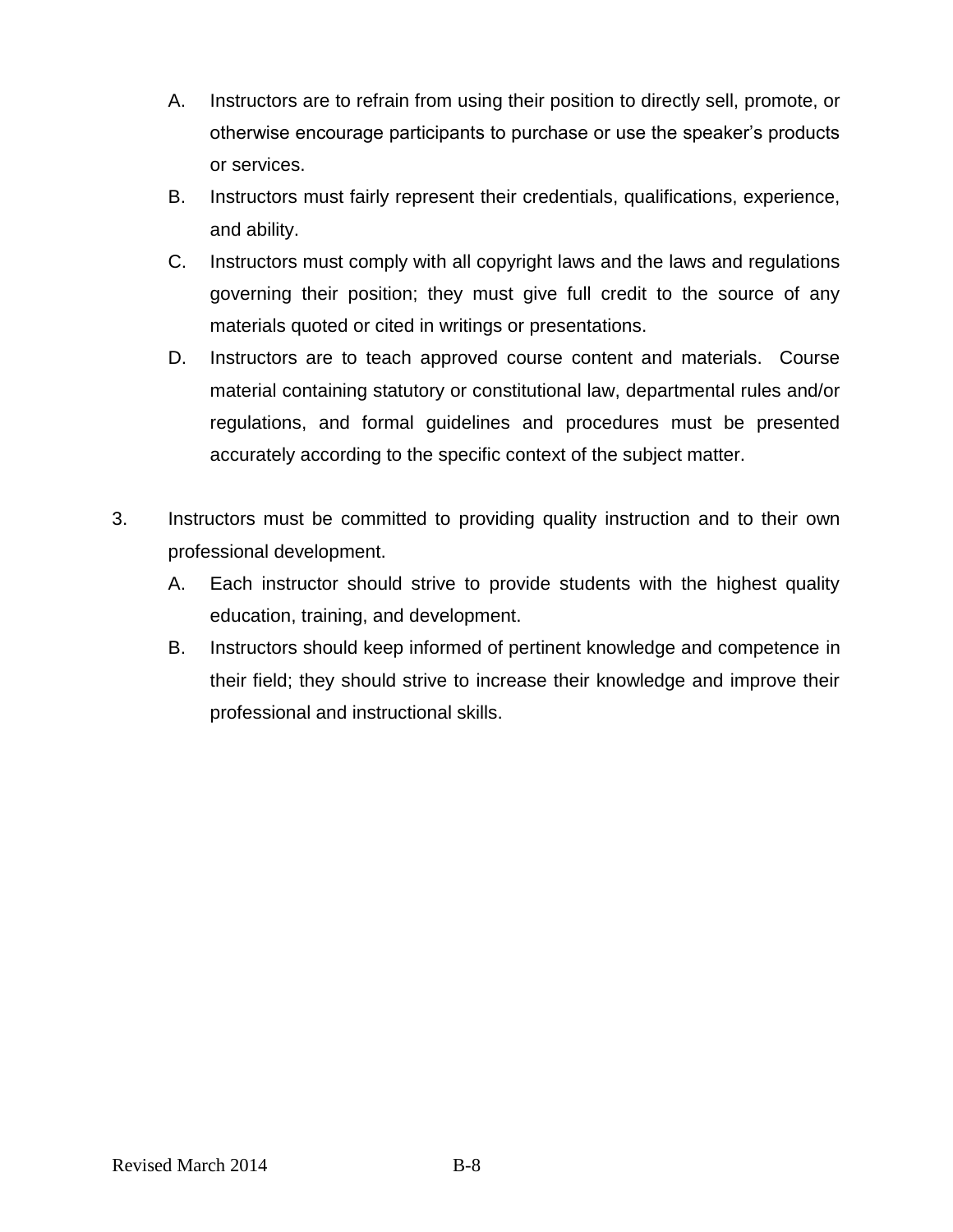#### **ADDENDUM C –** TRAINING GUIDES

The training guides in this section are provided by the Property Tax Division. They will be used to determine the job-specific education and training status for State Tax Valuation Analysts, State Mappers, County Real Property Appraisers, County Personal Property Appraisers and County Mappers. Property Tax Division supervisors and appropriate county officials will review the education and training status of their respective personnel on an annual basis. Education and training deficiencies will be coordinated with the appropriate Property Tax Division District Supervisor for remediation.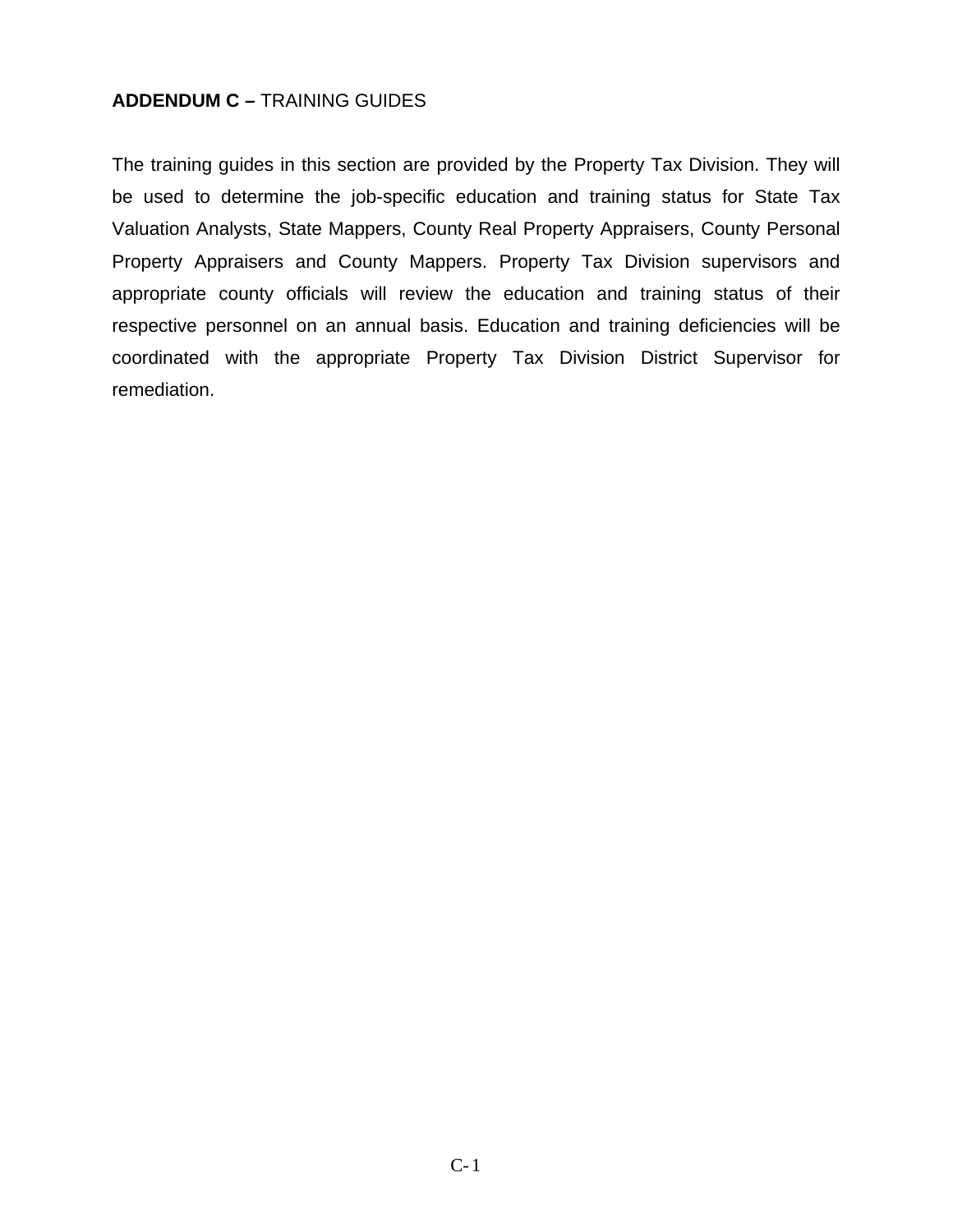| <b>Property Tax Division</b><br><b>Valuation Analyst Training Guide</b><br><b>For</b><br>I Certify that the Education and Training documented on this form is true and correct to the best of my knowledge. |                                  |                       |                 |  |
|-------------------------------------------------------------------------------------------------------------------------------------------------------------------------------------------------------------|----------------------------------|-----------------------|-----------------|--|
|                                                                                                                                                                                                             |                                  |                       |                 |  |
|                                                                                                                                                                                                             | <b>Formal Classroom Training</b> | <b>Date Completed</b> | <b>Comments</b> |  |
| Alabama I - Tax Administration                                                                                                                                                                              |                                  |                       |                 |  |
| Alabama IIA - Alabama Appraisal Manual Residential and Agricultural Properties                                                                                                                              |                                  |                       |                 |  |
| Alabama IIB - Alabama Appraisal Manual Commercial and Industrial Properties                                                                                                                                 |                                  |                       |                 |  |
| Alabama III - Basic Mapping                                                                                                                                                                                 |                                  |                       |                 |  |
| Alabama IX - Personal Property Appraisal Manual                                                                                                                                                             |                                  |                       |                 |  |
| Alabama Personal Property Audits                                                                                                                                                                            |                                  |                       |                 |  |
| Development of County Indexes                                                                                                                                                                               |                                  |                       |                 |  |
| Development of Land Schedules                                                                                                                                                                               |                                  |                       |                 |  |
| IAAO - 101 - Fundamentals of Real Property Appraisal                                                                                                                                                        |                                  |                       |                 |  |
| IAAO - 102 - Income Approach to Valuation                                                                                                                                                                   |                                  |                       |                 |  |
| IAAO - 500 - Assessment of Personal Property                                                                                                                                                                |                                  |                       |                 |  |
| IAAO - 151 - Standards of Practice and Professional Ethics                                                                                                                                                  |                                  |                       |                 |  |
| IAAO - 201 - Appraisal of Land                                                                                                                                                                              |                                  |                       |                 |  |
| IAAO - 202 - Income Approach to Valuation II                                                                                                                                                                |                                  |                       |                 |  |
| IAAO - 300 - Fundamentals of Mass Appraisal                                                                                                                                                                 |                                  |                       |                 |  |
| IAAO - 301 - Mass Appraisal of Residential Property                                                                                                                                                         |                                  |                       |                 |  |
| IAAO - 552 - Personal Property Auditing Basic Workshop                                                                                                                                                      |                                  |                       |                 |  |
|                                                                                                                                                                                                             |                                  |                       |                 |  |
|                                                                                                                                                                                                             |                                  |                       |                 |  |
|                                                                                                                                                                                                             |                                  |                       |                 |  |
|                                                                                                                                                                                                             |                                  |                       |                 |  |
|                                                                                                                                                                                                             |                                  |                       |                 |  |
|                                                                                                                                                                                                             |                                  |                       |                 |  |
|                                                                                                                                                                                                             |                                  |                       |                 |  |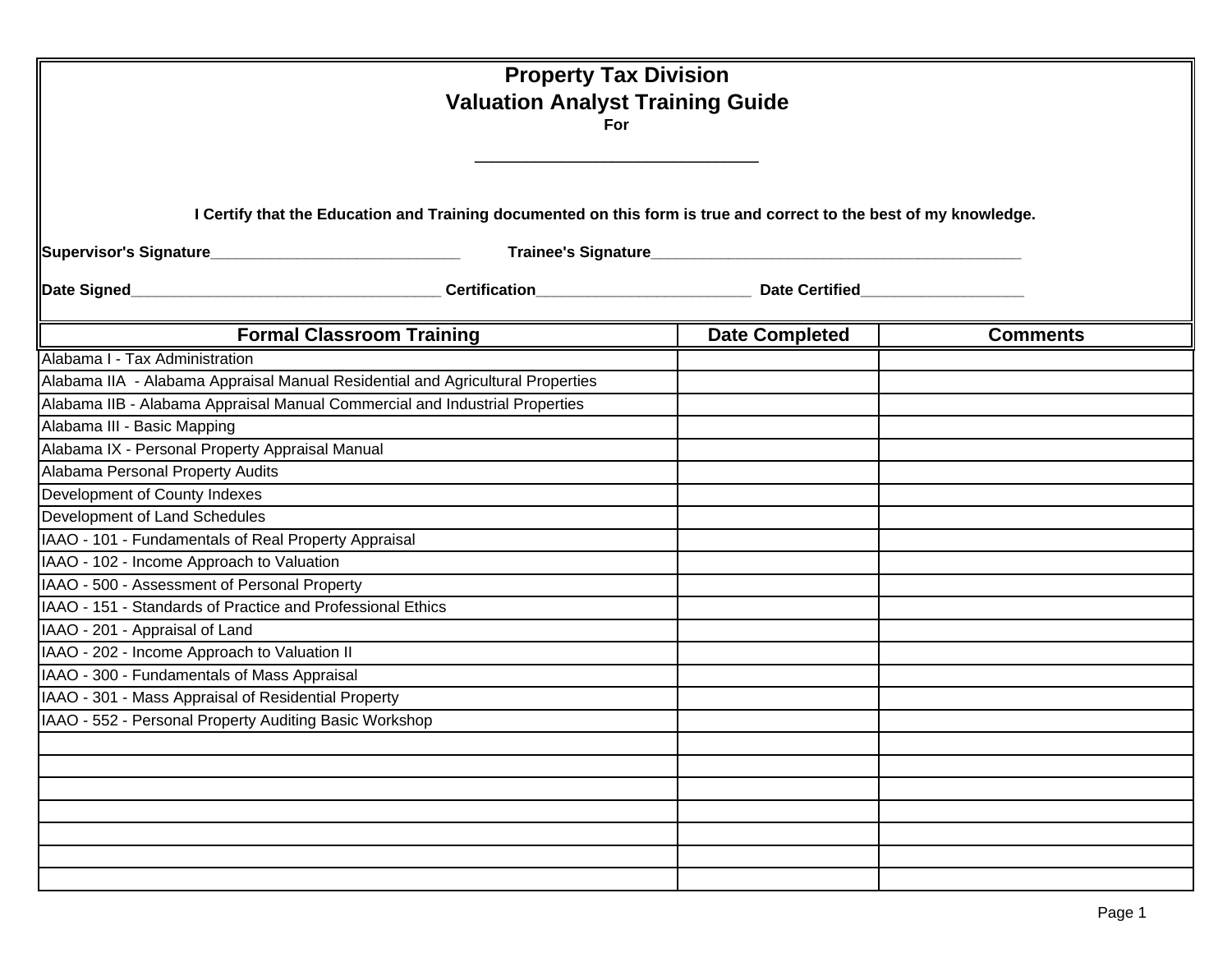|                                                      | <b>Date Training</b> | <b>Date Training</b> | <b>Trainer's</b> | <b>Trainee's</b> |                 |
|------------------------------------------------------|----------------------|----------------------|------------------|------------------|-----------------|
| <b>Tasks Performed On The Job</b>                    | <b>Started</b>       | <b>Completed</b>     | <b>Initials</b>  | <b>Initials</b>  | <b>Comments</b> |
| Locating property/reading maps                       |                      |                      |                  |                  |                 |
| Measuring & listing residential improvements         |                      |                      |                  |                  |                 |
| Grading/classification residential improvements      |                      |                      |                  |                  |                 |
| Estimating all forms of depreciation of resid. impv. |                      |                      |                  |                  |                 |
| Calculating residential improvement values           |                      |                      |                  |                  |                 |
| Measuring & listing commercial / industrial impv.    |                      |                      |                  |                  |                 |
| Grading/classification of comm. / ind.impv.          |                      |                      |                  |                  |                 |
| Estimate all forms of depr.of comm. / ind. Impv.     |                      |                      |                  |                  |                 |
| Calc. commercial / industrial impv. values           |                      |                      |                  |                  |                 |
| Developing a county index                            |                      |                      |                  |                  |                 |
| Determining units of land measurements               |                      |                      |                  |                  |                 |
| Calculating lot values                               |                      |                      |                  |                  |                 |
| <b>Establishing land values</b>                      |                      |                      |                  |                  |                 |
| Developing land schedules                            |                      |                      |                  |                  |                 |
| Verifying and collecting sales data                  |                      |                      |                  |                  |                 |
| Performing comparative sales analysis                |                      |                      |                  |                  |                 |
| Performing sales ratio study                         |                      |                      |                  |                  |                 |
| Developing depreciation schedules                    |                      |                      |                  |                  |                 |
| Collecting and developing income data                |                      |                      |                  |                  |                 |
| Valuing property by the income approach              |                      |                      |                  |                  |                 |
| Informal hearings procedures                         |                      |                      |                  |                  |                 |
| Board of Equalization hearings and procedures        |                      |                      |                  |                  |                 |
| Defending appraisals in court                        |                      |                      |                  |                  |                 |
| Calculate personal property values                   |                      |                      |                  |                  |                 |
| Conduct personal property physical inspections       |                      |                      |                  |                  |                 |
| Conduct personal property audits                     |                      |                      |                  |                  |                 |
|                                                      |                      |                      |                  |                  |                 |
|                                                      |                      |                      |                  |                  |                 |
|                                                      |                      |                      |                  |                  |                 |
|                                                      |                      |                      |                  |                  |                 |
|                                                      |                      |                      |                  |                  |                 |
|                                                      |                      |                      |                  |                  |                 |
|                                                      |                      |                      |                  |                  |                 |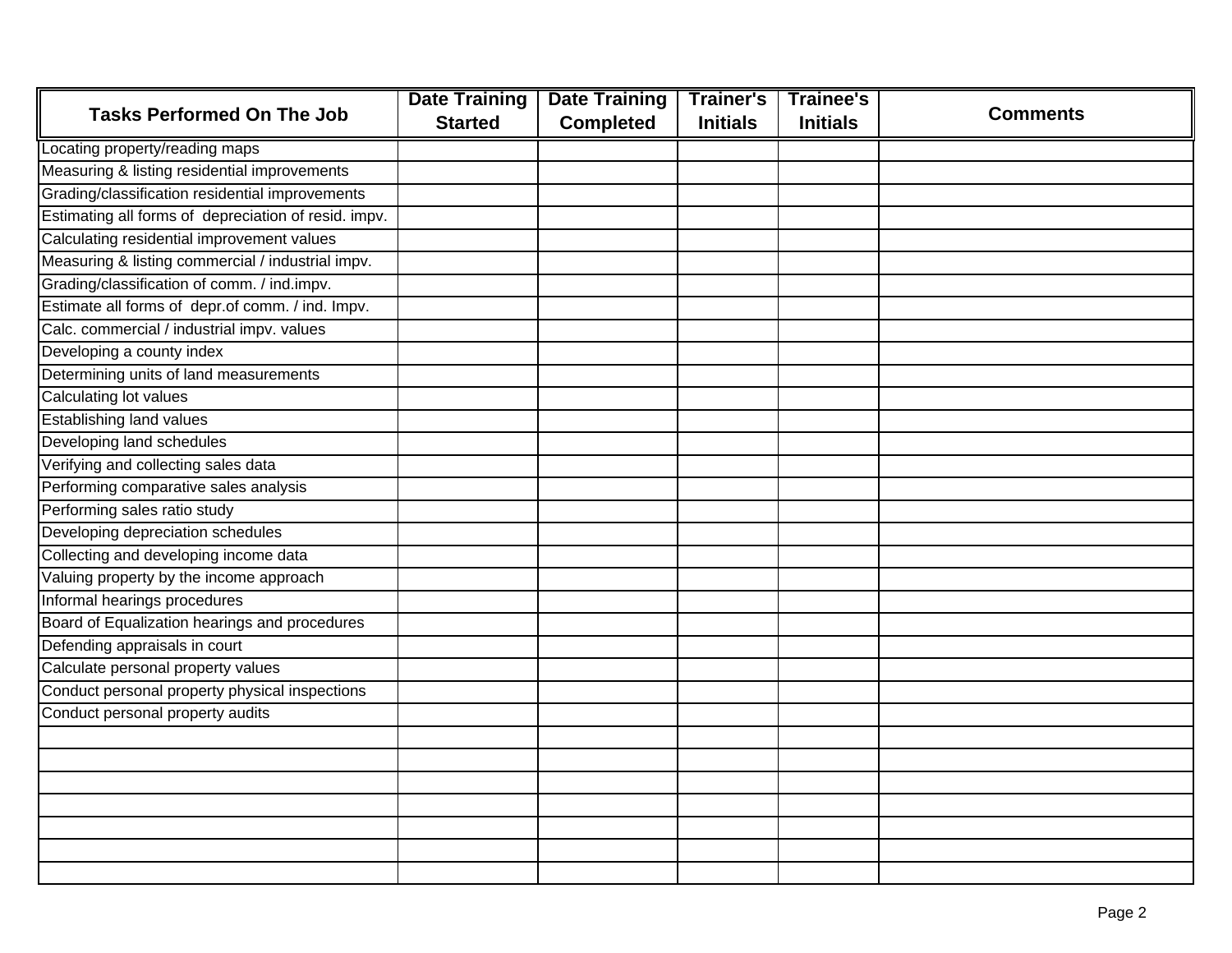| <b>Personal Computer Skills and Proficiency</b>                  | <b>Date Reviewed</b> | <b>Comments</b> |
|------------------------------------------------------------------|----------------------|-----------------|
| <b>Word Processing Software</b>                                  |                      |                 |
| Spreadsheets                                                     |                      |                 |
| Databases                                                        |                      |                 |
| Internet Applications                                            |                      |                 |
| Web Page Creation and Editing                                    |                      |                 |
| Presentations                                                    |                      |                 |
| SQL's                                                            |                      |                 |
| <b>Sketching Programs</b>                                        |                      |                 |
|                                                                  |                      |                 |
|                                                                  |                      |                 |
|                                                                  |                      |                 |
|                                                                  |                      |                 |
|                                                                  |                      |                 |
|                                                                  |                      |                 |
|                                                                  |                      |                 |
|                                                                  |                      |                 |
|                                                                  |                      |                 |
|                                                                  |                      |                 |
| <b>Property Tax Administration Computer Software Proficiency</b> | <b>Date Reviewed</b> | <b>Comments</b> |
| Look-up data                                                     |                      |                 |
| Enter data                                                       |                      |                 |
| Formulate queries                                                |                      |                 |
|                                                                  |                      |                 |
|                                                                  |                      |                 |
|                                                                  |                      |                 |
|                                                                  |                      |                 |
|                                                                  |                      |                 |
|                                                                  |                      |                 |
|                                                                  |                      |                 |
|                                                                  |                      |                 |
|                                                                  |                      |                 |
|                                                                  |                      |                 |
|                                                                  |                      |                 |
|                                                                  |                      |                 |
|                                                                  |                      |                 |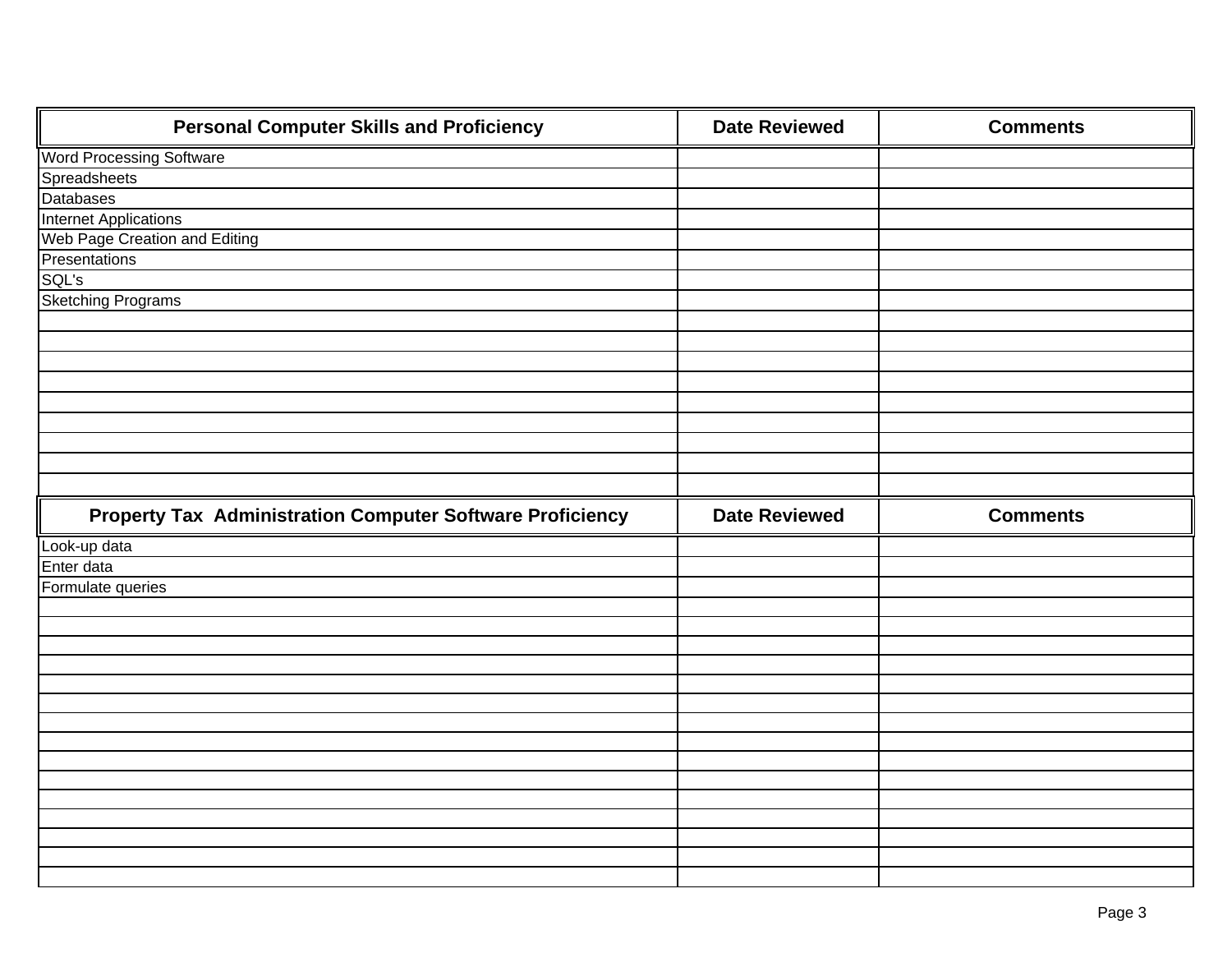| <b>Continuation Sheet</b> | Date Reviewed | <b>Comments</b> |
|---------------------------|---------------|-----------------|
|                           |               |                 |
|                           |               |                 |
|                           |               |                 |
|                           |               |                 |
|                           |               |                 |
|                           |               |                 |
|                           |               |                 |
|                           |               |                 |
|                           |               |                 |
|                           |               |                 |
|                           |               |                 |
|                           |               |                 |
|                           |               |                 |
|                           |               |                 |
|                           |               |                 |
|                           |               |                 |
|                           |               |                 |
|                           |               |                 |
|                           |               |                 |
|                           |               |                 |
|                           |               |                 |
|                           |               |                 |
|                           |               |                 |
|                           |               |                 |
|                           |               |                 |
|                           |               |                 |
|                           |               |                 |
|                           |               |                 |
|                           |               |                 |
|                           |               |                 |
|                           |               |                 |
|                           |               |                 |
|                           |               |                 |
|                           |               |                 |
|                           |               |                 |
|                           |               |                 |
|                           |               |                 |
|                           |               |                 |
|                           |               |                 |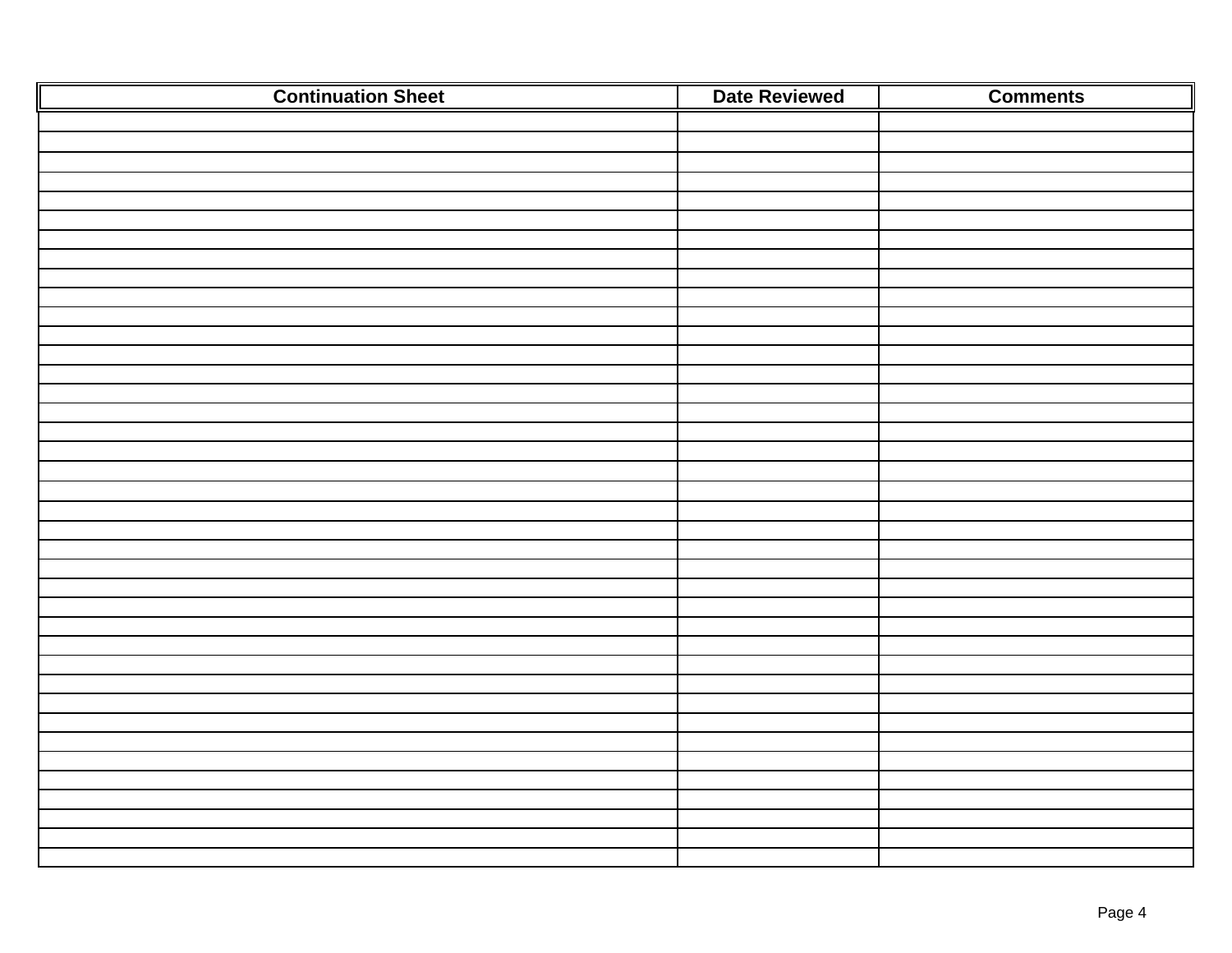| <b>Property Tax Division</b><br><b>Valuation Analyst Training Guide</b><br>For<br>I.R. Right, ACA<br>I Certify that the Education and Training documented on this form is true and correct to the best of my knowledge. |                   |                 |  |  |
|-------------------------------------------------------------------------------------------------------------------------------------------------------------------------------------------------------------------------|-------------------|-----------------|--|--|
|                                                                                                                                                                                                                         |                   |                 |  |  |
| <b>Formal Classroom Training</b>                                                                                                                                                                                        | Date Completed    | <b>Comments</b> |  |  |
| Alabama I - Tax Administration                                                                                                                                                                                          | 11/24/1990        |                 |  |  |
| Alabama IIA - Alabama Appraisal Manual Residential and Agricultural Properties                                                                                                                                          | 2/25/1991         |                 |  |  |
| Alabama IIB - Alabama Appraisal Manual Commercial and Industrial Properties                                                                                                                                             | 4/8/1991          |                 |  |  |
| Alabama III - Basic Mapping                                                                                                                                                                                             | 1/15/1991         |                 |  |  |
| Alabama IX - Personal Property Appraisal Manual                                                                                                                                                                         | 5/5/1991          |                 |  |  |
| Alabama Personal Property Audits                                                                                                                                                                                        | 3/3/1993          |                 |  |  |
| Development of County Indexes<br>$\hat{\mathcal{P}}$                                                                                                                                                                    | $\nabla$ 2/9/1991 |                 |  |  |
| Development of Land Schedules                                                                                                                                                                                           | 12/9/1991         |                 |  |  |
| IAAO - 100 - Fundamentals of Real Property Appraisal                                                                                                                                                                    | 4/8/1991          |                 |  |  |
| IAAO - 200 - Income Approach to Valuation                                                                                                                                                                               | 8/19/1991         |                 |  |  |
| $\overline{\mathcal{C}}$<br>IAAO - 500 - Assessment of Personal Property                                                                                                                                                | 5/12/1996         |                 |  |  |
| IAAO - 151 - Standards of Practice and Professional Ethics                                                                                                                                                              | 3/6/1995          |                 |  |  |
| IAAO - 201 - Appraisal of Land                                                                                                                                                                                          | 4/3/1995          |                 |  |  |
| IAAO - 202 - Income Approach to Valuation II                                                                                                                                                                            | 8/3/1992          |                 |  |  |
| IAAO - 300 - Fundamentals of Mass Appraisal                                                                                                                                                                             | 2/16/1994         |                 |  |  |
| IAAO - 301 - Mass Appraisal of Residential Property                                                                                                                                                                     | 4/18/1994         |                 |  |  |
| IAAO - 207 - Industrial Property Appraisal                                                                                                                                                                              | 4/19/1993         |                 |  |  |
| Aerial Photography (20 Hours)                                                                                                                                                                                           | 9/14/1994         |                 |  |  |
| <b>AL XIII - Timber Valuation</b>                                                                                                                                                                                       | 9/21/1994         |                 |  |  |
| IAAO - 252 - Valuing Property Affected by Environmental Contamination                                                                                                                                                   | 4/20/1995         |                 |  |  |
| <b>Instructor Prepartion Course</b>                                                                                                                                                                                     | 8/24/1995         |                 |  |  |
|                                                                                                                                                                                                                         |                   |                 |  |  |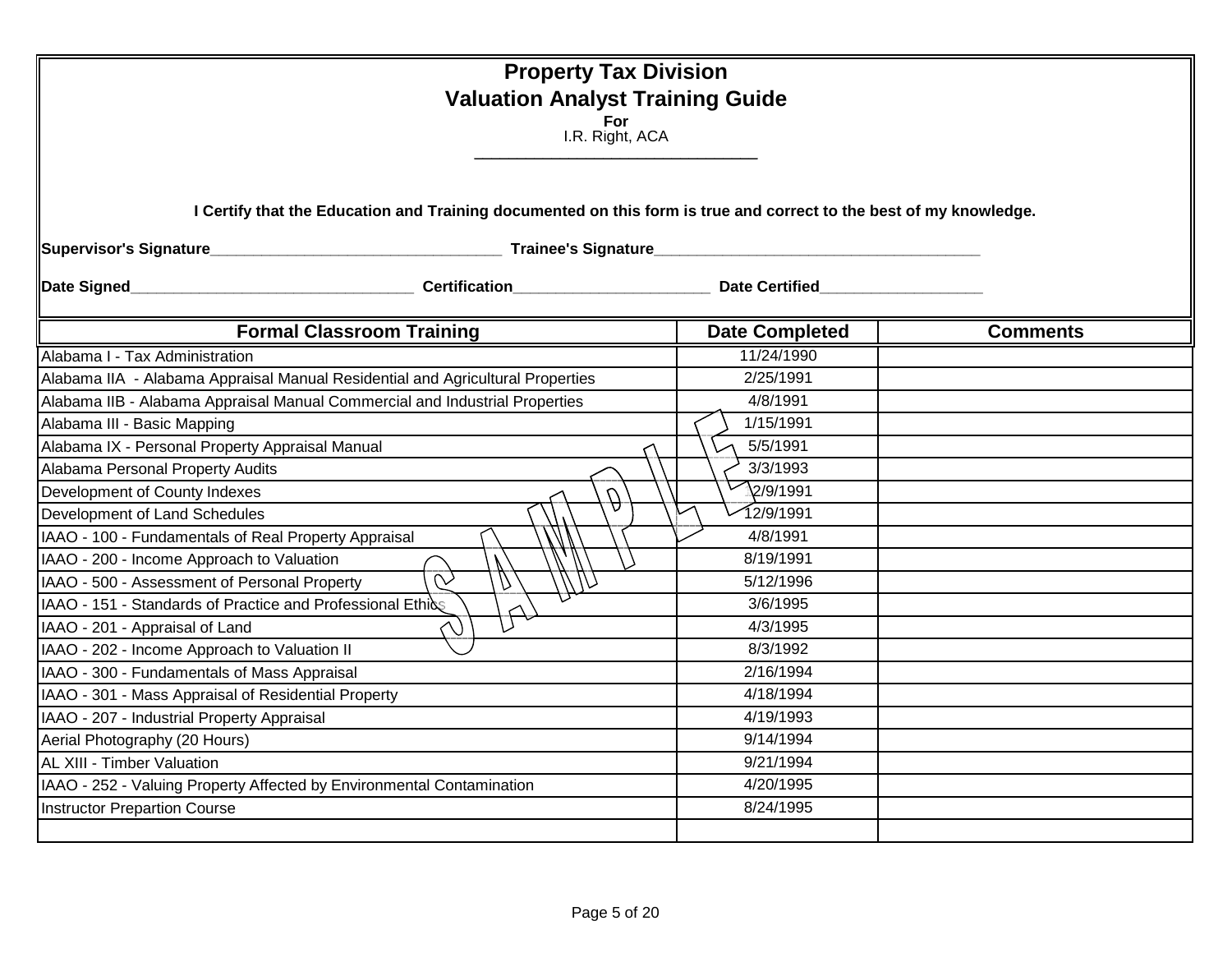|                                                   | <b>Date Training</b>    | <b>Date Training</b>   | <b>Trainer's</b> | Trainee's            |                 |
|---------------------------------------------------|-------------------------|------------------------|------------------|----------------------|-----------------|
| <b>Tasks Performed On The Job</b>                 | <b>Started</b>          | <b>Completed</b>       | Initials         | <b>Initials</b>      | <b>Comments</b> |
| Locating property/reading maps                    |                         | 6/10/1999              | AE               | 977                  |                 |
| Measuring & listing residential improvements      |                         | 6/10/1999              | AE               | 977                  |                 |
| Grading/classification residential improvements   |                         | 6/10/1999              | AE               | 977                  |                 |
| Estimating physical depreciation of resid. impv.  |                         | 6/10/1999              | AE               | 977                  |                 |
| Estimating functional / economic obsolescence     |                         | $6/\sqrt{2}$<br>X1999) | AE               | 977                  |                 |
| Calculating residential improvement values        |                         | । अ99<br>6/10          | AE               | 1RR                  |                 |
| Measuring & listing commercial / industrial impv. | $\theta$                | <u>ogg</u><br>6/10     | AE               | 977                  |                 |
| Grading/classification of comm. / ind.impv.       |                         | 1870/1999              | AE               | 977                  |                 |
| Estimate physical depr.of comm. / ind. Impv.      |                         | <b>A10/1999</b>        | AE               | 977                  |                 |
| Calc. commercial / industrial impv. values        |                         | 6/10/1999              | AE               | 977                  |                 |
| Developing a county index<br>$\sim$               |                         | 6/10/1999              | AE               | 1RR                  |                 |
| Determining units of land measurements            |                         | 6/10/1999              | AE               | 977                  |                 |
| Calculating lot values<br>V                       |                         | 6/10/1999              | AE               | 1RR                  |                 |
| Establishing land values                          |                         | 6/10/1999              | AE               | 1RR                  |                 |
| Developing land schedules                         |                         | 6/10/1999              | AE               | 977                  |                 |
| Verifying and collecting sales data               |                         | 6/10/1999              | AE               | 1RR                  |                 |
| Performing comparative sales analysis             |                         | 6/10/1999              | AE               | 1RR                  |                 |
| Performing sales ratio study                      |                         | 6/10/1999              | AE               | 1RR                  |                 |
| Developing depreciation schedules                 |                         | 6/10/1999              | AE               | IRR                  |                 |
| Collecting and developing income data             |                         | 6/10/1999              | AE               | 977                  |                 |
| Valuing property by the income approach           |                         | 6/10/1999              | AE               | 977                  |                 |
| Informal hearings procedures                      |                         | 6/10/1999              | AE               | 977                  |                 |
| Board of Equalization hearings and procedures     |                         | 6/10/1999              | AE               | 977                  |                 |
| Defending appraisals in court                     |                         | 6/10/1999              | AE               | 977                  |                 |
|                                                   |                         |                        |                  |                      |                 |
|                                                   |                         |                        |                  |                      |                 |
|                                                   |                         |                        |                  |                      |                 |
|                                                   |                         |                        |                  |                      |                 |
|                                                   |                         |                        |                  |                      |                 |
|                                                   |                         |                        |                  |                      |                 |
|                                                   |                         |                        |                  |                      |                 |
|                                                   |                         |                        |                  |                      |                 |
| <b>Personal Computer Skills and Proficiency</b>   |                         |                        |                  | <b>Date Reviewed</b> | <b>Comments</b> |
| <b>Word Processing Software</b>                   | Word Intermediate Level |                        |                  | 6/10/1999            |                 |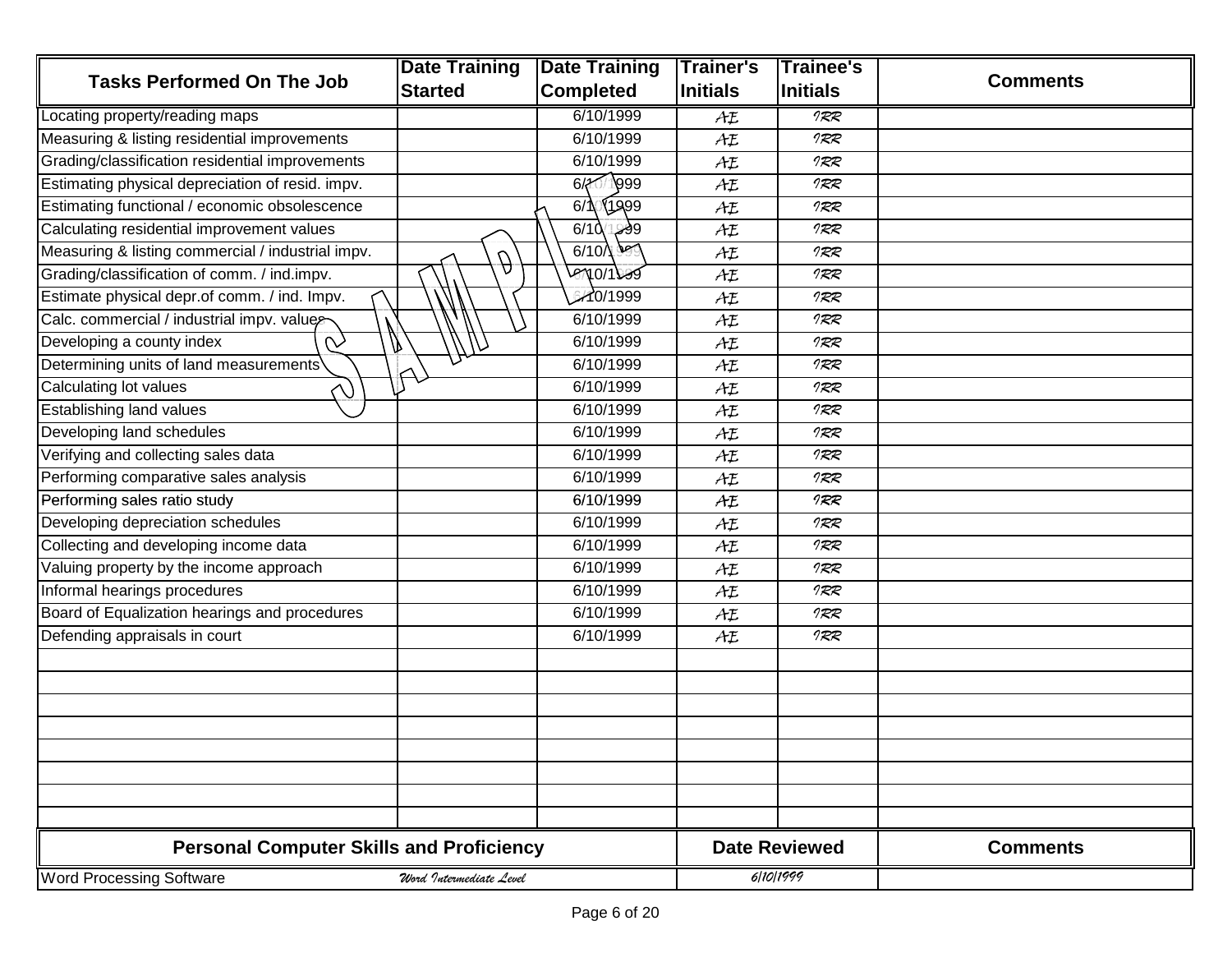| Spreadsheets                  | Excel - Advanced                                                 | 6/10/1999            |  |
|-------------------------------|------------------------------------------------------------------|----------------------|--|
| Databases                     | Access - Intro Level                                             | 6/10/1999            |  |
| Internet Applications         | Netscape & Explorer - Advanced                                   | 6/10/1999            |  |
| Web Page Creation and Editing | Dreamweaver - Intro                                              | 6/10/1999            |  |
| Presentations                 | Powerpoint - Advanced                                            | 6/10/1999            |  |
| SQL's                         | Common - Intermediate                                            | 6/10/1999            |  |
| <b>Sketching Programs</b>     | Apex. Appraisal Suite - Advanced                                 | 6/10/1999            |  |
|                               | $\overleftrightarrow{2}$                                         |                      |  |
|                               | ▽<br>Q.<br>$\mathbb{Z}^n$                                        |                      |  |
|                               | D<br>$\overline{\alpha}$                                         |                      |  |
|                               |                                                                  |                      |  |
|                               | <b>Property Tax Administration Computer Software Proficiency</b> | <b>Date Reviewed</b> |  |
| Look-up data                  | S&W. Delta Appraisal & Assessment                                | 6/10/1999            |  |
| Enter data                    | S&W. Delta Appraisal                                             | 6/11/1999            |  |
| Formulate queries             | S&W. Delta                                                       | 6/12/1999            |  |
|                               |                                                                  |                      |  |
|                               |                                                                  |                      |  |
|                               |                                                                  |                      |  |
|                               |                                                                  |                      |  |
|                               |                                                                  |                      |  |
|                               |                                                                  |                      |  |
|                               |                                                                  |                      |  |
|                               |                                                                  |                      |  |
|                               |                                                                  |                      |  |
|                               |                                                                  |                      |  |
|                               |                                                                  |                      |  |
|                               |                                                                  |                      |  |
|                               |                                                                  |                      |  |
|                               |                                                                  |                      |  |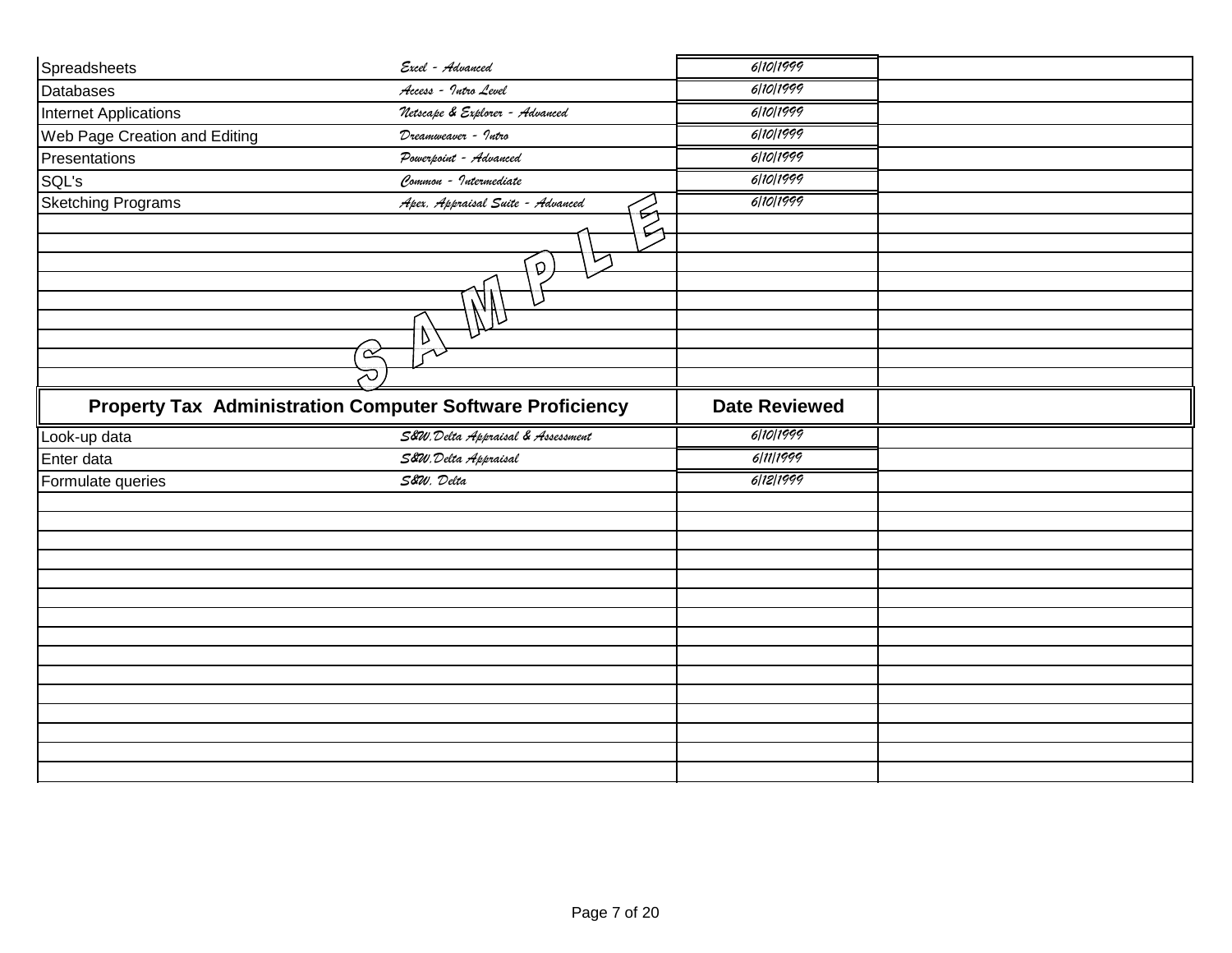| <b>Continuation Sheet</b> | <b>Date Reviewed</b> | <b>Comments</b> |
|---------------------------|----------------------|-----------------|
|                           |                      |                 |
|                           |                      |                 |
|                           |                      |                 |
|                           |                      |                 |
|                           |                      |                 |
|                           |                      |                 |
|                           |                      |                 |
|                           |                      |                 |
|                           |                      |                 |
|                           |                      |                 |
|                           |                      |                 |
|                           |                      |                 |
|                           |                      |                 |
|                           |                      |                 |
|                           |                      |                 |
|                           |                      |                 |
|                           |                      |                 |
|                           |                      |                 |
|                           |                      |                 |
|                           |                      |                 |
|                           |                      |                 |
|                           |                      |                 |
|                           |                      |                 |
|                           |                      |                 |
|                           |                      |                 |
|                           |                      |                 |
|                           |                      |                 |
|                           |                      |                 |
|                           |                      |                 |
|                           |                      |                 |
|                           |                      |                 |
|                           |                      |                 |
|                           |                      |                 |
|                           |                      |                 |
|                           |                      |                 |
|                           |                      |                 |
|                           |                      |                 |
|                           |                      |                 |
|                           |                      |                 |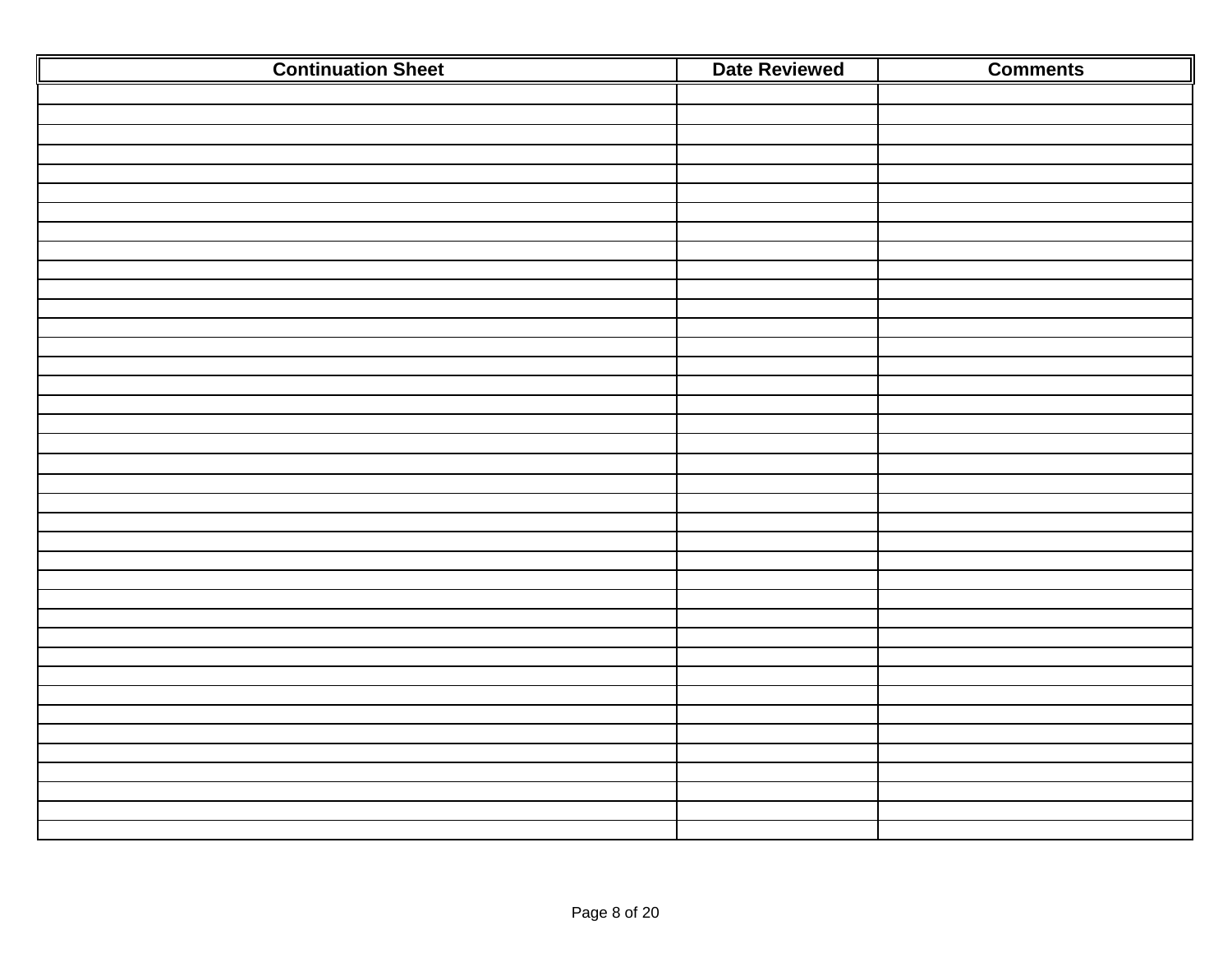|                                                                                                                    | <b>Real Property Appraiser</b><br><b>Training Guide</b><br>For                                                  |                       |                 |  |  |  |  |
|--------------------------------------------------------------------------------------------------------------------|-----------------------------------------------------------------------------------------------------------------|-----------------------|-----------------|--|--|--|--|
| I Certify that the Education and Training documented on this form is true and correct to the best of my knowledge. |                                                                                                                 |                       |                 |  |  |  |  |
|                                                                                                                    | Date Signed____________________________Certification____________________________ Date Certified________________ |                       |                 |  |  |  |  |
|                                                                                                                    | <b>Formal Classroom Training</b>                                                                                | <b>Date Completed</b> | <b>Comments</b> |  |  |  |  |
| Alabama I - Tax Administration                                                                                     |                                                                                                                 |                       |                 |  |  |  |  |
| Alabama IIA - Alabama Appraisal Manual Residential and Agricultural Properties                                     |                                                                                                                 |                       |                 |  |  |  |  |
| Alabama IIB - Alabama Appraisal Manual Commercial and Industrial Properties                                        |                                                                                                                 |                       |                 |  |  |  |  |
| Alabama III - Basic Mapping                                                                                        |                                                                                                                 |                       |                 |  |  |  |  |
| Alabama IX - Personal Property Appraisal Manual                                                                    |                                                                                                                 |                       |                 |  |  |  |  |
| Development of County Indexes                                                                                      |                                                                                                                 |                       |                 |  |  |  |  |
| Development of Land Schedules                                                                                      |                                                                                                                 |                       |                 |  |  |  |  |
| IAAO - 101 - Fundamentals of Real Property Appraisal                                                               |                                                                                                                 |                       |                 |  |  |  |  |
| IAAO - 102 - Income Approach to Valuation                                                                          |                                                                                                                 |                       |                 |  |  |  |  |
| IAAO - 112 - Income Approach to Valuation II                                                                       |                                                                                                                 |                       |                 |  |  |  |  |
| IAAO - 201 - Appraisal of Land                                                                                     |                                                                                                                 |                       |                 |  |  |  |  |
| IAAO - 300 - Fundamentals of Mass Appraisal                                                                        |                                                                                                                 |                       |                 |  |  |  |  |
| IAAO - 310 - Application of Mass appraisal Fundamentals                                                            |                                                                                                                 |                       |                 |  |  |  |  |
| IAAO - 311 - Residential Modeling Concepts                                                                         |                                                                                                                 |                       |                 |  |  |  |  |
| IAAO - 312 - Commercial/ Industrial Modeling Concepts                                                              |                                                                                                                 |                       |                 |  |  |  |  |
| IAAO - 320 - Multiple Regression Analysis                                                                          |                                                                                                                 |                       |                 |  |  |  |  |
| IAAO - 322 - Application of Residential Modeling Concepts                                                          |                                                                                                                 |                       |                 |  |  |  |  |
|                                                                                                                    |                                                                                                                 |                       |                 |  |  |  |  |
|                                                                                                                    |                                                                                                                 |                       |                 |  |  |  |  |
|                                                                                                                    |                                                                                                                 |                       |                 |  |  |  |  |
|                                                                                                                    |                                                                                                                 |                       |                 |  |  |  |  |
|                                                                                                                    |                                                                                                                 |                       |                 |  |  |  |  |
|                                                                                                                    |                                                                                                                 |                       |                 |  |  |  |  |
|                                                                                                                    |                                                                                                                 |                       |                 |  |  |  |  |
|                                                                                                                    |                                                                                                                 |                       |                 |  |  |  |  |
|                                                                                                                    |                                                                                                                 |                       |                 |  |  |  |  |
|                                                                                                                    |                                                                                                                 |                       |                 |  |  |  |  |
|                                                                                                                    |                                                                                                                 |                       |                 |  |  |  |  |
|                                                                                                                    |                                                                                                                 |                       |                 |  |  |  |  |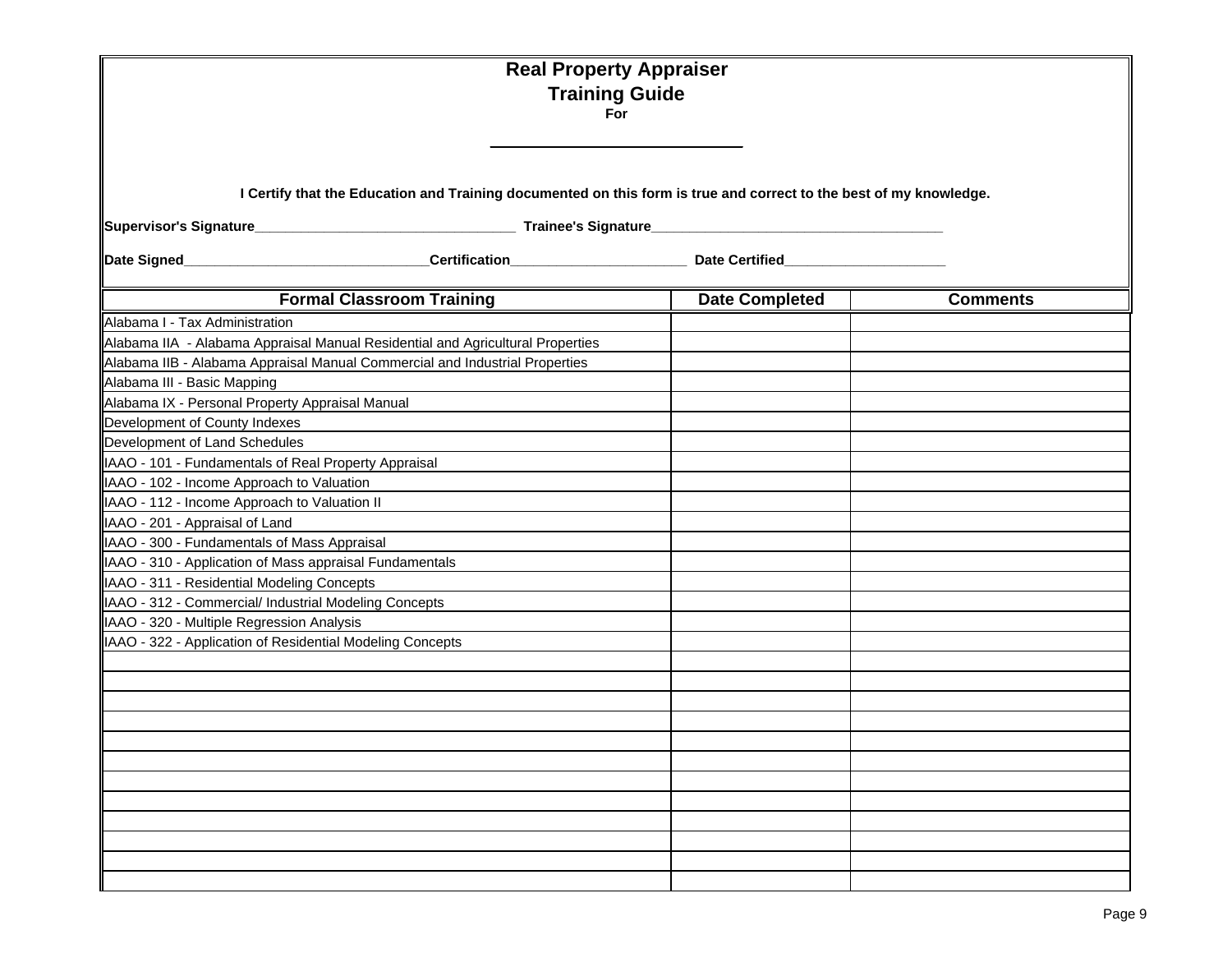|                                                      | <b>Date Training</b> | <b>Date Training</b> | <b>Trainer's</b> | <b>Trainee's</b> |                 |
|------------------------------------------------------|----------------------|----------------------|------------------|------------------|-----------------|
| <b>Tasks Performed On The Job</b>                    | <b>Started</b>       | <b>Completed</b>     | <b>Initials</b>  | <b>Initials</b>  | <b>Comments</b> |
| Locating property/reading maps                       |                      |                      |                  |                  |                 |
| Measuring & listing residential improvements         |                      |                      |                  |                  |                 |
| Grading/classification residential improvements      |                      |                      |                  |                  |                 |
| Estimating all forms of depreciation of resid. impv. |                      |                      |                  |                  |                 |
| Calculating residential improvement values           |                      |                      |                  |                  |                 |
| Measuring & listing commercial / industrial impv.    |                      |                      |                  |                  |                 |
| Grading/classification of comm. / ind.impv.          |                      |                      |                  |                  |                 |
| Estimate all forms of depr.of comm. / ind. Impv.     |                      |                      |                  |                  |                 |
| Calc. commercial / industrial impv. values           |                      |                      |                  |                  |                 |
| Developing a county index                            |                      |                      |                  |                  |                 |
| Determining units of land measurements               |                      |                      |                  |                  |                 |
| Calculating lot values                               |                      |                      |                  |                  |                 |
| <b>Establishing land values</b>                      |                      |                      |                  |                  |                 |
| Developing land schedules                            |                      |                      |                  |                  |                 |
| Verifying and collecting sales data                  |                      |                      |                  |                  |                 |
| Performing comparative sales analysis                |                      |                      |                  |                  |                 |
| Performing sales ratio study                         |                      |                      |                  |                  |                 |
| Developing depreciation schedules                    |                      |                      |                  |                  |                 |
| Collecting and developing income data                |                      |                      |                  |                  |                 |
| Valuing property by the income approach              |                      |                      |                  |                  |                 |
| Informal hearings procedures                         |                      |                      |                  |                  |                 |
| Board of Equalization hearings and procedures        |                      |                      |                  |                  |                 |
| Defending appraisals in court                        |                      |                      |                  |                  |                 |
| Developing neighborhood trending factors/adj.        |                      |                      |                  |                  |                 |
|                                                      |                      |                      |                  |                  |                 |
|                                                      |                      |                      |                  |                  |                 |
|                                                      |                      |                      |                  |                  |                 |
|                                                      |                      |                      |                  |                  |                 |
|                                                      |                      |                      |                  |                  |                 |
|                                                      |                      |                      |                  |                  |                 |
|                                                      |                      |                      |                  |                  |                 |
|                                                      |                      |                      |                  |                  |                 |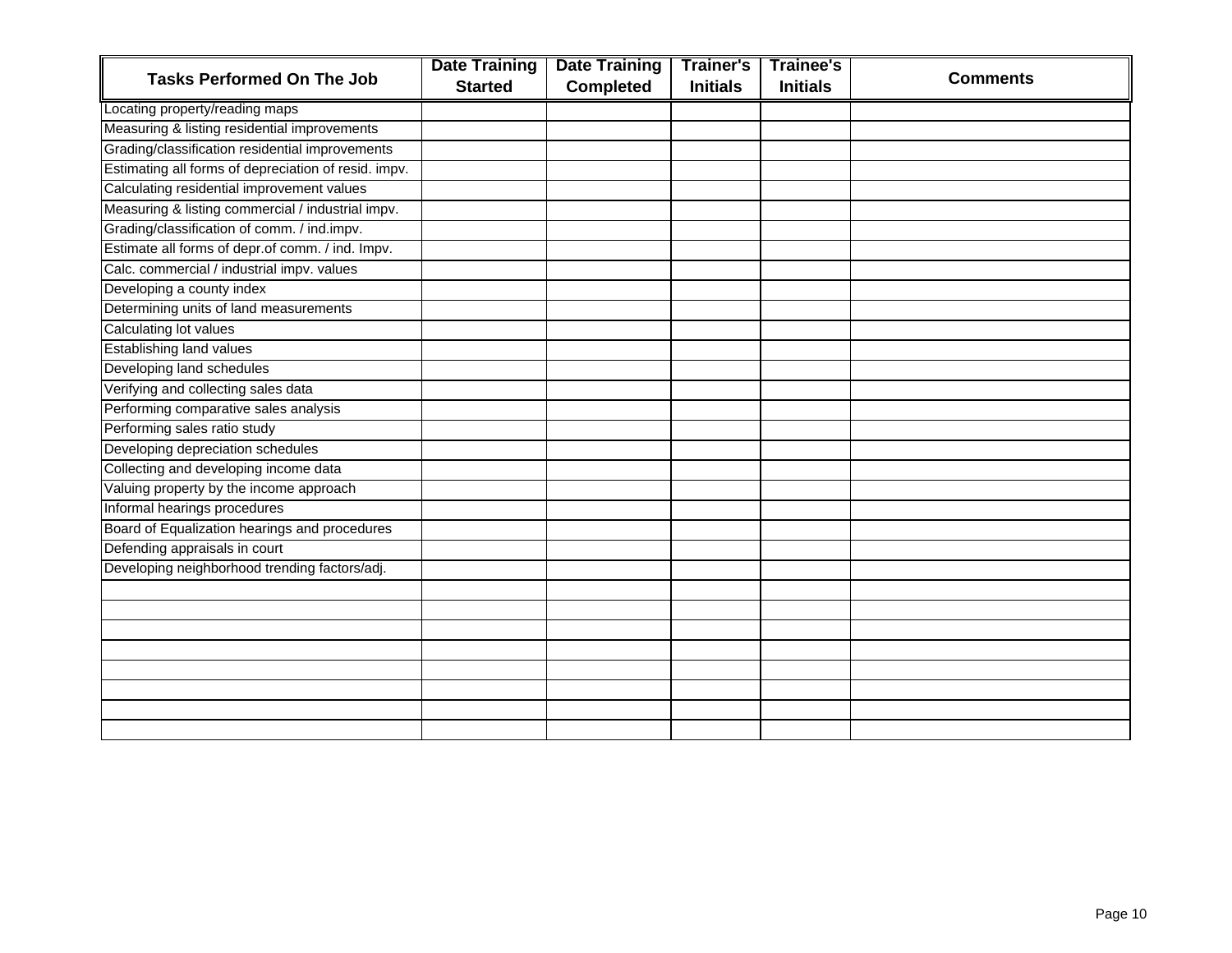| <b>Personal Computer Skills and Proficiency</b>           | <b>Date Reviewed</b> | <b>Comments</b> |
|-----------------------------------------------------------|----------------------|-----------------|
| <b>Word Processing Software</b>                           |                      |                 |
| Spreadsheets                                              |                      |                 |
| <b>Databases</b>                                          |                      |                 |
| <b>Internet Applications</b>                              |                      |                 |
| Web Page Creation and Editing                             |                      |                 |
| Presentations                                             |                      |                 |
| SQL's                                                     |                      |                 |
| <b>Sketching Programs</b>                                 |                      |                 |
|                                                           |                      |                 |
|                                                           |                      |                 |
|                                                           |                      |                 |
|                                                           |                      |                 |
|                                                           |                      |                 |
|                                                           |                      |                 |
|                                                           |                      |                 |
|                                                           |                      |                 |
|                                                           |                      |                 |
|                                                           |                      |                 |
| Property Tax Administration Computer Software Proficiency | <b>Date Reviewed</b> | <b>Comments</b> |
| Look-up data                                              |                      |                 |
| Enter data                                                |                      |                 |
| Formulate queries                                         |                      |                 |
|                                                           |                      |                 |
|                                                           |                      |                 |
|                                                           |                      |                 |
|                                                           |                      |                 |
|                                                           |                      |                 |
|                                                           |                      |                 |
|                                                           |                      |                 |
|                                                           |                      |                 |
|                                                           |                      |                 |
|                                                           |                      |                 |
|                                                           |                      |                 |
|                                                           |                      |                 |
|                                                           |                      |                 |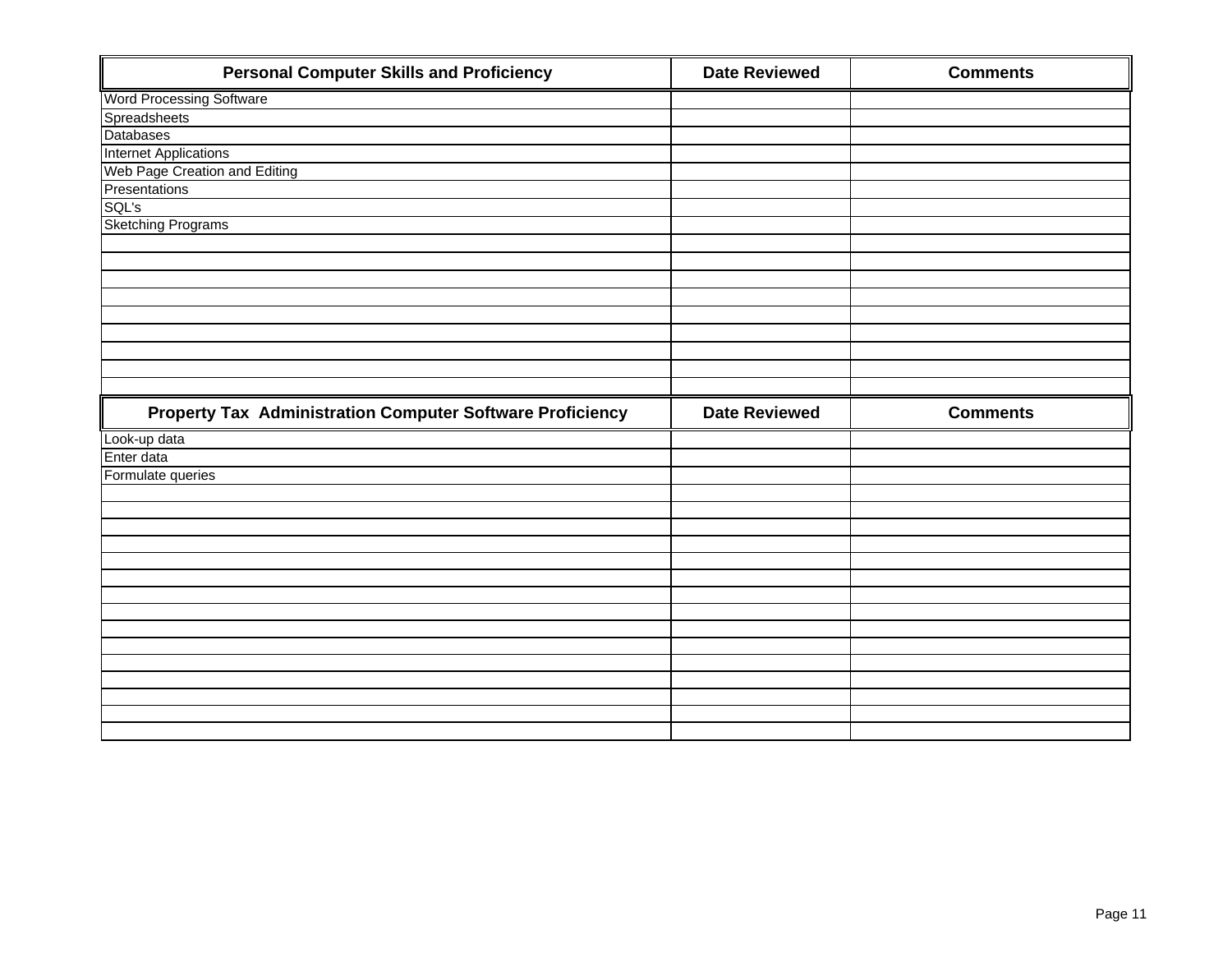| <b>Continuation Sheet</b> | <b>Date Reviewed</b> | <b>Comments</b> |
|---------------------------|----------------------|-----------------|
|                           |                      |                 |
|                           |                      |                 |
|                           |                      |                 |
|                           |                      |                 |
|                           |                      |                 |
|                           |                      |                 |
|                           |                      |                 |
|                           |                      |                 |
|                           |                      |                 |
|                           |                      |                 |
|                           |                      |                 |
|                           |                      |                 |
|                           |                      |                 |
|                           |                      |                 |
|                           |                      |                 |
|                           |                      |                 |
|                           |                      |                 |
|                           |                      |                 |
|                           |                      |                 |
|                           |                      |                 |
|                           |                      |                 |
|                           |                      |                 |
|                           |                      |                 |
|                           |                      |                 |
|                           |                      |                 |
|                           |                      |                 |
|                           |                      |                 |
|                           |                      |                 |
|                           |                      |                 |
|                           |                      |                 |
|                           |                      |                 |
|                           |                      |                 |
|                           |                      |                 |
|                           |                      |                 |
|                           |                      |                 |
|                           |                      |                 |
|                           |                      |                 |
|                           |                      |                 |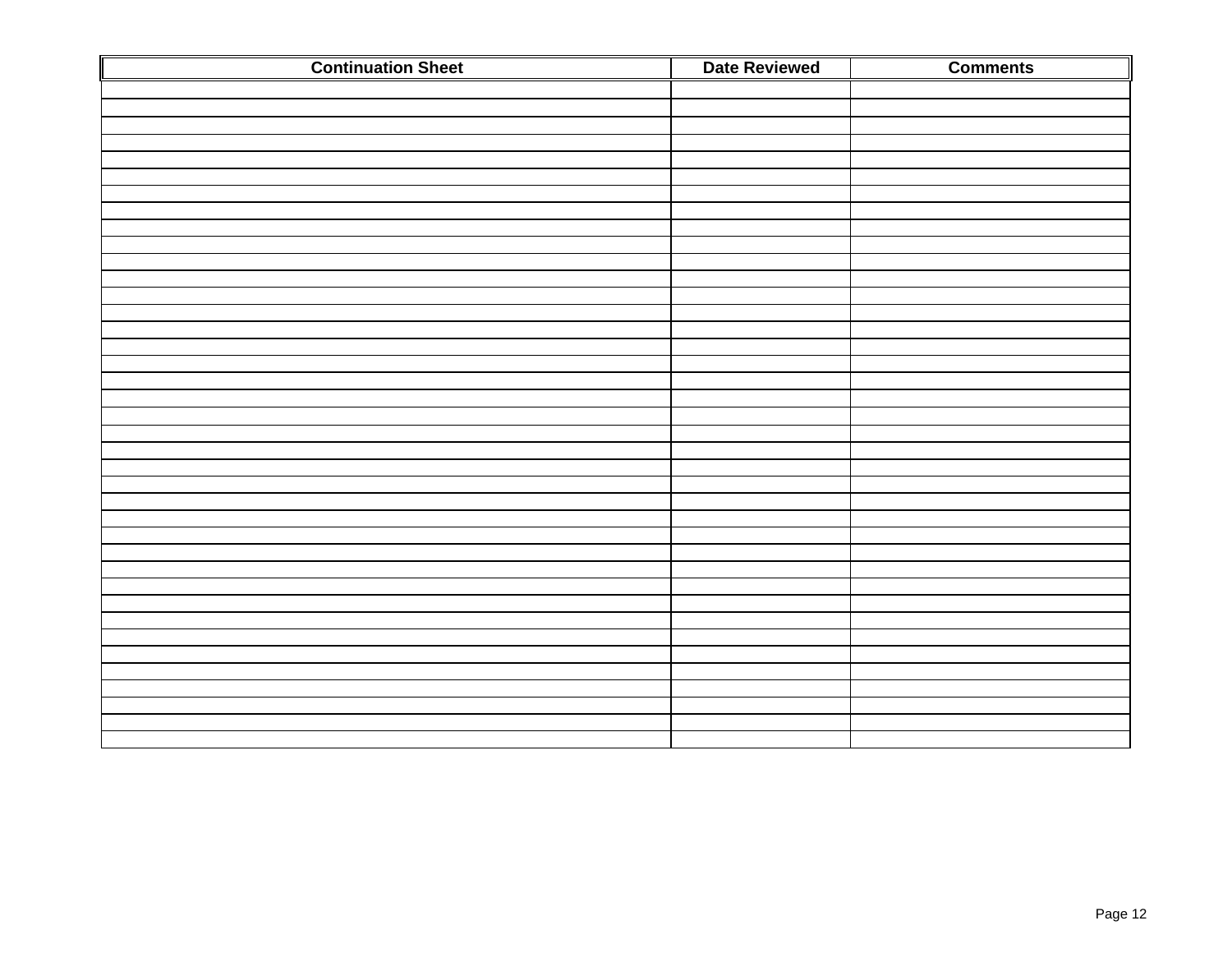|                                                                                                                    |                                  | <b>Personal Property Appraiser</b><br><b>Training Guide</b><br>For |                 |
|--------------------------------------------------------------------------------------------------------------------|----------------------------------|--------------------------------------------------------------------|-----------------|
| I Certify that the Education and Training documented on this form is true and correct to the best of my knowledge. |                                  |                                                                    |                 |
|                                                                                                                    |                                  |                                                                    |                 |
|                                                                                                                    | <b>Formal Classroom Training</b> | <b>Date Completed</b>                                              | <b>Comments</b> |
| Alabama I - Tax Administration                                                                                     |                                  |                                                                    |                 |
| Alabama IX - Personal Property Appraisal Manual                                                                    |                                  |                                                                    |                 |
| Alabama Personal Property Audits                                                                                   |                                  |                                                                    |                 |
| IAAO - 100 - Fundamentals of Real Property Appraisal                                                               |                                  |                                                                    |                 |
| IAAO - 200 - Income Approach to Valuation                                                                          |                                  |                                                                    |                 |
| IAAO - 500 - Assessment of Personal Property                                                                       |                                  |                                                                    |                 |
| IAAO - 151 - Standards of Practice and Professional Ethics                                                         |                                  |                                                                    |                 |
| IAAO - 552 - Personal Property Auditing Basic Workshop                                                             |                                  |                                                                    |                 |
| IAAO - 553 - Personal Property Auditing Advanced Workshop                                                          |                                  |                                                                    |                 |
|                                                                                                                    |                                  |                                                                    |                 |
|                                                                                                                    |                                  |                                                                    |                 |
|                                                                                                                    |                                  |                                                                    |                 |
|                                                                                                                    |                                  |                                                                    |                 |
|                                                                                                                    |                                  |                                                                    |                 |
|                                                                                                                    |                                  |                                                                    |                 |
|                                                                                                                    |                                  |                                                                    |                 |
|                                                                                                                    |                                  |                                                                    |                 |
|                                                                                                                    |                                  |                                                                    |                 |
|                                                                                                                    |                                  |                                                                    |                 |
|                                                                                                                    |                                  |                                                                    |                 |
|                                                                                                                    |                                  |                                                                    |                 |
|                                                                                                                    |                                  |                                                                    |                 |
|                                                                                                                    |                                  |                                                                    |                 |
|                                                                                                                    |                                  |                                                                    |                 |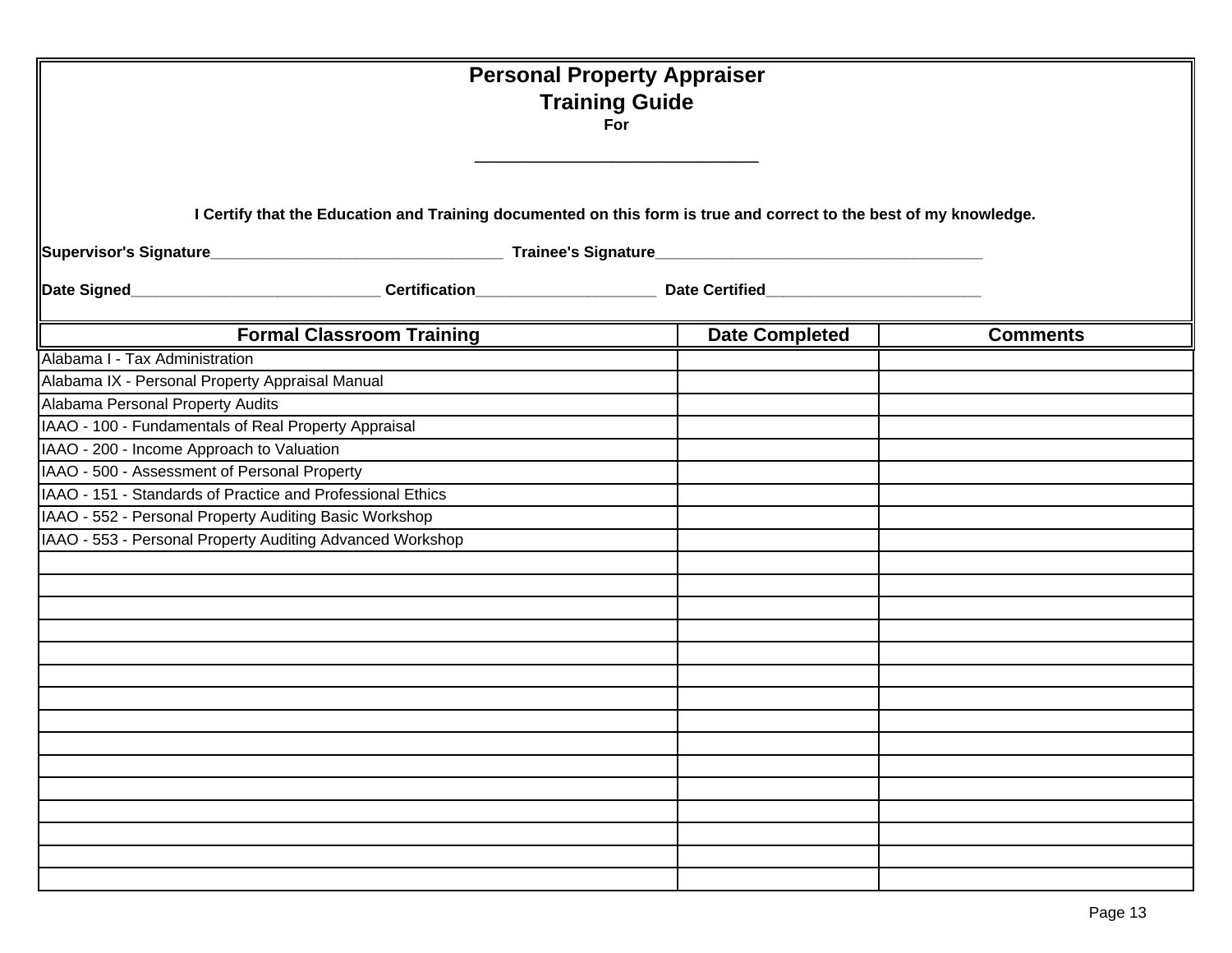|                                                   | <b>Date Training</b> | <b>Date Training</b> | <b>Trainer's</b> | <b>Trainee's</b> |                 |
|---------------------------------------------------|----------------------|----------------------|------------------|------------------|-----------------|
| <b>Tasks Performed On The Job</b>                 | <b>Started</b>       | <b>Completed</b>     | <b>Initials</b>  | <b>Initials</b>  | <b>Comments</b> |
| Locating property/reading maps                    |                      |                      |                  |                  |                 |
| Reviewing personal property returns               |                      |                      |                  |                  |                 |
| Reconciling returns with real property appraisal  |                      |                      |                  |                  |                 |
| Discovering non-reporting business'               |                      |                      |                  |                  |                 |
| Calc. Value by grid method                        |                      |                      |                  |                  |                 |
| Calc. Value using pricing guides                  |                      |                      |                  |                  |                 |
| Calc. Value based on income                       |                      |                      |                  |                  |                 |
| Estimating all forms of depreciation              |                      |                      |                  |                  |                 |
| Verifying and collecting sales data               |                      |                      |                  |                  |                 |
| Performing comparative sales analysis             |                      |                      |                  |                  |                 |
| Developing depreciation schedules                 |                      |                      |                  |                  |                 |
| Collecting and developing income data             |                      |                      |                  |                  |                 |
| Valuing property by the income approach           |                      |                      |                  |                  |                 |
| Informal hearings procedures                      |                      |                      |                  |                  |                 |
| Board of Equalization hearings and procedures     |                      |                      |                  |                  |                 |
| Defending appraisals in court                     |                      |                      |                  |                  |                 |
| Calculating sq ft of commercial/ industrial Impv. |                      |                      |                  |                  |                 |
| Calc. personal property values                    |                      |                      |                  |                  |                 |
| Conduct personal property physical inspections    |                      |                      |                  |                  |                 |
| Conduct physical inspection audits                |                      |                      |                  |                  |                 |
| Conduct telephone audits                          |                      |                      |                  |                  |                 |
| Conduct detailed desk audits                      |                      |                      |                  |                  |                 |
| Conduct detailed on-site audits                   |                      |                      |                  |                  |                 |
|                                                   |                      |                      |                  |                  |                 |
|                                                   |                      |                      |                  |                  |                 |
|                                                   |                      |                      |                  |                  |                 |
|                                                   |                      |                      |                  |                  |                 |
|                                                   |                      |                      |                  |                  |                 |
|                                                   |                      |                      |                  |                  |                 |
|                                                   |                      |                      |                  |                  |                 |
|                                                   |                      |                      |                  |                  |                 |
|                                                   |                      |                      |                  |                  |                 |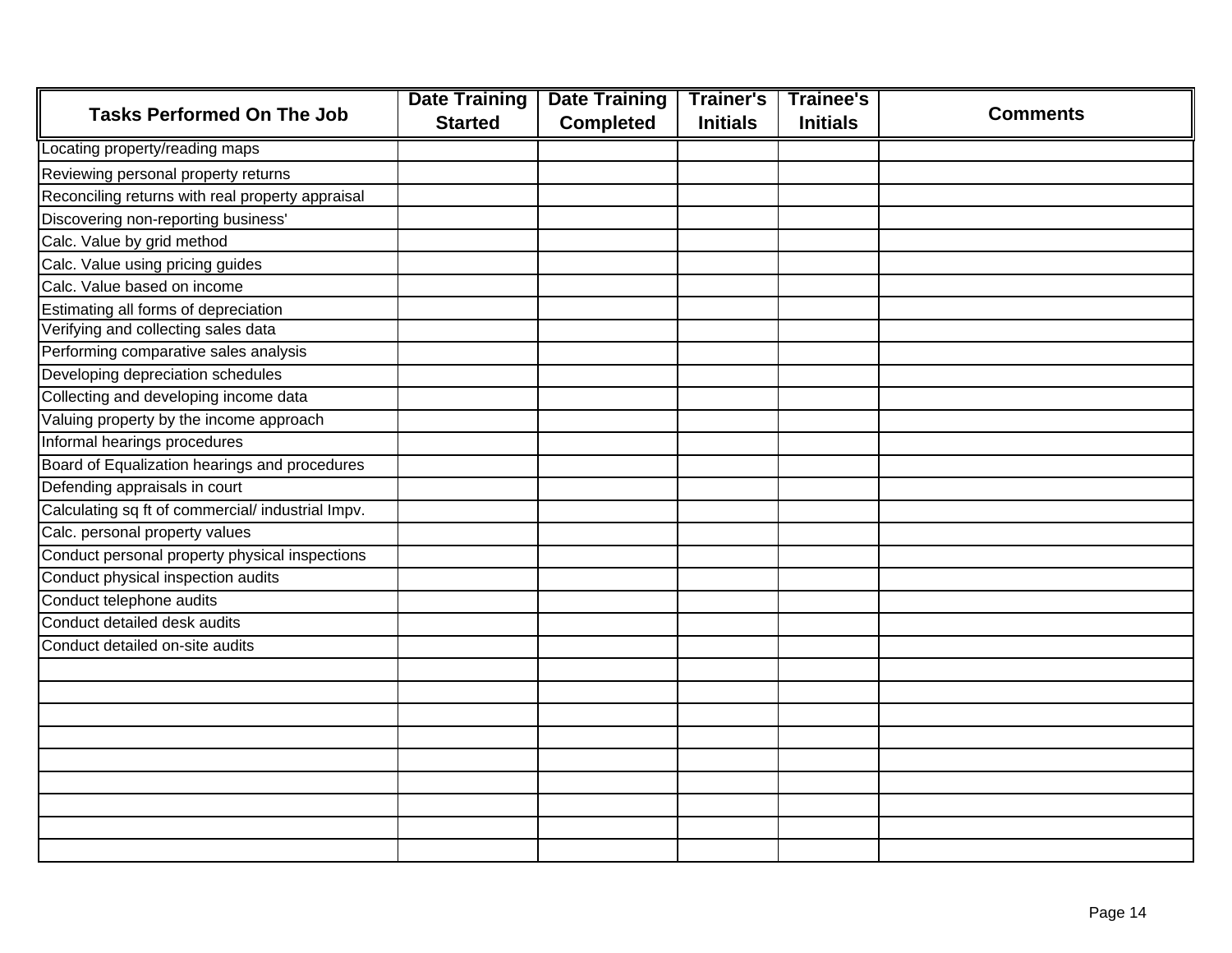| <b>Personal Computer Skills and Proficiency</b>                  | <b>Date Reviewed</b> | <b>Comments</b> |
|------------------------------------------------------------------|----------------------|-----------------|
| <b>Word Processing Software</b>                                  |                      |                 |
| Spreadsheets                                                     |                      |                 |
| <b>Databases</b>                                                 |                      |                 |
| <b>Internet Applications</b>                                     |                      |                 |
| Web Page Creation and Editing                                    |                      |                 |
| Presentations                                                    |                      |                 |
| SQL's                                                            |                      |                 |
| <b>Sketching Programs</b>                                        |                      |                 |
|                                                                  |                      |                 |
|                                                                  |                      |                 |
|                                                                  |                      |                 |
|                                                                  |                      |                 |
|                                                                  |                      |                 |
|                                                                  |                      |                 |
|                                                                  |                      |                 |
|                                                                  |                      |                 |
|                                                                  |                      |                 |
|                                                                  |                      |                 |
| <b>Property Tax Administration Computer Software Proficiency</b> | <b>Date Reviewed</b> | <b>Comments</b> |
| Look-up data                                                     |                      |                 |
| Enter data                                                       |                      |                 |
| Formulate queries                                                |                      |                 |
|                                                                  |                      |                 |
|                                                                  |                      |                 |
|                                                                  |                      |                 |
|                                                                  |                      |                 |
|                                                                  |                      |                 |
|                                                                  |                      |                 |
|                                                                  |                      |                 |
|                                                                  |                      |                 |
|                                                                  |                      |                 |
|                                                                  |                      |                 |
|                                                                  |                      |                 |
|                                                                  |                      |                 |
|                                                                  |                      |                 |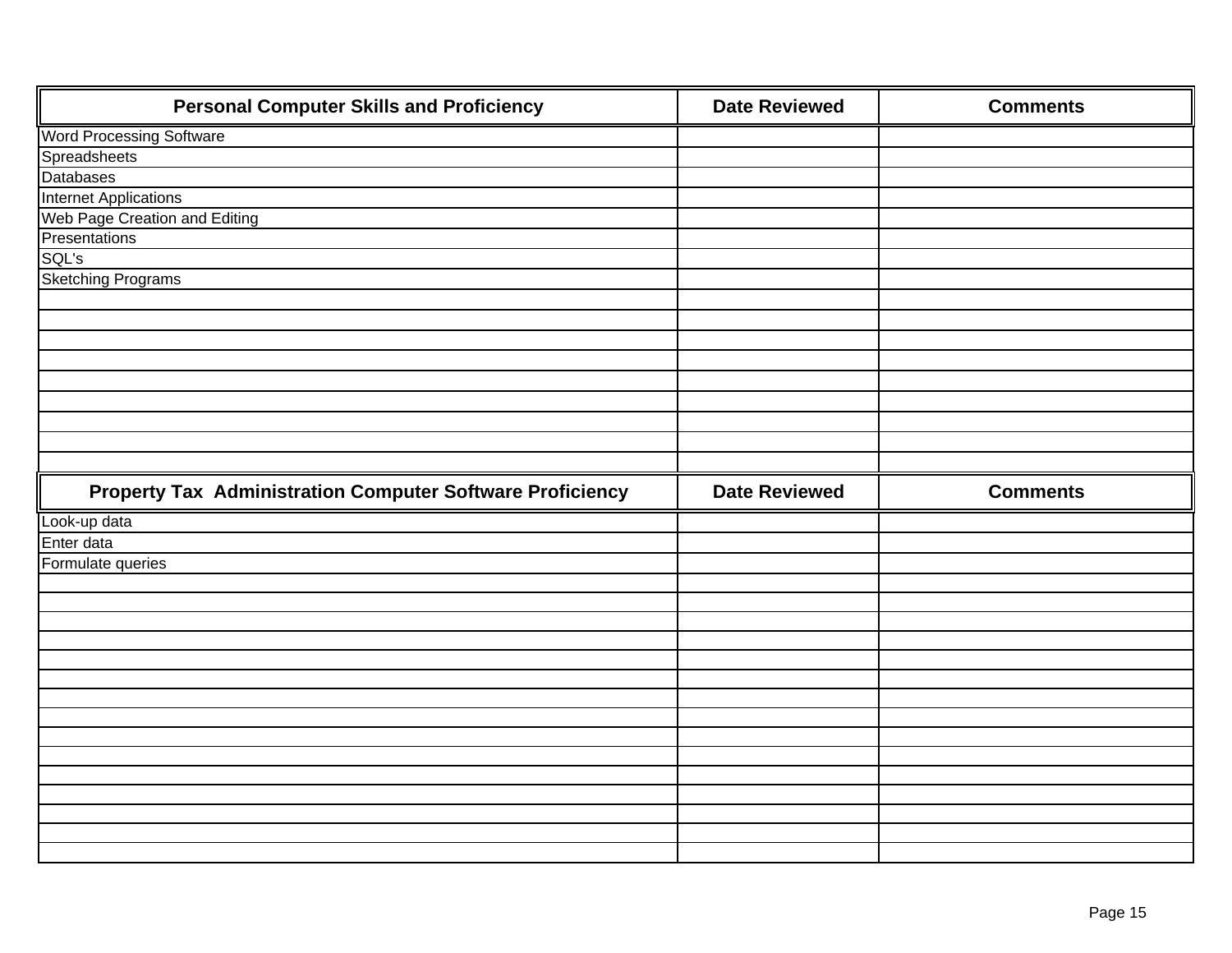| <b>Continuation Sheet</b> | Date Reviewed | <b>Comments</b> |
|---------------------------|---------------|-----------------|
|                           |               |                 |
|                           |               |                 |
|                           |               |                 |
|                           |               |                 |
|                           |               |                 |
|                           |               |                 |
|                           |               |                 |
|                           |               |                 |
|                           |               |                 |
|                           |               |                 |
|                           |               |                 |
|                           |               |                 |
|                           |               |                 |
|                           |               |                 |
|                           |               |                 |
|                           |               |                 |
|                           |               |                 |
|                           |               |                 |
|                           |               |                 |
|                           |               |                 |
|                           |               |                 |
|                           |               |                 |
|                           |               |                 |
|                           |               |                 |
|                           |               |                 |
|                           |               |                 |
|                           |               |                 |
|                           |               |                 |
|                           |               |                 |
|                           |               |                 |
|                           |               |                 |
|                           |               |                 |
|                           |               |                 |
|                           |               |                 |
|                           |               |                 |
|                           |               |                 |
|                           |               |                 |
|                           |               |                 |
|                           |               |                 |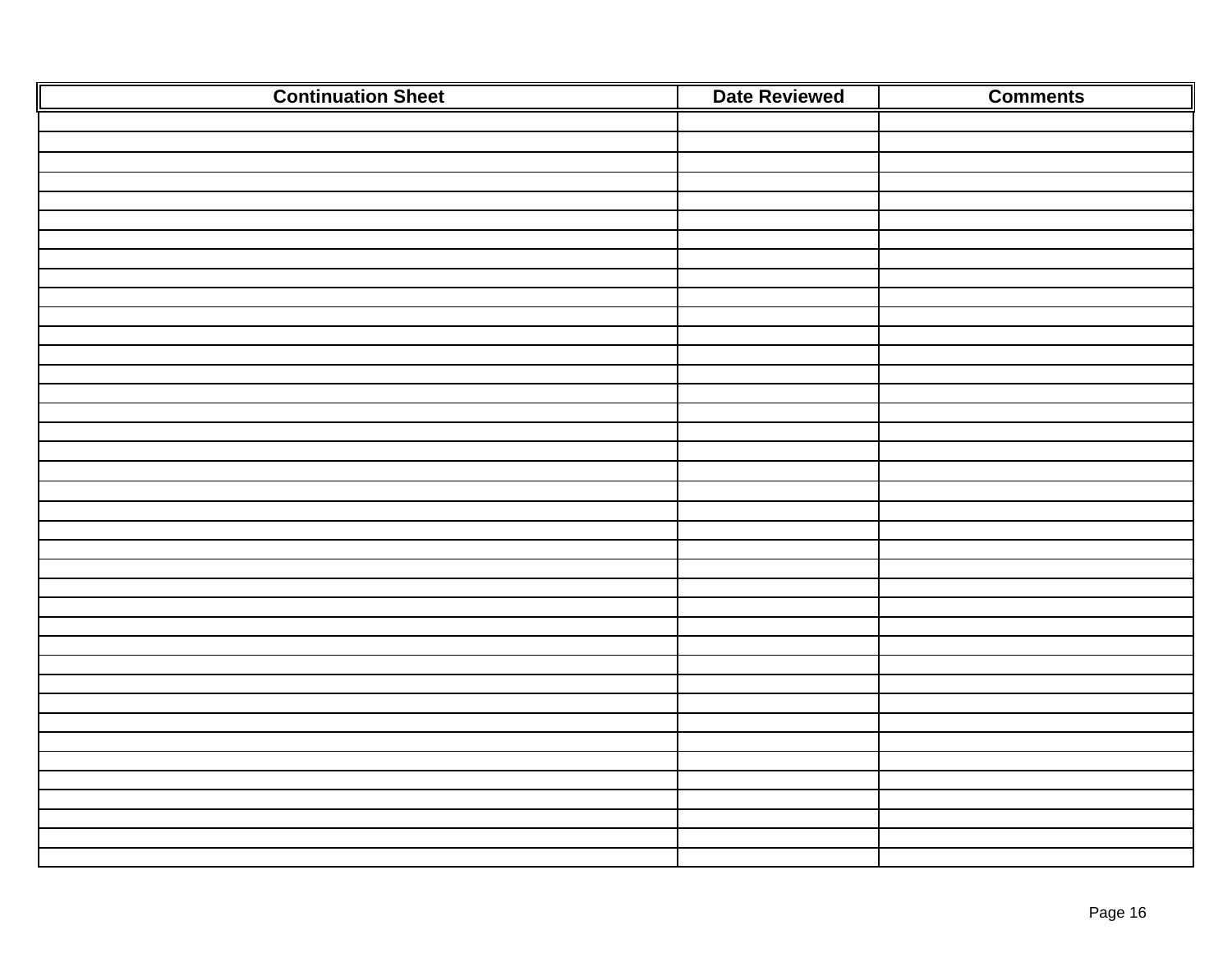## **ADDENDUM D -** Job Classification Guides

The following pages in this addendum contain a recommended set of guidelines for most property tax administration office personnel positions. This Job Classification Guide provides general duty descriptions, required knowledge, skills and abilities and appropriate qualifications and experience required for each position. These guidelines may require additional information to describe specific job options or situations.

Example: A Cadastral Mapping Technician who is using computer assisted (digital) mapping or GIS should have experience and appropriate college level courses in computer assisted mapping. A Cadastral Mapping Technician who is mapping by manual methods has a different set of requirements such as plotting and drafting with drafting tools, inking Mylars, etc. Job Summary, Job Functions and Job Specifications should be tailored to reflect the requirements of this specialized technical area.

Example: An Administrative Assistant who is assigned to the appraisal staff or mapping staff will need the Job Summary and Job Functions sections modified so that they are descriptive of specialized duties performed. Job Specifications should also be tailored to reflect appropriate experience and education to reflect the requirements of a specialized position.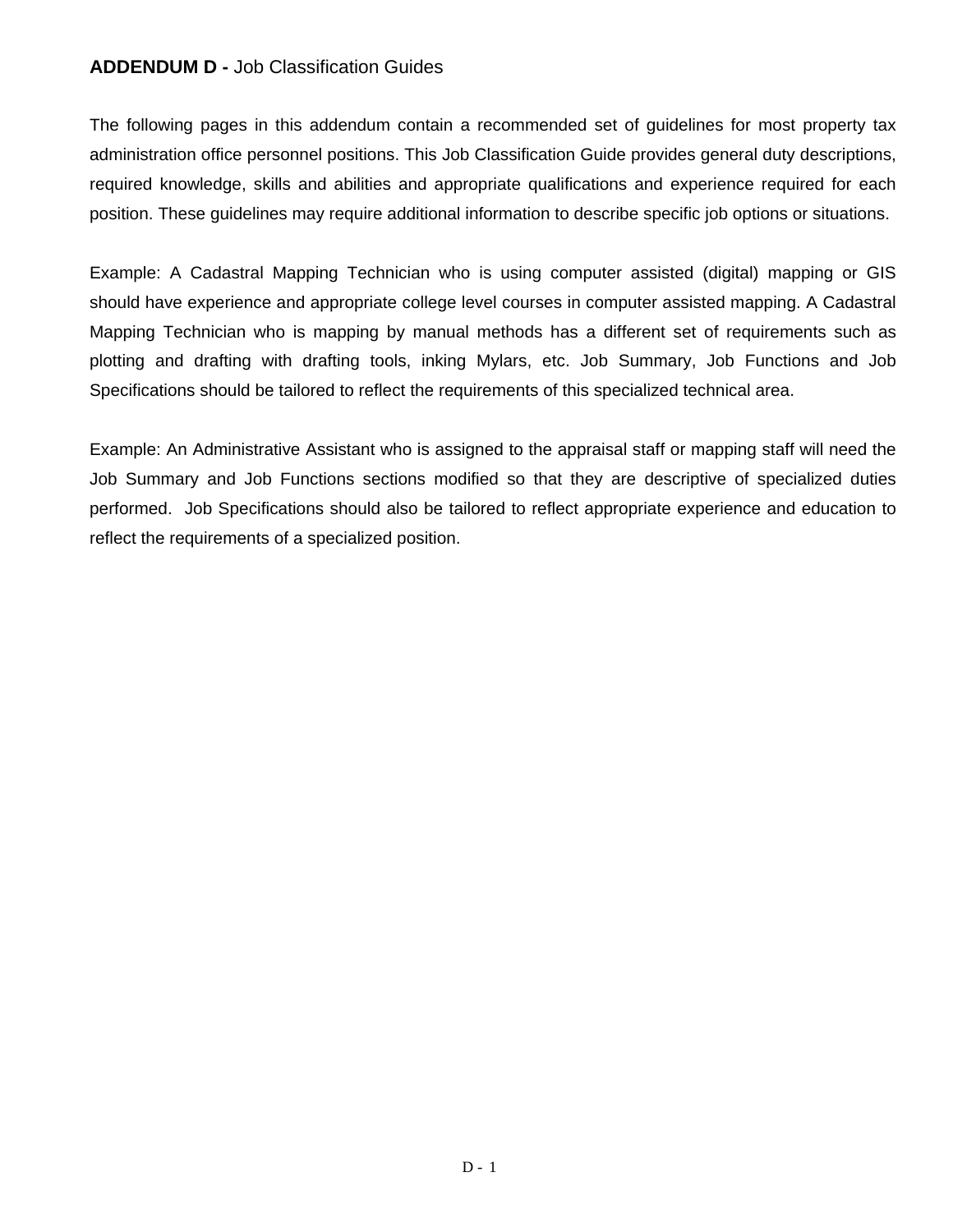## **ADMINISTRATIVE ASSISTANT I**

| Reports to:              | Administrative Assistant II or III, or other Senior Staff |
|--------------------------|-----------------------------------------------------------|
| Subordinate staff:       | <b>None</b>                                               |
| Other internal contacts: | Administrative Coordinator, Mappers and Appraisers        |
| External contacts:       | Attorneys, Taxpayers, Mortgage Companies, and Property    |
|                          | Owners                                                    |

#### JOB SUMMARY

Employee in this position will work to perform entry-level department functions. Will be competent and knowledgeable of all office policy and procedures. Should be familiar with basic regulations and laws governing the department.

## JOB FUNCTIONS

Departmental liaison between the public and county administration.

Operates various computerized record keeping and document processing systems to input and retrieve data from a variety of computerized record keeping and document processing systems in support of departmental operations. Sorts, processes, and reviews for accuracy or completeness various forms, applications, payments, remittances, and records in accordance with established systems, practices and time lines. Receives, posts, or records payments, remittances and other records according to established procedures; tabulates data and calculates taxes, fees, fines and assessments due, paid, pending or processed. Issues and renews licenses and/or permits to qualified applicants, including motor vehicle driver's licenses, motor vehicle licenses, boat licenses, marriage licenses, hunting and fishing licenses, building permits, sewer connection permits, zoning permits and other licenses. Answers, screens and routes telephone calls or takes messages. Receives, records and responds to informational inquiries and questions from the public concerning the appropriate forms, applications, records, process and procedures to follow. Operates optical imaging scanning equipment and conducts quality control. Indexes document images according to established procedures. Operates cash drawer or register, calculating and accepting payment and fees, issuing receipts, counting and balancing daily monies received.

### JOB SPECIFICATIONS

 $\overline{\phantom{a}}$ 

Qualifications

Knowledge, Skills, and Abilities:

- Knowledge of modern office practices and procedures.
- Knowledge of computer terminal, personal computer, and related computer equipment.
- Skilled in English, math and spelling.
- Ability to sort and process forms and records.
- Ability to learn and follow department rules, procedures, and functions.
- Ability to read, comprehend and follow simple oral and written instructions.
- Ability to establish and maintain effective working relationships with others.

Physical Characteristics: Should have the ability to sit or stand for long periods. Communication skills required for relating verbally to the general public by telephone or within the office. Flexible work hours may be necessary for overtime during peak work periods. Must be willing to travel to complete educational requirements and any continuing education that may be expected.

### EDUCATIONAL REQUIREMENTS

High School Diploma or G. E. D.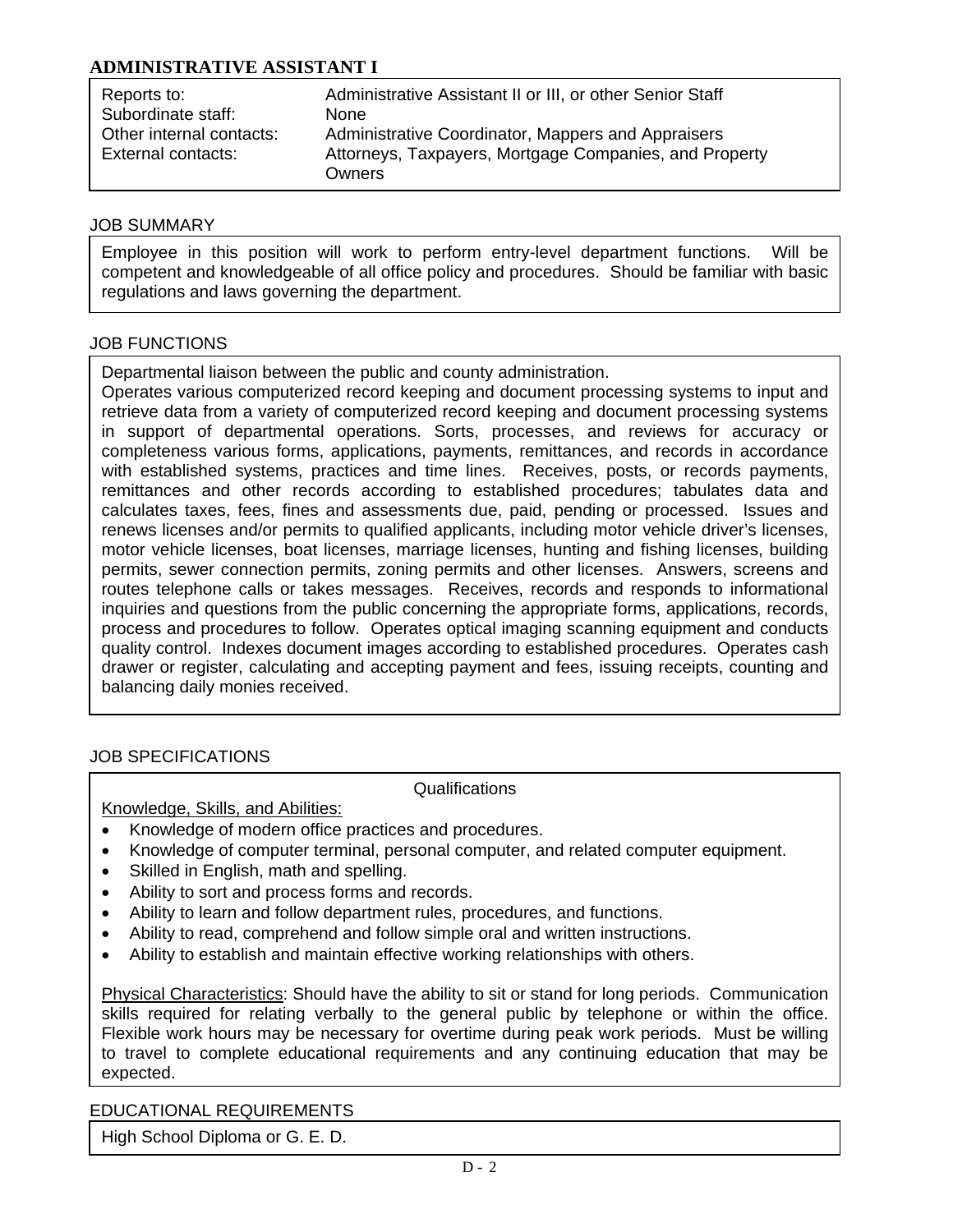# **ADMINISTRATIVE ASSISTANT II**

| Reports to:              | Administrative Assistant III, or other Senior Staff       |
|--------------------------|-----------------------------------------------------------|
| Subordinate staff:       | <b>None</b>                                               |
| Other internal contacts: | Administrative Coordinator, Mappers and Appraisers        |
| External contacts:       | Attorneys, Taxpayers, Mortgage Companies, Property Owners |

### JOB SUMMARY

Work involves performing secretarial duties, data entry and information support. Assignments involve a variety of entry-level specialized tasks for the assigned unit or program area. Work is assigned by standard office routines in effect, but requires some independent judgement in setting priorities and handling unusual assignments. Positions in this class are distinguished from the Administrative Assistant I by having functional responsibility over designated support activities where the work involves execution of various or variable procedures or processes, or leading and participating in the work of unit co-workers performing routine support functions of limited complexity. Such assignments however, do not usually include the full range of supervisory responsibility.

## JOB FUNCTIONS

Prepares and processes various reports, forms, records, correspondence, minutes, memoranda and other documents, either from copy, handwritten, electronic drafts, dictation or recording equipment, by use of a computer terminal, personal computer, word processor, and typewriter. Reviews, completes, codes and processes various forms, applications, payments, remittances, and records in accordance with established systems, practices, standards and time lines. Oversees the accurate and timely maintenance and updating of various departmental filing and record keeping systems, pulls records necessary to support departmental activities. Compiles data from various sources for administrative reports, checks math and data accuracy and types routine records and statistical reports. Coordinates information processing input and output by determining the priority and scheduling of job runs and reviews the quality of reports before distributing to department users. Assists in orientation and training of new employees engaged in routine support work. Participates in the work of co-workers and explains procedural changes. Receives and records complaints and questions from the public, responds to specific inquiries from the public and other departments or organizations.

## JOB SPECIFICATIONS

Qualifications

### Knowledge, Skills, and Abilities:

- Knowledge of modern office practices and procedures.
- Knowledge of computer terminal, PC and related computer equipment.
- Skilled in English, math and spelling.
- Ability to accurately prepare and process a variety of reports, records and documents using standard office equipment and systems such as word processing software, personal computer, computer terminal and typewriter.
- Ability to apply and explain departmental rules, regulations and procedures in the processing of various forms and records.
- Ability to accurately maintain a variety of clerical records including numerical data and to accurately prepare detailed reports from such records.
- Ability to understand and carry out oral and written instructions.
- Ability to orient, train and assign work to co-workers as may be required by the position.
- Ability to learn principles and practices of employee supervision as required by the position.
- Ability to establish and maintain effective working relationships with other employees and the public.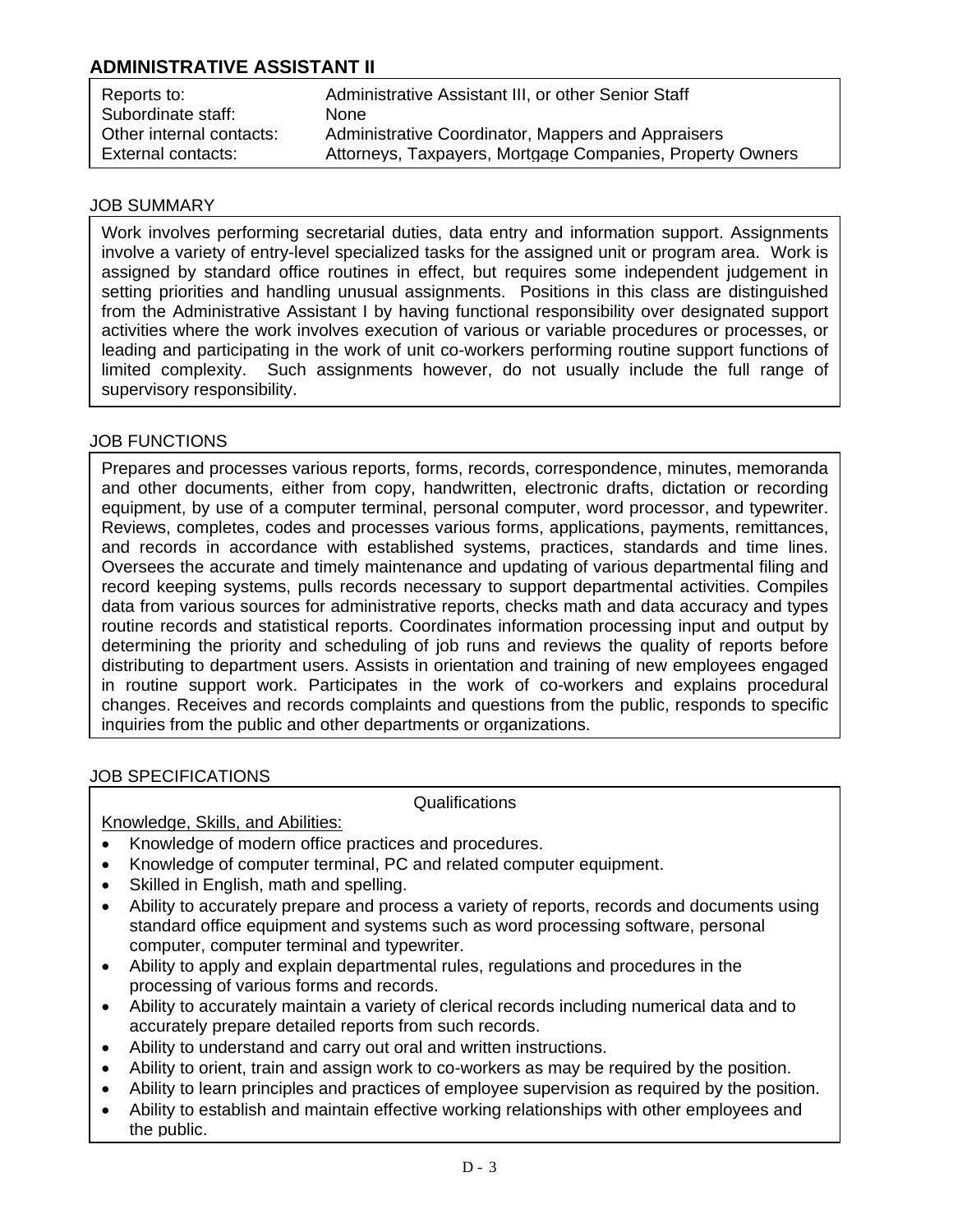## ADMINISTRATIVE ASSISTANT II JOB SPECIFICATIONS (Continued)

Physical Characteristics: Should have the ability to sit or stand for long periods. Communication skills required for relating verbally to the general public by telephone or within the office. Flexible work hours may be necessary for overtime during peak work periods. Must be willing to travel to complete educational requirements and any continuing education that may be expected.

## EDUCATIONAL REQUIREMENTS

High School Diploma or G. E. D. and one year of responsible experience or any combination of education and experience that demonstrates the above listed knowledge, skills and abilities.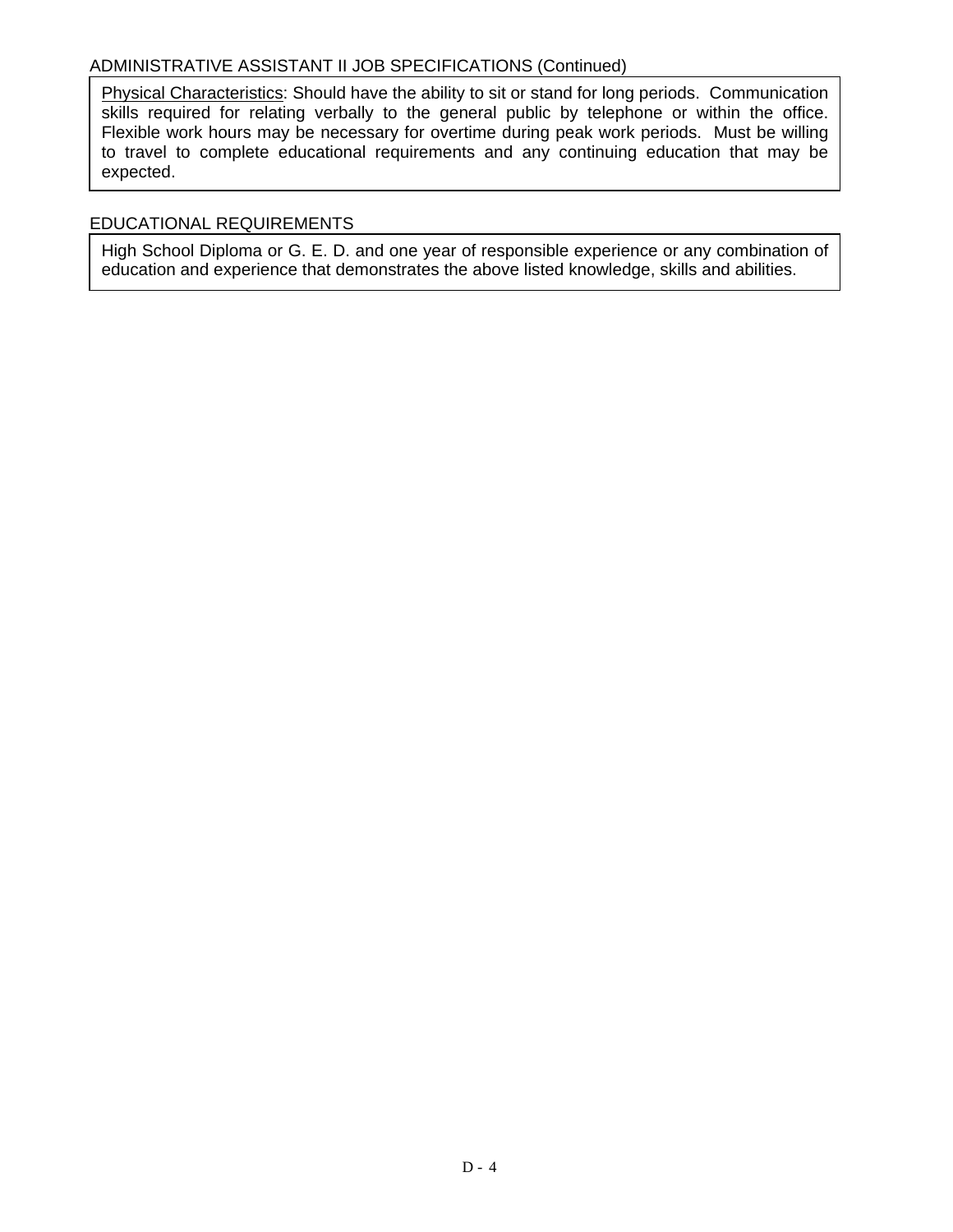# **ADMINISTRATIVE ASSISTANT III**

| Reports to:              | Administrative Coordinator, Elected Official or Deputy Director |
|--------------------------|-----------------------------------------------------------------|
| Subordinate staff:       | Administrative Assistant II and I                               |
| Other internal contacts: | Administrative Assistants II and I, Mappers and Appraisers      |
| External contacts:       | Attorneys, Taxpayers, Mortgage Companies, Property Owners,      |
|                          | and Other County Personnel                                      |

#### JOB SUMMARY

Work involves supervising a small unit or program support group and/or providing the combination of advanced secretarial assistance, personnel assistance and administrative assistance to relieve a department director or other senior level manager of recurring administrative detail, thereby assuring a smooth running department. Employees exercise considerable judgement in deciding which guidelines or procedures to apply in accomplishing tasks.

Positions in this class are distinguished from the Administrative Assistant II by being delegated a greater range of supervisory responsibility over subordinates and a highly varied nature of work. Their duties may be a combination of confidential personnel and administrative assignments performed on behalf of higher-ranking officials such as the deputy director or administrator of a department, division, or major program area.

### JOB FUNCTIONS

Plans and assigns work and evaluate performance of a small unit of subordinate support personnel. Trains and instructs subordinates in operating procedures and practices. Provides full range of secretarial assistance using word processing software to prepare a wide array of letters, correspondence, reports, statements, memoranda and other documents. Composes recurring and non-recurring correspondence based on knowledge of office practice, policies and regulatory requirements, without recurring instruction and review.

Keeps and updates department personnel records which may include preparing certification requests, copying and distributing performance evaluation forms and typing personnel action forms. Assist in the review of time sheets, reconciles related payroll records and verifies leave slips. Assists and relieves coordinator of a wide array of administrative details such as updating personnel on various policy and procedure manual changes, responding to complaints and inquires from the public and other officials, and preparing requisitions or other documents relating to ordering supplies, equipment and services. Directs and oversees the maintenance of record keeping and related departmental correspondence.

Reviews subordinates work for quality control. Assists in review of subordinates and verifies time sheets.

### JOB SPECIFICATIONS

#### Qualifications

## Knowledge, Skills, and Abilities:

- Knowledge of modern office practices, procedures and equipment.
- Knowledge of computer terminal, personal computer and word processing principles and practices.
- Knowledge of the principles and practices of modern employee supervision as required by the position.
- Knowledge of departmental rules, regulations, procedures and functions.
- Skilled in business English, math and spelling.
- Skilled in the operation of office equipment and machines including a word processor, personal computer and typewriter.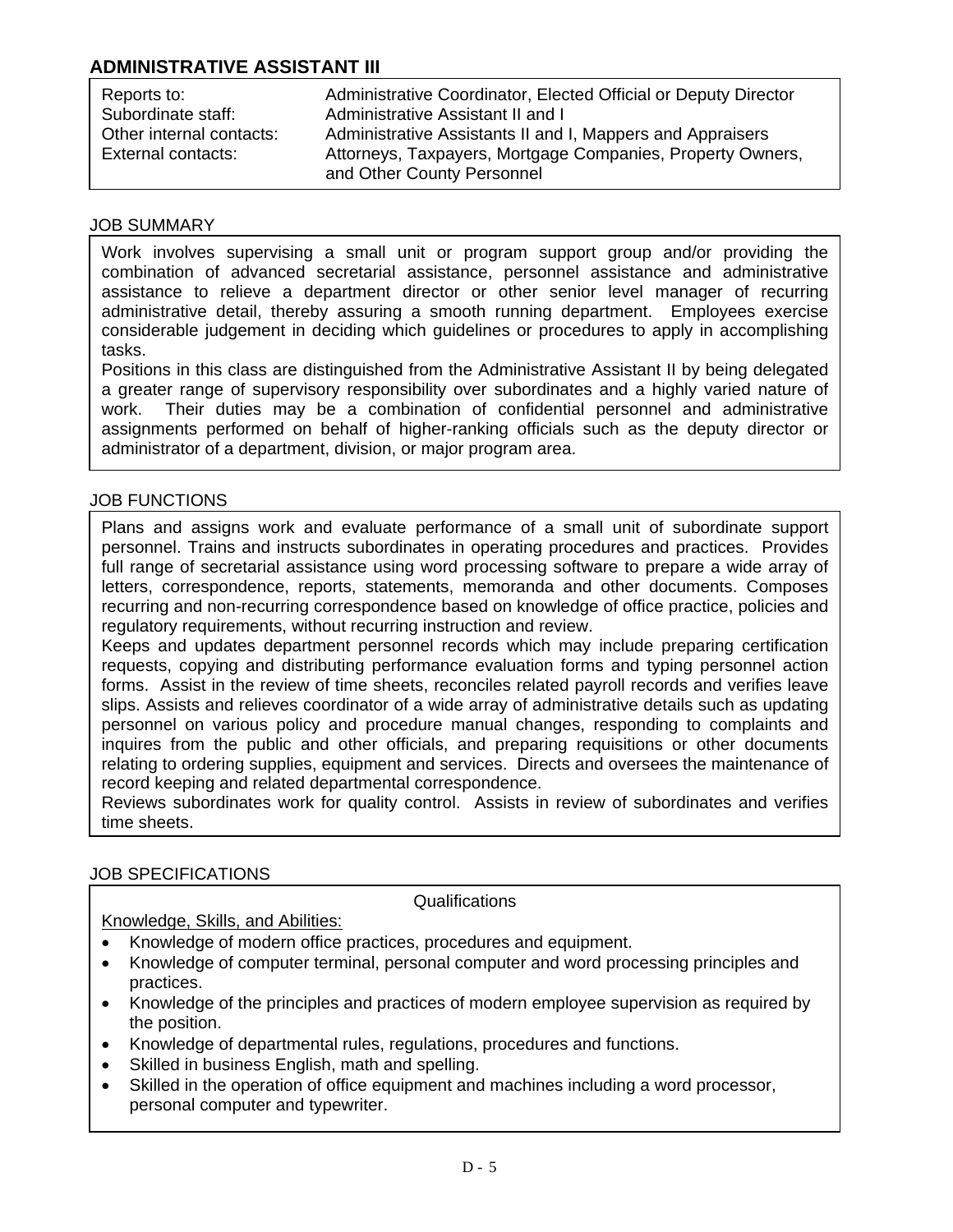## ADMINISTRATIVE ASSISTANT III JOB SPECIFICATIONS (Continued)

- Ability to prepare clear and concise oral and written reports.
- Ability to use mathematical principles to make accurate and rapid computations.
- Ability to communicate and distribute information to others both orally and in writing.
- Ability to direct the work of subordinate support personnel performing a variety of functions.
- Ability to apply departmental rules, regulations and procedures.
- Ability to establish and maintain effective working relationships with other employees and the public.
- Ability to receive and resolve complaints and questions from the public.
- Ability to maintain complex and difficult clerical and statistical records and to prepare detailed reports from such records.

Physical Characteristics: Should have the ability to sit or stand for long periods. Communication skills required for relating verbally to the general public by telephone or within the office. Flexible work hours may be necessary for overtime during peak work periods. Must be willing to travel to complete educational requirements and any continuing education that may be expected.

## EDUCATIONAL REQUIREMENTS

High School Diploma or G. E. D. with some college level business coursework. Must have a minimum of three years of responsible experience. College level courses may be substituted by a combination of education, training and experience that demonstrates the above listed knowledge, skills and abilities.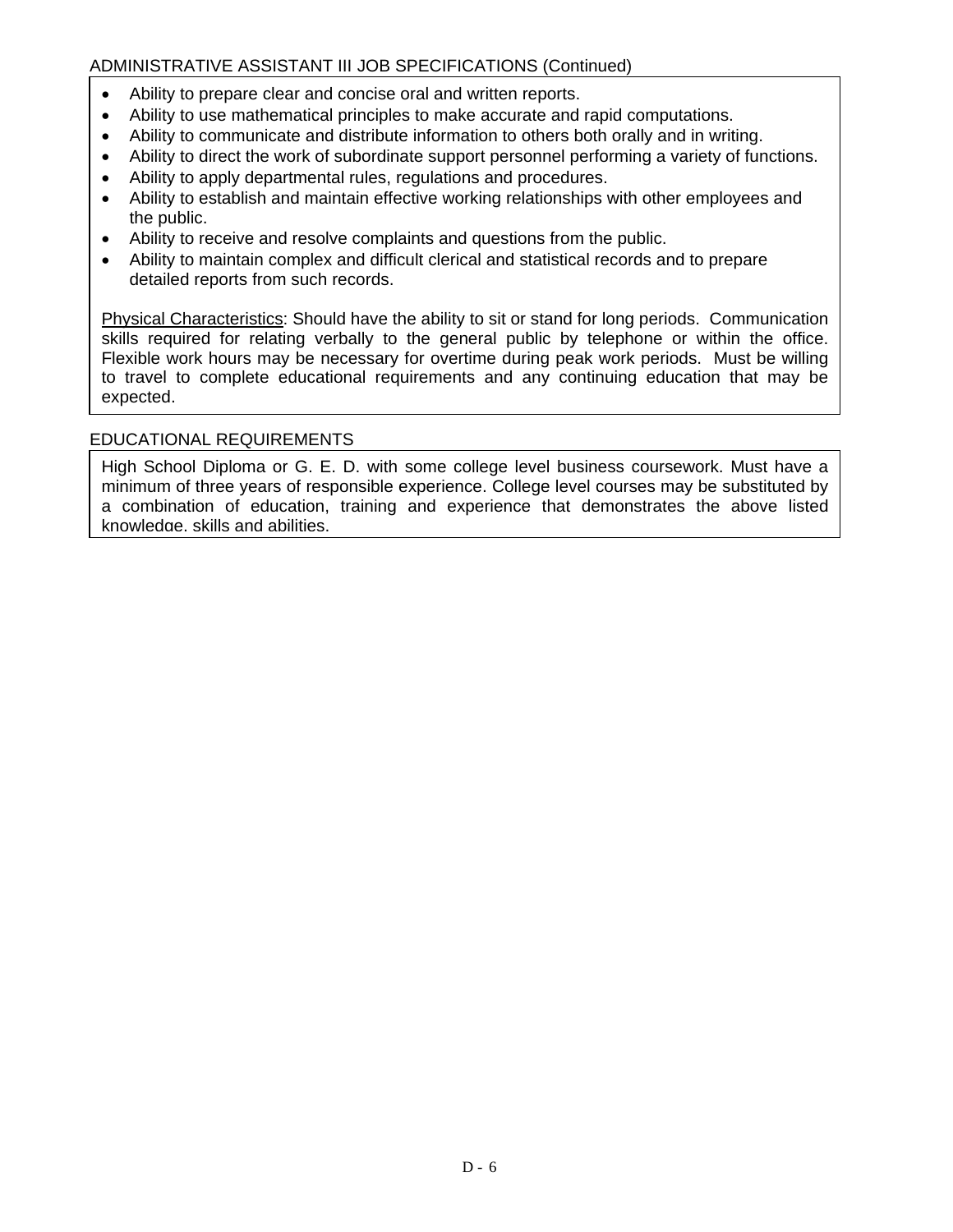# **APPRAISER TRAINEE (PERSONAL PROPERTY)**

| Reports to:              | Appraisal and Mapping Administrator or Other Senior Appraisal<br><b>Staff</b> |
|--------------------------|-------------------------------------------------------------------------------|
| Subordinate Staff:       | <b>None</b>                                                                   |
| Other internal contacts: | Appraisal Department Employees, Revenue Office Personnel                      |
| External contacts:       | Taxpayers, Taxpayer Representatives, Accountants, Other                       |
|                          | County Departments, and Department of Revenue                                 |

#### Job Summary

Under the direction of the Appraisal and Mapping Administrator or other senior appraisal staff, the Appraiser Trainee's job duties consist mainly of the discovery of business personal property and the maintenance of an accurate listing of all business personal property accounts within the tax jurisdiction. The Appraiser Trainee also performs review audits and telephone audits to ensure the accurate and lawful reporting of taxable business personal property. In addition, the Appraiser Trainee assists Senior Appraisal Staff in the performance of business personal property physical inspections to ensure the accurate and lawful valuation and collection of tax revenue in the county. Performs other duties as assigned by supervisor.

### Job Functions

- A. Discovery: Identifies all businesses within the taxing jurisdiction using all available sources, including but not limited to: real property appraisal reports and Property Record Cards; state, county and city business licenses and sales tax accounts; telephone directories; news media; and physical canvass.
- B. Administration: Compiles and maintains an accurate listing of all businesses within the taxing jurisdiction. Ensures that each business is mailed a Business Personal Property Return. Mails demand notices to all taxpayers not filing by December 31 of each year.
- C. Appraisal: Calculates the market value of personal property using the Cost Approach or Grid method as outlined in the Alabama Personal Property Appraisal Manual.
- D. Auditing: Performs review audits on every return filed each year and telephone audits as needed.
- E. Physical Inspections: Assists in the performance of on-site physical inspections of the assets located at each business. Compares listing of assets as reported by the taxpayer on their Personal Property Return with assets as observed during inspections. Gathers necessary information to accurately list all observed assets. Makes appropriate adjustments so that all assets are correctly assessed.

Job Specifications

Qualifications

Knowledge, Skills, and Abilities:

- Knowledge of mathematics to include addition, subtraction, multiplication, division and percentages as needed to calculate data such as personal property market values, assessed values and taxes.
- General knowledge of accounting and auditing principles and procedures.
- General knowledge of accounting data processing systems.
- General knowledge of standard business and financial records.
- Skilled in English, math and spelling.
- Ability to detect accounting and reporting irregularities.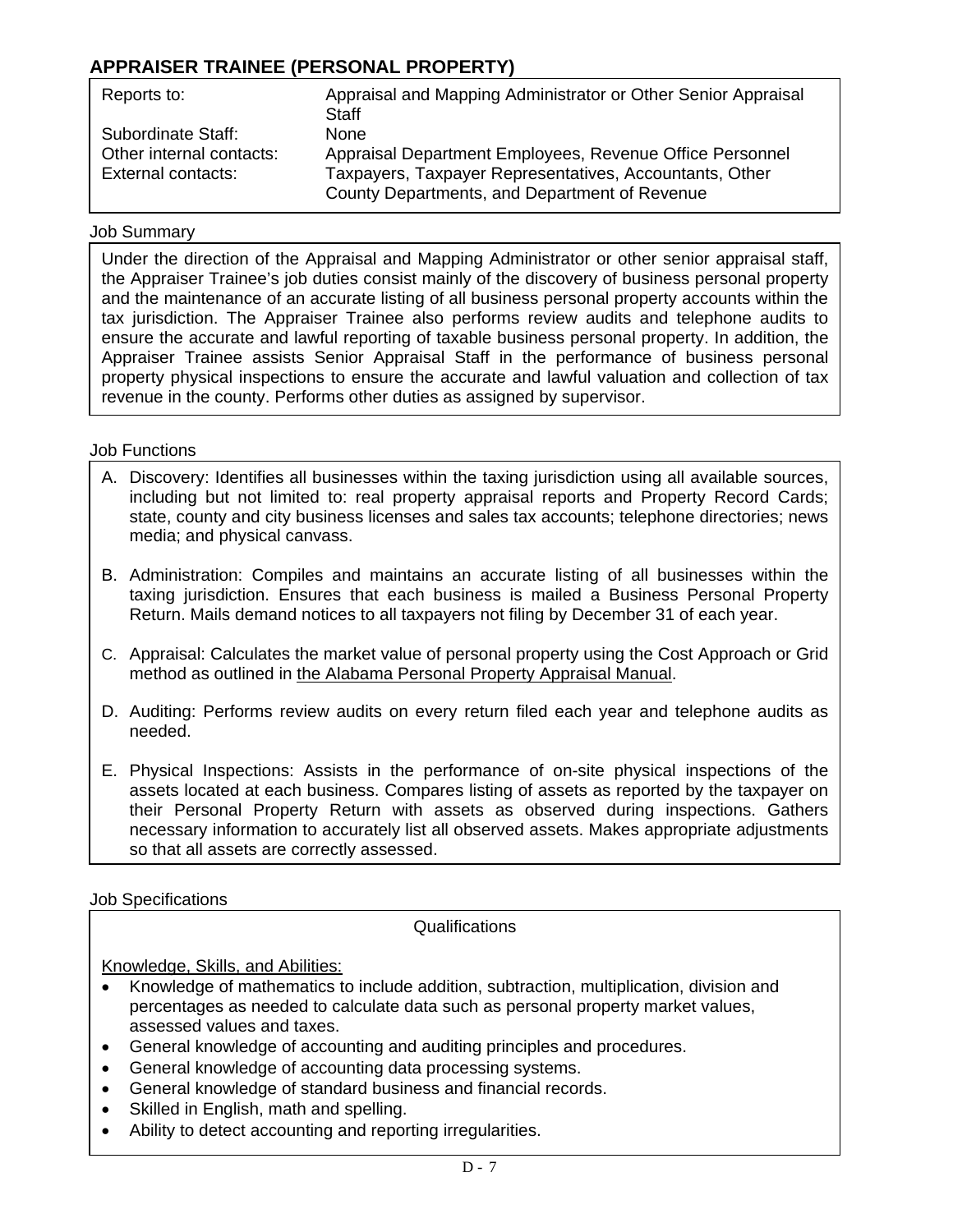Appraiser Trainee (Personal Property) Job Specifications (Continued)

- Ability to read and comprehend legal documents, state and federal laws and regulations, court decisions and business records.
- Ability to communicate in writing to include the proper usage of English grammar, punctuation, spelling, and business writing to prepare letters, memoranda, reports and forms.
- Ability to communicate orally with individuals such as co-workers, taxpayers, taxpayer agents, government officials and attorneys in order to obtain and provide information.
- Ability to establish and maintain effective working relationships with taxpayers and coworkers.
- Ability to operate standard office equipment including calculator, fax machine, and copier.
- Ability to operate a computer and software such as database, spreadsheets, and word processing as needed to analyze and compile data.
- Ability to operate field mapping and appraisal equipment..

Other Requirements: Must be 21 years of age. Must possess a valid Alabama driver's license.

Work Conditions. An Appraiser Trainee will be required to work outdoors as well as in office conditions.

## Education and Experience Requirements

Minimum two years of college level courses (Associate Degree preferred) in business administration, accounting, taxation, law, property valuation or related fields. Prior appraisal training and/or closely related experience may be considered in lieu of college education.

Must successfully complete within 24 months of employment date the following Alabama Department of Revenue Property Tax Education and Certification Program courses: Alabama IX - Alabama Personal Property Appraisal Manual and IAAO 101 - Fundamentals of Real Property Appraisal.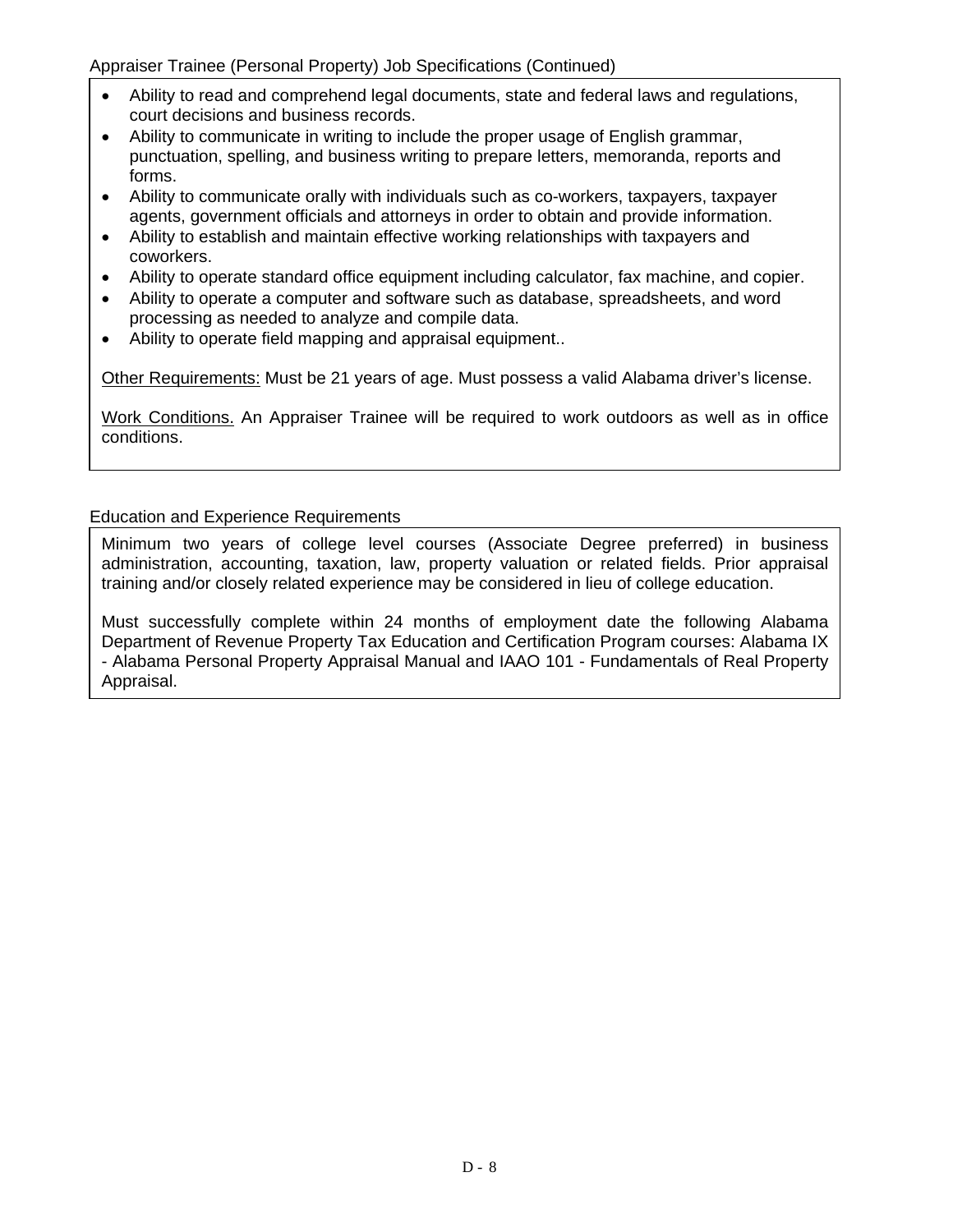# **PERSONAL PROPERTY APPRAISER I**

| Reports to:                                    | Appraisal and Mapping Administrator or Other Senior Appraisal<br>Staff                                                                                               |
|------------------------------------------------|----------------------------------------------------------------------------------------------------------------------------------------------------------------------|
| Subordinate Staff:                             | Personal Property Appraiser Trainee, Administrative Assistant I, II,<br>and III                                                                                      |
| Other internal contacts:<br>External contacts: | Appraisal Department Employees, Revenue Office Personnel<br>Taxpayers, Taxpayer Representatives, Accountants, Other<br>County Departments, and Department of Revenue |

## Job Summary

Under the direction of the Appraisal and Mapping Administrator or other senior appraisal staff, the Appraiser I performs business personal property discovery, appraisals, and physical inspections to ensure the accurate and lawful valuation and collection of tax revenue in the county. The Personal Property Appraiser I also assists in the auditing of small to medium size businesses which distinguishes this position from that of Appraiser Trainee. Performs other duties as assigned by supervisor.

- A. Discovery: Identifies all businesses within the taxing jurisdiction using all available sources, including but not limited to: real property appraisal reports and Property Record Cards; state, county and city business licenses and sales tax accounts; telephone directories; news media; and physical canvass.
- B. Administration: Compiles and maintains an accurate listing of all businesses within the taxing jurisdiction. Ensures that each business is mailed a Business Personal Property Return. Mails demand notices to all taxpayers not filing by December 31 of each year.
- C. Appraisal: Calculates the market value of personal property using the three approaches to value: cost, sales comparison, and income as well as the Grid Method as outlined in the Alabama Personal Property Appraisal Manual.
- D. Auditing: Performs review audits on every return filed each year and telephone audits as needed. Assists in the performance of physical inspection, detailed desk, and detailed onsite audits of small to medium size businesses.
- E. Physical Inspections: Assists in the performance of on-site physical inspections of the assets located at each business. Compares listing of assets as reported by the taxpayer on their Personal Property Return with assets as observed during inspections. Gathers necessary information to accurately list all observed assets. Makes appropriate adjustments so that all assets are correctly assessed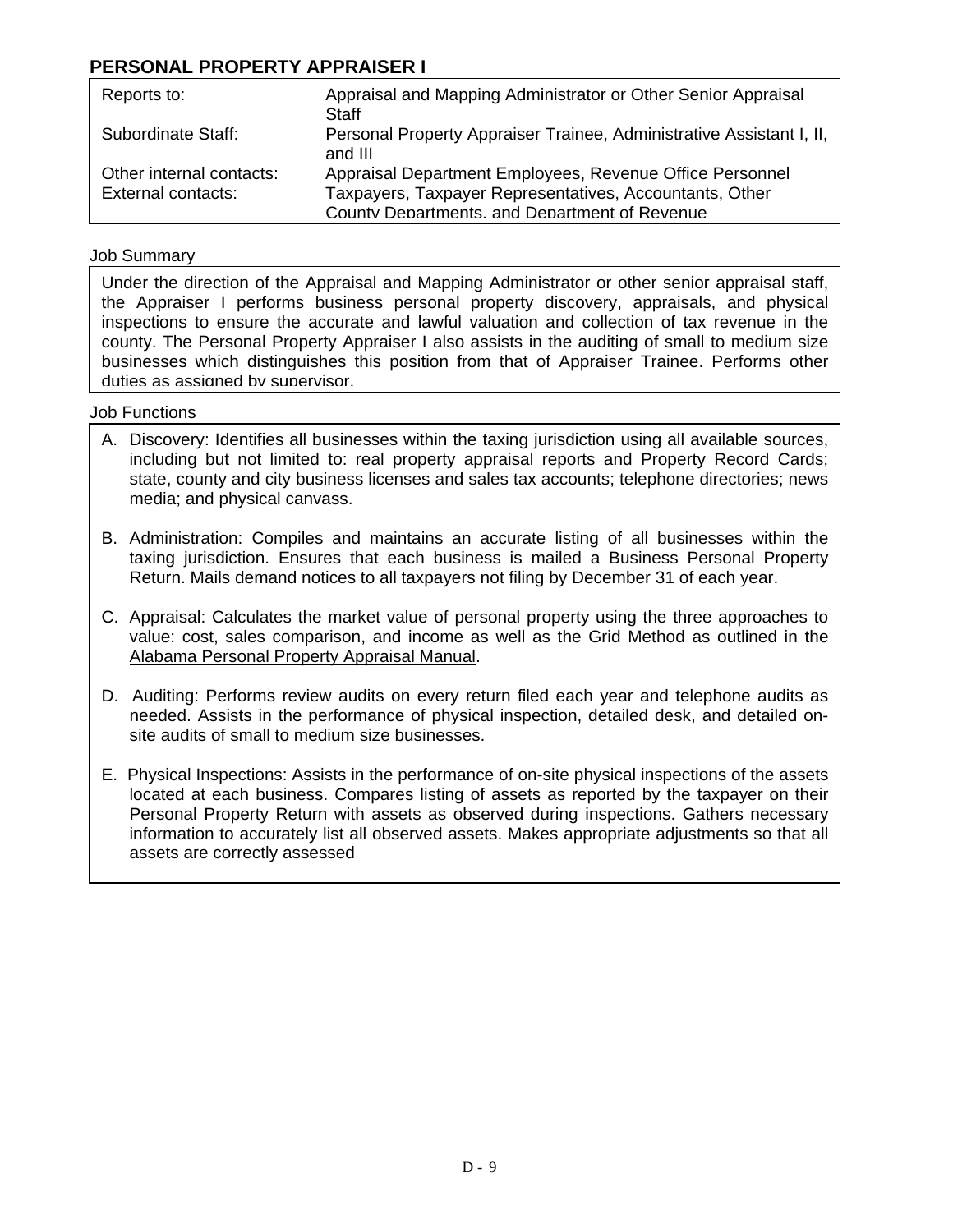## Qualifications

Knowledge, Skills, and Abilities:

- Knowledge of mathematics to include addition, subtraction, multiplication, division and percentages as needed to calculate data such as personal property market values, assessed values and taxes.
- Knowledge of accounting and auditing principles and procedures.
- Knowledge of accounting data processing systems.
- Knowledge of standard business and financial records.
- Knowledge of current laws, methods, procedures and practices of business personal property appraisal as outlined in the Alabama Personal Property Appraisal Manual.
- Skilled in English, math and spelling.
- Ability to detect accounting and reporting irregularities.
- Ability to read and comprehend legal documents, state and federal laws and regulations, court decisions and business records.
- Ability to communicate in writing to include proper usage of English, grammar, punctuation, spelling, and business writing to prepare letters, memoranda, reports and forms.
- Ability to communicate orally with individuals such as co-workers, taxpayers, taxpayer agents, government officials and attorneys in order to obtain and provide information.
- Ability to prepare audit reports for small to medium size businesses.
- Ability to direct the work of subordinate appraisal personnel performing personal property clerical and discovery activities.
- Ability to establish and maintain effective working relationships with taxpayers and coworkers.
- Ability to operate standard office equipment including calculator, fax machine, and copier.
- Ability to operate a computer and software such as database, spreadsheets, and word processing as needed to analyze and compile data.
- Ability to operate field mapping and appraisal equipment.
- Other Characteristics. Must be 21 years of age. Must possess a valid Alabama driver's license.
- Work Conditions. An Appraiser I will be required to work outdoors as well as in an office environment.

## Education and Experience Requirements

An Appraiser I must have at least two years of college level courses (Associate Degree Preferred) in business administration, accounting, taxation, law, property valuation or related fields. Prior appraisal training and/or closely related experience may be considered in lieu of college education. Must have a minimum of 18 months tax appraisal experience.

Must have successfully completed the following Alabama Department of Revenue Property Tax Education and Certification Program courses: Alabama IX/ Alabama Personal Property Appraisal Manual and IAAO 101/ Fundamentals of Real Property Appraisal.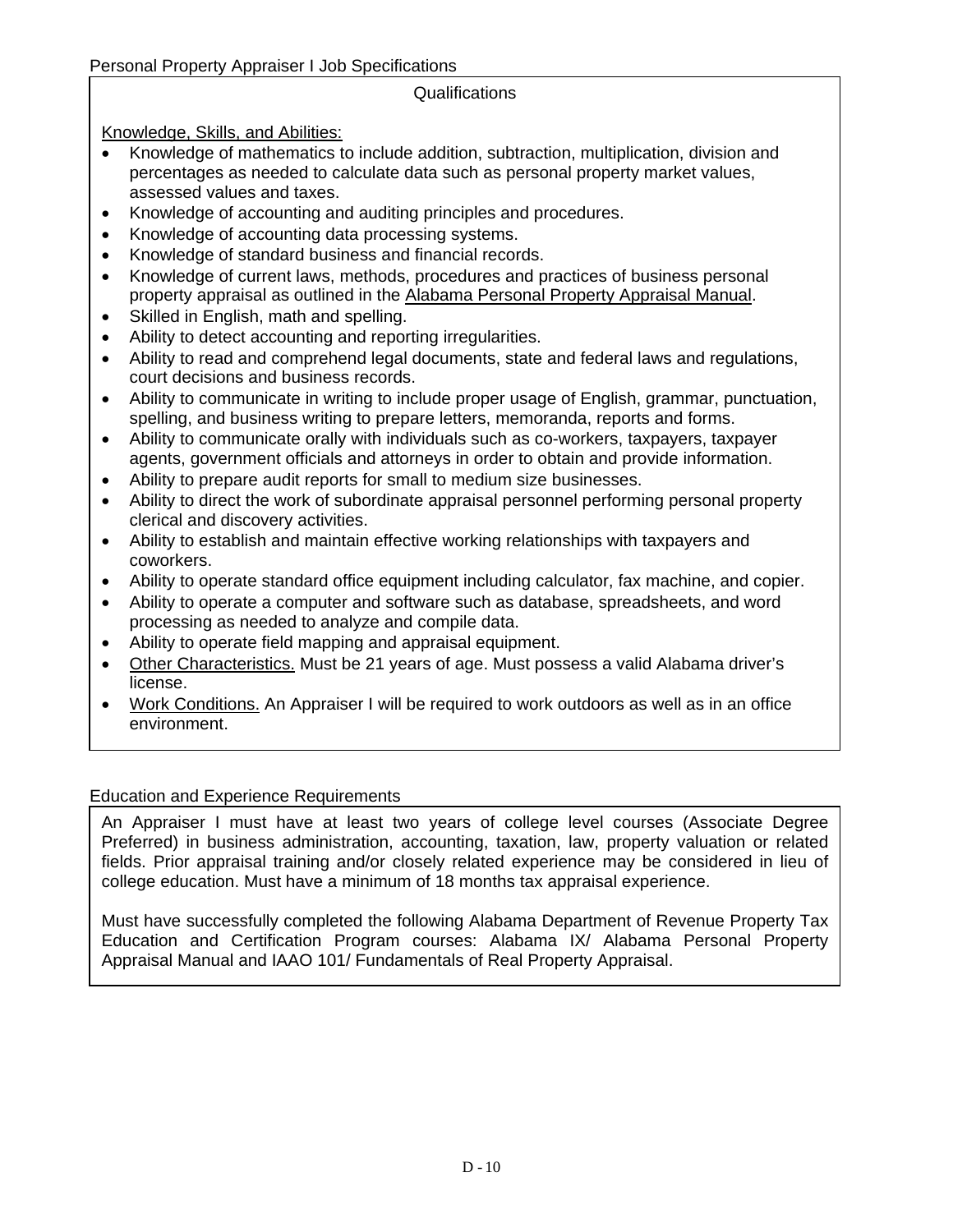# **PERSONAL PROPERTY APPRAISER II**

| Reports to:                                    | Appraisal and Mapping Administrator or Other Senior Appraisal<br>Staff                                                                                               |
|------------------------------------------------|----------------------------------------------------------------------------------------------------------------------------------------------------------------------|
| Subordinate Staff:                             | Personal Property Appraiser Trainee, Appraiser I, Administrative<br>Assistant III, II, and I                                                                         |
| Other internal contacts:<br>External contacts: | Appraisal Department Employees, Revenue Office Personnel<br>Taxpayers, Taxpayer Representatives, Accountants, Other<br>County Departments, and Department of Revenue |

### Job Summary

Under the direction of the Appraisal and Mapping Administrator or other senior appraisal staff, the Appraiser II performs business personal property discovery, appraisals, physical inspections, and audits to ensure the accurate and lawful valuation and collection of tax revenue in the county. Positions in this class are distinguished from the Appraiser I by ability to perform more complex appraisals, audits of larger businesses and the exercise of more independent judgement regarding appraisal situations. Performs other duties as assigned by supervisor.

- A. Discovery: Identifies all businesses within the taxing jurisdiction using all available sources, including but not limited to: real property appraisal reports and Property Record Cards; state, county and city business licenses and sales tax accounts; telephone directories; news media; and physical canvass.
- B. Administration: Compiles and maintains an accurate listing of all businesses within the taxing jurisdiction. Ensures that each business is mailed a Business Personal Property Return. Mails demand notices to all taxpayers not filing by December 31 of each year.
- C. Appraisal: Calculates the market value of personal property using the three approaches to value: cost, sales comparison, and income as well as the Grid Method as outlined in the Alabama Personal Property Appraisal Manual.
- D. Auditing: Performs review audits on every return filed each year and telephone audits as needed. Performs physical inspection audits, detailed desk audits, and detailed on-site audits of businesses within the taxing jurisdiction.
- E. Physical Inspections: Performs on-site physical inspections of the assets located at each business. Compares listing of assets as reported by the taxpayer on their Personal Property Return with assets as observed during inspections. Gathers necessary information to accurately list all observed assets. Makes appropriate adjustments so that all assets are correctly assessed.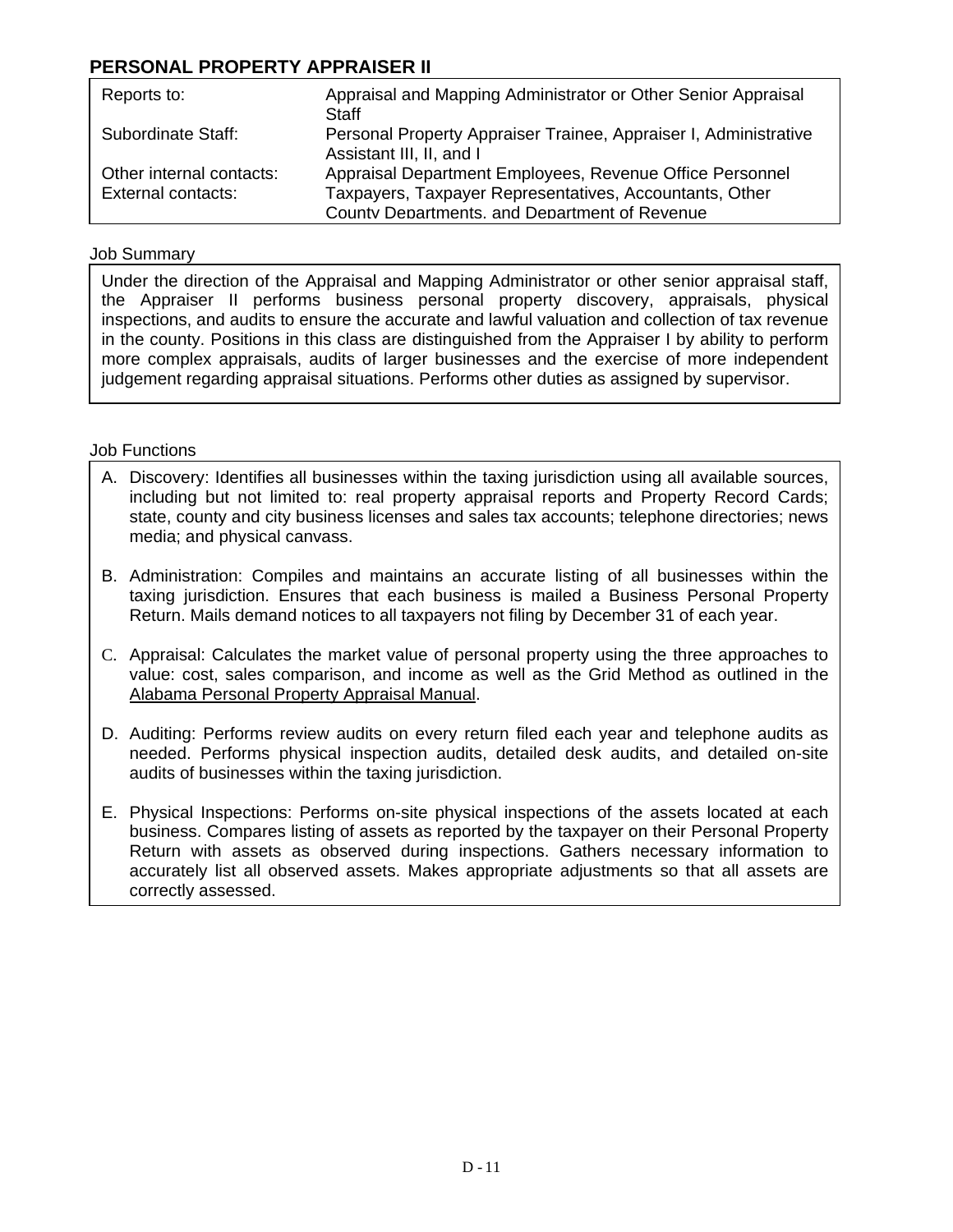## Qualifications

Knowledge, Skills, and Abilities:

- Knowledge of mathematics to include addition, subtraction, multiplication, division and percentages as needed to calculate data such as personal property market values, assessed values and taxes.
- Knowledge of accounting and auditing principles and procedures.
- Knowledge of accounting data processing systems.
- Knowledge of standard business and financial records.
- Knowledge of current laws, methods, procedures and practices of business personal property appraisal as outlined in the Alabama Personal Property Appraisal Manual.
- Skilled in English, math and spelling.
- Ability to detect accounting and reporting irregularities.
- Ability to read and comprehend legal documents, state and federal laws and regulations, court decisions and business records.
- Ability to communicate in writing to include proper usage of English, grammar, punctuation, spelling, and business writing to prepare letters, memoranda, reports, and forms.
- Ability to communicate orally with individuals such as co-workers, taxpayers, taxpayer agents, government officials and attorneys in order to obtain and provide information.
- $\bullet$  Ability to prepare complex audit reports.
	- Ability to direct the work of subordinate appraisal personnel performing personal property appraisal and audit activities.
	- Ability to establish and maintain effective working relationships with taxpayers and coworkers.
	- Ability to receive and resolve complaints and questions from the public.
	- Ability to operate standard office equipment including calculator, fax machine, and copier.
	- Ability to operate a computer and software such as database, spreadsheets, and word processing as needed to analyze and compile data.
	- Ability to operate field mapping and appraisal equipment.

Other Characteristics. Must have designation as an Alabama Certified Appraiser (Personal Property Tract) through the Alabama Department of Revenue Property Tax Education and Certification Program. Must be 21 years of age. Must possess a valid Alabama driver's license.

Work Conditions. An Appraiser II will be required to work outdoors as well as in office conditions.

## Education and Experience Requirements

Must possess a high school diploma with at least two years of college level courses (associate degree preferred) in business administration, accounting, taxation, law, property valuation or related fields. Must have a minimum of three years practical appraisal and auditing experience involving extensive personal property valuation. Prior appraisal training and experience may be considered in lieu of college education.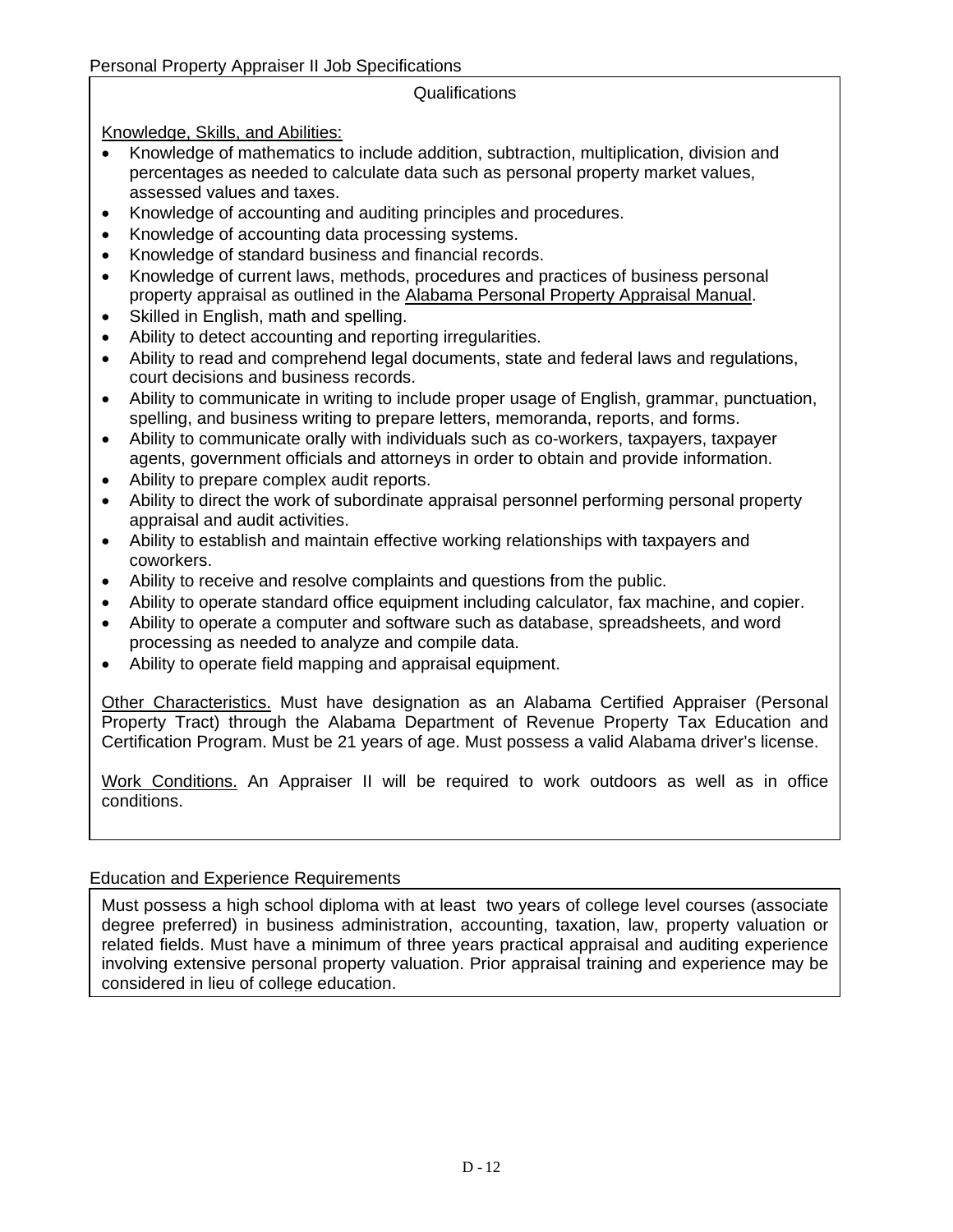# **PERSONAL PROPERTY APPRAISER III**

| Reports to:                                    | Appraisal and Mapping Administrator or Other Senior Appraisal<br>Staff                                                                                                                                            |
|------------------------------------------------|-------------------------------------------------------------------------------------------------------------------------------------------------------------------------------------------------------------------|
| Subordinate Staff:                             | Personal Property Appraiser II and I, Personal Property Appraiser<br>Trainee, Administrative Assistant III, II, and I                                                                                             |
| Other internal contacts:<br>External contacts: | Appraisal Department Employees, Revenue Office Personnel<br>Taxpayers, Taxpayer Representatives, Accountants, Attorneys,<br>Board of Equalization Members, Other County Departments, and<br>Department of Revenue |

## Job Summary

Under the direction of the Appraisal and Mapping Administrator, the Appraiser III performs business personal property appraisals, physical inspections, and audits to ensure the accurate and lawful valuation and collection of tax revenue in the county. Positions in this class are distinguished from the Appraiser II by ability to perform all levels of appraisals and audits. Employees in this classification are delegated a greater range of supervisory responsibility over subordinates than an Appraiser II. Performs other duties as assigned by supervisor.

- A. Discovery: Directs the discovery of all businesses within the taxing jurisdiction using all available sources, including but not limited to: real property appraisal reports and Property Record Cards; state, county and city business licenses and sales tax accounts; telephone directories; news media; and physical canvass.
- B. Administration: Ensures that an accurate listing of all businesses within the taxing jurisdiction is compiled and maintained. Ensures that each business is mailed a Business Personal Property Return and demand notices are mailed to all taxpayers not filing by December 31 of each year.
- C. Appraisal: Calculates the market value of personal property using the three approaches to value: cost, sales comparison, and income. Calculates market value of personal property using the Grid Method as outlined in the Alabama Personal Property Appraisal Manual. Gathers and analyzes market data used in the calculation of market value by the sales comparison and income approaches to value.
- D. Auditing: Oversees the performance of review audits on every return filed each year and telephone audits as needed. Performs physical inspection audits, detailed desk audits, and detailed on-site audits of businesses within the taxing jurisdiction.
- E. Physical Inspections: Performs on-site physical inspections of the assets located at each business. Compares listing of assets as reported by the taxpayer on their Personal Property Return with assets as observed during inspections. Gathers necessary information to accurately list all observed assets. Makes appropriate adjustments so that all assets are correctly assessed.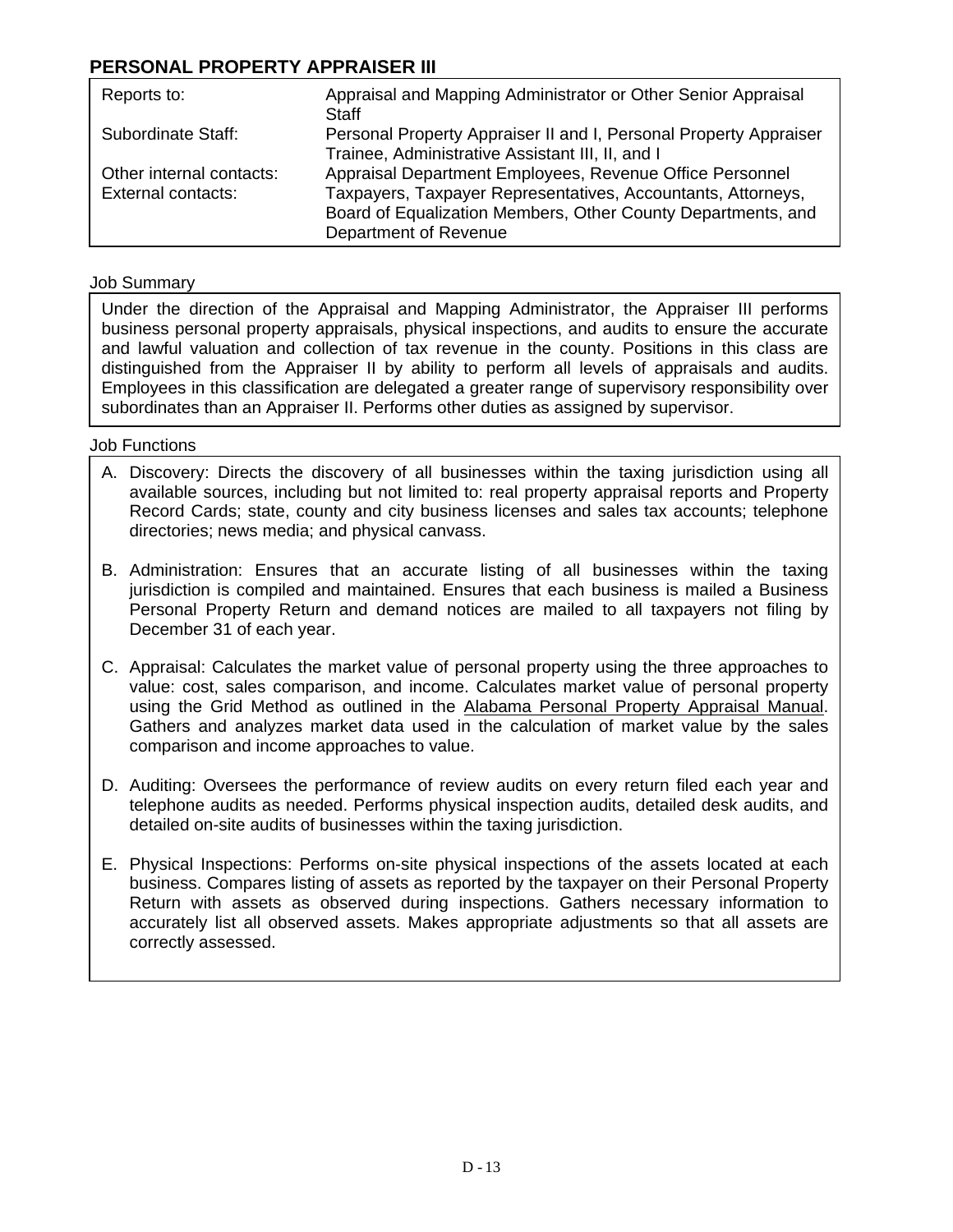## Qualifications

Knowledge, Skills, and Abilities:

- Knowledge of mathematics to include addition, subtraction, multiplication, division and percentages as needed to calculate data such as personal property market values, assessed values and taxes.
- Knowledge of accounting and auditing principles and procedures.
- Knowledge of accounting data processing systems.
- Knowledge of standard business and financial records.
- Knowledge of current laws, methods, procedures and practices of business personal property appraisal as outlined in the Alabama Personal Property Appraisal Manual.
- Knowledge of the three common approaches to value: Cost, Sales Comparison, and Income.
- Knowledgeable in the calculation of market value by use of the Grid Method.
- Skilled in English, math and spelling.
- Ability to detect accounting and reporting irregularities.
- Ability to read and comprehend legal documents, state and federal laws and regulations, court decisions and business records.
- Ability to communicate in writing to include proper usage of English, grammar, punctuation, spelling, and business writing to prepare letters, memoranda, reports, and forms.
- Ability to communicate orally with individuals such as co-workers, taxpayers, taxpayer agents, government officials and attorneys in order to obtain and provide information.
- Ability to prepare complex audit reports.
- Ability to direct the work of subordinate appraisal personnel performing personal property appraisal and audit activities.
- Ability to establish and maintain effective working relationships with taxpayers and coworkers.
- Ability to receive and resolve complaints and questions from the public.
- Ability to operate standard office equipment including calculator, fax machine, and copier.
- Ability to operate a computer and software such as database, spreadsheets, and word processing as needed to analyze and compile data.
- Ability to operate field mapping and appraisal equipment.

Other Characteristics. Must be certified as an Alabama Certified Appraiser (Personal Property Tract) through the Alabama Department of Revenue Property Tax Education and Certification Program. Must be 21 years of age. Must possess a valid Alabama driver's license.

Work Conditions. An Appraiser III will be required to work outdoors as well as in an office environment.

## Education and Experience Requirements

Associate Degree (bachelor degree preferred) from an accredited college or in business administration, accounting, taxation law, property valuation or a related field. Must have a minimum of five years practical appraisal and auditing experience involving extensive personal property valuation. Prior appraisal training and experience may be considered in lieu of college education.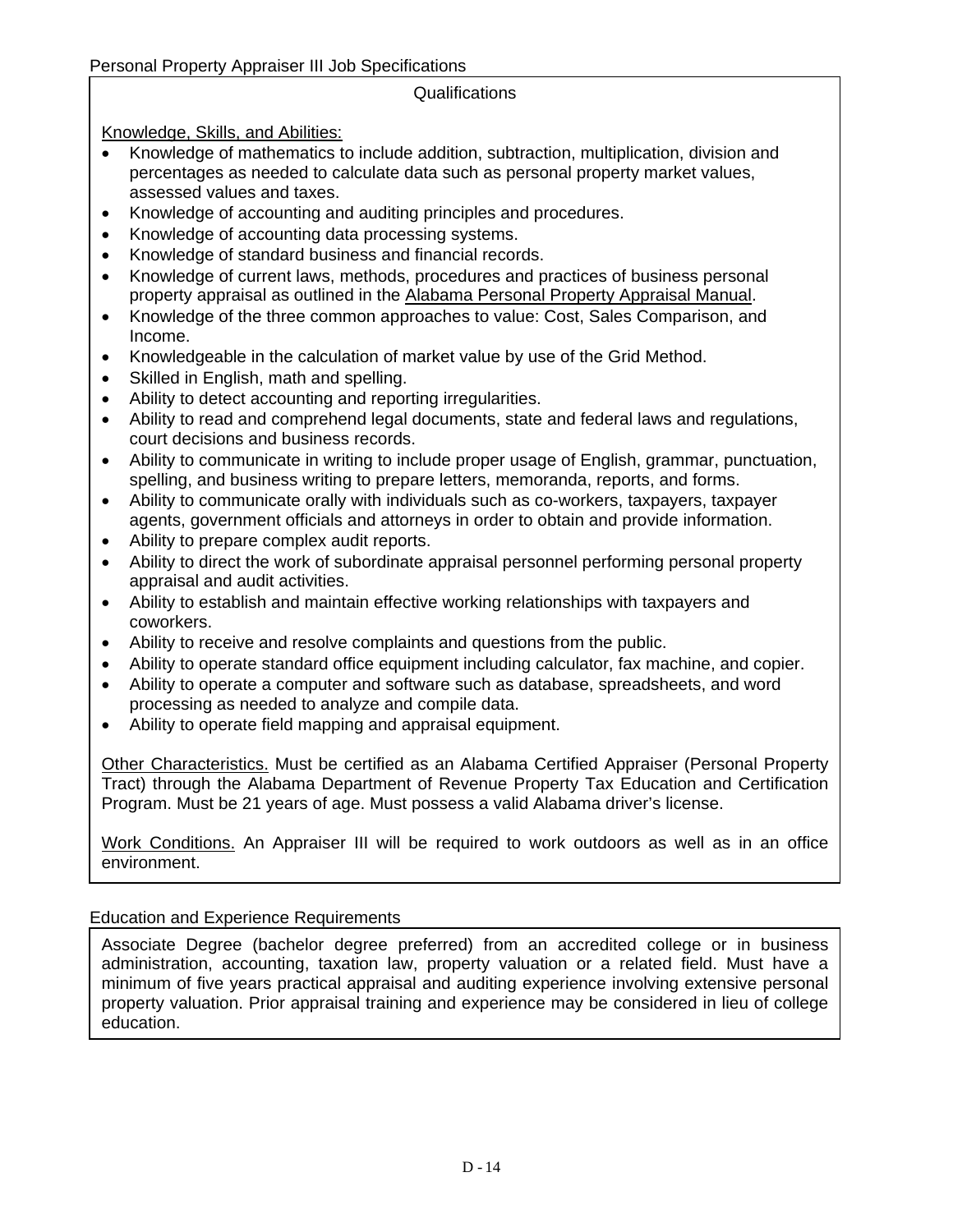## **APPRAISER TRAINEE (REAL PROPERTY)**

| Reports to:                                                          | Appraisal and Mapping Administrator or Other Senior Appraisal<br>Staff                                                                                                       |
|----------------------------------------------------------------------|------------------------------------------------------------------------------------------------------------------------------------------------------------------------------|
| Subordinate staff:<br>Other internal contacts:<br>External contacts: | None<br>Appraisal Department Employees, Revenue Office Personnel<br>Taxpayers, Taxpayer Representatives, Accountants, Other<br>County Departments, and Department of Revenue |

## Job Summary

Under the direct supervision of the Appraisal and Mapping Administrator or other senior appraisal staff, the Appraiser Trainee measures and lists all types of residential, farm, and light commercial properties located within the taxing jurisdiction. The Appraiser Trainee assists in the performance of field appraisals and the calculation of values for all types of residential, farm, and light commercial properties located with the taxing jurisdiction. Performs other duties as assigned by supervisor.

## Job Functions

- A. Field Appraisal: Drives to properties to conduct appraisal work. Notes all new construction using property record cards (PRC's) and property maps. Measures new additions to houses and other buildings. Notes new additions to existing dwellings and other structures. Annotates PRC's for possible deletion of any dwellings or buildings that have been torn down or burned. Notes obvious building depreciation changes. Measures new buildings and makes sketches. Check property splits and line changes, noting improvements to each parcel.
- B. Miscellaneous: Performs calculations on dwellings, barns, and other structures. Makes scaled corrections and additions to PRC's. Organizes parcels for field review.

## Job Specifications

**Qualifications** 

### Knowledge, Skills, and Abilities:

- Knowledge of mathematics to include addition, subtraction, multiplication, division and percentages as needed to compile construction cost data, measure buildings, calculate property record cards, calculate land and building areas, market values, assessed values and taxes.
- Knowledge of basic geometry and basic statistics.
- Skilled in English, math and spelling.
- Ability to communicate in writing to include proper usage of English, grammar, punctuation, spelling, and business writing to prepare letters, memoranda, reports, and forms.
- Ability to communicate orally with individuals such as co-workers, taxpayers, taxpayer agents, government officials and attorneys in order to obtain and provide information.
- Ability to read and comprehend maps, records, deeds, financial reports, and other correspondence.
- Ability to file documents and records.
- Ability to establish and maintain effective working relationships with taxpayers and coworkers.
- Ability to operate standard office equipment including calculator, fax machine, and copier.
- Ability to operate a computer and software such as database, spreadsheets, and word processing as needed to analyze and compile data.

<u>D - 15 Anii 15 Anii 15 Anii 15 Anii 15 Anii 15 Anii 15 Anii 15 Anii 15 Anii 15 Anii 15 Anii 15 Anii 15 Anii 15</u>

- Ability to operate field mapping and appraisal equipment.
- Ability to operate a motor vehicle.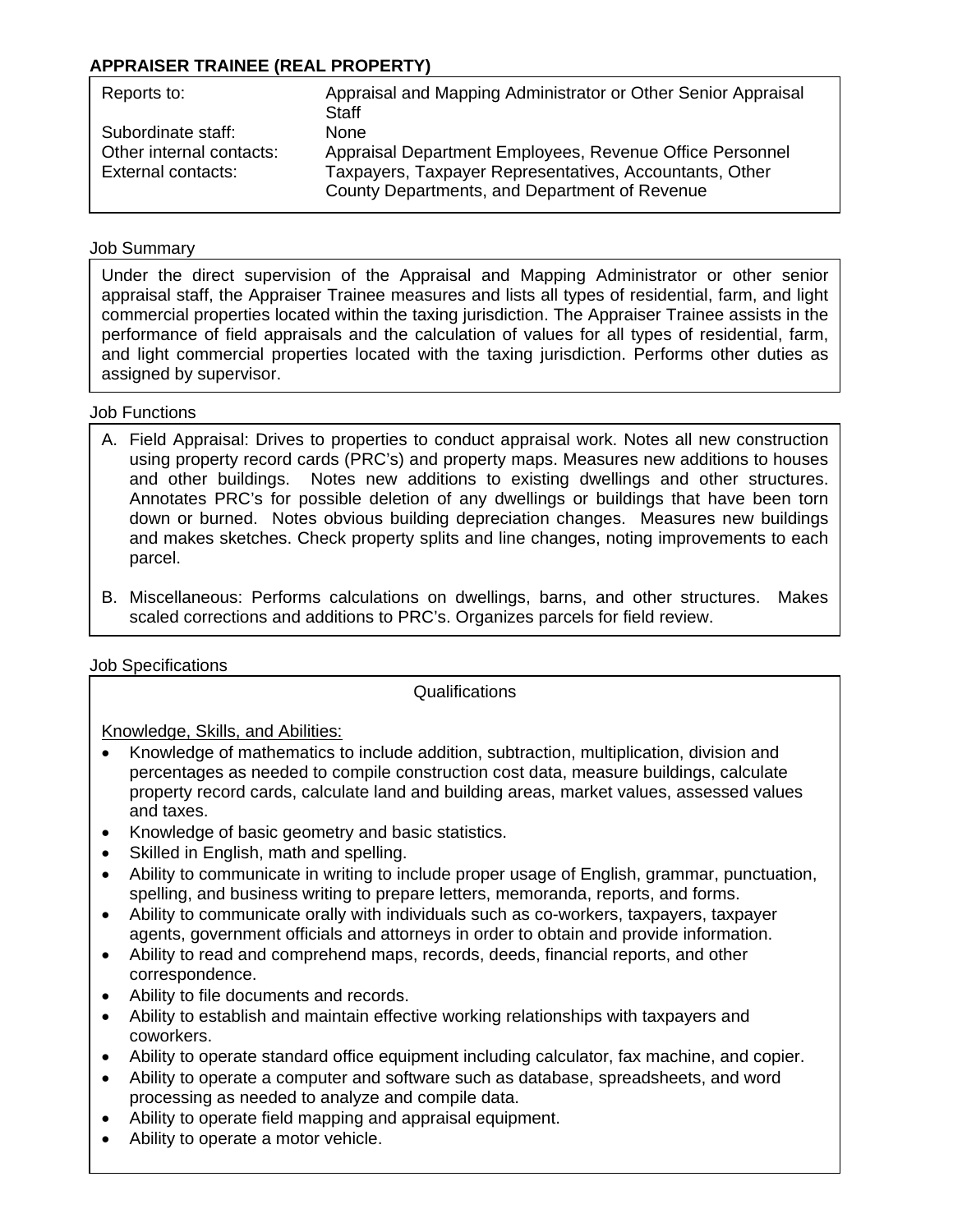Other Characteristics: Must be 21 years of age. An Appraiser Trainee must possess a valid Alabama driver's license.

Work Conditions: An Appraiser Trainee will be required to work in office conditions as well as outdoors.

## Education and Experience Requirements

Minimum two years of college level courses (Associate Degree preferred) in business administration, accounting, taxation, law, property valuation or related fields. Prior appraisal training and/or closely related experience may be considered in lieu of college education.

Must successfully complete within 24 months of employment date the following Alabama Department of Revenue Property Tax Education and Certification Program courses: Alabama IIa - Alabama Appraisal Manual (Residential and Agricultural Properties) and IAAO 101 - Fundamentals of Real Property Appraisal.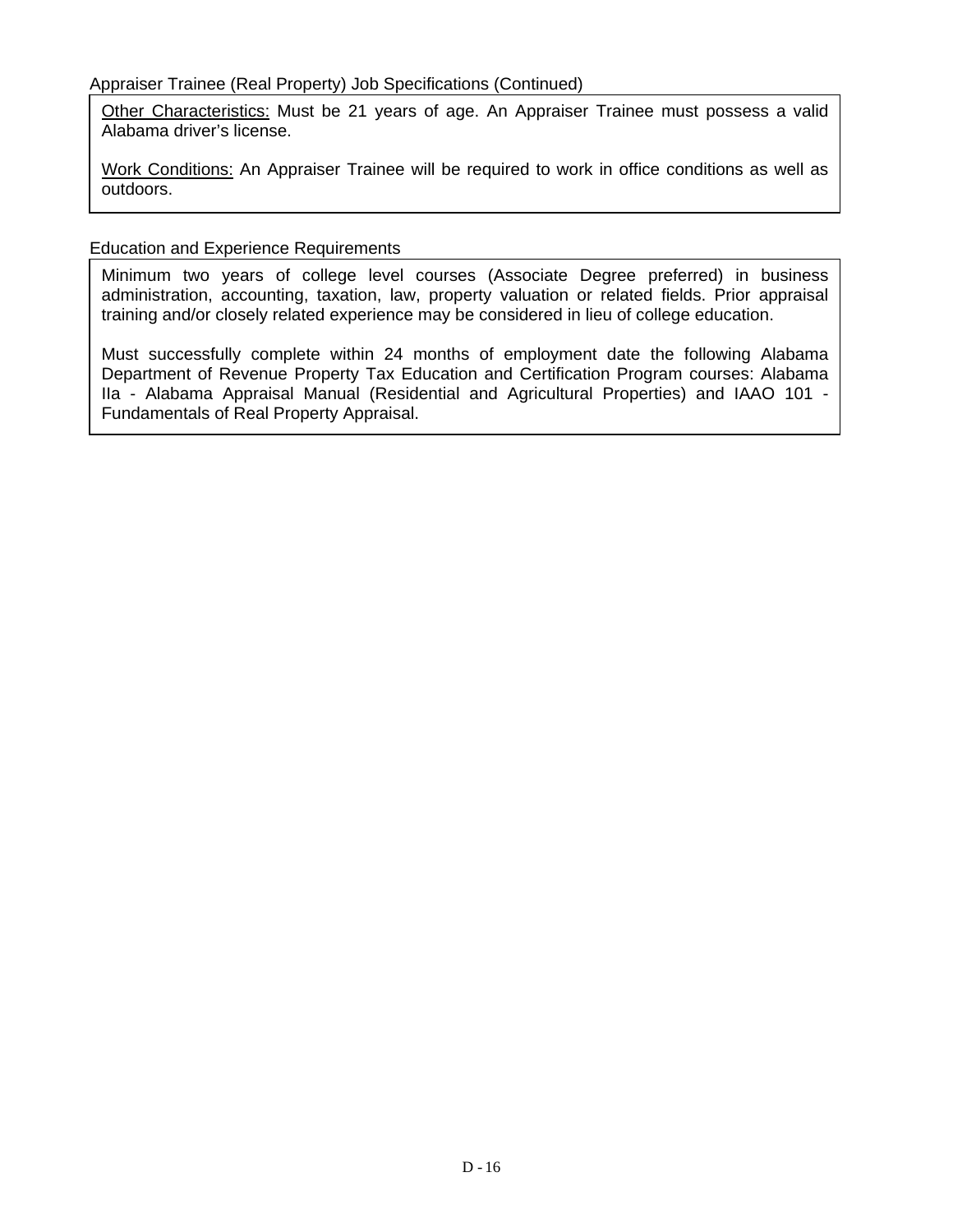## **REAL PROPERTY APPRAISER I**

| Reports to:                                    | Appraisal and Mapping Administrator or Other Senior Appraisal<br>Staff                                                                                                                 |
|------------------------------------------------|----------------------------------------------------------------------------------------------------------------------------------------------------------------------------------------|
| Subordinate Staff:                             | Real Property Appraiser Trainee, Administrative Assistant III, II,<br>and I                                                                                                            |
| Other internal contacts:<br>External contacts: | Appraisal Department Employees, Revenue Office Personnel<br>Taxpayers, Taxpayer Representatives, Real Estate Agents and<br>Appraisers, Other County Departments, Department of Revenue |

### Job Summary

Under the supervision of the Appraisal and Mapping Administrator or other senior appraisal staff, the Appraiser I performs field appraisals. Sets values for all types of residential, farm, and light commercial properties located within the taxing jurisdiction. Assists in county wide appraisal program. Prepares revisions of property appraisals and estimates market values. Interviews property owners to explain property appraisal methods and techniques. Performs other duties as assigned by supervisor.

## Job Functions

- A. Field Appraisal: Drives to properties to conduct appraisal work. Notes all new construction using property record cards (PRC's) and property maps. Measures new additions to houses and other buildings. Notes new additions to existing dwellings and other structures. Deletes from PRC's any dwellings or buildings which have been torn down or burned. Notes excessive building depreciation. Measures new buildings and makes sketches. Reprices land that has been changed from an unimproved parcel to an improved parcel. Checks property splits and line changes, noting improvements to each parcel.
- B. Miscellaneous: Performs calculations on dwellings, barns, and other structures. Makes scaled corrections and additions to PRC's. Prices land, which has been split from parent parcel. Reprices all parent parcels which have had a line or acreage change. Organizes parcels for field review. Explains calculation of taxes and property values to taxpayers.

Job Specifications

**Qualifications** 

Knowledge, Skills, and Abilities:

- Knowledge of mathematics to include addition, subtraction, multiplication, division and percentages as needed to compile construction cost data, measure buildings, calculate property record cards, calculate land and building areas, market values, assessed values and taxes.
- Knowledge of basic geometry and basic statistics.
- Knowledge of current laws, methods, procedures and practices of real property appraisal as outlined in the Alabama Real Property Appraisal Manual.
- Knowledge of county mapping system and land values throughout the county.
- Knowledge of building construction cost.
- Knowledge of Probate Judge's office concerning deeds, mortgages, and covenants.
- Skilled in English, math and spelling.
- Ability to communicate in writing to include proper usage of English, grammar, punctuation, spelling, and business writing to prepare letters, memoranda, reports, and forms.
- Ability to communicate orally with individuals such as co-workers, taxpayers, taxpayer agents, government officials and attorneys in order to obtain and provide information.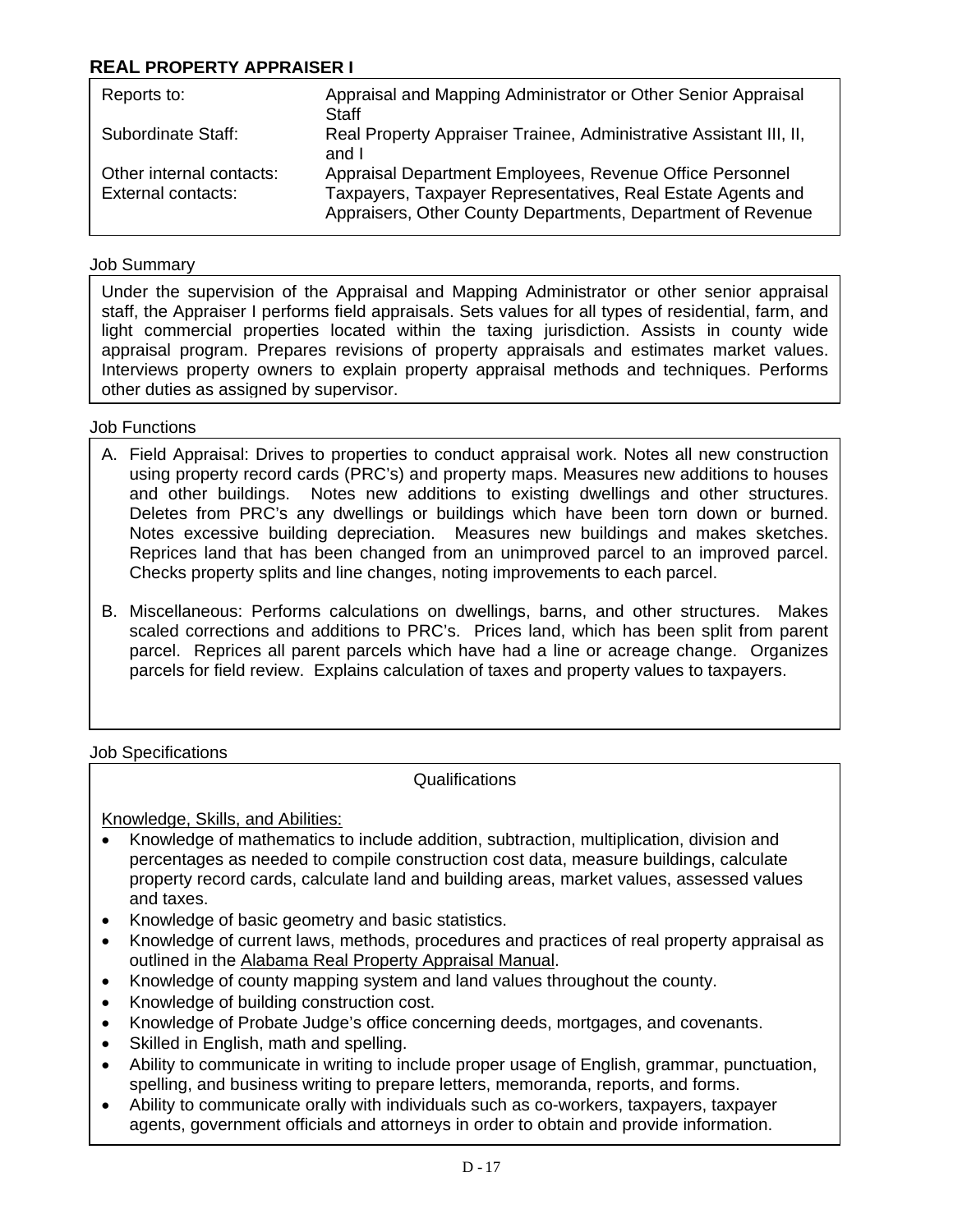Real Property Appraiser I Job Specifications (Continued)

- Ability to read and comprehend maps, records, deeds, financial reports, and other correspondence.
- Ability to file documents and records.
- Ability to establish and maintain effective working relationships with taxpayers and coworkers.
- Ability to operate standard office equipment including calculator, fax machine, and copier.
- Ability to operate a computer and software such as database, spreadsheets, and word processing as needed to analyze and compile data.
- Ability to operate field mapping and appraisal equipment.
- Ability to operate a motor vehicle.

Other Characteristics: Must be 21 years of age. Must possess a valid Alabama driver's license.

Work Conditions: An Appraiser I will be required to work in office conditions as well as outdoors.

### Education and Experience Requirements

Minimum two years of college level courses (Associate Degree preferred) in business administration, accounting, taxation, law, property valuation or related fields. Prior appraisal training and/or closely related experience may be considered in lieu of college education.

Must have successfully completed the following Alabama Department of Revenue Property Tax Education and Certification Program courses: Alabama IIa - Alabama Appraisal Manual (Residential and Agricultural Properties) and IAAO 101 - Fundamentals of Real Property Appraisal. Must have a minimum of 18 months real property appraisal experience.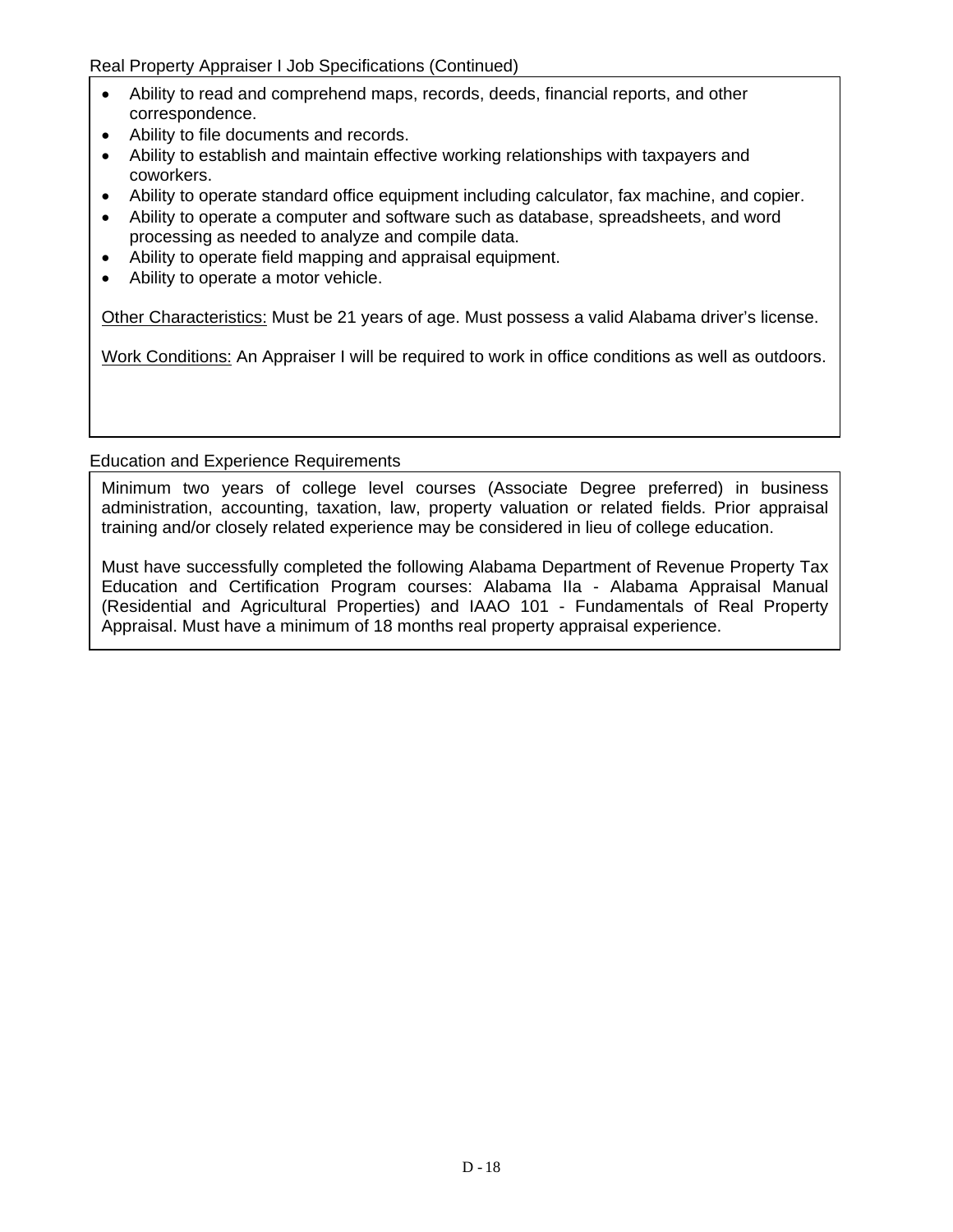# **REAL PROPERTY APPRAISER II**

| Reports to:                                    | Appraisal and Mapping Administrator or Other Senior Appraisal<br>Staff                                                                                                                 |
|------------------------------------------------|----------------------------------------------------------------------------------------------------------------------------------------------------------------------------------------|
| Subordinate Staff:                             | Real Property Appraiser Trainee, Real Property Appraiser I,<br>Administrative Assistant III, II, and I                                                                                 |
| Other internal contacts:<br>External contacts: | Appraisal Department Employees, Revenue Office Personnel<br>Taxpayers, Taxpayer Representatives, Real Estate Agents and<br>Appraisers, Other County Departments, Department of Revenue |

### Job Summary

Under the administrative direction of the Appraisal and Mapping Administrator or other senior appraisal staff, the Appraiser II performs field appraisals. Sets values for all types of residential, farm, and light commercial properties located within the taxing jurisdiction. Assists in county wide appraisal program. Prepares revisions of property appraisals and estimates market values. Interviews property owners to explain property appraisal methods and techniques. The Appraiser II position is distinguished from the Appraiser I position by increased appraisal responsibilities and the exercise of more independent judgement regarding appraisal situations. Performs other duties as assigned by supervisor.

### Job Functions

- A. Field Appraisal: Drives to properties to conduct appraisal work. Notes all new construction using property record cards (PRC's) and property maps. Measures new additions to houses and other buildings. Notes new additions to existing dwellings and other structures. Deletes from PRC's any dwellings or buildings which have been torn down or burned. Notes excessive building depreciation. Measures new buildings and makes sketches. Reprices land that has been changed from an unimproved parcel to an improved parcel. Checks property splits and line changes, noting improvements to each parcel.
- B. Office Functions: Helps maintain cost, sales and income database files. Assists with the analysis and preparation of index studies, land schedules and rate factors. Assists with analysis to determine uniformity and equalization level of the countywide mass appraisal program. Assists with maintaining compliance with the applicable procedures of the Property Tax Plan for Equalization.
- C. Miscellaneous: Performs calculations on dwellings, barns, and other structures. Makes scaled corrections and additions to PRC's. Prices land, which has been split from parent parcel. Reprices all parent parcels which have had a line or acreage change. Organizes parcels for field review. Explains calculation of taxes and property values to taxpayers.

Job Specifications

Qualifications

Knowledge, Skills, and Abilities:

- Knowledge of mathematics to include addition, subtraction, multiplication, division and percentages as needed to compile construction cost data, measure buildings, calculate property record cards, market values, assessed values and taxes.
- Knowledge of geometry as needed to calculate land and building areas.
- Knowledge of statistics as they pertain property appraisal and equalization.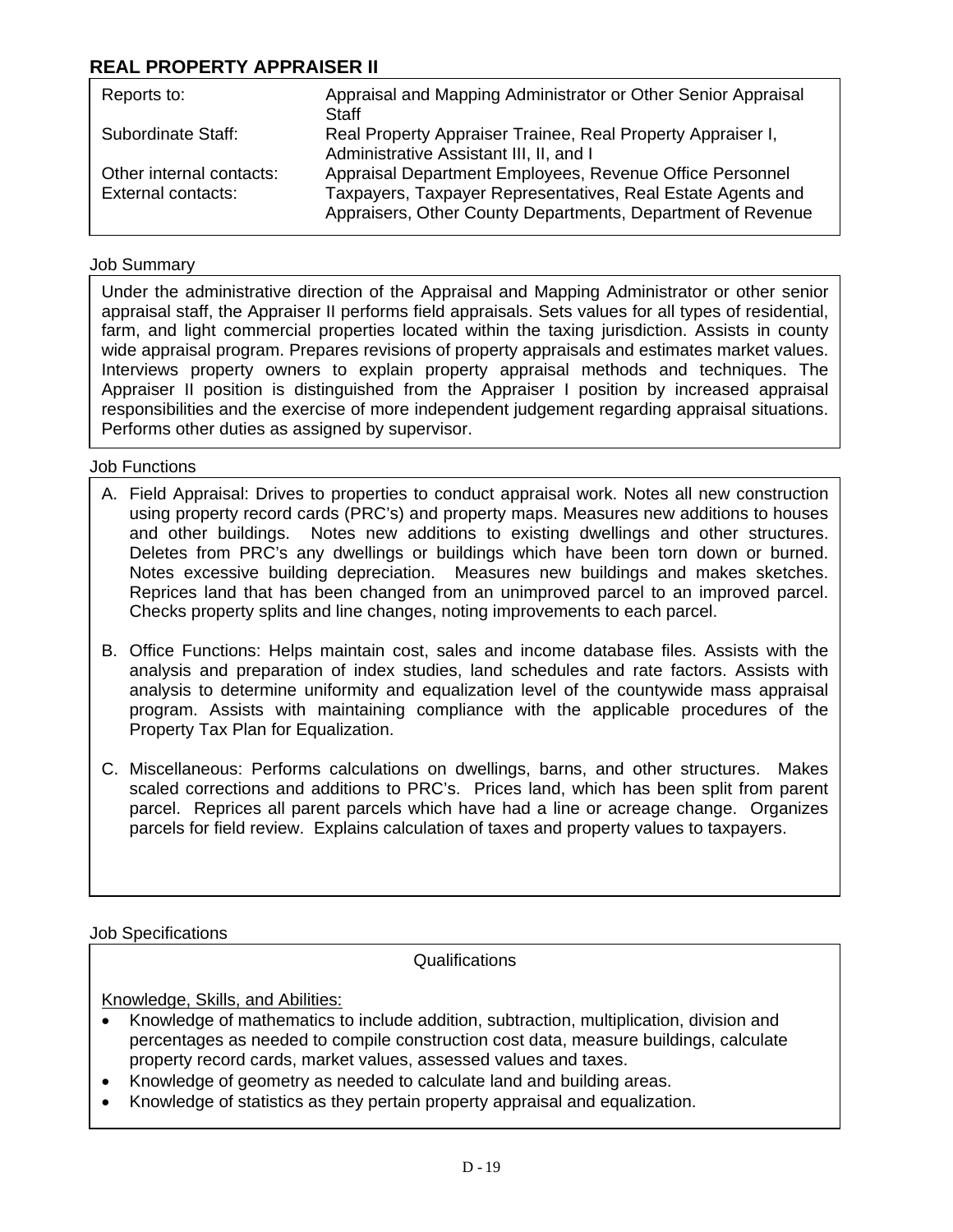## Real Property Appraiser II Job Specifications (Continued)

- Knowledge of current laws, methods, procedures and practices of real property appraisal as outlined in the Alabama Real Property Appraisal Manual.
- Knowledge of Computer Assisted Mass Appraisal system functions and capabilities.
- Knowledge of county mapping system and land values throughout the county.
- Knowledge of building construction cost.
- Knowledge of Probate Judge's office concerning deeds, mortgages, and covenants.
- Skilled in the use of a computer and software such as CAMA and sketching systems, databases, spreadsheets, and word processing as needed to analyze and compile data.
- Skilled in English, math and spelling.
- Ability to communicate in writing to include proper usage of English, grammar, punctuation, spelling, and business writing to prepare letters, memoranda, reports, and forms.
- Ability to communicate orally with individuals such as co-workers, taxpayers, taxpayer agents, government officials and attorneys in order to obtain and provide information.
- Ability to read and comprehend maps, records, deeds, financial reports, and other correspondence.
- Ability to file documents and records.
- Ability to establish and maintain effective working relationships with taxpayers and coworkers.
- Ability to direct the work of subordinate support and appraisal personnel performing a variety of clerical and appraisal functions.
- Ability to receive and resolve complaints and questions from the public.
- Ability to operate standard office equipment including calculator, fax machine, and copier.
- Ability to operate field mapping and appraisal equipment.
- Ability to operate a motor vehicle.

Other Characteristics: Must have current designation as an Alabama Certified Appraiser (Real Property Tract) through the Alabama Department of Revenue Property Tax Education and Certification program. Must be 21 years of age. Must possess a valid Alabama driver's license.

Work Conditions: An Appraiser II will be required to work outdoors as well as in office conditions.

### Education and Experience Requirements

Must possess a high school diploma and at least two years of college level courses (associate degree preferred) in business administration, accounting, taxation law, property valuation or related fields. Prior appraisal training and experience may be considered in lieu of college education.

Must have a minimum of 3 years practical appraisal experience involving commercial, industrial, apartment, farm and residential type properties, using all recognized approaches to value.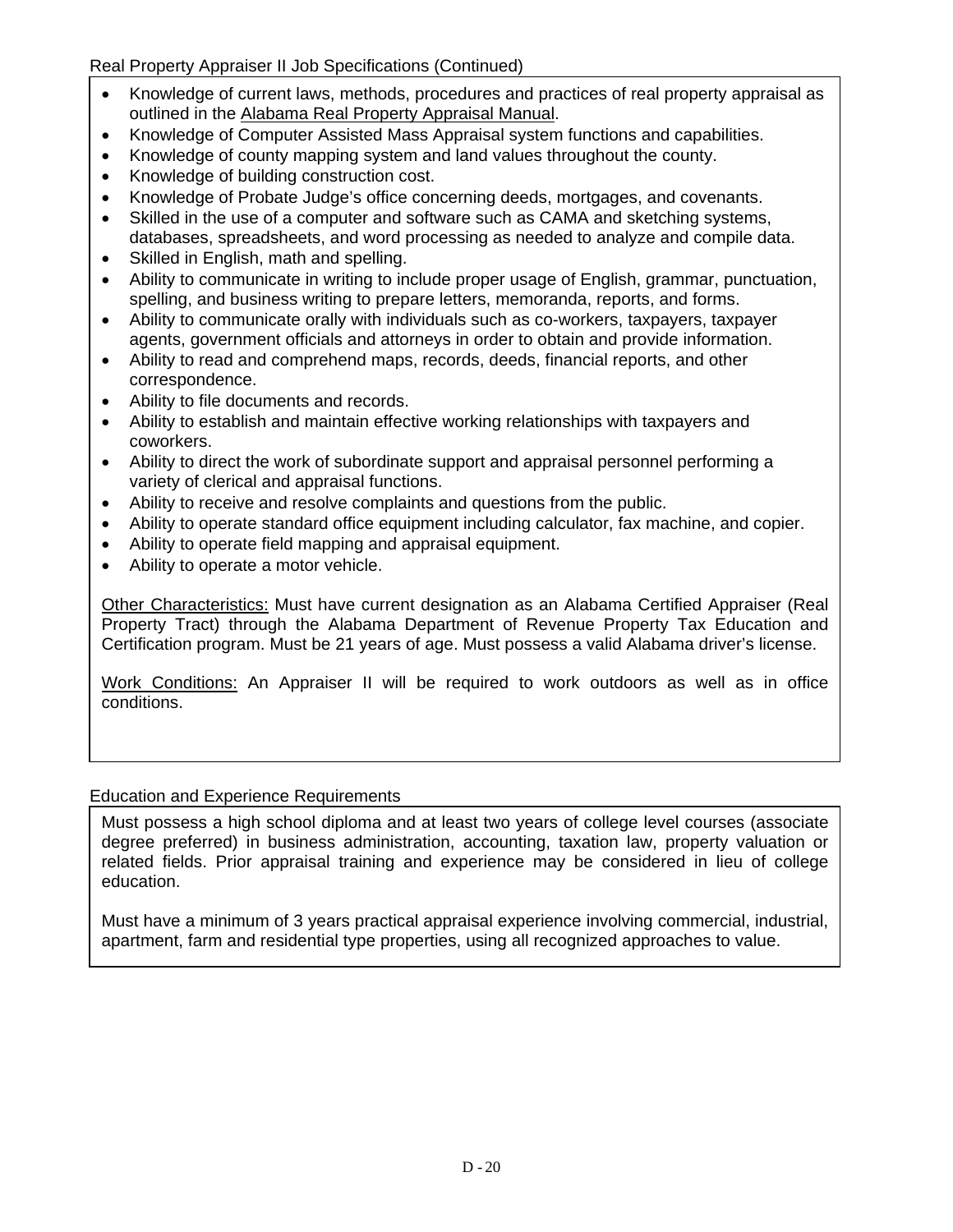# **REALPROPERTY APPRAISER III**

| Appraisal and Mapping Administrator or Other Senior Appraisal<br>Staff                                                     |
|----------------------------------------------------------------------------------------------------------------------------|
| Real Property Appraiser Trainee, Real Property Appraiser II and I,<br>Administrative Assistant III, II, and I              |
| Appraisal Department Employees, Revenue Office Personnel                                                                   |
| Taxpayers, Taxpayer Representatives, Real Estate Agents and<br>Appraisers, Other County Departments, Department of Revenue |
|                                                                                                                            |

## Job Summary

Under the administrative direction of the Appraisal and Mapping Administrator or other senior appraisal staff, the Appraiser III supervises/performs field appraisals. Reviews and quality control checks appraisals. Trains subordinate appraisal staff personnel. Sets values for all types of residential, farm, and light commercial properties located within the taxing jurisdiction. Assists in county wide appraisal program. Prepares revisions of property appraisals and estimates market values. Interviews property owners to explain property appraisal methods and techniques. The exercise of independent judgement and assuming considerable responsibility for the planning and completion of major appraisal projects distinguish this position. Performs other duties as assigned by supervisor.

- A. Supervision: Supervises, assigns, and reviews work of Real Property Appraisers. Plans and implements in-house training programs. Assists appraisers with problems in performance of their duties. Ensures that property discovery, inventory and valuation schedules, processes, and procedures are complied with.
- B. Field Appraisal: Drives to properties to conduct appraisal work. Notes all new construction using property record cards (PRC's) and property maps. Measures new additions to houses and other buildings. Notes new additions to existing dwellings and other structures. Deletes from PRC's any dwellings or buildings which have been torn down or burned. Notes building depreciation changes. Measures new buildings and makes sketches. Reprices land that has been changed from an unimproved parcel to an improved parcel. Checks property splits and line changes, noting improvements to each parcel.
- C. Office Functions: Maintains cost, sales and income database files. Reviews appraisals and performs quality control checks. Performs analysis and prepares index studies, land schedules and rate factors. Performs analysis to determine uniformity and equalization level of the countywide mass appraisal program. Assures compliance with the applicable procedures of the Property Tax Plan for Equalization.
- D. Miscellaneous: Trains appraisers in appropriate practices and procedures. Performs calculations on dwellings, barns, and other structures. Makes corrections and additions to PRC's. Prices land, which has been split from parent parcel. Reprices all parent parcels which have had a line or acreage change. Organizes parcels for field review. Explains calculation of property values to taxpayers.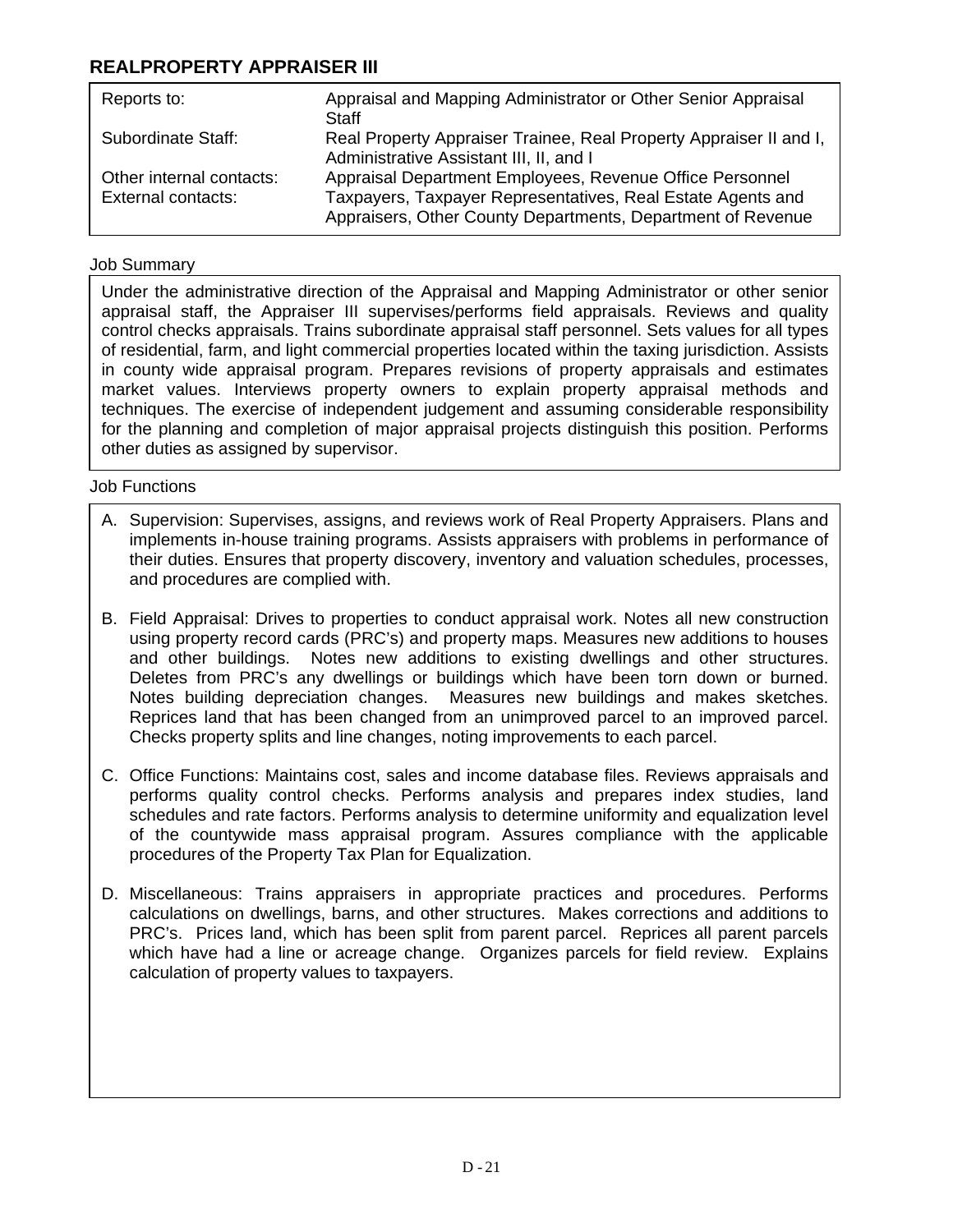### Qualifications

Knowledge, Skills, and Abilities:

- Knowledge of mathematics to include addition, subtraction, multiplication, division and percentages as needed to compile construction cost data, measure buildings, calculate property record cards, market values, assessed values and taxes.
- Knowledge of geometry as needed to calculate land and building areas.
- Knowledge of statistics as they pertain property appraisal and equalization.
- Knowledge of Computer Assisted Mass Appraisal system functions and capabilities.
- Knowledge of current laws, methods, procedures and practices of real property appraisal as outlined in the Alabama Real Property Appraisal Manual.
- Knowledge of county mapping system and land values throughout the county.
- Knowledge of building construction cost.
- Knowledge of Probate Judge's office concerning deeds, mortgages, and covenants.
- Skilled in English, math and spelling
- Skilled in the use of a computer and software such as CAMA and sketching systems, databases, spreadsheets, and word processing as needed to analyze and compile data.
- Ability to communicate in writing to include proper usage of English, grammar, punctuation, spelling, and business writing to prepare letters, memoranda, reports, and forms.
- Ability to communicate orally with individuals such as co-workers, taxpayers, taxpayer agents, government officials and attorneys in order to obtain and provide information.
- Ability to read and comprehend maps, records, deeds, financial reports, and other correspondence.
- Ability to file documents and records.
- Ability to establish and maintain effective working relationships with taxpayers and coworkers.
- Ability to direct the work of subordinate support and appraisal personnel performing a variety of clerical and appraisal functions.
- Ability to receive and resolve complaints and questions from the public.
- Ability to operate standard office equipment including calculator, fax machine, and copier.
- Ability to operate field mapping and appraisal equipment.
- Ability to operate a motor vehicle.

Other Characteristics: Must have designation as an Alabama Certified Appraiser (Real Property Tract) through the Alabama Department of Revenue Property Tax Education and Certification program. Must be 21 years of age. Must possess a valid Alabama driver's license.

Work Conditions: An Appraiser III will be required to work in office conditions as well as outdoors.

### Education and Experience Requirements

Associate degree (bachelor degree preferred) from an accredited college or university in business administration, accounting, taxation law, property valuation or a related field. Must have a minimum of 5 years practical appraisal experience involving extensive commercial, industrial, apartment, farm and residential type properties, using all recognized approaches to value. Prior appraisal training and experience may be considered in lieu of college education.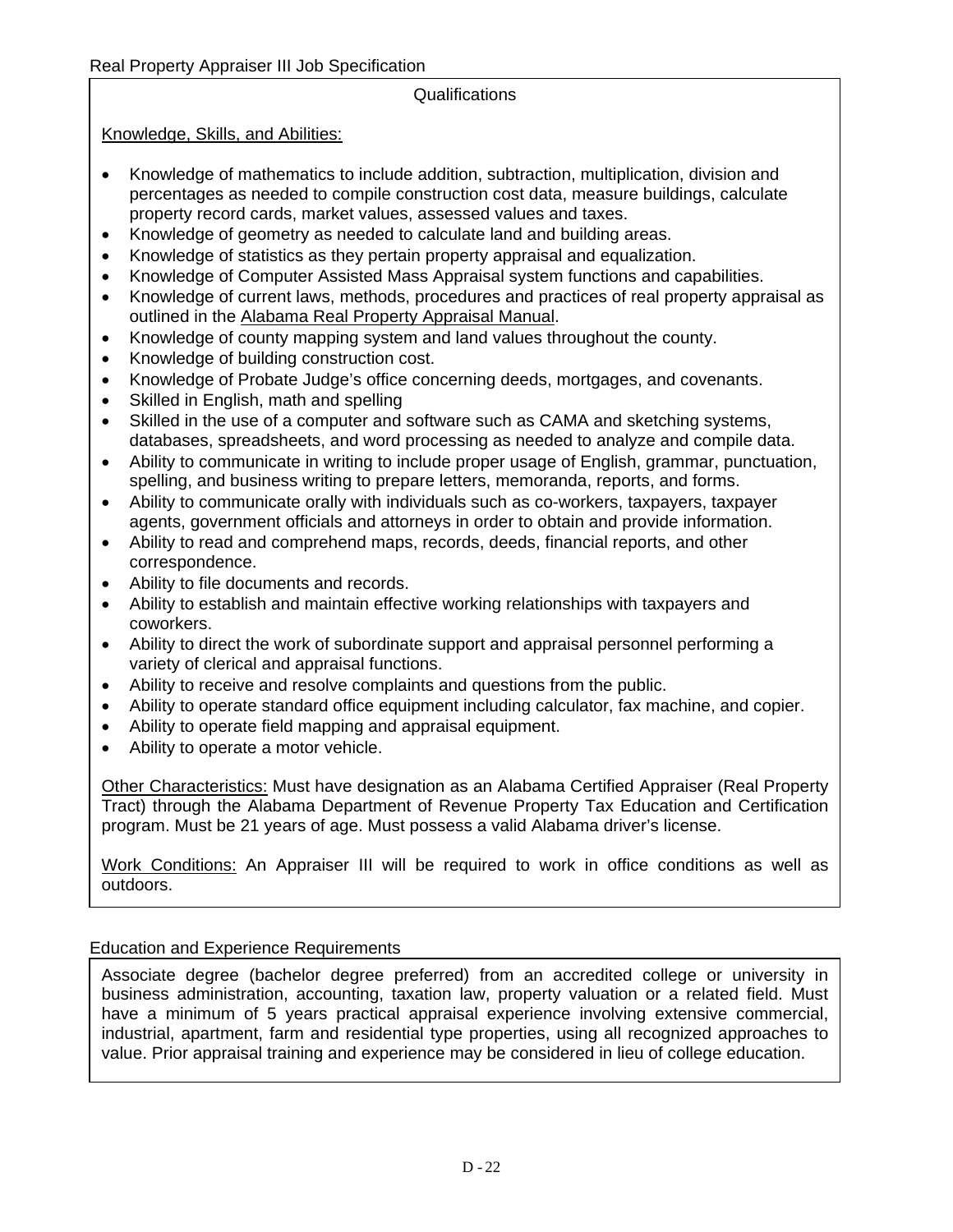# **APPRAISAL AND MAPPING ADMINISTRATOR**

| Reports to:                                                          | Tax Assessor, Revenue Commissioner or other official charged<br>with the mapping and appraisal of property for ad valorem tax<br>purposes                                                                                                                |
|----------------------------------------------------------------------|----------------------------------------------------------------------------------------------------------------------------------------------------------------------------------------------------------------------------------------------------------|
| Subordinate Staff:<br>Other internal contacts:<br>External contacts: | All personnel assigned to the Appraisal and Mapping Department<br>Appraisal Department Employees, Revenue Office Personnel<br>Taxpayers, Taxpayer Representatives, Real Estate Agents and<br>Appraisers, Other County Departments, Department of Revenue |

#### Job Summary

Under the administrative direction of the Tax Assessor, Revenue Commissioner or other official charged with the mapping and appraisal of property for ad valorem tax purposes, the Appraisal and Mapping Administrator supervises the work of Real Property Appraisers, Personal Property Appraisers, Mapping Technicians, support staff and any other personnel assigned to the Appraisal and Mapping Department. The Appraisal and Mapping Administrator prepares budgets for the Appraisal Department as well as conducting ratio studies, index studies and land value studies.

- A. Supervises, assigns, and reviews work of Real and Personal Property Appraisers. Plans and implements in-house training programs. Assists appraisers with problems in performance of their duties.
- B. Supervises the mapping department and oversees the maintenance of the Property tax mapping program. Plans and implements in-house training programs. Assists mapping technicians with problems in performance of their duties.
- C. Administers the requirements of the Alabama Department of Revenue Property Tax Division Property Tax Plan for Equalization that are applicable to the county appraisal and mapping program.
- D. Ensures that property discovery, inventory and valuation schedules, processes, and procedures are complied with. Ensures that review audits, telephone audits, physical inspection audits, detailed on-site audits, and detailed desk audits are conducted as required.
	- E. Explains department policies and procedures to new staff members. Ensures office equipment is maintained. Prepares annual appraisal and mapping budget for the department.
	- F. Conducts ratio and land studies. Submits reports of studies to the Alabama Department of Revenue for review and/or approval.
	- G. Conducts the notice and appeals process. Defends appraisals before the Board of Equalization and Courts. Conducts hearing and resolves problems with taxpayers.
- H. Communicates information to taxpayers and explains ramifications of appraisals. Completes appraisal forms.
- I. Assists Examiners of Public Accounts by answering questions and/or furnishing requested data.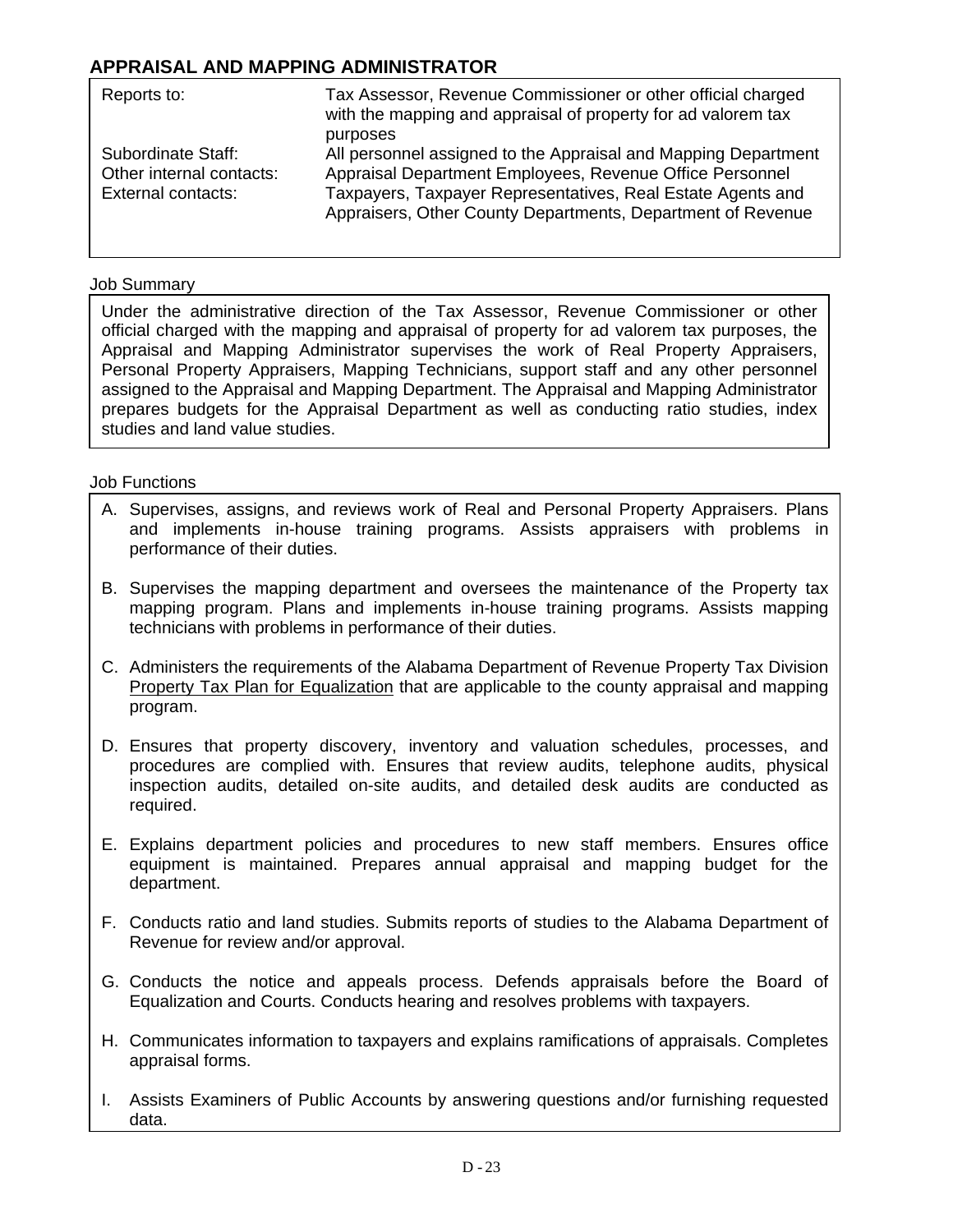## Appraisal and Mapping Administrator Job Specifications

## Qualifications

Knowledge, Skills, and Abilities:

- Knowledge of mathematics to include addition, subtraction, multiplication, division, percentages.
- Knowledge of geometry as needed to calculate land and building areas.
- Knowledge of statistics as they pertain to property appraisal and equalization.
- Knowledge of current laws, methods, procedures and practices of real property appraisal as outlined in the Alabama Real Property Appraisal Manual.
- Knowledge of current laws, methods, procedures and practices of personal property appraisal and audit as outlined in the Alabama Personal Property Appraisal Manual and the Alabama Personal Property Audit Manual.
- Knowledge of departmental regulations, polices and procedures.
- Knowledge of various assessment procedures, tax laws, files, forms, and computations.
- Knowledge of modern office management and supervision.
- Knowledge of real estate appraisal, personal property appraisal, and ownership mapping.
- Knowledge of building construction cost.
- Knowledge of Probate Judge's office pertaining to deeds, mortgages, and covenants.
- Skilled in English, math and spelling.
- Skilled in budget preparation.
- Skilled in the utilization of spreadsheets, databases and other analysis software.
- Ability to communicate in writing to include proper usage of English, grammar, punctuation, spelling, and business writing to prepare letters, memoranda, reports, and forms.
- Ability to communicate orally with individuals such as co-workers, taxpayers, taxpayer agents, government officials and attorneys in order to obtain and provide information.
- Ability to read and comprehend maps, records, deeds, financial reports, and other correspondence.
- Ability to establish and maintain effective working relationships with taxpayers and coworkers.
- Ability to direct the work of subordinate support and appraisal personnel performing a variety of clerical and appraisal functions.
- Ability to receive and resolve complaints and questions from the public.
- Ability to operate standard office equipment including calculator, fax machine, and copier.
- Ability to operate a computer and software such as database, spreadsheets, and word processing as needed to analyze and compile data.
- **EDUCATION** Ability to operate field mapping and appraisal equipment.
	- Ability to operate a motor vehicle.

Other Characteristics: Must have current designation as an Alabama Certified Appraiser through the Alabama Department of Revenue Property Tax Education and Certification program. Must be 21 years of age. Must possess a valid Alabama driver's license.

Work Conditions: The Appraisal and Mapping Administrator will be required to work in office conditions as well as outdoors.

## Education and Experience Requirements

Bachelor's degree from an accredited four-year college or university in business administration, accounting, taxation, law, property valuation or related fields. Must have a minimum of five years practical appraisal experience involving extensive commercial, industrial, apartment, farm and residential type properties, using all recognized approaches to value. Appropriate education and extensive appraisal training and experience may be considered in lieu of college education.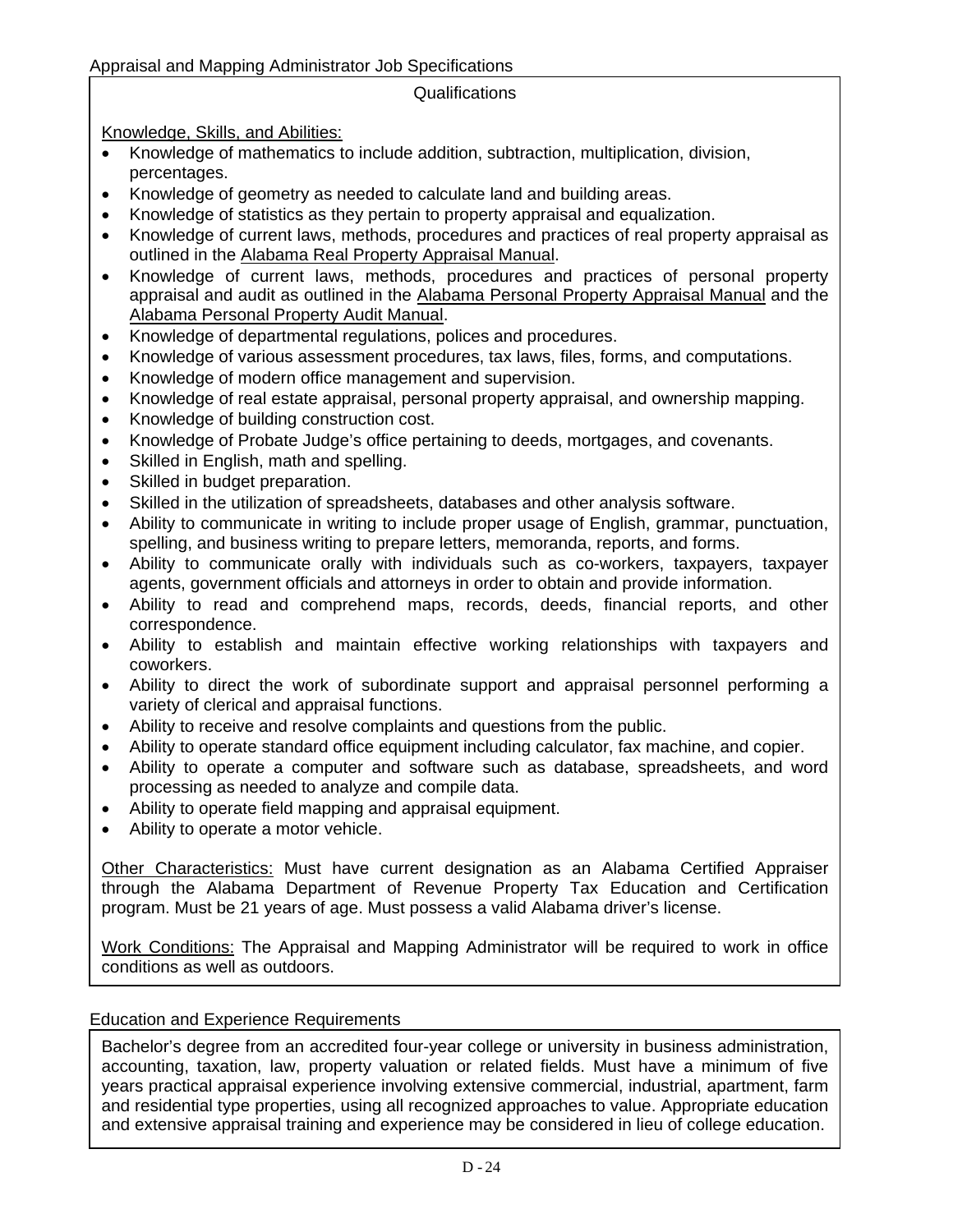## **CADASTRAL MAPPING TRAINEE**

| Reports to:              | Appraisal and Mapping Administrator or other senior mapping<br>staff |
|--------------------------|----------------------------------------------------------------------|
| Subordinate Staff:       | <b>None</b>                                                          |
| Other internal contacts: | Appraisal Department Employees, Revenue Office Personnel             |
| External contacts:       | Taxpayers, Taxpayer Representatives, Real Estate Agents and          |

#### Job Summary

Under the direct supervision of a senior mapping technician the Cadastral Mapping Trainee performs various mapping administrative duties and basic mapping functions. Performs other duties as assigned by supervisor.

#### Job Functions

- A. Mapping Clerical: Prepares and maintains deed logs and mapping registers as directed. Retrieves records such as deeds, maps, cards, etc., from files.
- B. Technical: Using computer assisted mapping, plots parcel using deed description, makes line changes, etc. Completes property change forms. Reproduces tax maps.
- such as memos and letters for mapping supervisor. Files copies of all letters and memos as C. Miscellaneous: Prepares receipts for maps or copies sold. Handles and accounts for funds received for services rendered by mapping department. Prepares general correspondence a part of vital records.

### Cadastral Mapping Trainee Job Specifications

Qualifications

Knowledge, Skills, and Abilities:

- Knowledge of mathematics and geometry to calculate land and building areas, distances, units of measurement, etc.
- Skilled in English, math and spelling.
- Ability to communicate in writing to include proper usage of English, grammar, punctuation, spelling, and business writing to prepare letters, memoranda, reports, and forms.
- Ability to communicate orally with individuals such as co-workers, taxpayers, taxpayer agents, government officials and attorneys in order to obtain and provide information.
- Ability to read and comprehend maps, records, deeds and other documents and correspondence.
- Ability to file documents and records.
- Ability to establish and maintain effective working relationships with taxpayers and coworkers.
- Ability to operate standard office equipment including calculator, fax machine, and copier.
- Ability to operate a computer.
- Ability to operate field mapping and appraisal equipment.
- Ability to operate a motor vehicle.

Other Requirements: Valid Alabama Driver's License

### Education and Experience Requirements

High School Diploma supplemented by college/technical school level courses. Must successfully complete within 24 months of employment date the following Alabama Department of Revenue Property Tax Education and Certification Program courses: Alabama III – Basic Mapping and Alabama VII – Intermediate Mapping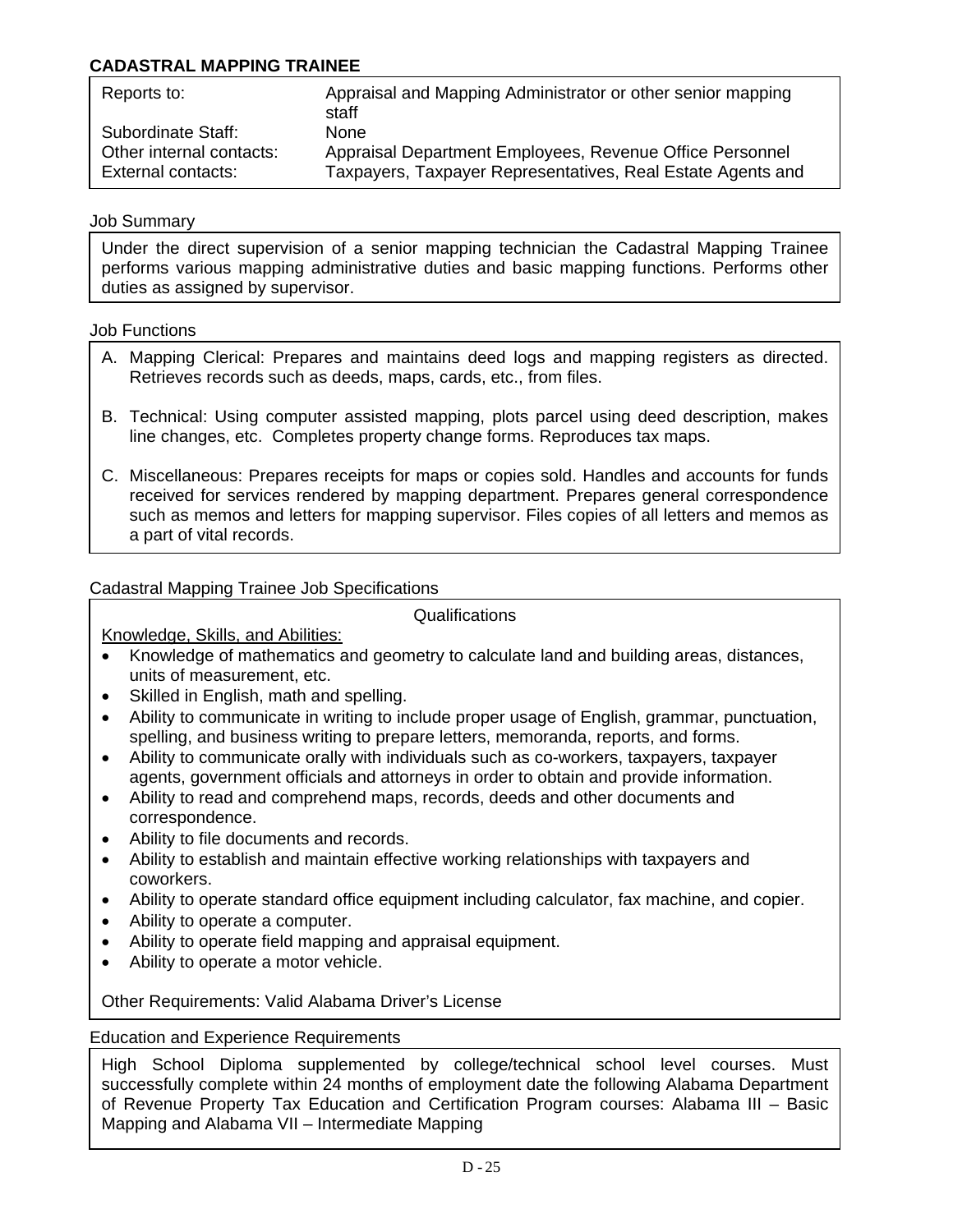## **CADASTRAL MAPPING TECHNICIAN I**

| Reports to:              | Appraisal and Mapping Administrator or other senior mapping<br>staff |
|--------------------------|----------------------------------------------------------------------|
| Subordinate Staff:       | <b>None</b>                                                          |
| Other internal contacts: | Appraisal Department Employees, Revenue Office Personnel             |
| External contacts:       | Taxpayers, Taxpayer Representatives, Real Estate Agents and          |
|                          | Appraisers, Title Companies, Probate Office Employees, Other         |

#### Job Summary

Under the supervision of a senior cadastral mapping technician the Cadastral Mapping Technician I uses computer-assisted mapping to update and maintain the county tax mapping program. Performs record research activities. Creates new maps for files. Assists surveyors, title workers, attorneys, and property owners, as necessary. Performs other duties as assigned by supervisor.

- A. Plotting: Locates Property on map by reading deeds. Determines whether deed will require name change or split. Using Computer assisted mapping / GIS plots parcels using bearing and distance as provided in deed description. Determines location of newly developed subdivisions and scans, digitizes or plots on ownership maps as per recorded plats. Completes property change forms, to reflect current ownership and writes brief legal description when line changes are made. Obtains copies of ROW plats from county or state highway department and update map files as needed. Digitize or create new maps for files.
- C. Mapping Administration: Determines corrections to be made as indicated on error change forms. Verifies ownership by printout or assessment sheet. Performs record searches as required. Make ownership changes as per death or marriage certificates. Update line changes in mapping system as necessary. Makes sure deed reference on change form has been worked. Make changes if address on parcel error change form is more current than address on deed.
- D. Miscellaneous: Performs record research. Uses direct and reverse indexes in probate office to research title on problem deeds. Refers to lot books, assessments and plat books as references. Refers to apartment and miscellaneous books to map new condominiums. Uses index in probate office to locate wills. Uses index in circuit clerk's office to locate divorce decrees when necessary. Assists property owners and/or attorneys to resolve discrepancies or errors in ownership or property lines.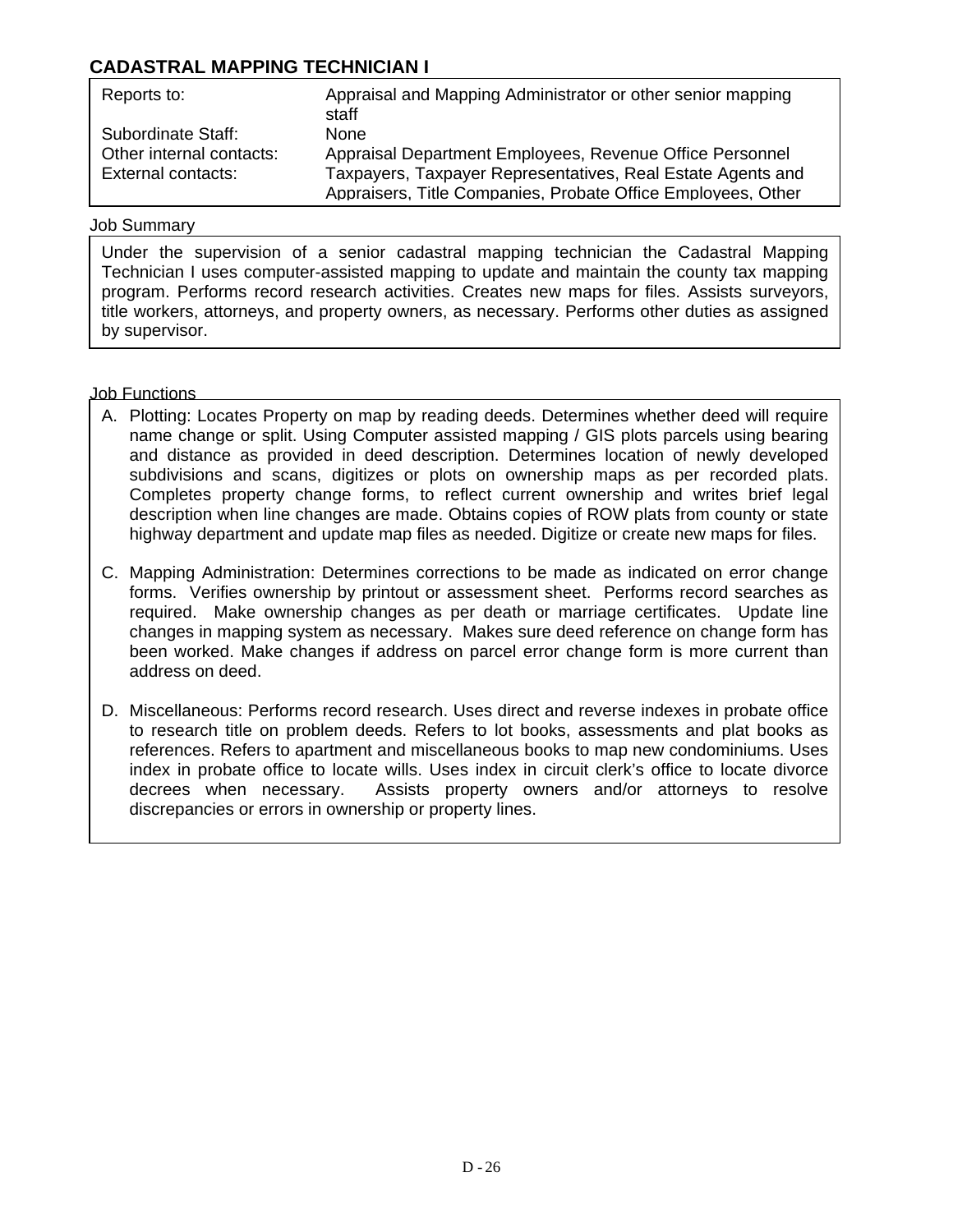### Cadastral Mapping Technician I Job Specifications

## Qualifications

Knowledge, Skills, and Abilities:

- Knowledge of principles and methods of tax mappings.
- Knowledge of Alabama Department of Revenue specifications for property ownership map maintenance program.
- Computer skills to operate and understand the functions of computer assisted mapping systems.
- Mathematics skills, which include knowledge of geometry to calculate acreage, distance, convert units of measure, etc.
- Writing skills to write legal descriptions accurately.
- Drafting skills.
- Surveying skills.
- Ability to effectively communicate with supervisor, co-workers and public.
- Ability to read and understand legal documents, maps, aerial photos, basic records, etc.
- Ability to operate office machines such as digitizers, polar planimeter, calculator, copy machine, engineer's scale, drafting tools, Leroy lettering set, etc.
- Ability to interpret spatial data on aerial photos and determine planimetric features.

Other Characteristics: Must be 21 years of age. Must possess a valid Alabama driver's license.

### Educational and Experience Requirements

Associate Degree in computer aided design and mapping, civil engineering technology geography or mapping related field, etc. Must have a minimum of 18 months experience in tax mapping. Prior education, training and experience in the mapping field or technical/vocational school certificates and courses in fields related to mapping may be given consideration in lieu of college level education.

 Must have successfully completed the following Alabama Department of Revenue Property Tax Education and Certification Program courses: Alabama III – Basic Mapping and Alabama VII – Intermediate Mapping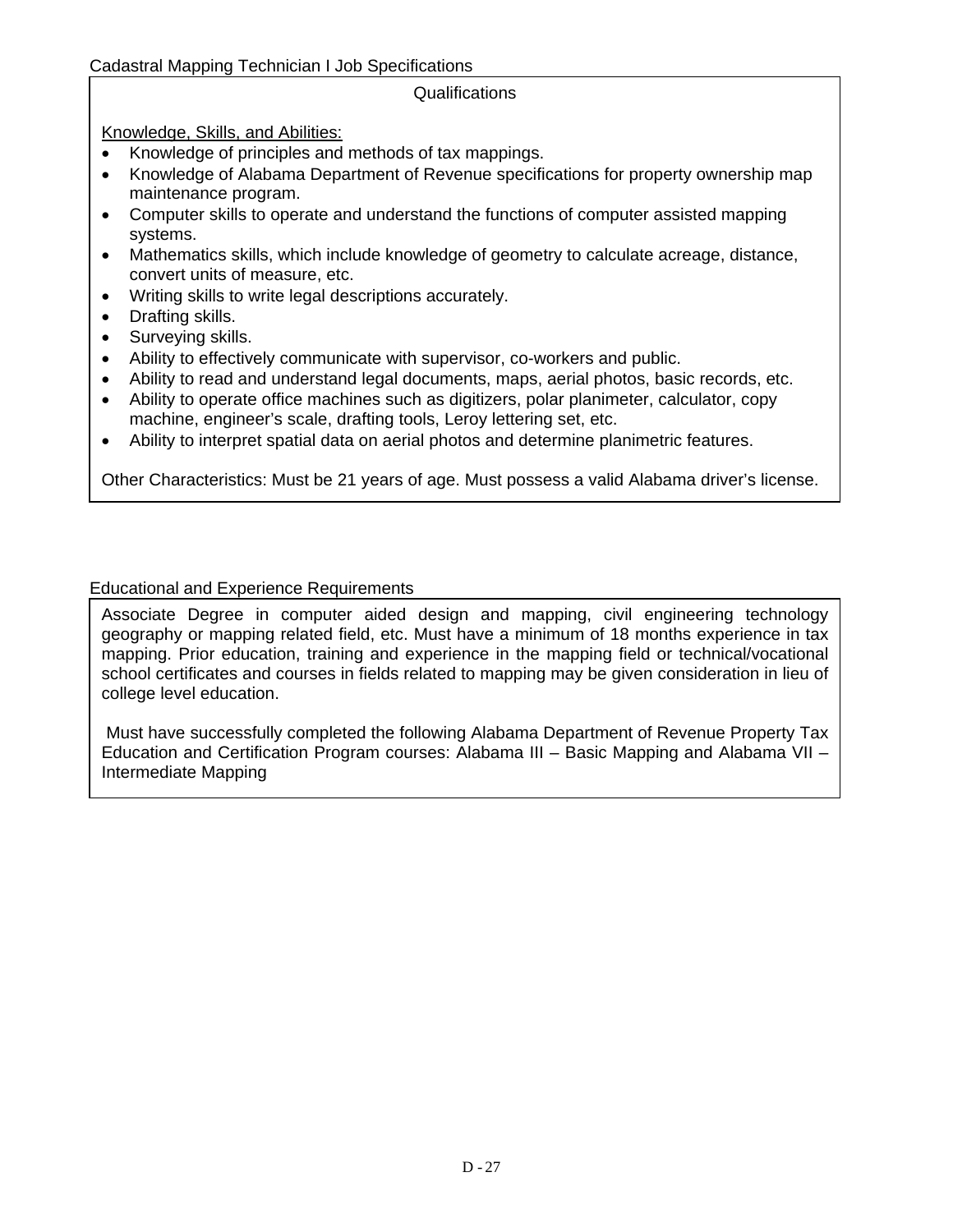# **CADASTRAL MAPPING TECHNICIAN II**

| Reports to:              | Appraisal and Mapping Administrator or other senior mapping<br>staff |
|--------------------------|----------------------------------------------------------------------|
| Subordinate Staff:       | <b>None</b>                                                          |
| Other internal contacts: | Appraisal Department Employees, Revenue Office Personnel             |
| External contacts:       | Taxpayers, Taxpayer Representatives, Real Estate Agents and          |
|                          | Appraisers, Surveyors, Title Companies, Lawyers, Probate Office      |
|                          | Employees, Other County Departments, Department of Revenue           |

## Job Summary

Uses computer assisted mapping to update and maintain the county tax mapping program. Performs record research activities. Assists surveyors, title workers, attorneys, and property owners, as necessary. Assists with training of personnel in mapping procedures.

The Cadastral Mapping II position is distinguished from the Cadastral Mapping I position by an increase of mapping competency with more exercise of independent judgement and technical proficiency with the computer assisted mapping system. Performs other duties as assigned by supervisor.

- A. Plotting: Locates Property on map by reading deeds. Determines whether deed will require name change or split. Using Computer assisted mapping / GIS plots parcels using bearing and distance as provided in deed description. Determines location of newly developed subdivisions and scans, digitizes or plots on ownership maps as per recorded plats. Completes property change forms, to reflect current ownership and writes brief legal description when line changes are made. Obtains copies of ROW plats from county or state highway department and update map files as needed. Digitize or create new maps for files.
- B. Mapping Administration: Determines corrections to be made as indicated on error change forms. Verifies ownership by printout or assessment sheet. Performs record searches as required. Make ownership changes as per death or marriage certificates. Update line changes in mapping system as necessary. Makes sure deed reference on change form has been worked. Make changes if address on parcel error change form is more current than address on deed.
- C. General: Train and assist other personnel in mapping procedures, specifications and practical application of the computer assisted mapping system.
- D. Miscellaneous: Performs record research. Uses direct and reverse indexes in probate office to research title on problem deeds. Refers to lot books, assessments and plat books as references. Refers to apartment and miscellaneous books to map new condominiums. Uses index in probate office to locate wills. Uses index in circuit clerk's office to locate divorce decrees when necessary. Assists property owners and/or attorneys to resolve discrepancies or errors in ownership or property lines.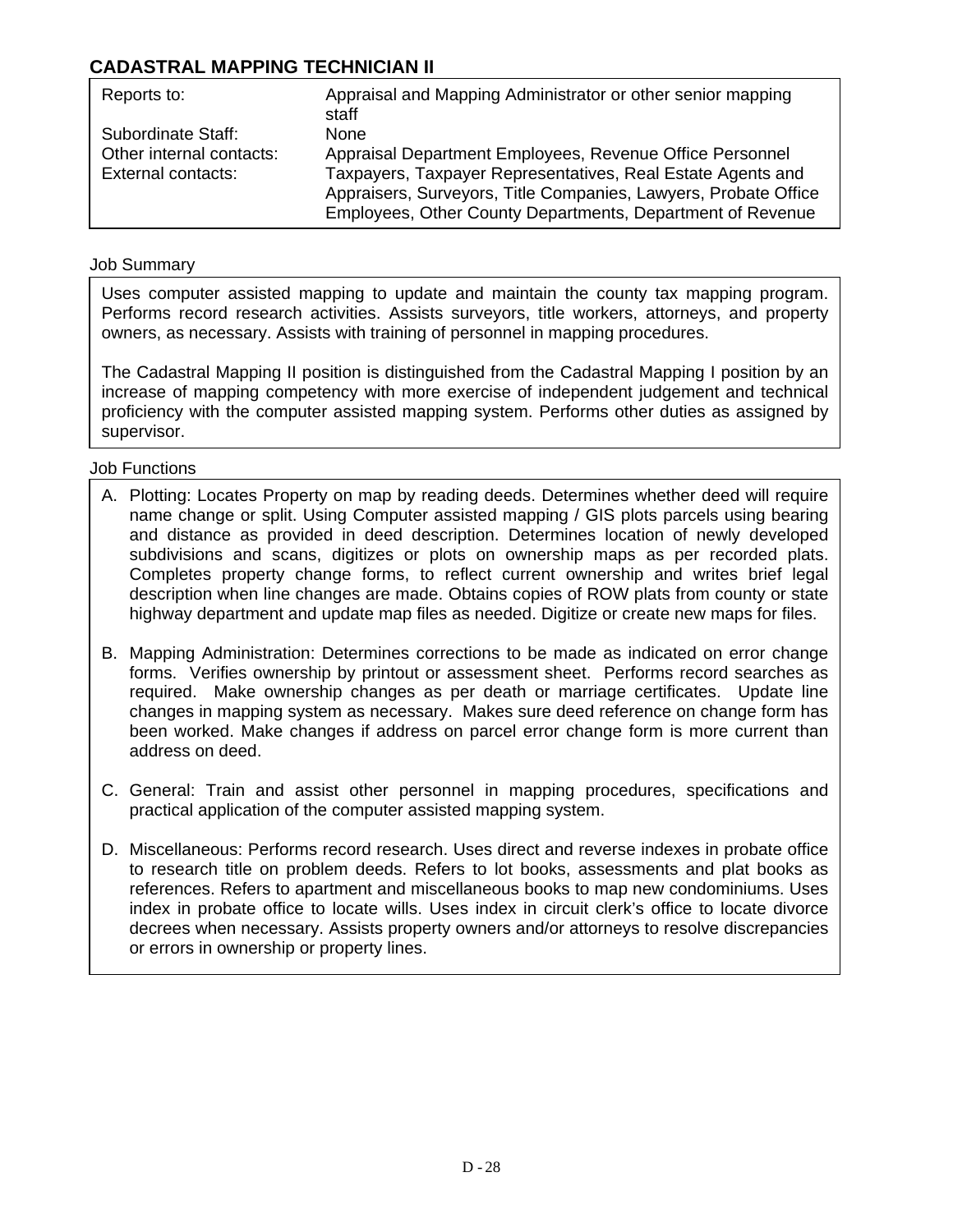### Qualifications

Knowledge, Skills, and Abilities:

- Knowledge of Alabama Department of Revenue computer assisted mapping and GIS procedures and standards.
- Knowledge of principles and methods of tax mappings.
- Knowledge of Alabama Department of Revenue specifications for property ownership map maintenance program.
- Computer skills to operate and understand the functions of computer assisted mapping systems.
- Mathematics skills, which include knowledge of geometry to calculate acreage, convert units of measure, etc.
- Writing skills to write legal descriptions accurately.
- Drafting skills.
- Surveying skills.
- Ability to effectively communicate with supervisor, co-workers and public.
- Ability to read and understand legal documents, maps, aerial photos, basic records, etc.
- Ability to operate office machines such as digitizers, polar planimeter, calculator, copy machine, engineer's scale, drafting tools, Leroy lettering set, etc.
- Ability to interpret spatial data on aerial photos and determine planimetric features.

Other Characteristics. Designation as an Alabama Certified Mapper through the Alabama Department of Revenue Property Tax Education and Certification program. Must be 21 years of age. Must possess a valid Alabama driver's license.

### Education and Experience Requirements

Associate Degree in computer aided design and mapping, surveying, civil engineering technology, geography or mapping related field, etc. Must have a minimum of three years experience as a Cadastral Mapping Technician. Prior training in mapping or work experience in the mapping field and/or computer assisted mapping may be given consideration in lieu of college level education.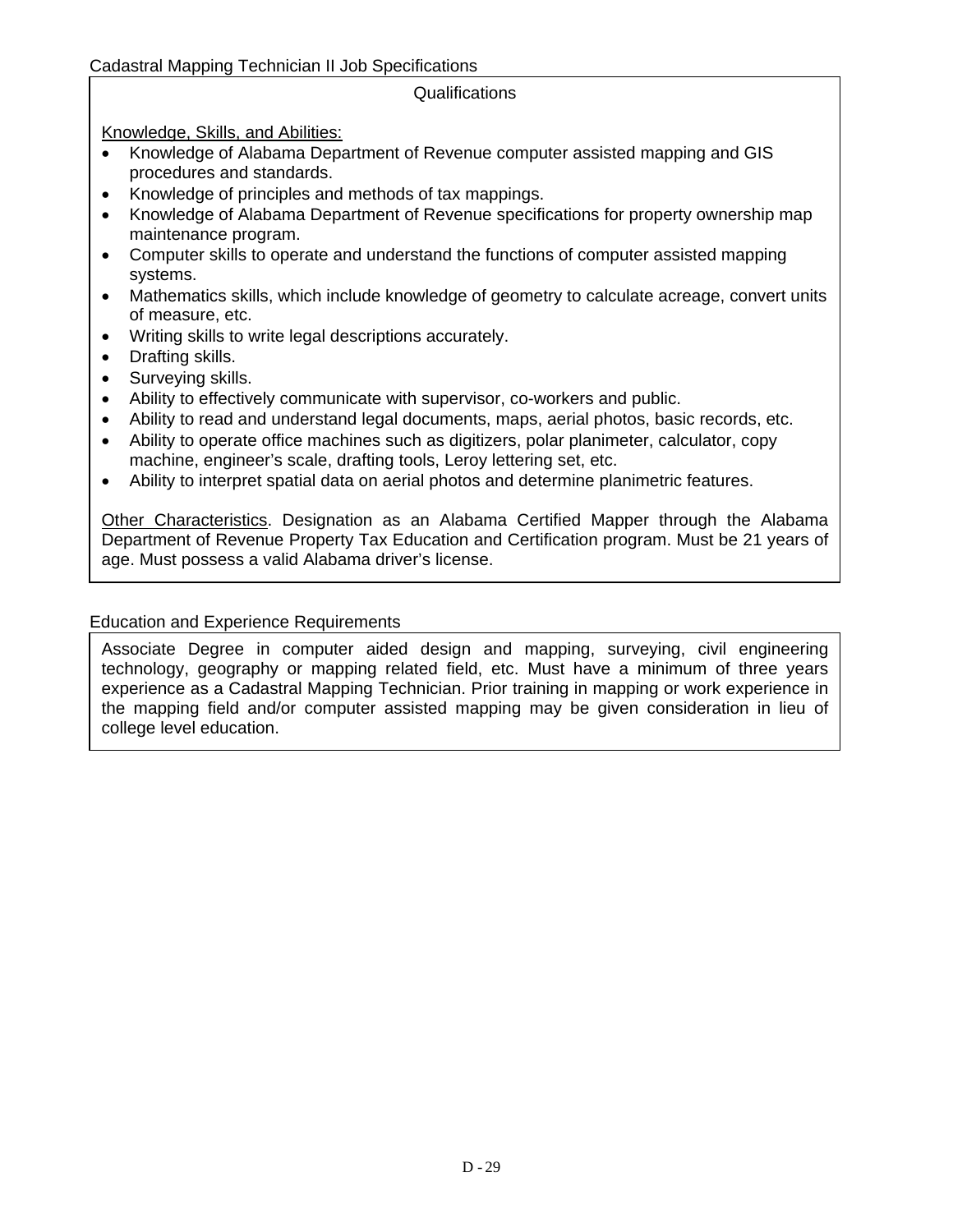# **CADASTRAL MAPPING TECHNICIAN III**

| Reports to:              | Appraisal and Mapping Administrator or other senior mapping<br>staff |
|--------------------------|----------------------------------------------------------------------|
| Subordinate Staff:       | <b>None</b>                                                          |
| Other internal contacts: | Appraisal Department Employees, Revenue Office Personnel             |
| External contacts:       | Taxpayers, Taxpayer Representatives, Real Estate Agents and          |
|                          | Appraisers, Surveyors, Title Companies, Lawyers, Probate Office      |
|                          | Employees, Other County Departments, Department of Revenue           |

## Job Summary

Uses computer assisted mapping to update and maintain the county tax mapping program. Performs record research activities. Assists surveyors, title workers, attorneys, and property owners, as necessary. Trains personnel in mapping procedures and computer assisted mapping techniques.

The Cadastral Mapping III position is distinguished from the Cadastral Mapping II position by demonstration of overall mapping competency, exercise of independent judgement and significant technical expertise with the computer assisted mapping system. Performs other duties as assigned by supervisor.

### Job Functions

JOB FUNCTIONS (Continued)

- A. Supervision: Plans, assigns and coordinates the work of the mapping staff. Insures that the county mapping program is current as required by the Property Tax Plan for Equalization and the Alabama Appraisal Manual. Plans and implements in-house training programs. Assists mapping staff with problems in performance of their duties.
- B. Technical: Responsible for the integrity, accuracy and security of the computer assisted mapping system and the associated mapping data. Trains and assists mapping technicians with computer assisted mapping / GIS system. Performs mapping duties as needed. Coordinates property tax mapping functions and data (including aerial photography) with other using agencies.
- C. General: Determine corrections to be made as indicated on error change forms and routes change forms to appraisal and assessment as necessary. Verifies ownership or new ownership changes and resolves any discrepancies. Update line changes in mapping system as necessary. Makes sure deed reference on change form has been worked. Coordinate property address changes.
- D. Miscellaneous: Assists property owners, individual taxpayers, businesses, attorneys and other departments and agencies to resolve discrepancies or errors in ownership or property lines. Performs record research. Resolves problems with taxpayers as necessary.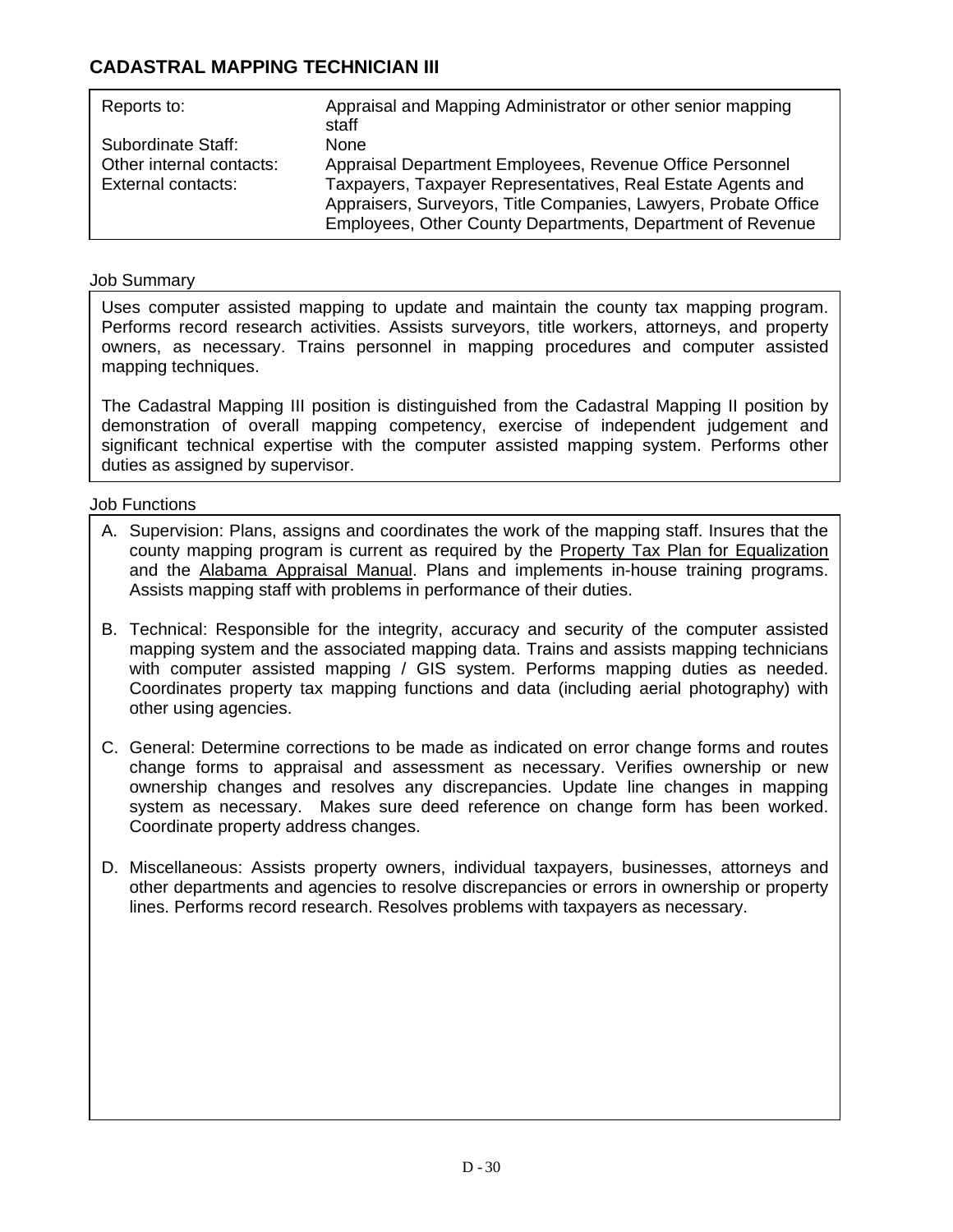### Cadastral Mapping Technician III Job Specifications

## Qualifications

Knowledge, Skills, and Abilities:

- Knowledge of Alabama Department of Revenue computer assisted mapping and GIS procedures and standards.
- Knowledge of principles and methods of tax mappings.
- Knowledge of Alabama Department of Revenue specifications for property ownership map maintenance program.
- Computer skills to operate and understand the functions of computer assisted mapping systems.
- Mathematics skills, which include knowledge of geometry to calculate acreage, convert units of measure, etc.
- Writing skills to write legal descriptions accurately.
- Drafting skills.
- Surveying skills.
- Ability to effectively communicate with supervisor, co-workers and public.
- Ability to read and understand legal documents, maps, aerial photos, basic records, etc.
- Ability to operate office machines such as digitizers, polar planimeter, calculator, copy machine, engineer's scale, drafting tools, Leroy lettering set, etc.
- Ability to interpret spatial data on aerial photos and determine planimetric features.

Other Characteristics. Designation as an Alabama Certified Mapper through the Alabama Department of Revenue Property Tax Education and Certification program. Must be at least 21 years of age. Must possess a valid Alabama driver's license.

### Education and Experience Requirements

Associate Degree (Bachelor Degree preferred) in a field related to mapping, surveying, civil engineering technology, etc. Must have a minimum of five years experience as a Cadastral Mapping Technician. Prior training and experience in the mapping field may be given consideration in lieu of college level education.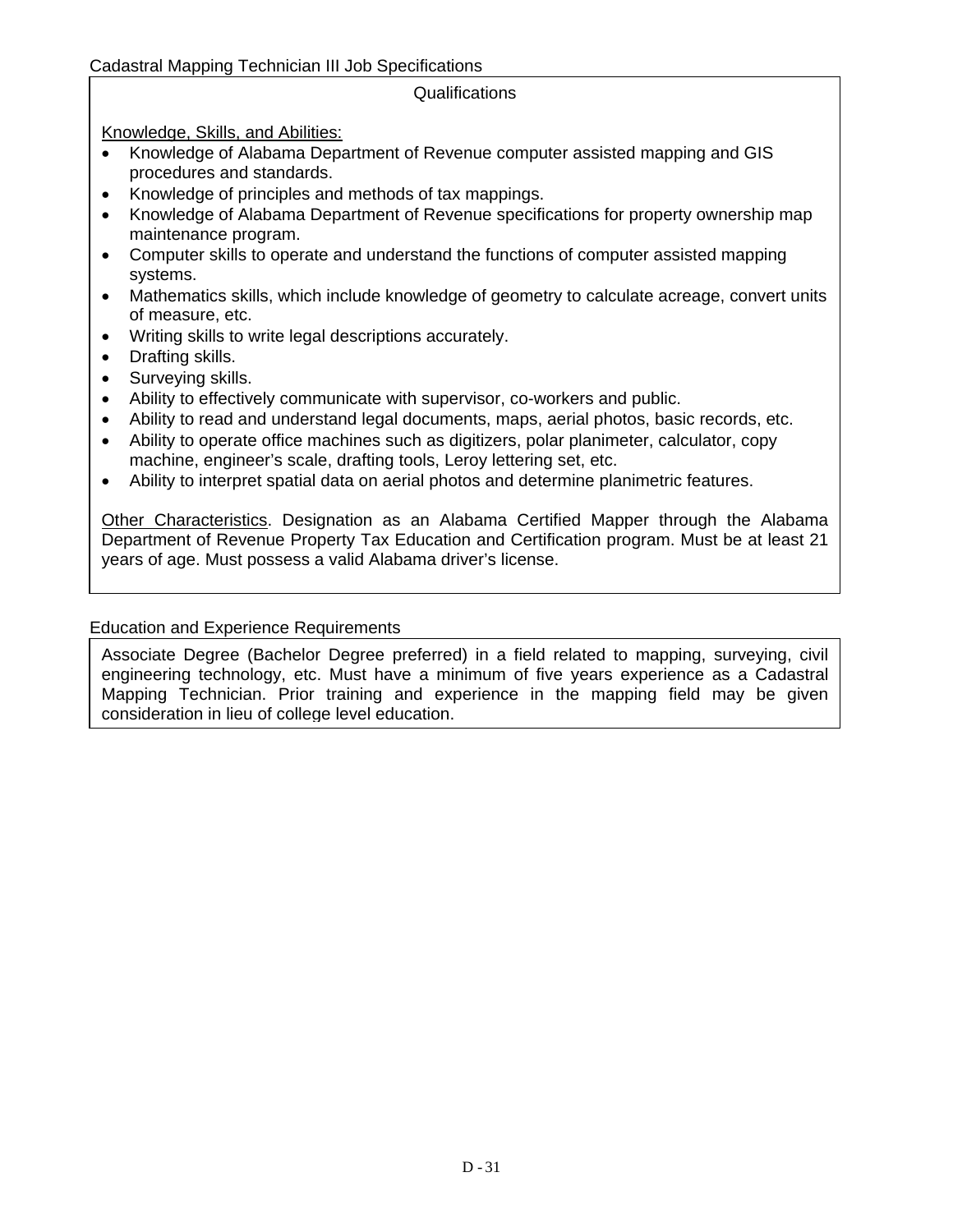**ADDENDUM E -** Property Tax Administration Computer Software Specifications

## October 1, 2000

The following **Minimum Specifications** for property tax software must be met by any county purchasing new, upgrading or replacing Property Tax Administration software or computer systems (or any part thereof) paid for out of the appraisal and mapping budget. Exceptions for ordinary and reasonable maintenance services for a system currently installed in a county will be considered on an individual case basis.

The purpose of these specifications is to set standards and procedures to be used by all counties in their property tax software package. These specifications identify the minimum requirements a software package must meet.

## **A. BASIC SYSTEM REQUIREMENTS**

- 1. The system must operate in real time, on an on-line, interactive basis using a relational database that is user definable.
- 2. Values updated from data entry must be in real time and instantly displayed.
- 3. The property tax system must be table driven.
- 4. Tables must have the capability of being updated by the user without programmer support.
- 5. The system must employ Standard Query Language (SQL) and Open Database Connectivity (ODBC) so that all programs are free to talk to each other. The system must be capable of the following connections:
	- a. Real-time interface with GIS or Digital Mapping packages.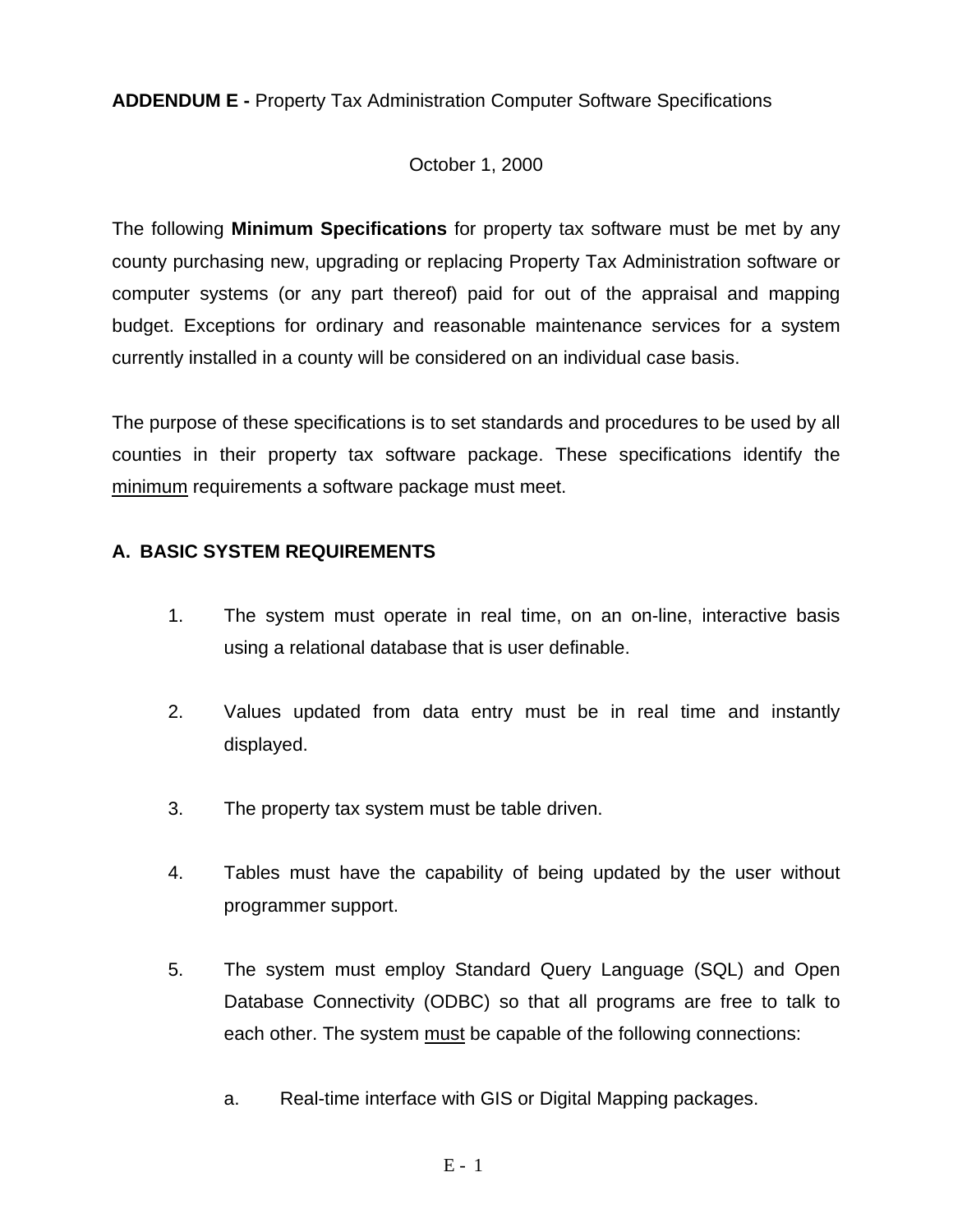- b. Interface with Imaging Systems.
- c. Interface with Hand held field data collection computers.
- d. Must be World Wide Web enabled to provide optional interface with the Internet.
- 6. The system must use standard SQL commands so that all stored data can be retrieved and downloaded to other media such as diskettes, spreadsheet applications, etc.
- 7. The system must have the capability of handling user definable multiple years (minimum of four, a complete reappraisal cycle is preferable) of data on-line simultaneously.
- 8. The system must have the capability of split screen comparisons of multi year data values and property record cards.
- 9. The system must be a Graphical User Interface (GUI) with point and click technology.
- 10. The system should provide an on-line user manual with context sensitive help. If it is not available, a published user manual must be provided to the appropriate county personnel and to the Department of Revenue, Property Tax Division prior to any installation of the property tax system.
- 11. The computer system provider must describe capabilities in the area of Alabama Property Tax experience, CAMA, Appraisal training, Programming staff, and Training staff.
- 12. Vendors must regularly schedule user group meetings at least annually.
- 14. The property tax system must have the capability of system security lockout by user, function, screen, or report.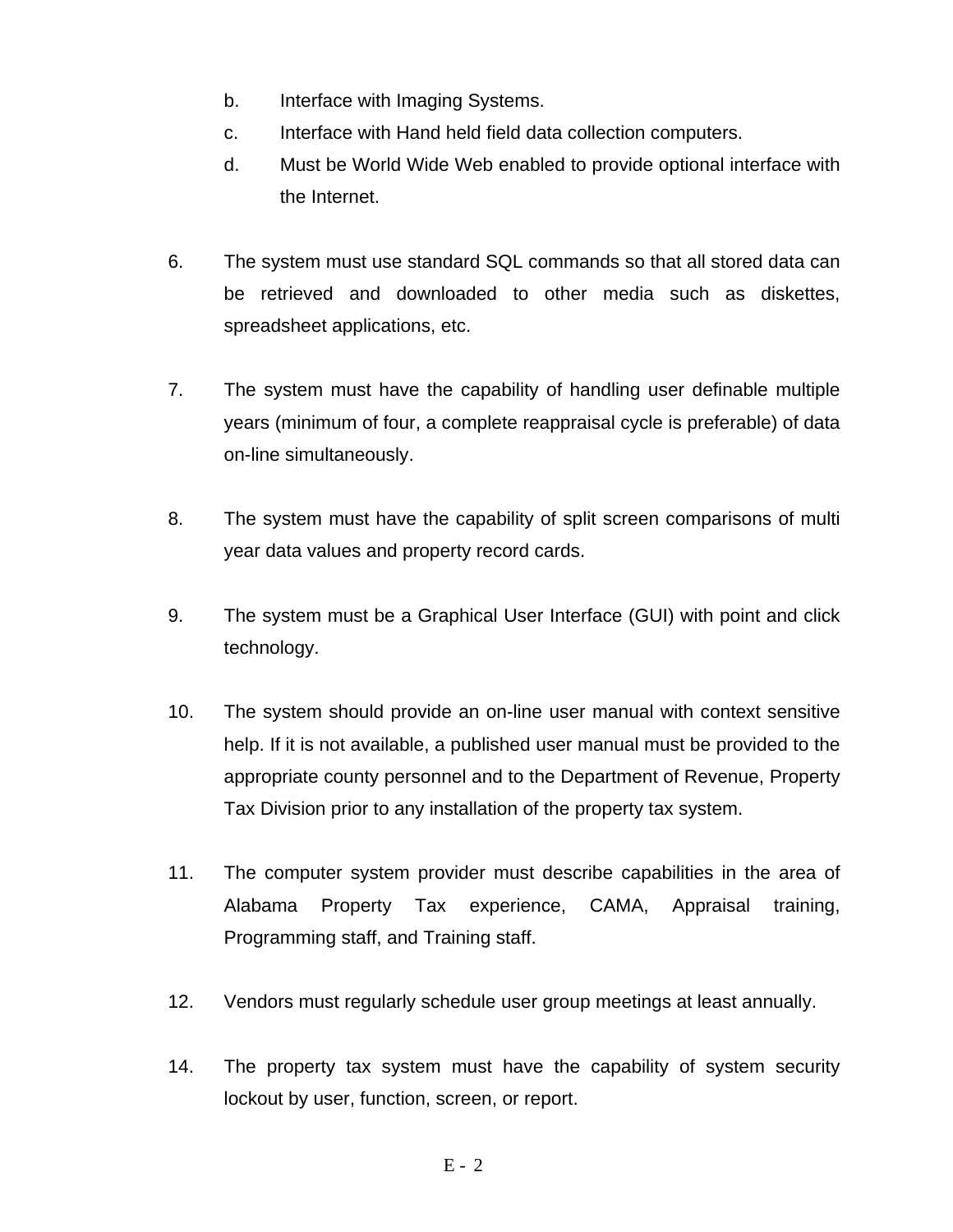- 15. Off site property tax system providers must have a Help Desk operation staffed by qualified personnel and accessible by a toll free telephone number for customer support.
- 16. The property tax system must produce all reports required by the Department of Revenue, the Department of Finance and the Examiners of Public Accounts. Reports must be able to be printed as well as written to electronic media such as diskettes, modem or e-mail.
- 17. The property tax system must have the capability of running an errata report for differences between appraised values and assessed values.
- 18. The property tax system must have the capability to audit or track changes made to the database/each parcel and print a report of all changes made and ID of person making change along with computer location of change.
- 19. The CAMA portion of the property tax system must have the capability to interface with assessment and collection programs if they are not provided with the package.
- 20. The system must provide a data backup system. The backup medium must meet the requirement of the Department of Archives and History and it must comply with appropriate industry standards. The backup system must have multiple backup options, including daily and weekly backups of database tables, and a quarterly backup of all system programs (operating system, application programs, etc.).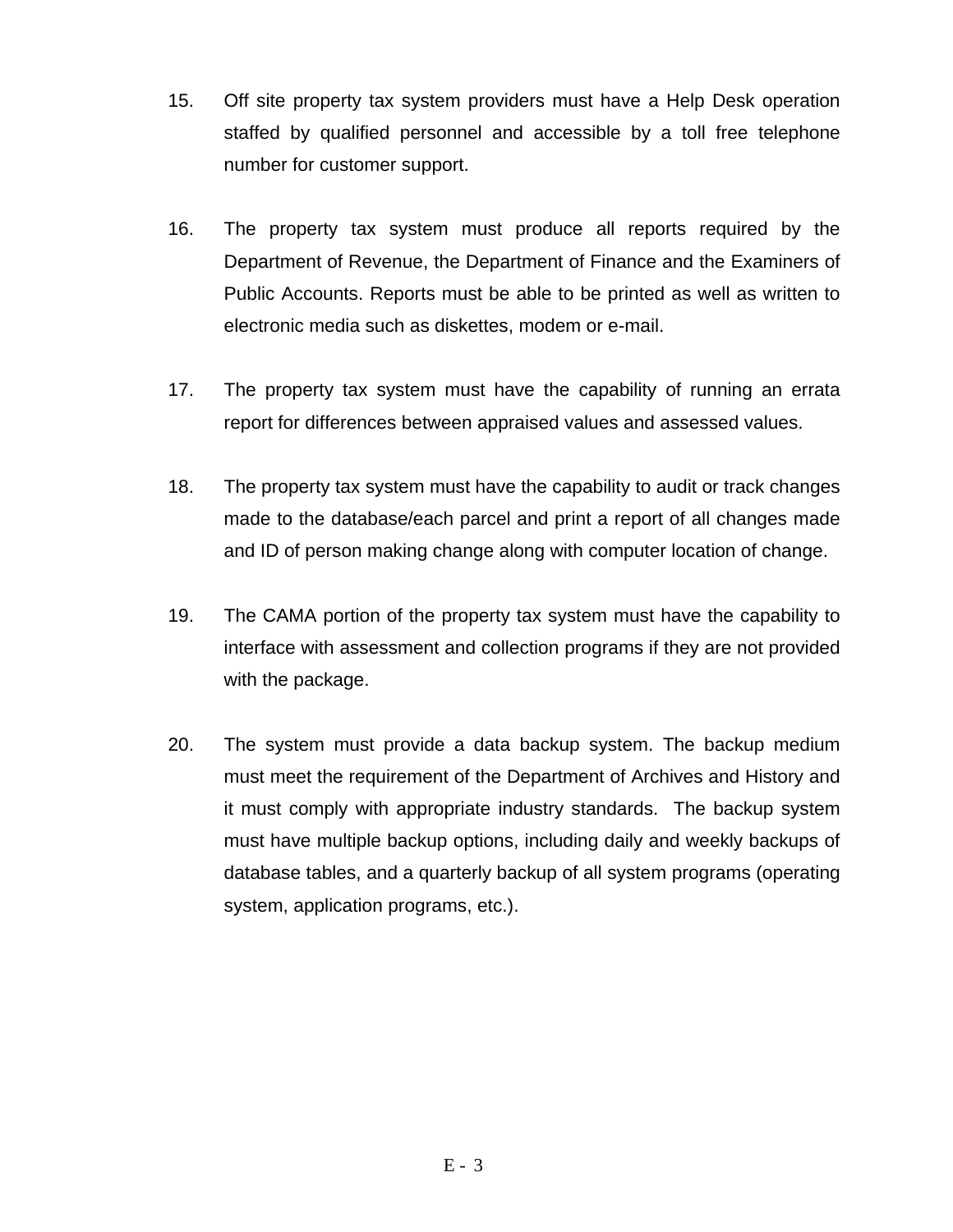## **B. REAL PROPERTY APPRAISAL**

Real property appraisal must be accomplished in accordance with the procedures specified by the Alabama Appraisal Manual. The program must provide appraisal by the Cost, Comparable Sales and Income methods and it must allow for the selection of the most appropriate of the three approaches to value as determined necessary by the user.

- 1. The CAMA system must have a drawing package with the ability to:
	- a. Be interactive with the database so that the sketch or any change made to the sketch is reflected in the database.
	- b. Produce graphical footprint sketches by mouse and keyboard.
	- c. Handle angles, circles, and curves in sketch and calculations.
	- d. Detect drawing closure errors and identify correction required to close or automatically close drawing.
	- e. Re-scale drawing for optimum view while sketching (auto re-scale preferred).
	- f. Allow user definable drawing area names.
	- g. Zoom in on drawing.
	- h. Copy drawings to speed data entry.
	- i. Handle multiple buildings per parcel and multiple drawings per building.
	- j. Handle drawings for detached buildings.
	- k. Handle site plan building placement.
	- l. Allow square footage to be entered in lieu of drawing for complicated improvements.
- 2. The real property system must provide a mapping interface for computer assisted mapping. In the absence of computer assisted mapping the real property system must have the following abilities: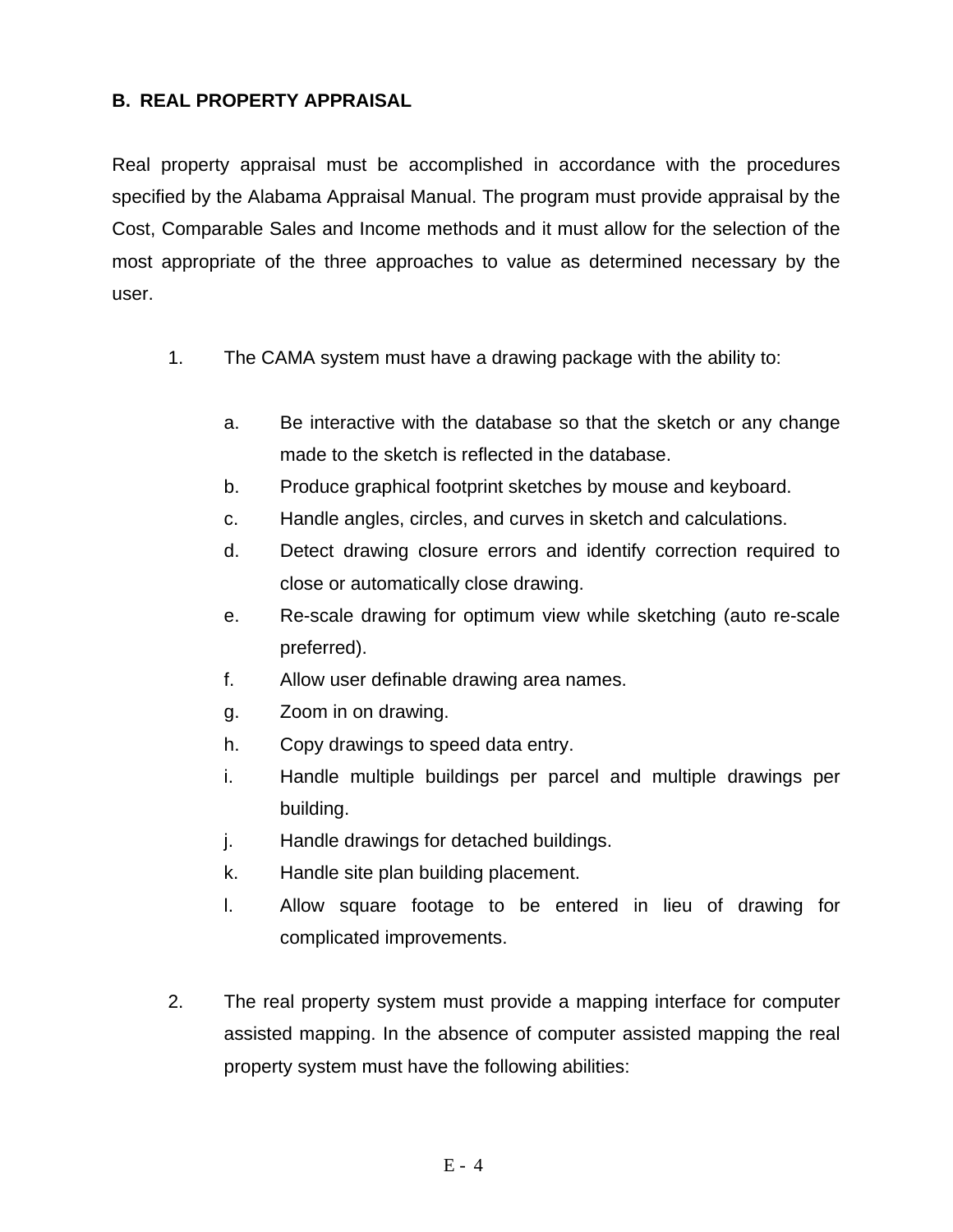- a. Create a parcel number and assign ownership information and legal description.
- b. Create mapping change forms.
- c. Create a mapping deed register.
- 3. Land valuations must have the following capabilities.
	- a. Mass update by valuation zone.
	- b. Mass update by land use.
	- c. Mass update by size or area.
	- d. Mass update by front feet, square feet, lot or unit, and acres.
	- e. Mass update by user-definable adjustments, user-definable depth tables, and user-definable update tables.
- 4. The real property appraisal system must have the capability to display values calculated by all three approaches to value (when used) and it must allow the user to select the most appropriate value method.
- 5. Cost Approach to improvement valuations must have the following capabilities.
	- a. Mass update by valuation zone.
	- b. Mass update by class.
	- c. Mass update by size.
	- d. Mass update by user-definable depreciation.
	- e. Handle multiple depreciation tables related to user-definable elements.
	- f. Mass update by index or other user-definable elements.
	- g. Handle multiple square foot tables.
	- h. Mass update by use code.
	- i. Extra features should have the capability of being updated by extra features code, size or area, class or quality.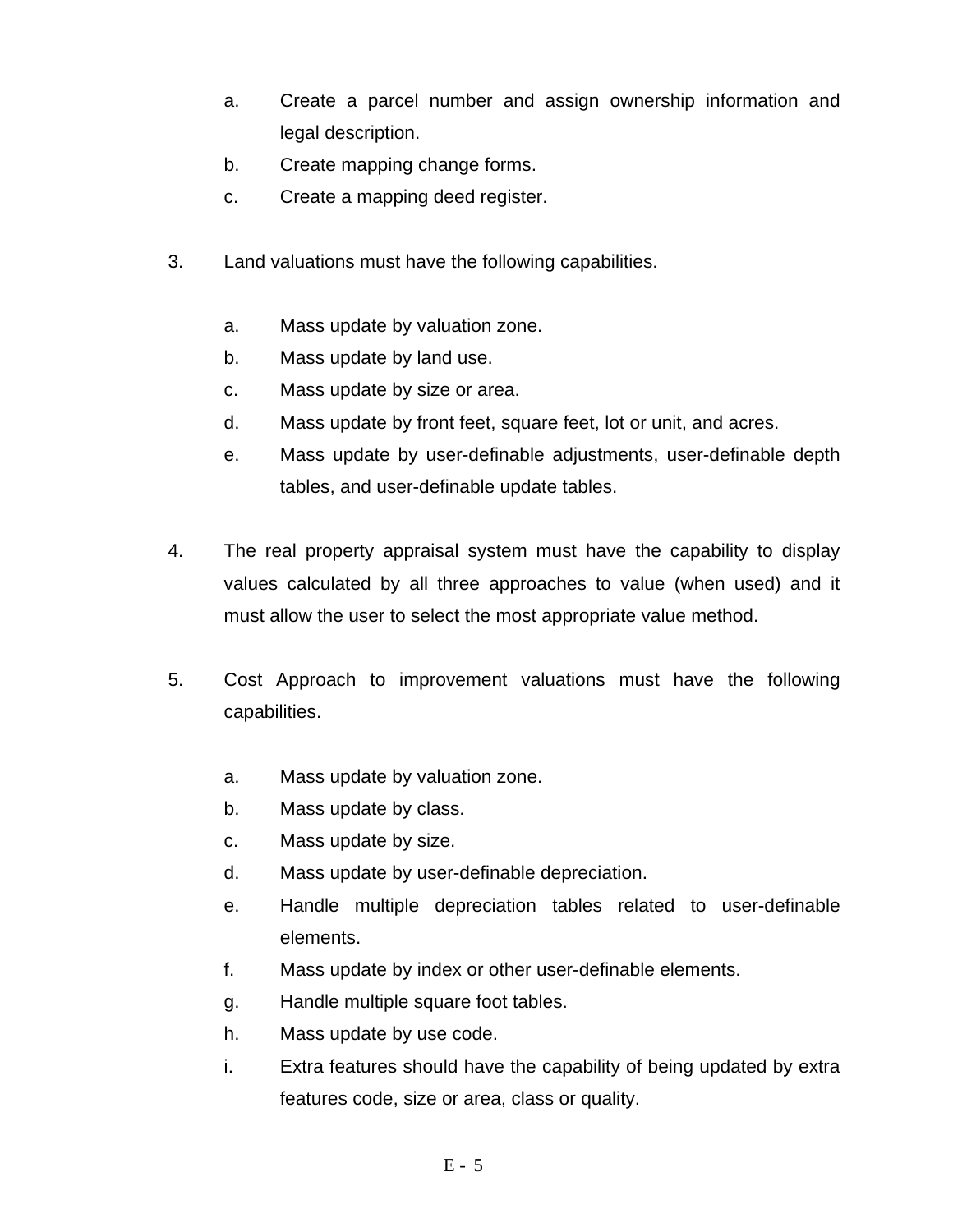- j. Handle additional user-definable tables as directed by the Department of Revenue.
- 6. The real property appraisal system must have the capability of valuing by the comparable sales approach and be able to perform the following:
	- a. Display all qualified comparable sales.
	- b. Automatically adjust comparable sales is desirable but not mandatory.
	- c. Accept user-definable parameters for sale searches.
- 7. The real property system must have the capability of valuing by the income approach (pro-forma statement method) and be able to perform the following.
	- a. Individual income (contract) approach to value.
	- b. Use multiple income records per parcel.
	- c. Generate reports from data entered to build typical market rents and other user-definable data elements according to use code or building type.
	- d. Value properties by gross rent multiplier and gross income multiplier.
	- e. Building residual and land residual techniques are desirable but not mandatory.
- 8. The real property system must have the capability of performing sales/ratio analysis reporting according to the following:
	- a. Standard appraisal statistics including but not limited to mean, weighted mean, median, coefficient of dispersion, standard deviation, and price related differential.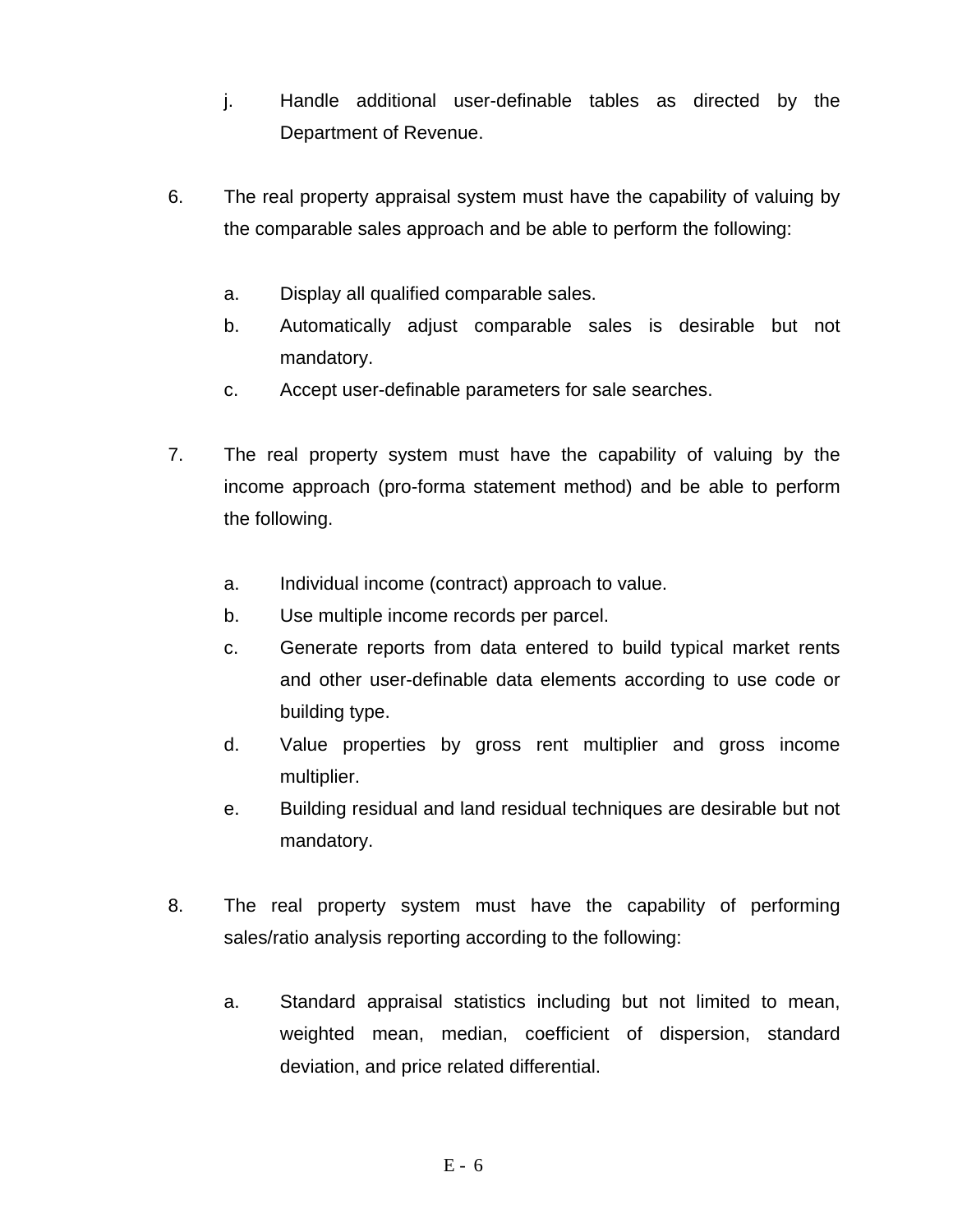- b. Stratification by Department of Revenue and user definable data elements.
- c. Graphic analysis plot of sales ratio results is desirable but not mandatory.
- 9. The real property system must have the capability of producing comparable sales reports by:
	- a. Parcel number range
	- b. Valuation zone
	- c. Use code
	- d. Improvement type
	- e. Improvement size
	- f. Improvement class
	- g. Effective age and depreciation
	- h. Land use, size, and zoning
	- I. User-definable data elements
	- j. Value per square foot based on user-definable data elements.
- 10. The real property system should have the capability of preparing the following reports using the options stated in number 9 above:
	- a. Land analysis
	- b. Extra features
	- c. Building analysis
	- d. Parcel inventory analysis
	- e. Value and stability analysis
- 11. The real property system must have the capability of selecting data, records and property record cards according to the following formats.
	- a. Parcel number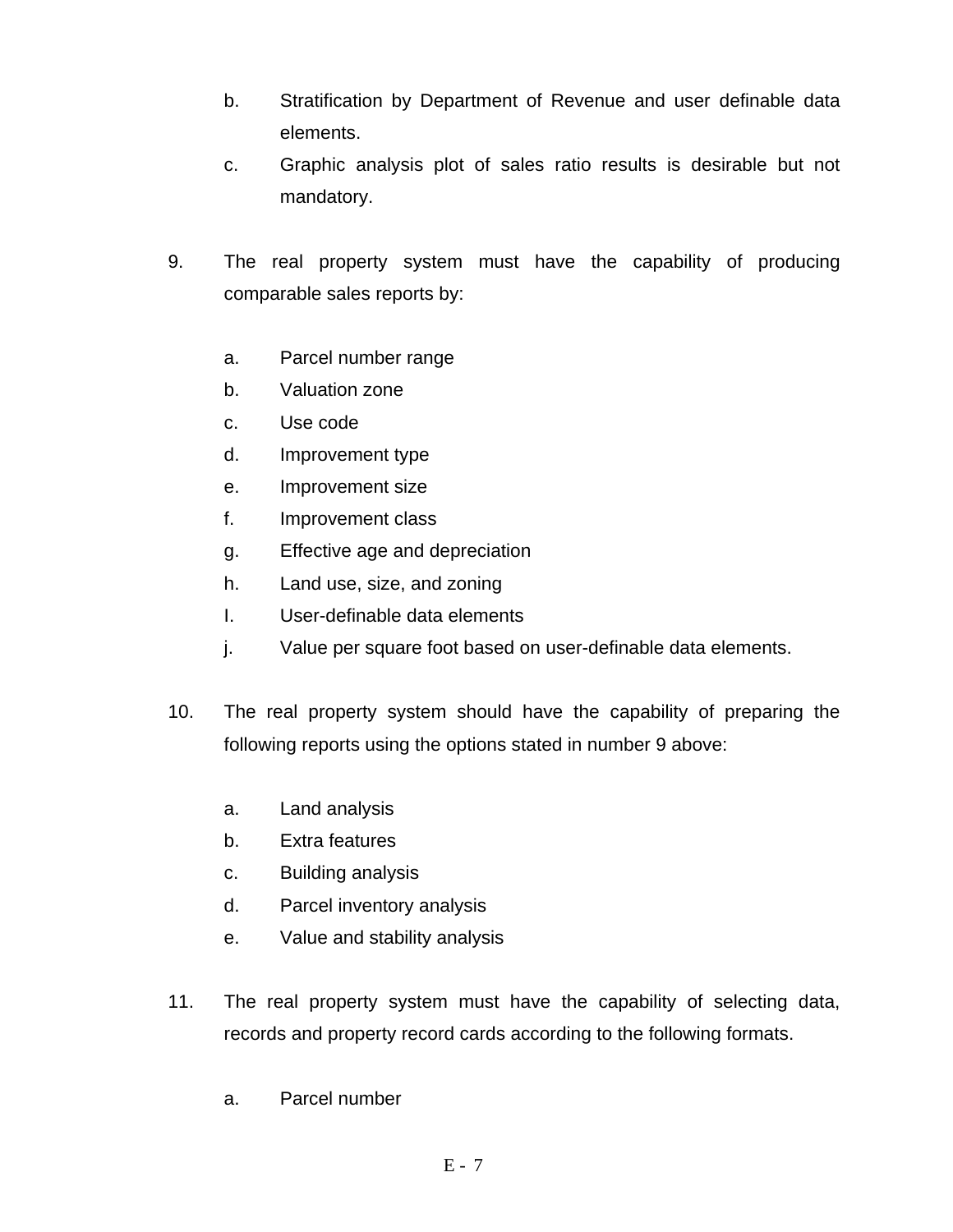- b. Name
- c. Property address
- d. Account number
- e. User-definable data elements
- 12. The real property system must have the capability of property record printing based on selection criteria stated in number 9 and number 11 above.
- 13. The real property system must have the capability of "WHAT IF" reporting based on the selection criteria stated in number 9 above.
- 14. All real property reports and data must be available for WHAT IF analysis.
- 15. The real property system must have Split screen capability to compare current and WHAT IF screens, tables and property record cards on-line.

# **C. PERSONAL PROPERTY APPRAISAL**

The business personal property program must perform the appraisal process in accordance with the appraisal methods and requirements set forth in the Alabama Business Personal Property Appraisal Manual.

- 1. The system must be table driven and must have capability of being updated by the user. The system must contain, as a minimum, tables for:
	- a. Index
	- b.  $% \text{ good}$
	- c. Business ID codes
	- d. Grid values
- 2. Each record must have the capability of being accessed by:
	- a. Owners name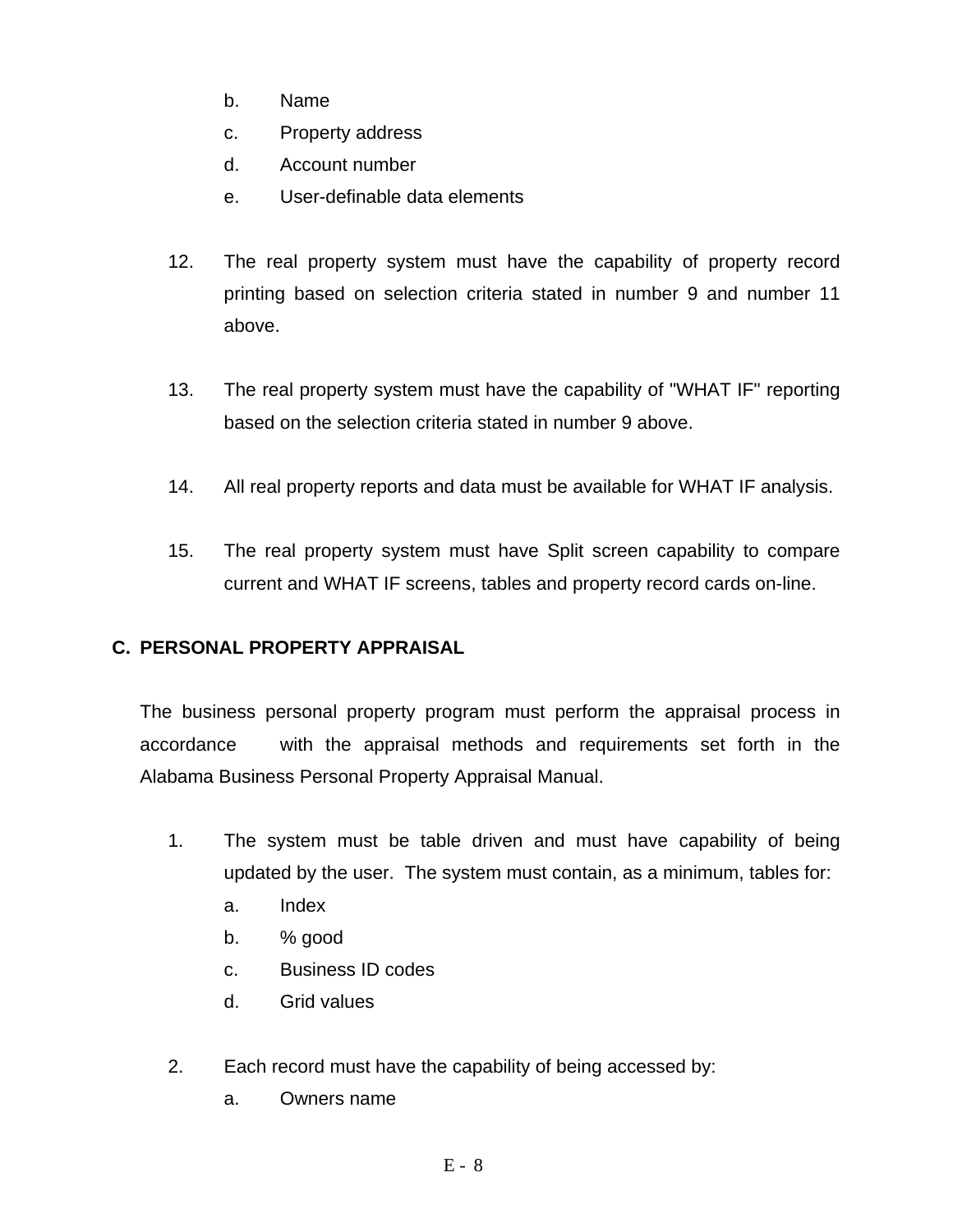- b. Business name (DBA)
- c. Business ID code (grouping)
- d. Account number
- e. Street address
- f. Parcel number
- 4. The system must allow the keying of assets by groups or item by item.
- 5. The system must allow additions and deletions to asset list.
- 6. The system must calculate market value using trend and % good factor, grid table value approach, and section 2 pricing.
- 7. The system must have a history file for prior year in addition to the current year and an update year.
- 8. The system must have query capability and produce user-definable reports.
- 9. The system must have the capability for the user to over ride market value estimates or % good.
- 10. The system must have split screen capability to compare history files to current year and update year.
- 11. The system must have capability of "WHAT IF" analysis.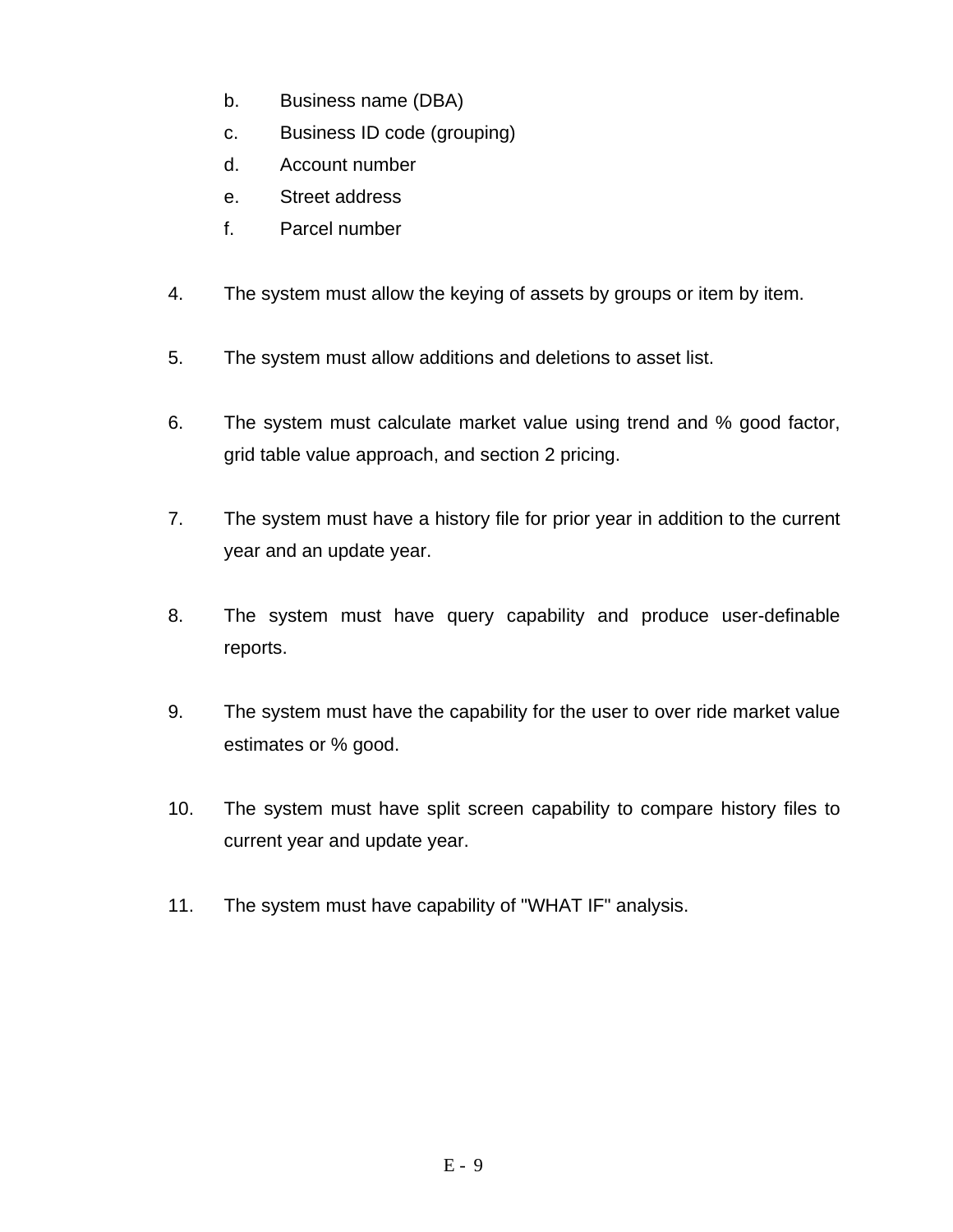#### **D. TAX ASSESSMENT AND ABSTRACT SYSTEM**

- 1. The program must print an abstract form for all properties.
- 2. The assessment program must be able to maintain assessment control information. This includes county name and number, the tax assessor name and address, the current valuation year and other like items. The program must provide entry and modification of the taxpayer mailing address, assessment classification, exemptions, current use valuations, zoning code, taxing district, exempt code, mailing address, comments and other pertinent assessment data. etc.
- 3. This program must list all properties that have changed from a user specified status to a new status (IE. Non-exempt to exempt, market to use values, etc.). The report compares prior year taxes to the current taxes and lists the owner name, parcel number, prior year valuation and current year valuation.
- 4. After completion of all valuation, the system must produce valuation notices and values must be posted to the history for future reference. A parcel must be able to have any number of history records. User should have access to historical year information by entering the year of the history records to be reviewed.
- 5. This program must provide view-only access to tax abstract information. The records should be able to be accessed by account number, owner name, address, parcel number, new parcel number, valuation zone code or PPIN. Once a property is selected, the system should be able to display the current value as well as up to 10 years of historical valuations.
- 6. The user must have the ability to review the historical valuation or the sales history file. Parcels must be accessible by account number, owner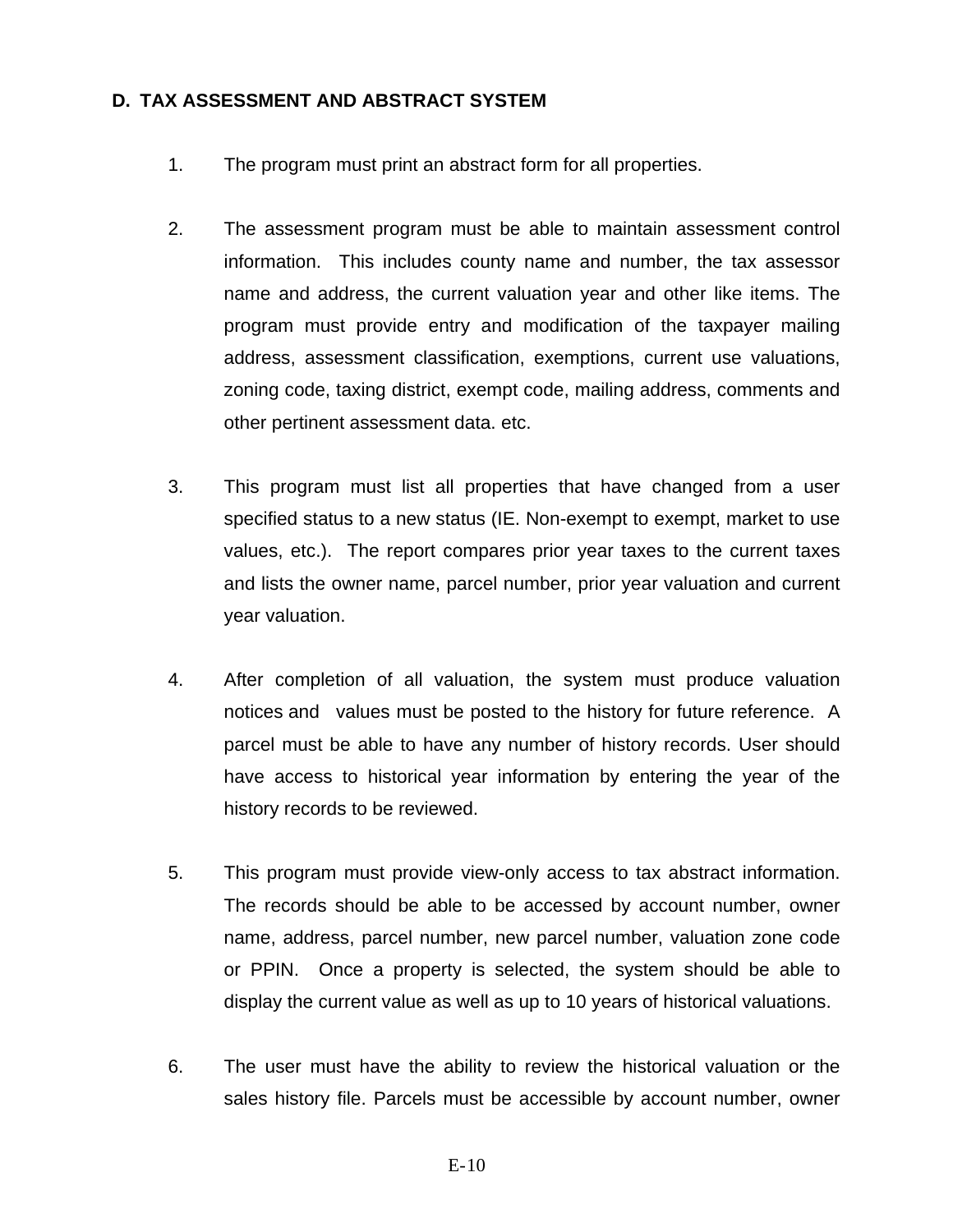name, property address, parcel number, new parcel number, valuation zone code or PPIN.

- 7. The program must be able to print a listing of selected real property records. The user must be able to sort the report by account number, owner name, parcel number, mortgage company, address, tax district or exempt code. User must be able to define a brief, one line printout or full detail of values, address and legal description. User must also be able to select records which have been added or modified within a specified date range. For mortgage companies, user may select a range of codes to be included. For all options, user may select a list of tax districts to be included. The one line report must show the taxing district, account number, parcel number, owner name, mailing address, number of acres and the first line of the legal description. The detail reports includes all of the above plus the full legal description, the valuation detail by value class, zoning and the exempt code.
- 8. All assessment value calculations must round to the nearest twenty dollar (\$20.00) increment.
- 9. The system must calculate all taxes and assessment fees.
- 10. Calculate current use rollbacks.
- 11. All millage rates and fees must be table based.
- 12. Must be able to define the allowable tax districts. All properties must be located in a taxing district. Each entry must consist of a code and a description of the district. These must coincide with the districts used for tax collection purposes and must produce a hardcopy reference of the taxing district codes.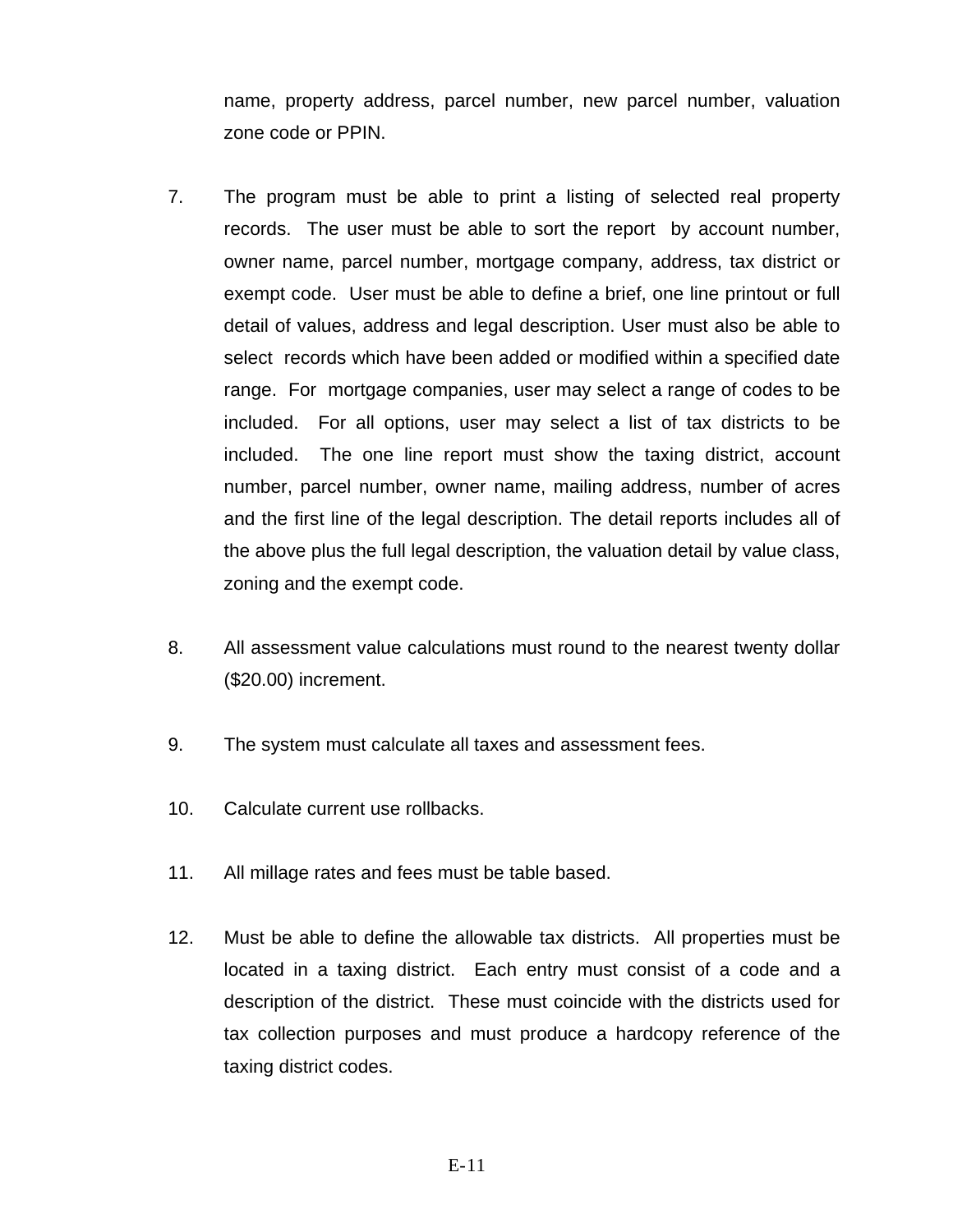- 13. This program must be able to prepare and print a summary report of all values and exemptions for each taxing district and for the entire county.
- 14. System must print the certificate of assessment form and have the capability to reprint the certificate of assessment form when the Personal property account has been completed after the receipt of amended returns.
- 15. System must be capable of updating the list of corporations and public utilities by diskette, modem and other electronic media.

## **E. AD VALOREM TAX COLLECTIONS SYSTEM**

The Tax Collection application software must include the following functional programs:

- 1. Calculate and Print tax bills.
- 2. Produce reports and provide for collection for the following types of transactions:
	- a. Original Tax Bill Payments
	- b. Supplement Tax Bill Payments
	- c. Escape Tax Payments
	- d. Land Sale Payments
	- e. Reversals of Payments
	- f. Credits
	- g. Refunds
	- h. Partial Payments
	- i. Redemption Payments
- 3. Calculate all collector fees, and interest due.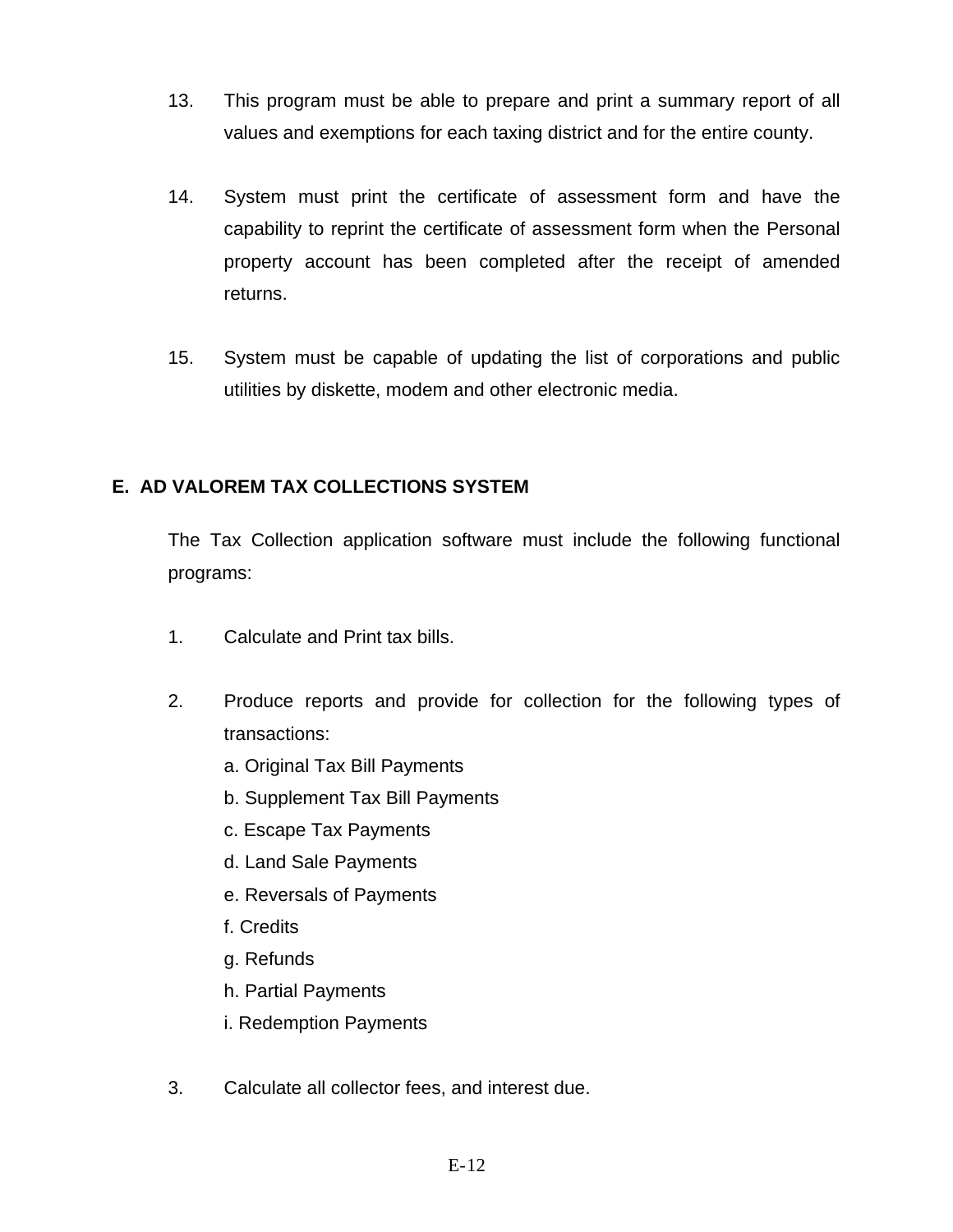- 4. Receipts must be printed online for all transactions.
- 5. System must keep running total for multiple transactions.
- 6. Change due is calculated by system.
- 7. Accept payments by cash, check, credit card or electronic funds transfer.
- 8. Payoffs by account allowed just enter account number.
- 9. Posting date allows entering mail and posting to another date.
- 10. Detail daily balance report allows for balancing of cash drawer at end of day.
- 11. Settlement report distributes moneys to user defined account.
- 12. Land redemption must allow eleven years of taxes to be collected on one entry screen.
- 13. The program must provide for full-computerized accounting of all monetary activities. This program is used to enter any collections that do not fit into standard categories. It may be used to record such items as fees for making copies, notary applications, attestations, tax deeds, handicap, deposits, cost of phone calls, mail fees, etc.
- 14. The system must produce the following documents for final settlement:
	- a. Interest
	- b. Current Use Roll Back List
	- c. Errors and Supplements
	- d. Escape Lists
	- e. Insolvent List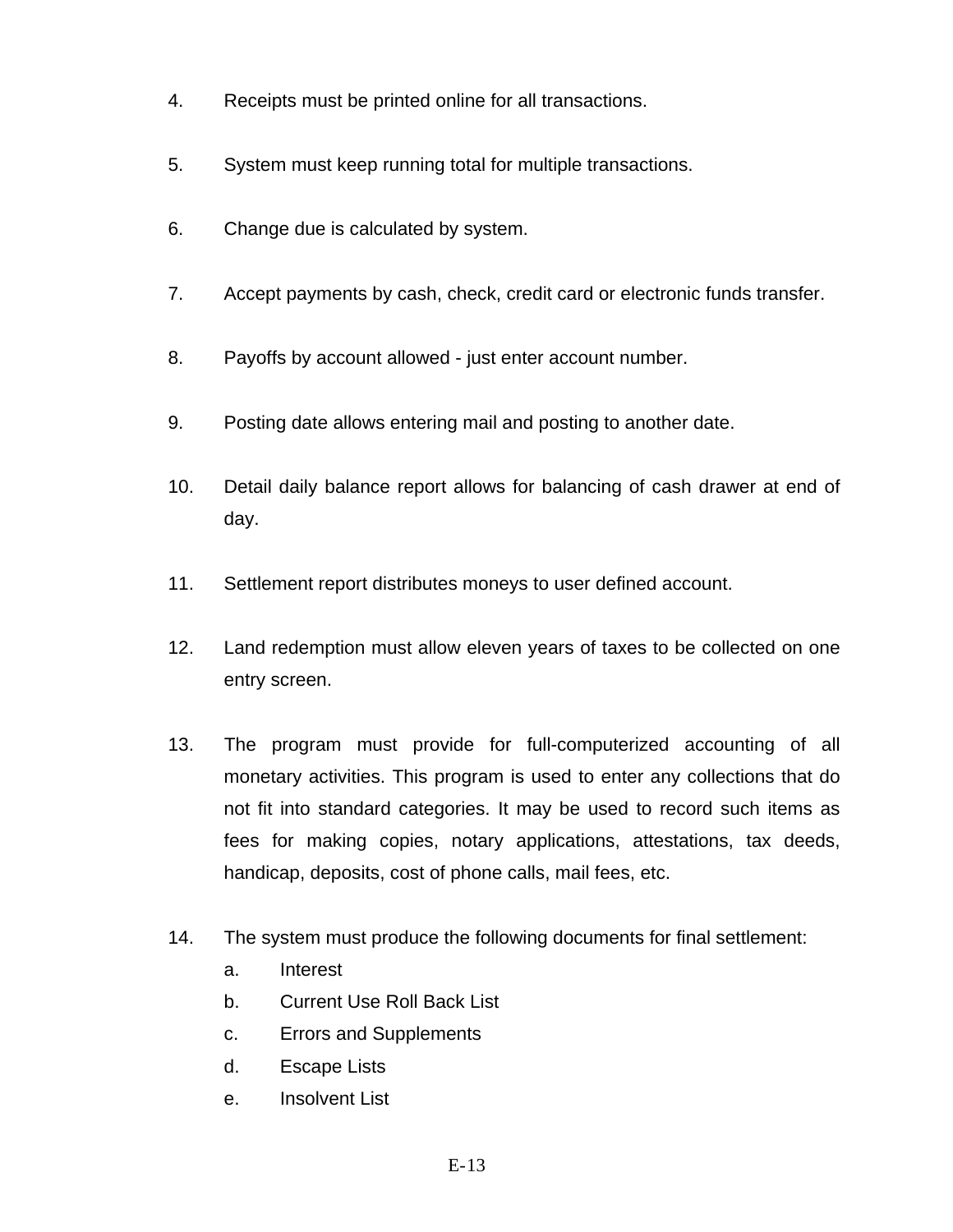- f. Litigation List
- g. Lands Bid in List
- h. Refunds List
- i. Form DFC12 (Rev. 2-90)
- j. Form DFC22 (Rev. 1-85)
- k. Certificate of Land Sold and Bought by the State
- l. Certificate of Land Sold for Taxes and Purchased at Tax Sale by An Individual
- m. Delinquent Tax Docket of Real Estate
- n. Work Sheets for Final Settlement

# **F. MISCELLANEOUS ITEMS REQUIRED BY PROPERTY TAXING OFFICIALS**

- 1. Forms or reports
	- a. Deed to Purchaser
	- b. Delinquent Tax Notice
	- c. Delinquent Tax List
	- d. Court Notice
	- e. Book of Lands Delinquent Tax Payers List
	- f. Delinquent List for Newspaper
	- g. Tax receipts for Act 48 and Act 91 exemptions
	- h. Manufactured housing decal detail report
	- I. Renewal Notices
- 2. The system must be capable of managing each fund item to include, but not limited to the following list:
	- a. State General
	- b. State Old Soldier
	- c. State School
	- d. County Reappraisal Cost Fund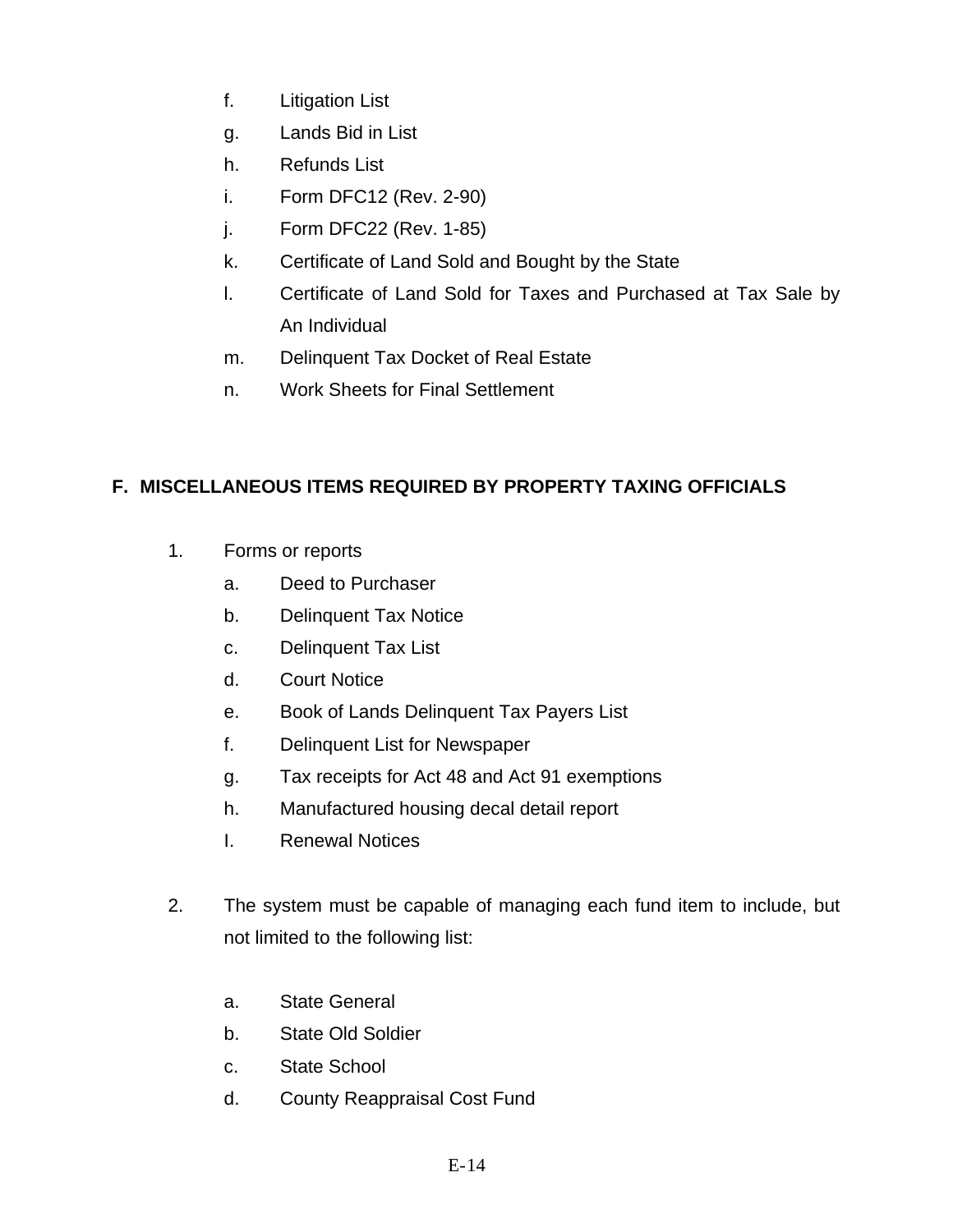- e. County General
- f. County Road & Bridge Fund
- g. All school Distributions
- h. Timber Fee
- i. Late Assessment Fee
- j. Late Collection fee
- k. Interest
- l. Probate Judge Court Notice Fee
- m. Revenue Commissioner Court Notice Fee
- n. Postage
- o. Advertising
- p. Overbid
- q. Tax Sale Fee Probate Judge
- r. Tax Sale Fee Revenue Commissioner
- s. Photo Copies
- t. Notary Applications
- u. Attestations
- v. Tax Deeds
- w. Cost of Phone Calls
- x. Duplicate Decal Fees
- y. Other miscellaneous fees

# **G. CASH BOOK SYSTEM**

Software must include Cash Book applications software for the following programs:

1. The Cash Book Software Bookkeeping system must provide a computerized method to obtain uniformity in the collections of fees from all collection sources then distribute the monies to each entity due the funds. The system must comply with the Alabama Department of Examiners of Public Accounts guidelines.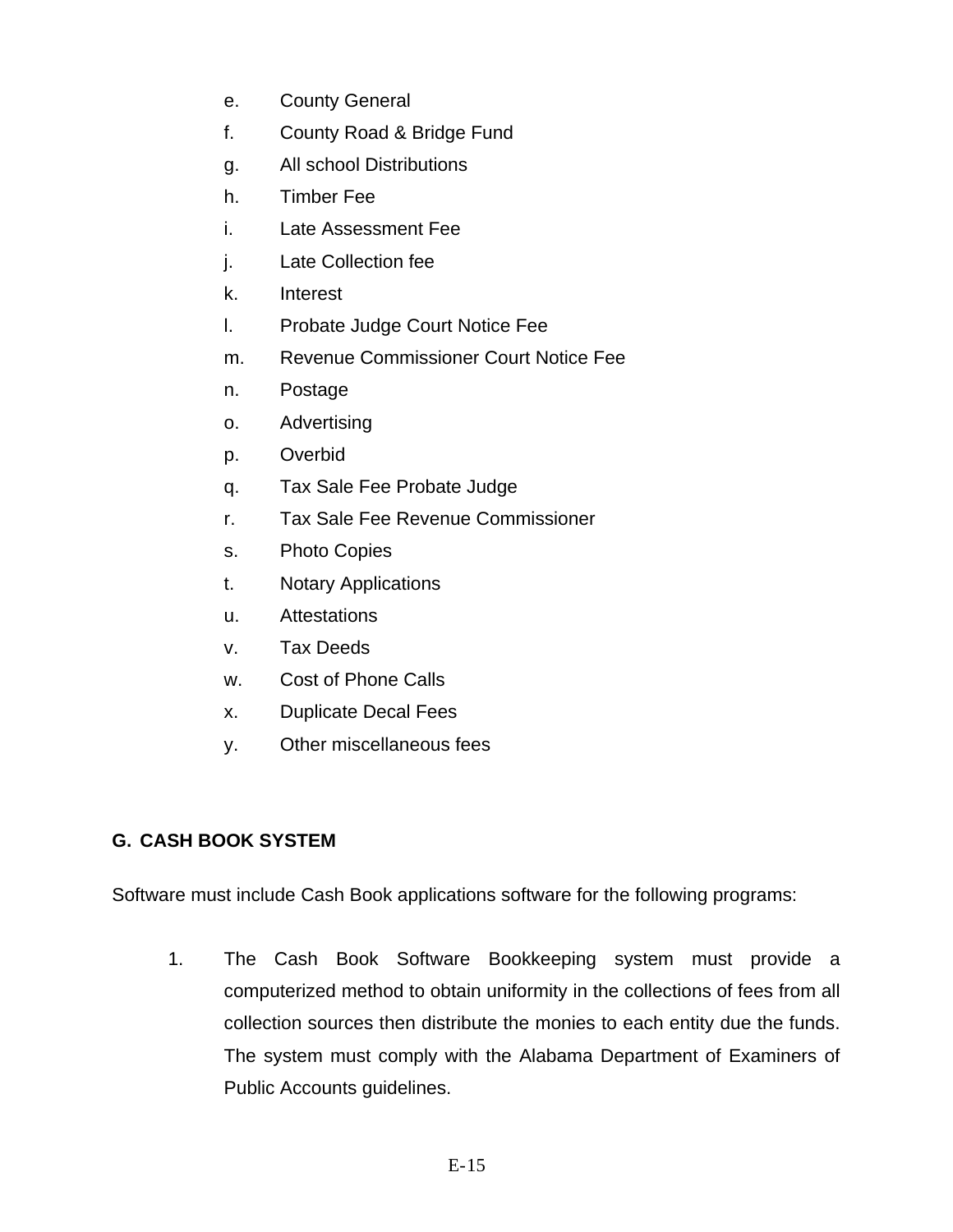- 2. The Cash Book Software must be able to operate as a stand-alone program, or be linked to other programs. User should have the option to link to other applications such as Marriage License, Conservation License, Boats, Motor Vehicle Tags & Titles, Privilege License, Manufactured Homes, Record Room Collections and Miscellaneous Collections.
- 3. The Software must support the reconciliation of the monthly bank statements.
- 4. The software must produce the following cash reports:
	- a. Daily Cash Report by operator Name or Cash Drawer
	- b. Distribution of All Fees Collected
	- c. Distribution of Ad Valorem Taxes
	- d. Alpha Listing of Collections
	- e. Distribution of any other taxes, fees or interest

## **H. MANUFACTURED HOMES SYSTEM**

The following functional programs must be included in the Manufactured Homes application:

1. On-line registration and collection of fees program is used to enter all collections for mobile home registrations. User may issue a new registration or renew an existing registration. Each record contains the decal number and year, the transaction type (New, Renewal, Transfer, Move Permit, Replacement and Correction), the expiration date, name and address of owner, location of home, date acquired, date entered State, make, model and year, width and length, registration class, color, VIN numbers, taxing district, exempt code and all tax, penalty and citation amounts. After calculating the amounts due, the system displays a pay-off screen. User may then enter the amount tendered and method of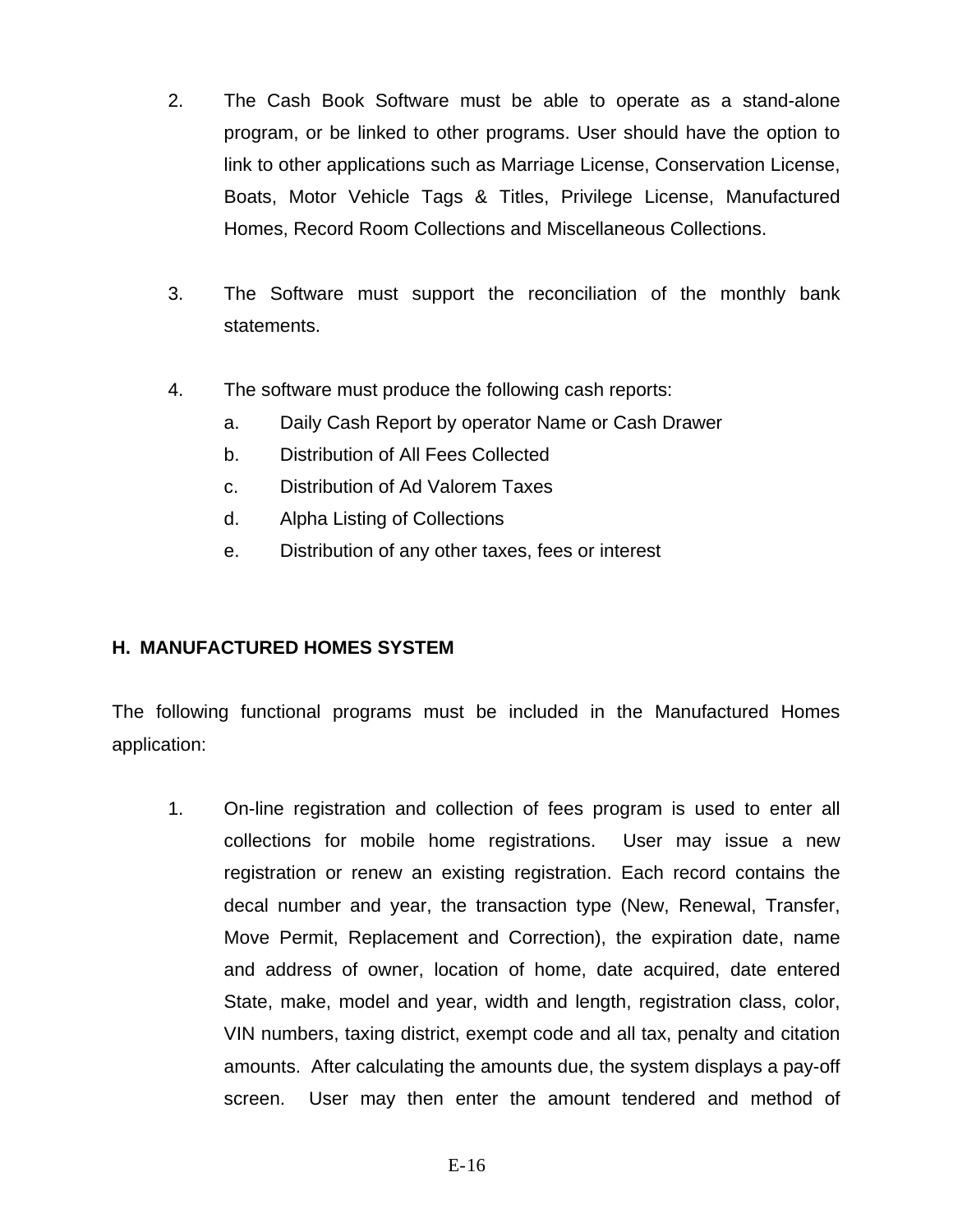payment (cash or check). The system will compute the change and print the registration form.

- 2. Registration Inquiry program must provide view access to the manufactured homes index. The files must be accessible by the owner name, decal number, VIN, location, application date or the computer file number.
- 3. Decal Inventory program must track decals received from the State and keep a running inventory of decals issued and on hand.
- 4. System parameters program is used to maintain system values necessary to the operation of the collection programs. For each collection month and year, the system maintains the basic registration fees, the reduction percent for older housing, the quarterly prorated fee percentages, the sales tax rate and other fees.
- 5. City and school code program is used to edit the names of the various city and school codes. Each code is 2 digits and consists of a 20-character description of the city or school.
- 6. Taxing districts program is used to maintain the districts. Each entry tells the system the percentage distribution of fees for the State, county, city (if applicable) and schools.
- 7. The System must print a settlement report that summarizes all collections for a date range. The total for all taxes and fee classes (Registration fees, move permits, etc.) is totaled. User may optionally print a detail listing of each transaction. The detail may be sorted by decal number, owner name or by date of issuance.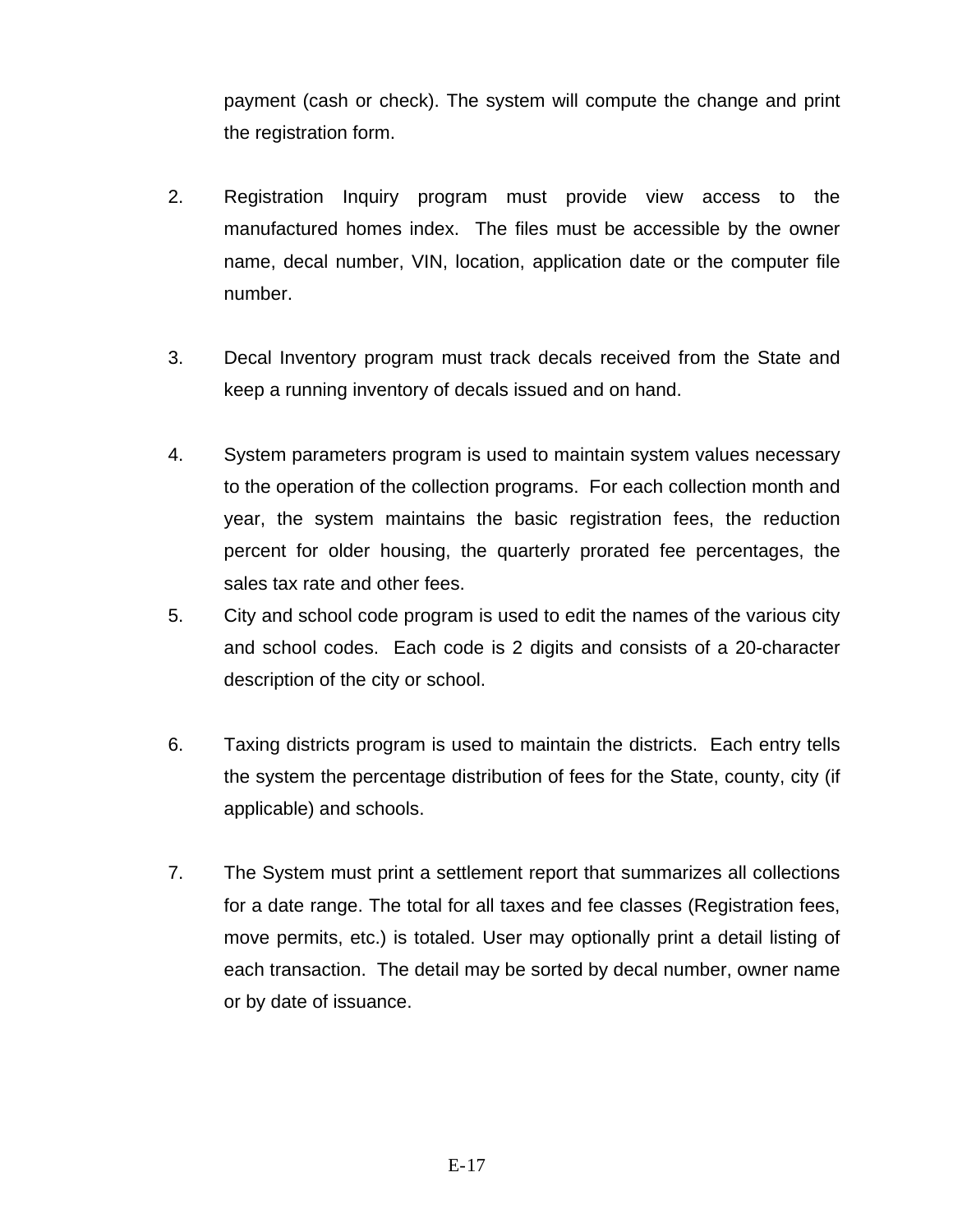- 8. The system must provide a move permit report that lists all collections of move permits for a user specified date range. The report must be sorted by the move permit number, the decal number or the owner name.
- 9. The system must provide a sequence check report that allows user to verify that all permit and decal numbers are accounted for. User may select either decal sequence or permit sequence. The report shows the decal or permit number, the owner name, the decal type and year and the status (duplicate or missing).
- 10. The program must prepare a renewal postcard for mobile homes registrations. Each card shows the owner name, a description of the home and the amount of taxes due. A user message may also be printed.
- 11. The program must print a list of all registered manufactured homes by user define sorts and ranges.

## **H. MOTOR VEHICLE AD VALOREM TAX ASSESSMENT SPECIFICATIONS**

The following requirements are intended to serve as a gauge in evaluating software developed for use in registering automobiles in the State of Alabama. The recommendations were developed with the intention of achieving standardization among the various counties in how property is valued, assessed, and taxes calculated. These requirements are applicable only to ad valorem tax procedures.

- 1. The system must provide for on-line assessment of vehicles as follows:
	- a. Vehicle Identification Number (VIN) Validation the system must evaluate the 17 digit VIN to determine its accuracy. The system will evaluate the following VIN positions when registering an automobile, light pickup truck, heavy truck/tractor or motorcycle.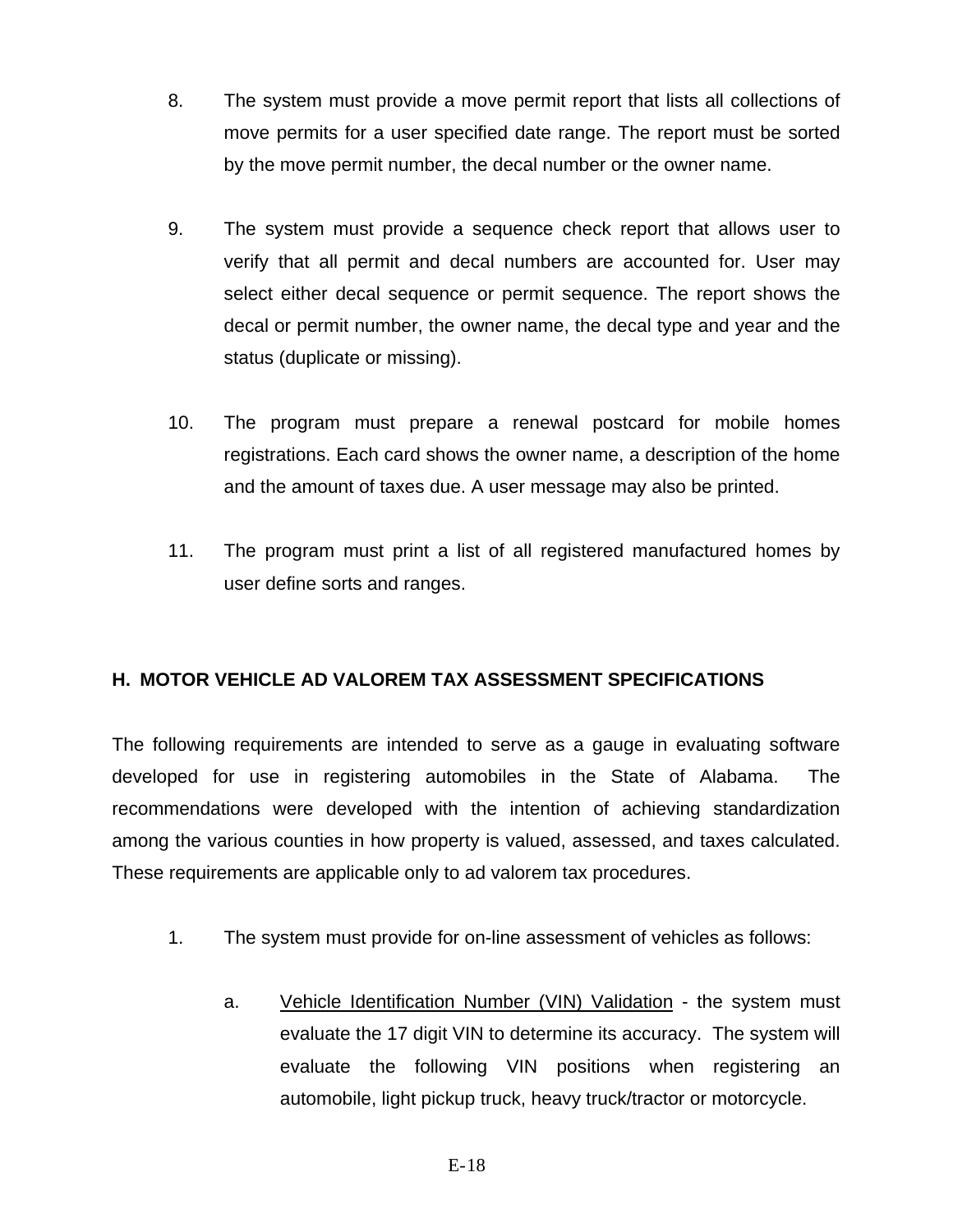- VIN Characters Evaluate the VIN to determine that characters that are not used in the VIN are not entered into the system.
- Position 9 Using the check digit formula, determine if the check digit is valid, which will indicate if the VIN is correct.
- Positions 1-3 Using information provided to determine what make the vehicle is, and populate the appropriate field in the assessment program.
- Position 10 Using information provided, determine the year model of the vehicle, and populate the appropriate field in the assessment program.
- b. Vehicle Valuation by VIN (automobiles, light trucks, heavy truck/tractors, motorcycles) - When a correct VIN is entered into the system, the system must take VIN positions 4-8 to determine what individual vehicle is to be assessed. This must be done each time an assessment is made (first time registrations, renewals, transfers, etc.) Once the appropriate vehicle is identified, the system must populate the appropriate field in the program with the current market value.

If a program search returns with multiple vehicles, the system must display a list of the results, and prompt the system operator to select from the list. Once a selection is made, the system must retain the selection, and populate the appropriate field in the program with the current market value.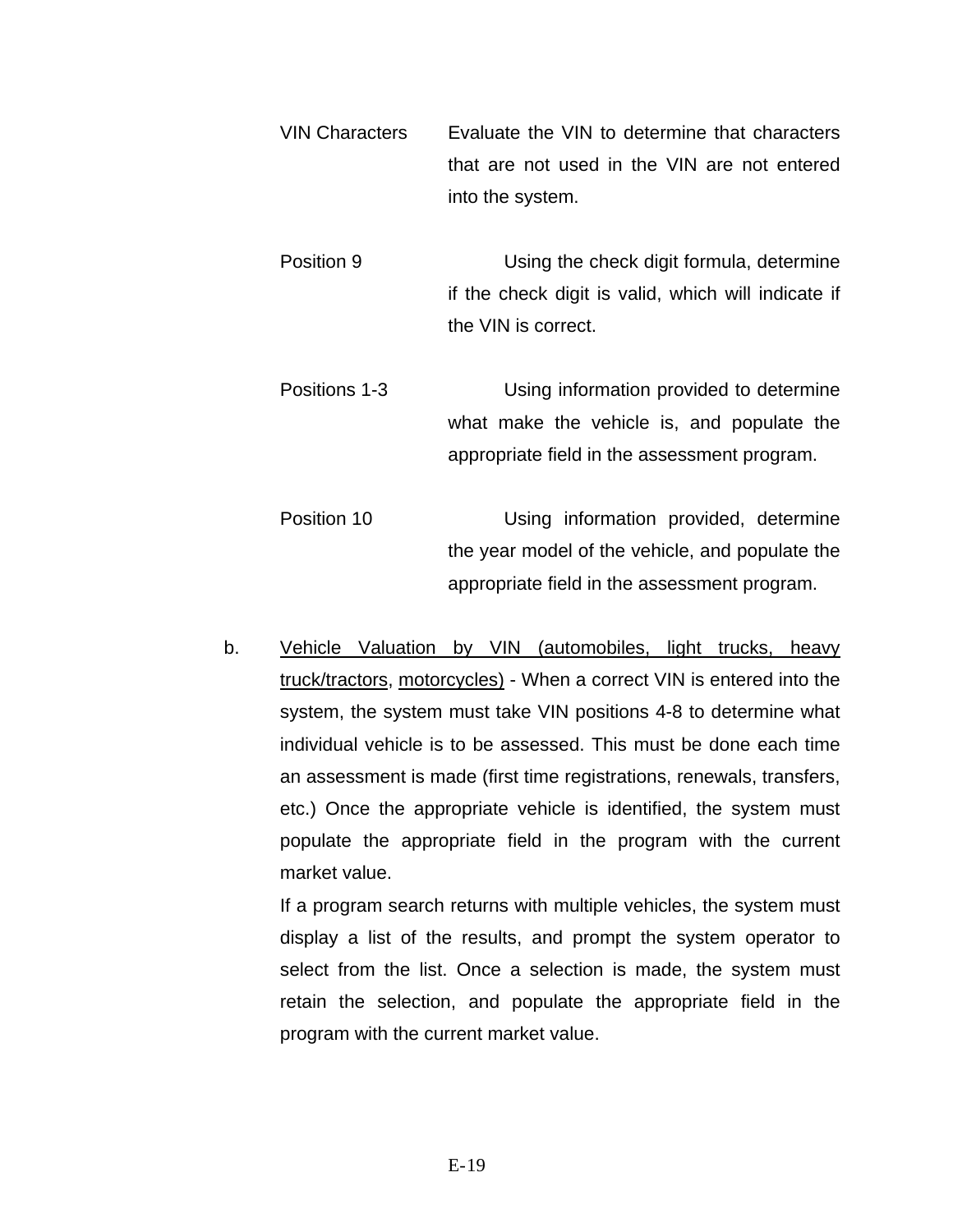- c. Vehicle Valuation (travel trailers, recreational vehicles, camping trailers, semi-trailers, utility trailers ) - Vehicles that do not have standardized a VIN will be valued using valuation schedules. To identify these types of vehicles, the system must prompt the operator to make selections from the categories listed below. Once the selections have been made the system must populate the appropriate field in the program with the current market value.
	- (1) Vehicle Type
	- (2) Vehicle Make
	- (3) Vehicle Year
	- (4) Vehicle Length
- d. Vehicle Valuation of Unique Vehicles Vehicles that are not able to be valued using either item B or C above must be valued using the value of a comparable vehicle or by the original purchase price of the vehicle. The system must have the ability to allow the operator to override the automatic valuations described above and give the operator the ability to insert actual market values into the system. The system must then have the ability to process this market value, retain it for use in calculating subsequent year market value and assessed value using the original market value, and continue processing the registration.
- e. Assessment levels When the program has determined the market value, the program must evaluate the vehicle to determine the assessment level (Class I, Class II, and Class IV) of the vehicle. This step must not be defaulted based on the vehicle types embedded in the vehicle valuation database file, nor by the type of tag being purchased by the registrant.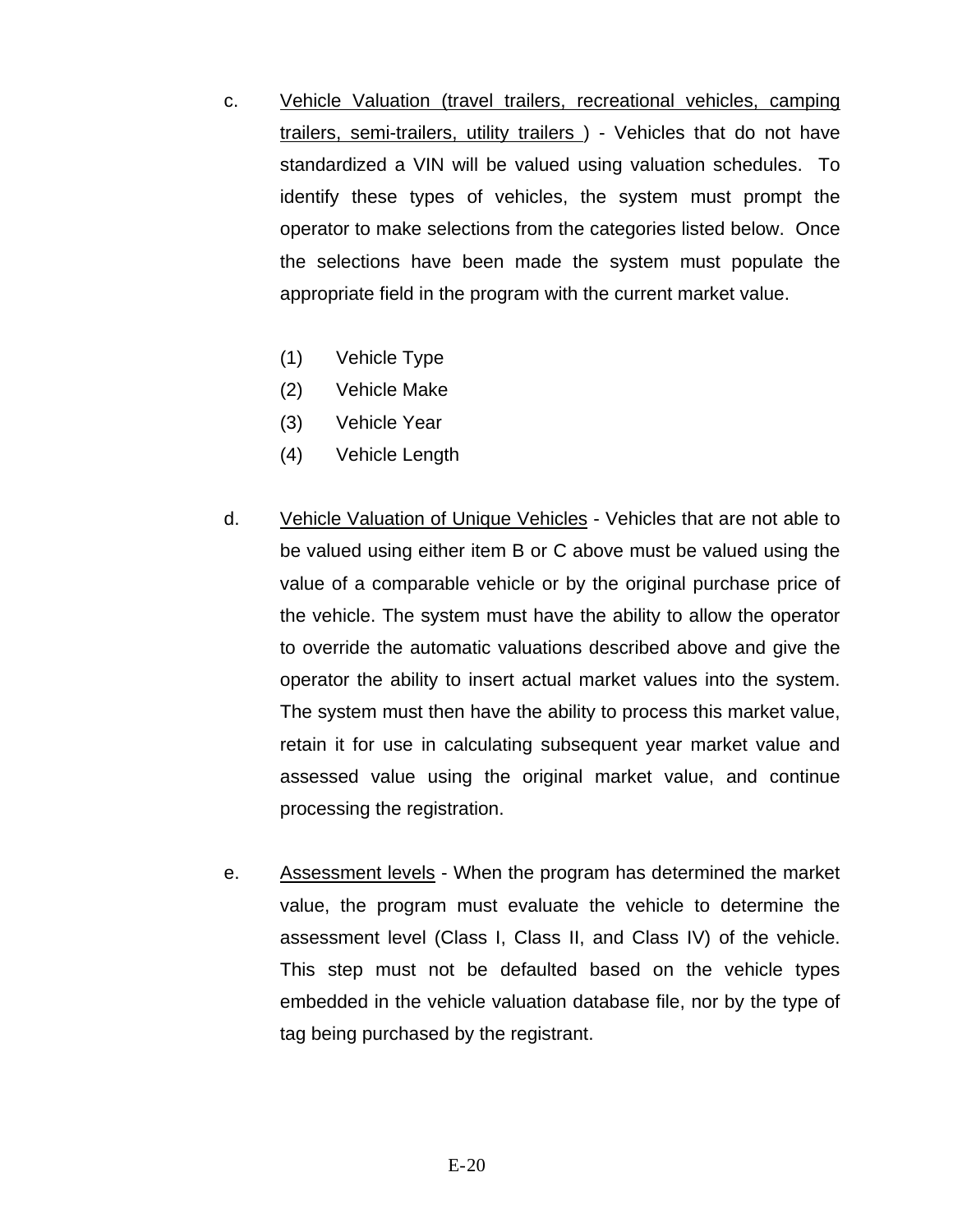- f. Assessed values When determining the assessed value, the system must calculate the appropriate assessed value by multiplying the market value by the assessment level, and then rounding to the nearest increment of \$20.
- g. Partial year assessments The assessed value must be calculated exactly as required above. The assessed value will then be prorated by dividing the full year assessed value by 12 and then multiplying by the appropriate number of months.
- h. Tax Calculations Once an assessed value has been calculated, the system must have the ability to determine the correct millage rate based on user defined criteria and to calculate ad valorem taxes. The system must have the ability to allow users to update the millage tables on demand.
- i. Retaining Registration Records Whenever a transaction is processed, the system must create new records based on the existing record, but the system must never destroy previous registration records.
- j. Interest and Penalties on Ad Valorem Taxes Once current ad valorem taxes have been calculated the system must determine whether the registrant is late paying the taxes. To do so, the system must evaluate the date of last registration. If it is determined that the registration is late (taxes are delinquent for less than 1 tax year or 12 months), then the program is to charge interest at rate of 12% per year or 1% per month. If the registration is late for more than 12 months, then the system must charge all applicable interest plus a 10% penalty.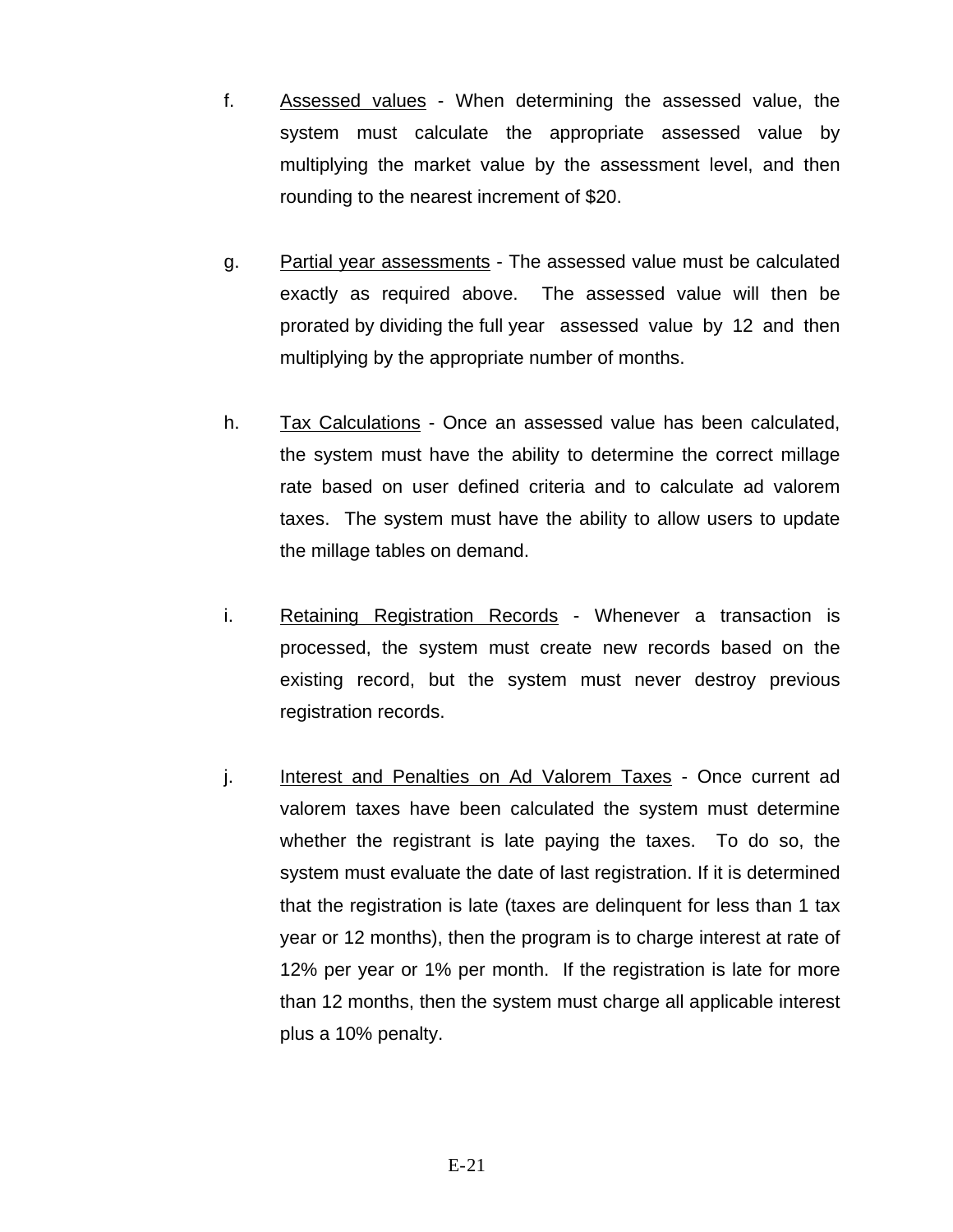- k. Calculating late fees, penalties, etc.- the system must use the correct market value for the tax year that taxes are being collected, printing a separate receipt for each tax year.
- l. Data Output The system must be able to handle multiple transactions simultaneously with all changes, updates, etc...being made in real time. The data output must be user specific with each workstation having a designated output device.
- m. On-Line Inquiry In the event that it is unable to determine when a vehicle was last registered, or to research VIN problems, the system must have the capability to connect electronically to query the State Motor Vehicle Registration and Title database to query that information.
- n. Data Inquiry The system must allow users to query information contained in the database. The users must be able to access or initiate registrations by searching on Last Name, Address, Decal Number, or Tag Number. The system must have the ability to accept the selection made by the user and start the registration process.
- o. Forms and reports The system must produce all forms and reports required by the Department of Revenue, Department of Finance, Department of Examiners of Public Accounts and other applicable local government entities.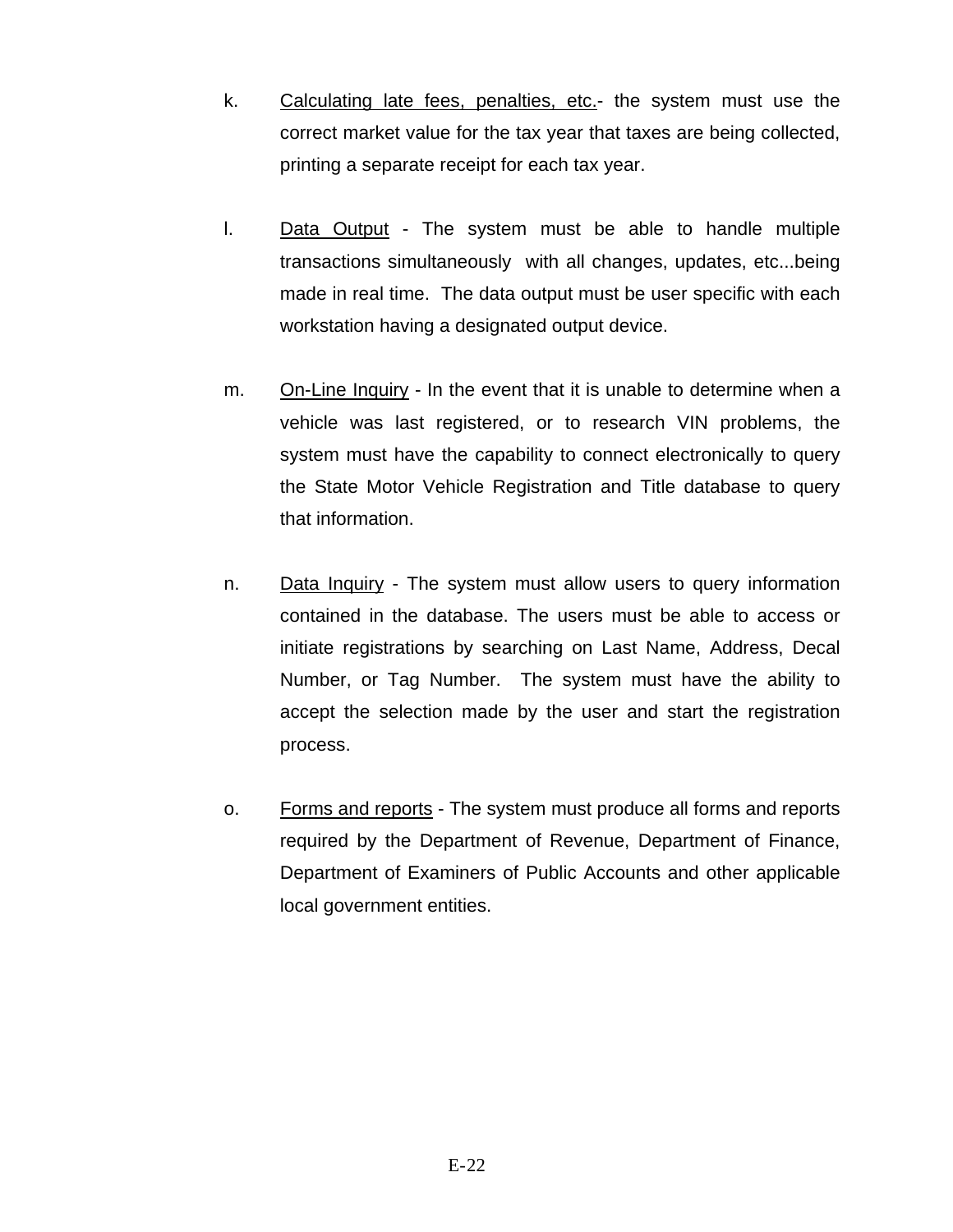## **Addendum - F Budgeting and Accounting**

The following appraisal and mapping budget procedures and responsibilities are prescribed under the authority of §40-7-61, §40-7-62, §40-7-64, and §40-7-68 *Code of Alabama 1975.*

#### **1. Appraisal and Mapping Budgets**

- a. The budget shall include by line items the following as a minimum:
	- (1) Personnel Salaries: Only personnel assigned and performing duties in the appraisal and mapping/GIS departments may be included in the appraisal and mapping budget. Positions must be listed on an attachment with the name of the person occupying the position (indicate if position is vacant), annual salary amount budgeted, whether full or part time, race and gender. Vacant positions shall include a salary and split salaries shall be denoted accordingly (only the percentage of the individual's salary that is paid by your county should be accounted for in your budget). The Director of the Property Tax Division will consider for approval indirect support and "part time" position requirements on a case-by-case basis.
	- (2) Fringe benefits such as retirement contributions, health/dental insurance, social security, etc, shall be listed separately.
	- (3) Miscellaneous expenditures are listed as three (3) general categories: (a.) Additional miscellaneous services provided by others, (Line item 199)
		- (b.) Miscellaneous supplies (Line item 219) and
		- (c.) Miscellaneous not otherwise categorized (Line item 999).
		- An itemized listing of each purchase shall be included with the budget.
	- (4) Capital Expenditures as a general heading, but large expensive, individual items must be listed separately.
	- (5) Travel Expenses shall include mileage (not to exceed the state rate for the use of personal vehicles), airfare, lodging and meals (or per-diem in lieu of), fuel for county vehicles and other travel expenses for appraisal/mapping related functions.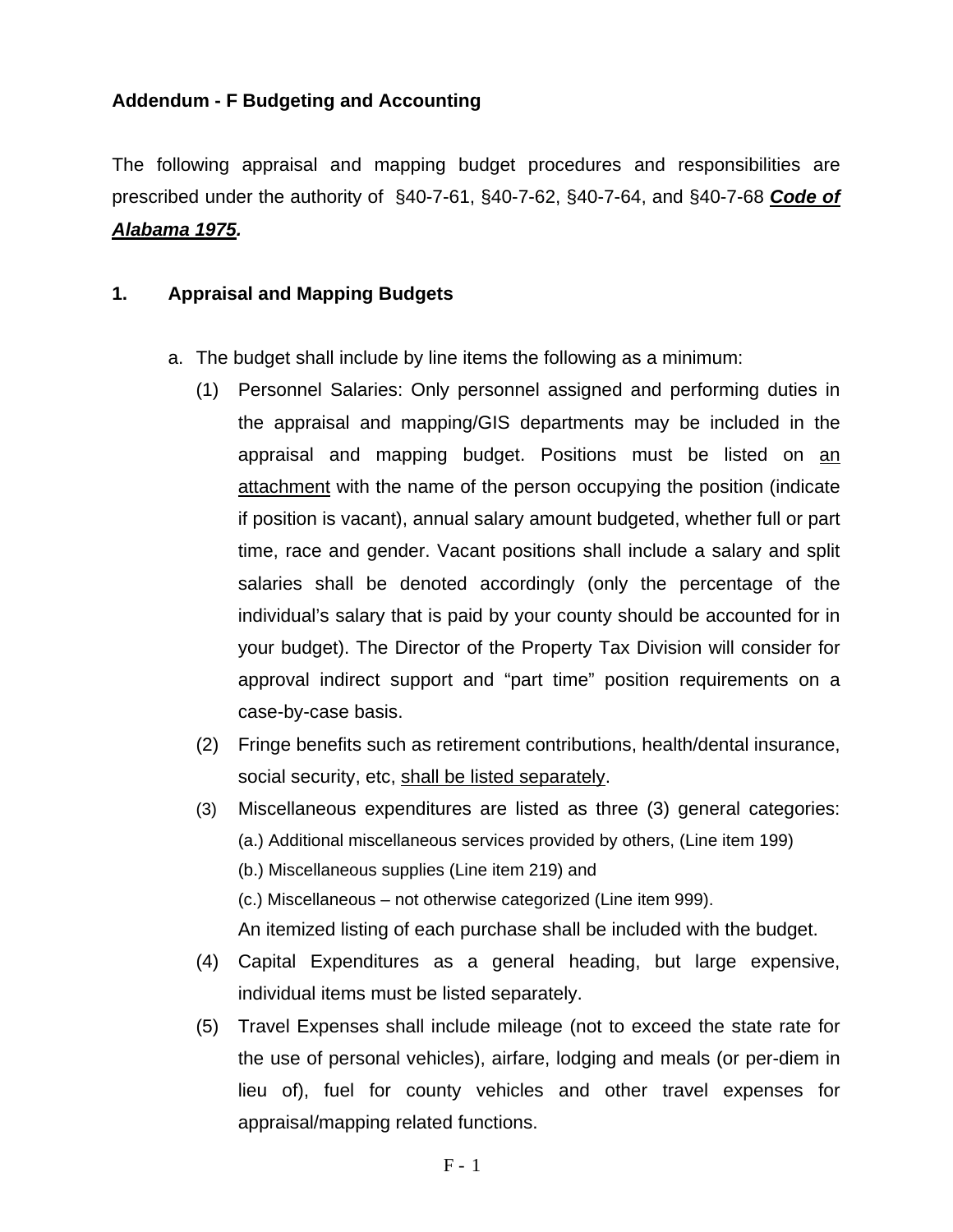- (6) Education shall include job related courses only.
- (7) Purchases, repairs and maintenance to appraisal/mapping equipment and furniture (other than computer hardware and software.)

**A copy of all contracts for acquisition, maintenance or service of any computer hardware, computer software or other contracted goods and services must be submitted.** 

- (8) Motor vehicle cost shall include purchase price along with repair and maintenance.
- (9) Communications Equipment (telephones, cell phones, beepers, mobile radios, etc.)
- (10) Utilities for mapping and appraisal office space.
- (11) I.A.A.O. and A.A.A.O. membership fees for employees certified under the Alabama Department of Revenue Education and Certification Program. Note: The certification must be current and the employee must be eligible for the annual Certification Incentive Award.
- b. The following items **shall not** be included in the Appraisal and Mapping budget:
	- (1) Rent on satellite office space or prorated rents on courthouse space.
	- (2) Cost for repairs, maintenance, upkeep or insurance on office or building space and grounds.
	- (3) Dues, fees or other charges for membership in organizations for any person not eligible under the criteria specified in 1.a. (11) above. This includes but is not limited to, the Appraisal Institute, International Association of Assessing Officials or Alabama Association of Assessing Officials. (The Property Tax Division Director will consider funding on a case-by-case basis, when individual membership in a local board of realtors is required as a condition of legitimately subscribing to a multiple listing service.)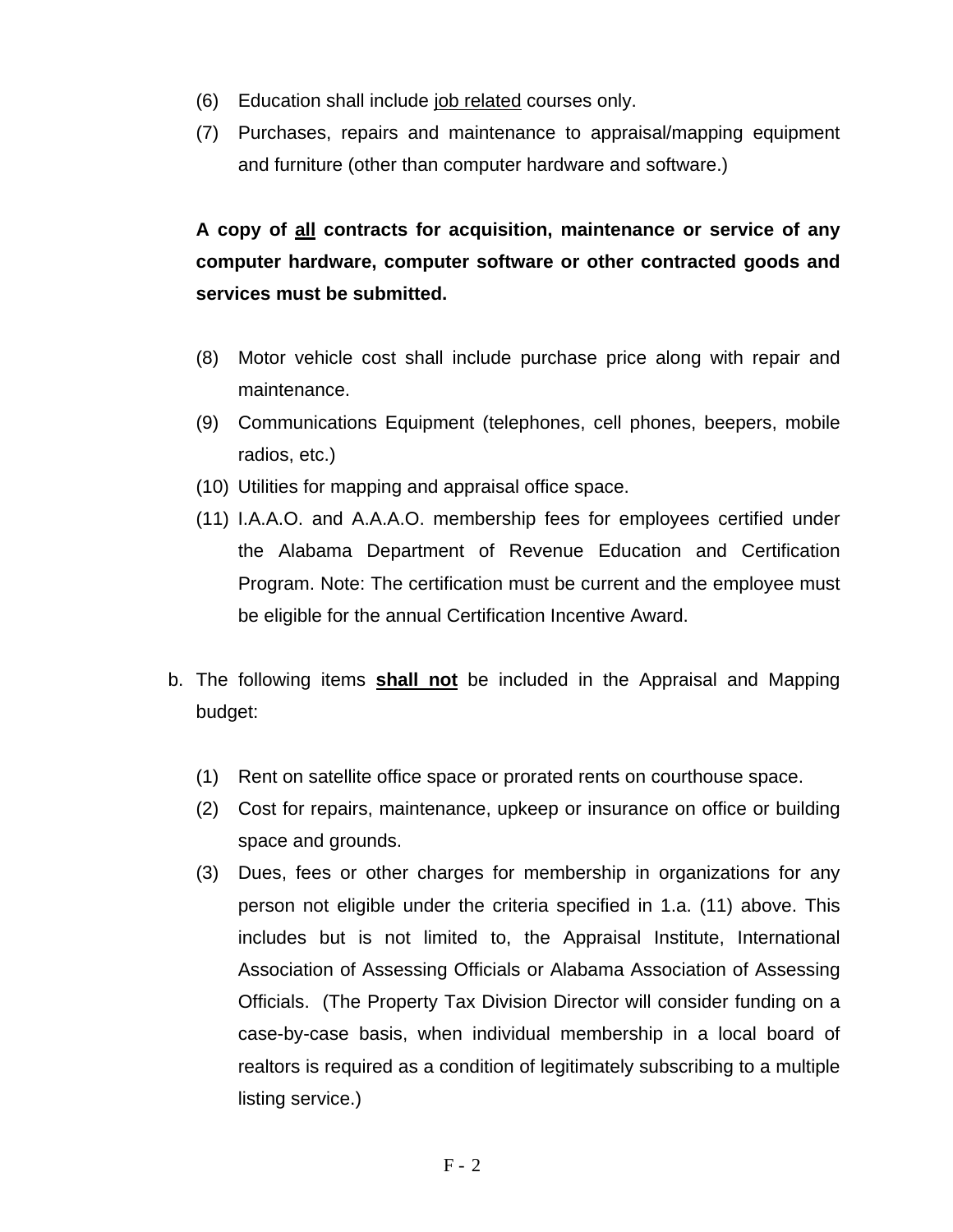- (4) Application, license, and examination fees associated with licensing and/or certification with the Alabama Real Estate Appraisers Board.
- c. The county official charged with the responsibility for the appraisal and mapping department shall submit a proposed budget to the Director of the Property Tax Division not later than **June 20<sup>th</sup>** of each year. **Note: If you** *need assistance in preparing the budget, notify this office in advance so that your proposed budget will be received in a timely manner.*

The proposed budget submitted by each county will be reviewed to assure that the budget is adequate and reasonable for the applicable fiscal year's planned and projected appraisal and mapping activities. Any problems relating to the budgeting of line items and/or costs must be resolved prior to submission to the County Commission. Upon concurrence by the Director of the Property Tax Division and the responsible county official, the county official shall immediately submit the proposed budget to the County Commission for final approval.

The manager of the Tax Administration section of this office will write a letter to the County Commission recommending the adoption of the proposed budget as agreed upon. Representatives of the Department of Revenue are available to appear before the County Commission to support the proposed budget. **Once the County Commission approves the appraisal and mapping budget, it must be forwarded to the Property Tax Division on**  or before October 1<sup>st</sup> of each year.

d. The Department of Revenue shall return a copy of the final approved budget to the County Administrator, Tax Assessor, and Tax Collector or Revenue Commissioner and/or other officials charged with the responsibilities of appraisal and mapping in each county.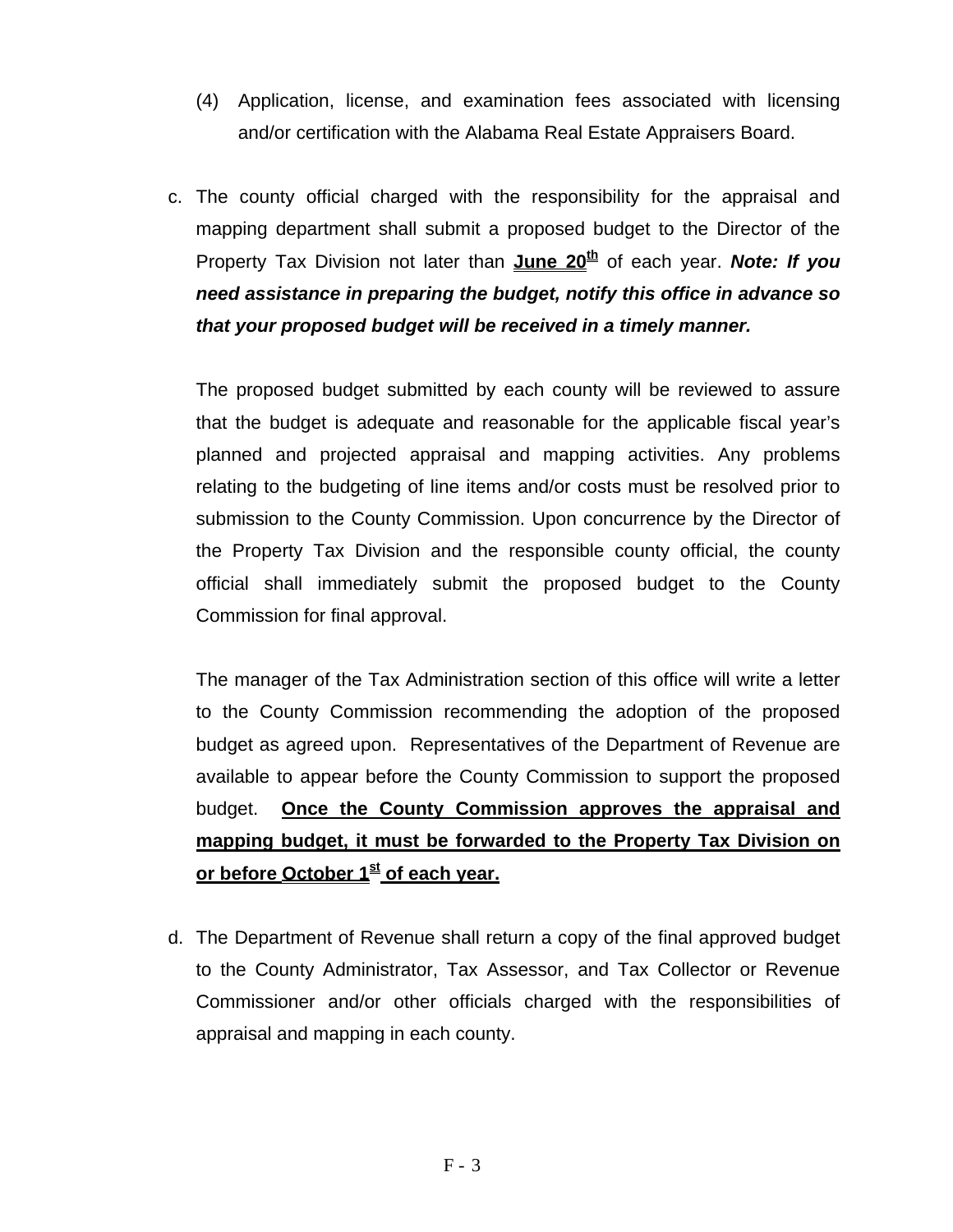- e. The County Tax Collector/Revenue Commissioner will be given a pro rata breakdown of each agency's share of the appraisal and mapping budget along with authorization to withhold the monies from collections. The Tax Collector/Revenue Commissioner will remit the withheld monies to the County Commission.
- f. The County Commission must set up a separate appraisal and mapping interest-bearing account to maintain and to account for all monies withheld for appraisal and mapping purposes.
- g. All monies remaining at the end of the fiscal year will be handled in one of the two following procedures at the discretion of the County Commission.
	- (1) Unencumbered money will revert to the Tax Collector/Revenue Commissioner who will refund said money on a pro-rata basis to each agency from which it was withheld.
	- (2) The amount of money to be withheld from each agency, for the new fiscal year, will be reduced by the amount of money remaining in the appraisal and mapping account from the prior year.

The County Commission must zero out all the unexpended money according to one of the above procedures within *90 days* of the close of the fiscal year.

Line items for High Cost Special Projects, such as GIS, Aerial Photography, etc. shall be brought forward from one fiscal year to the next, considered encumbered funds and shall not be refunded or reduced. (The Property Tax Division Director will consider for approval each project on a case-by-case basis.)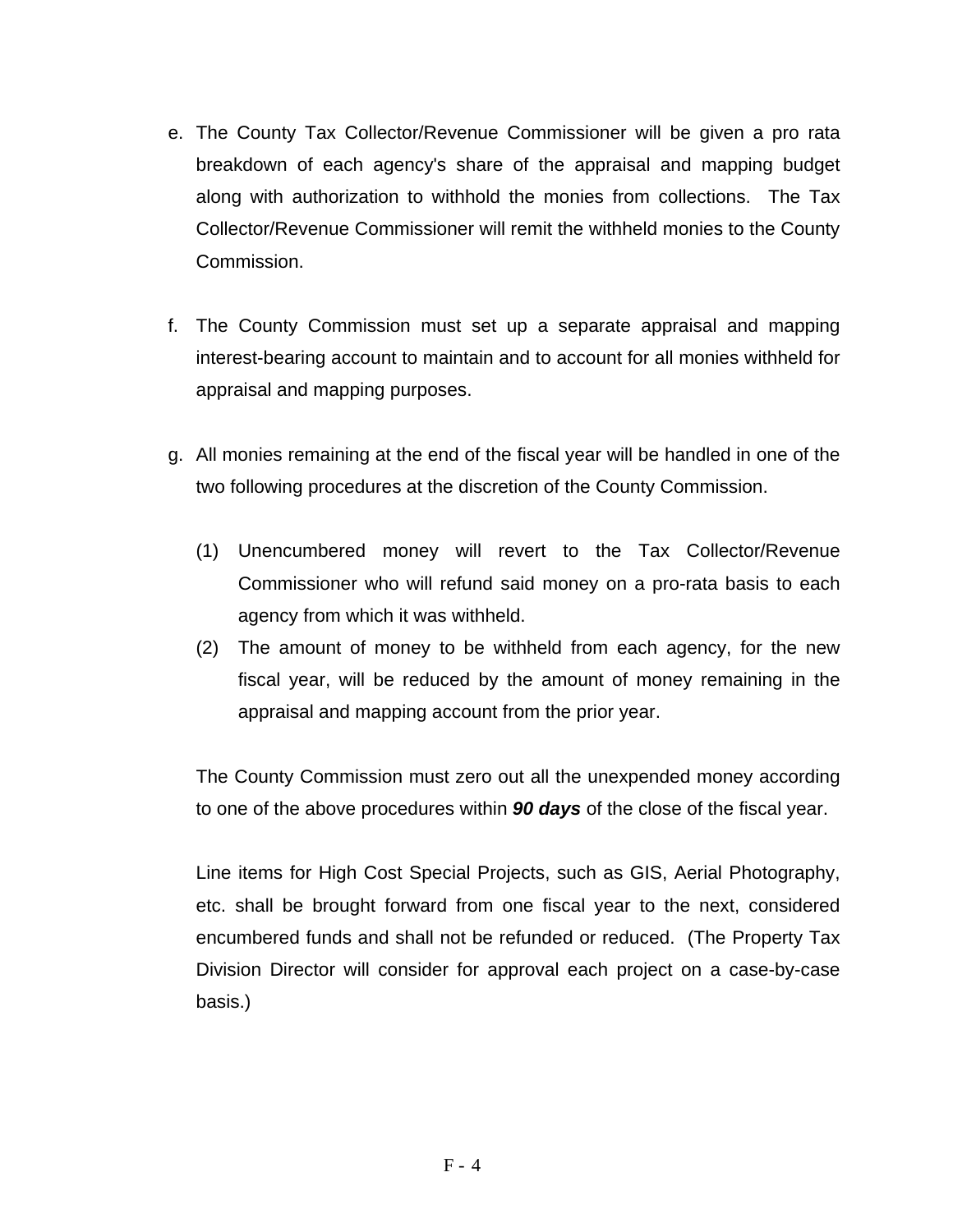- h. Any amendments or changes to an appraisal and mapping budget shall be requested in writing by the County Administrator, detailing which line items are to be changed and the reason. The Property Tax Division will review/approve the request and authorize additional withholdings if applicable.
- i. Any budget line item that reflects an over expenditure must be adjusted by written request as per paragraph h. above before the last budget invoice of the fiscal year is submitted.
- j. The County Commission should loan the appraisal and mapping fund sufficient money from the general fund to cover expenses until remittances are made by the Tax Collector/Revenue Commissioner.

## **2. Accounting**

- a. The County Commission shall submit to the Property Tax Division by the **20th of each month** a complete statement of all revenues and a statement of all expenditures incurred during the previous month.
	- (1) All expenditures will be charged against the appropriate budget line item for the period costs were incurred. Expenditures determined to be unallowable will be deleted from the appraisal and mapping update budget invoice and necessary adjustments will be made.
	- (2) The statement of expenditures is a cumulative report reflecting by budget line items the total expenditures to date. The actual expenditures incurred during the current reporting period when added to the prior expenditures will equal total expenditures to date.
	- (3) The Alabama Commissioner of Revenue may amend, delete, or change the appraisal budget as the circumstance dictates.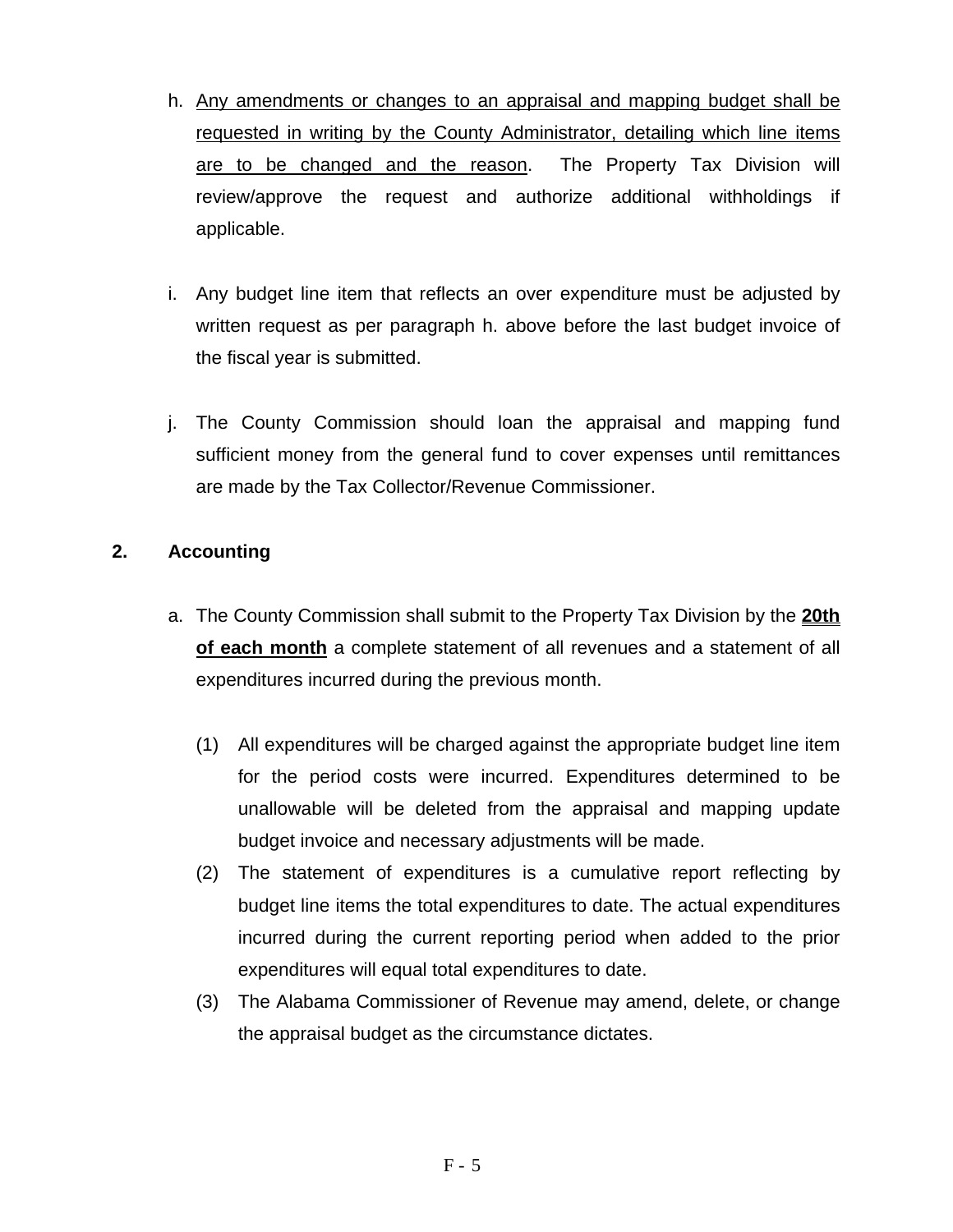- b. All interest earned from money on deposit in the appraisal and mapping account will remain in the appraisal and mapping account until it is distributed according to procedure 1.g.
- c. All money received from the sale of maps, information, and other items such as used computer equipment and used motor vehicles originally purchased from the appraisal and mapping fund will be credited to the appraisal and mapping fund and distributed according to procedure 1.g. A cash receipts register must be maintained indicating date and amount of money received, from whom, reason, and the date it was given to the county treasurer.
- d. All equipment (including furniture and vehicles) purchased with money from the appraisal and mapping fund shall be solely for the use of the appraisal and mapping program. Such items must be clearly identified as appraisal and mapping property and appropriately noted on county inventory and/or equipment lists. Any item purchased with appraisal and mapping funds, which are transferred from an appraisal, or mapping function or which is sold must be accounted for with the proceeds of the disposition credited to the appraisal and mapping fund. On a transfer of equipment to another county department, the fair market value of the item, minus encumbrances, as of the date of transfer will be considered as proceeds.
- e. No expenditure will be allowed from the appraisal and mapping fund that is not directly related to the appraisal or mapping function. The following list contains examples of activities or functions not directly related to the appraisal or mapping function:
	- (1) Printing/binding assessment sheets or tax receipts.
	- (2) Mailing of tax notices/receipts.
	- (3) Furniture for anyone other than appraisal or mapping personnel.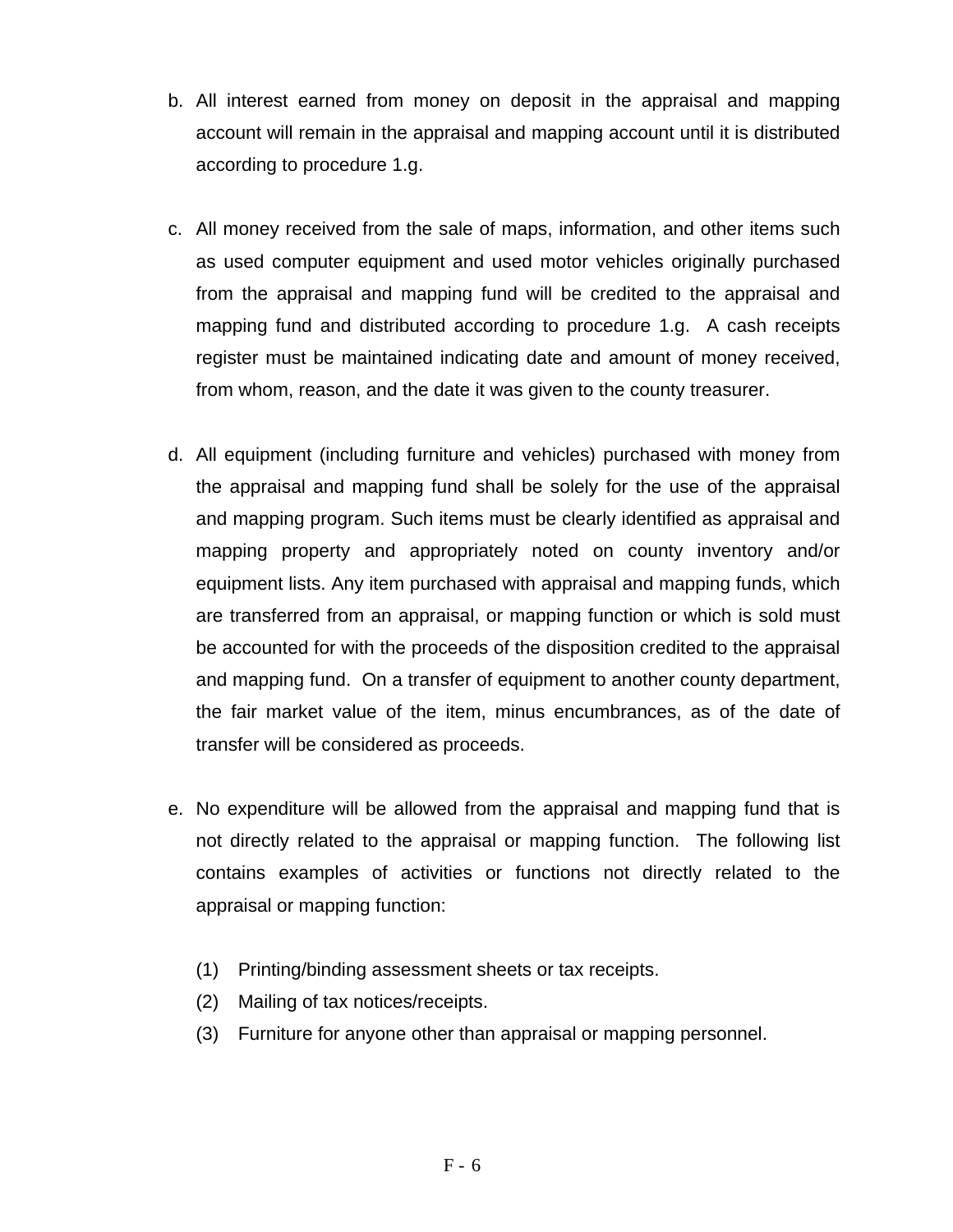- (4) Registration or participation fees for anyone other than appraisal or mapping personnel to attend educational courses, seminars, conferences, etc.
- (5) Payment for insurance and/or bond premiums for anyone other than appraisal or mapping personnel (the county tax assessing official is again not considered to be appraisal or mapping personnel for any of the previous items).
- (6) Reimbursement to or payments for travel expenses, including meals and lodging, for anyone other than appraisal or mapping personnel. Consideration may be given by the Department of Revenue on a caseby-case basis for payment of travel, etc., of county tax assessing officials when on business for appraisal and/or mapping functions.
- f. Each employee will be required to complete a daily activity report that will be used to verify work performed and number of hours worked each day. The daily activity report shall be reviewed and approved by the Tax Assessor/Revenue Commissioner, then used as a time sheet for compensation purposes. These reports should be maintained in a file for audit purposes.
- g. Each employee using a county vehicle or claiming travel reimbursement for the use of a privately owned vehicle shall complete a mileage log. This mileage log will be used to keep track of total use of a county vehicle and as a request for reimbursement for travel allowance where private vehicle is authorized for use. These records should be permanently maintained for audit purposes.
- h. All expenditures from the appraisal and mapping fund for supplies or equipment will require the submission of an invoice from the vendor identifying the item, cost per unit, and total cost, or a purchase order with the same information.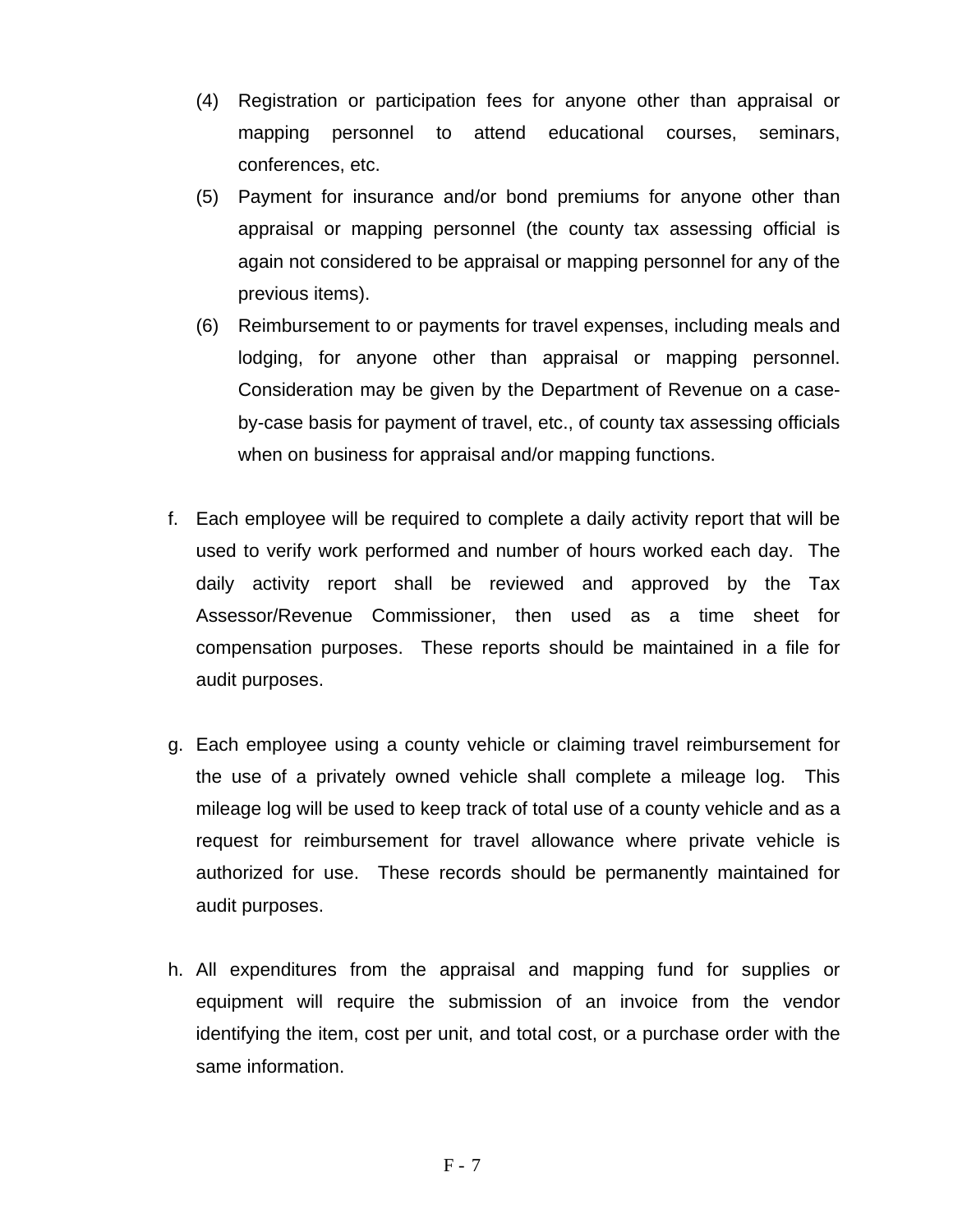- i. No employee paid with money from the appraisal and mapping fund will be allowed to perform fee appraisal work in violation of the express or implied conditions of his employment with the county, or in a manner inconsistent with state law and/or the published opinion of the Alabama Ethics Commission. The Department of Revenue recommends that all employers prohibit appraisal and mapping personnel from engaging in any outside employment that is likely to involve, or give the appearance of, a conflict of interest with their governmental employment.
- j. Any employee paid with money from the appraisal and mapping fund who does work of any type, during normal duty hours, that is not directly associated with his appraisal or mapping duties in the county must be on approved leave, leave without pay, or paid from other county funds.

#### **3. Data Processing**

- a. All data processing costs to include hardware, software, wiring, and peripheral equipment directly associated with computerization of the appraisal and mapping program may be charged to the appraisal budget.
- b. The Department of Revenue must approve any computerized appraisal program, mapping program or aerial photography purchased by a county using appraisal and mapping funds.
- c. The County Commission should obtain from the data processing vendor a purchase or lease proposal detailing the cost of each item and its relation to the appraisal program, if any. If more than one county office uses the CPU, disk storage, etc., then the percent of use by the appraisal program must be determined. That percentage of cost may then be charged to the appraisal and mapping budget subject to Department of Revenue approval.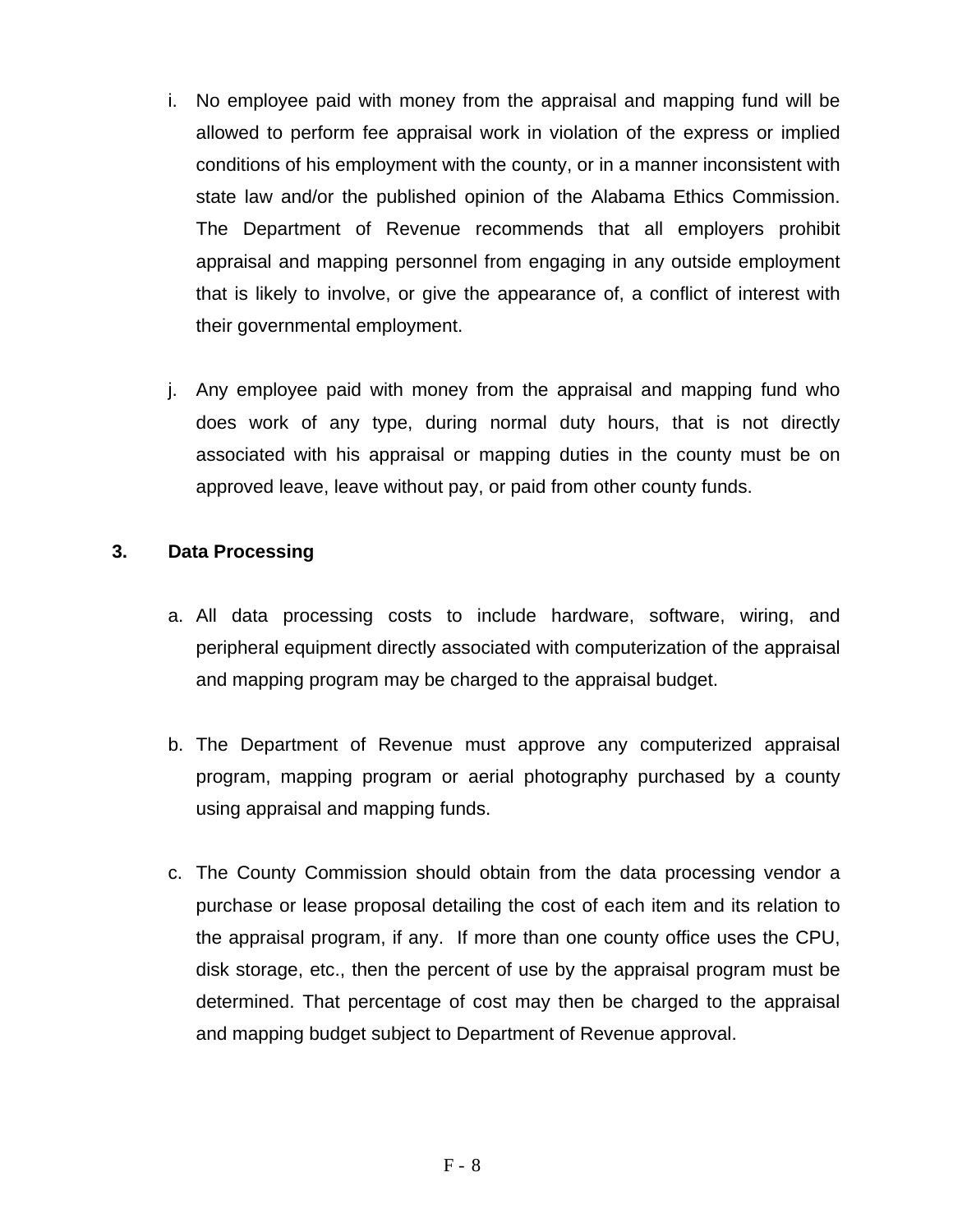d. The County Commission must submit the above information along with a copy of the contract before approval by the Department of Revenue will be considered.

## **4. Auditing**

The Department of Revenue shall periodically audit the appraisal and mapping fund for the compliance with approved budget procedures. Any deviations from approved budget procedures will be reported to the Department of Examiners of Public Accounts for disposition.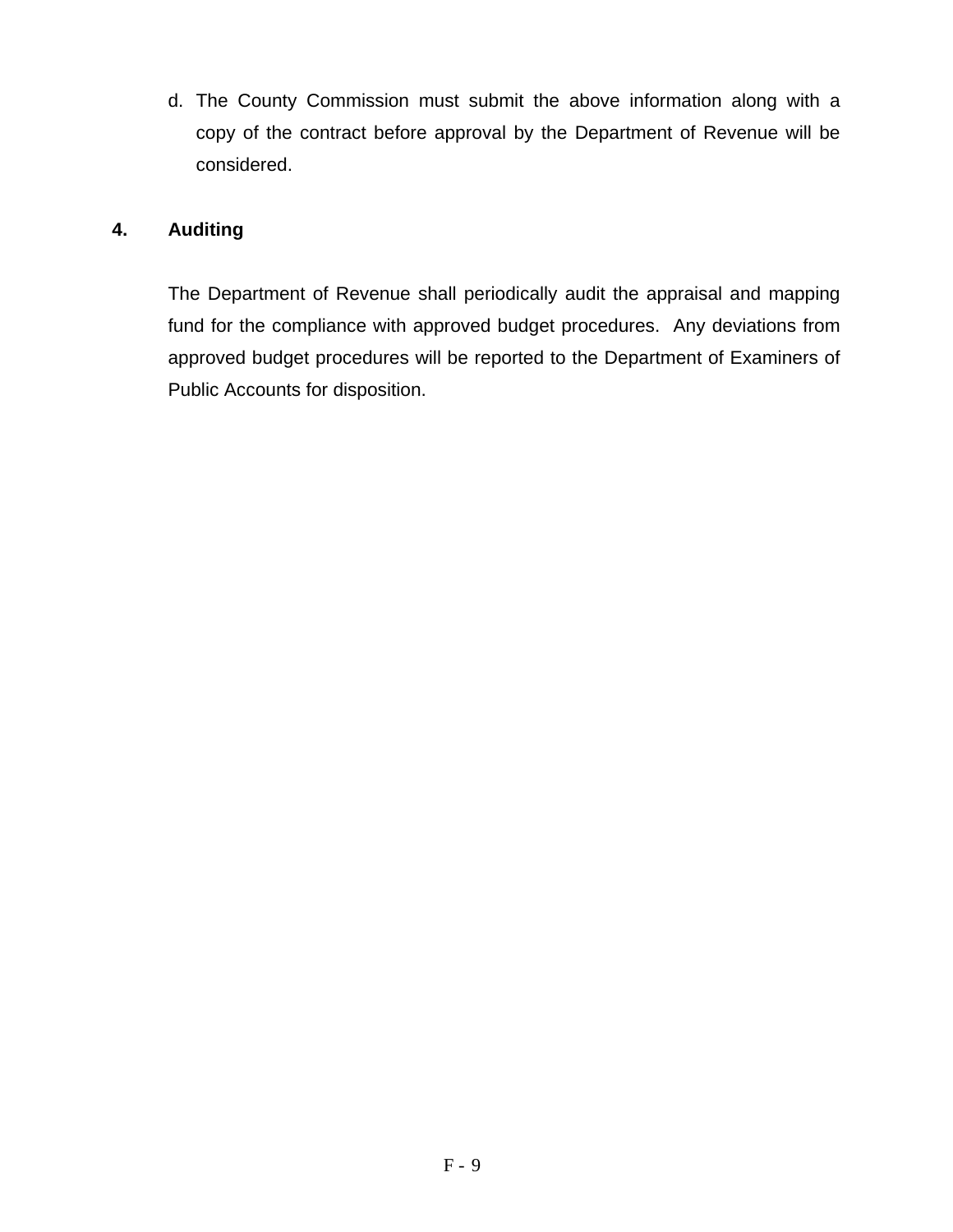#### **ADDENDUM G –** Land Valuation

#### URBAN AND SUBURBAN LAND VALUE STUDY

A comprehensive and in-depth land value study must be made in each county to establish current land values for the following:

- 1. Valuation zones
- 2. Subdivided residential lands
- 3. Commercial areas
- 4. Shopping centers
- 5. Industrial areas
- 6. Greenbelt areas
- 7. Other land areas

Sales data on urban and suburban land will be gathered from the six months period preceding the October 1 for which the index is being established. Where there is not sufficient data from the six months period, additional periods of time may be used if approved by the Property Tax Division.

After valuation zones have been established, all the sales data must be analyzed and the unit price of each valuation zone determined. These unit prices (front foot, square foot, acres, lot, etc.) must be entered on a copy of the ownership maps when manual mapping techniques are used. These copies shall be referred to as urban land value maps. These land maps shall give detailed information regarding depth factors, corner influences, and all other information regarding the application of land value. All deeds, analysis, abstracted values, documentation of verification, and sales price of all properties involved in this study shall be maintained in a separate file for future reference.

## PROCEDURES FOR ESTABLISHING RURAL LAND SCHEDULE

The sales price of rural land is not uniform throughout the state, therefore, an in-depth market study must be made in each county to determine the current value. This study will include sufficient sales to substantiate values of all rural classes and adjustments for location and time. This study must be supportable and defensible, and should have attached documents and sales information so that a person having knowledge of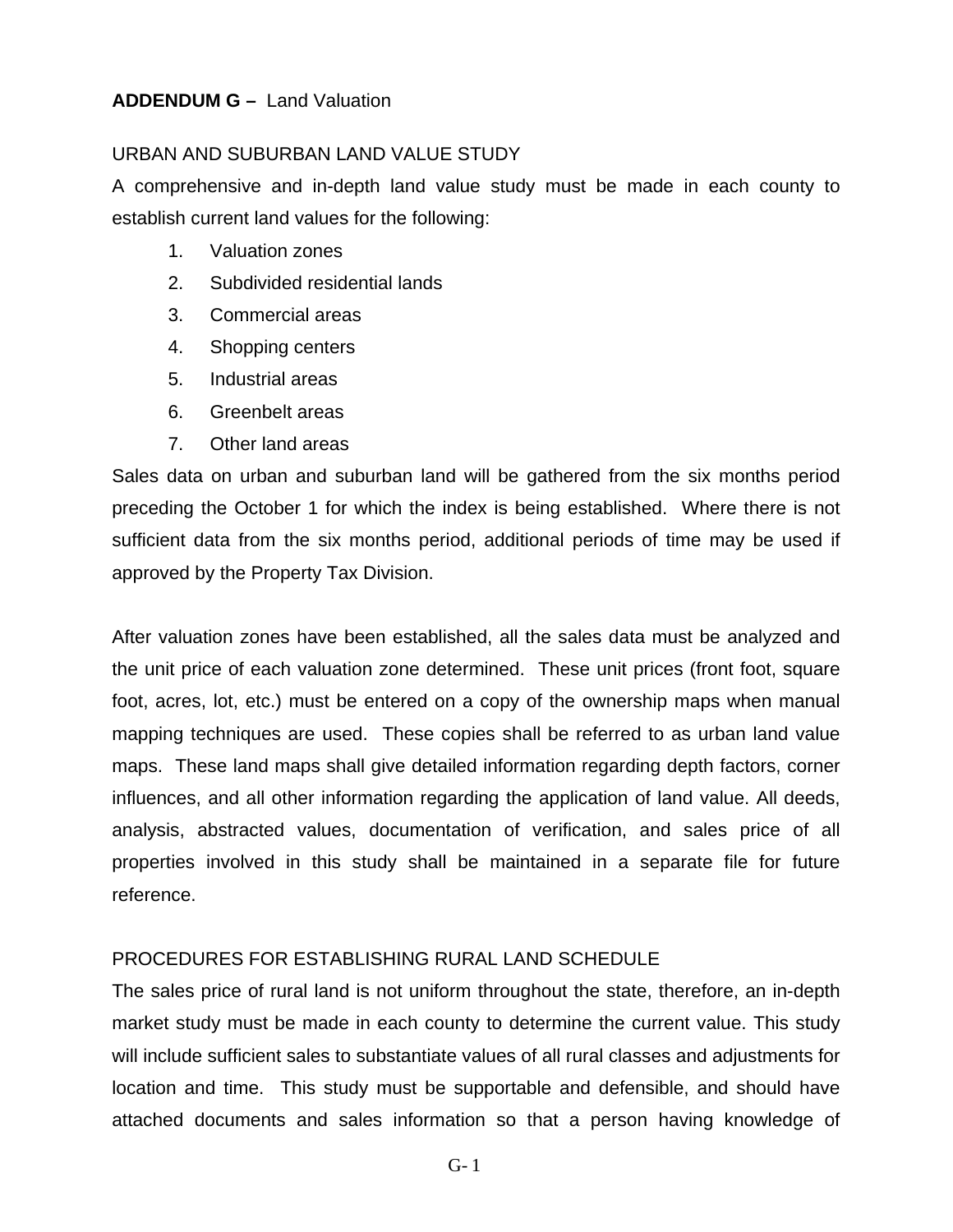appraisal techniques will understand the conclusion of value. Sales data on rural land will be gathered from the six months period preceding the October 1 for which the index is being established. Where there is not sufficient data from the six months period, additional periods of time may be used if approved by the Property Tax Division.

Use large acreage sales for determining per acre price of large rural tracts, and small acreage sales for determining per acre price of small acreage tracts. All sales must be verified with the seller, buyer, or someone having personal knowledge of the sale. The buyer/seller will be interviewed to verify the number of acres that are in each rural class and the value of improvements, timber, personal property, or properties other than land included in the sale. These items will be abstracted from the total sale price to determine the net price for land. An on-site inspection must be made of each property included in the study. Notes should also be made regarding access, location, topography, use, and other factors affecting value.

After sufficient sales and other information has been collected, assembled, and analyzed, a rural land schedule will be prepared. This schedule will have three major classes of rural land as follows:

A. Farmland

B. Pastureland

C. Timberland or woodland

These classes will be divided into three sub-classes as follows:

- A-1 Above average B-1 Above average C-1 Above average
- A-2 Average **B-2 Average C-2 Average**
- A-3 Below average B-3 Below average C-3 Below average

These classes may be adjusted for location or accessibility if the market study indicates such adjustment. The adjustment amount or percent must also be supported by the study.

A small acreage tract schedule will be prepared based on the sale of small acreage tracts. The acreage cut-off will be determined by the market study. Any adjustment must be supported by the study.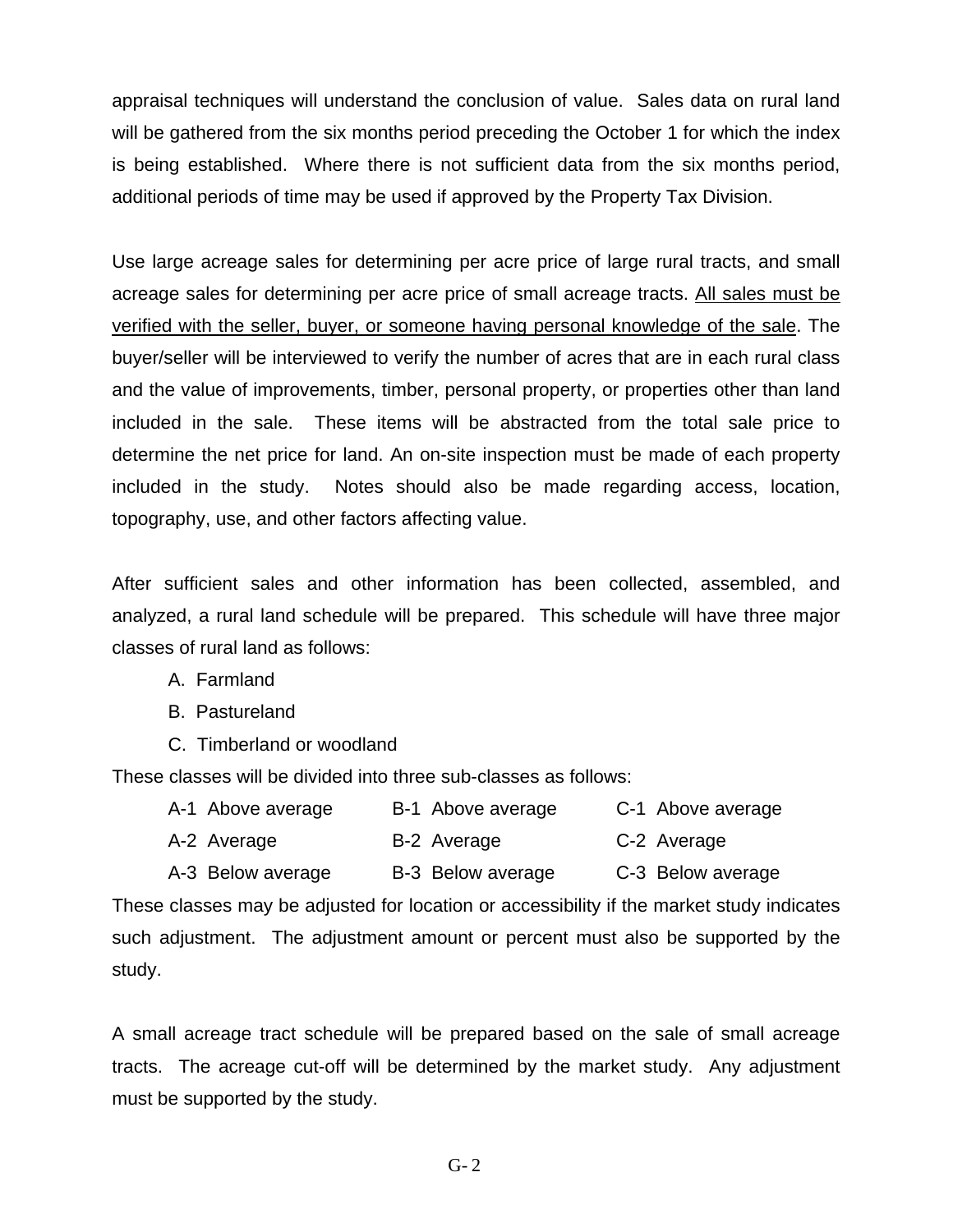All sales involving rural lands will be depicted on an ownership map, indicating location and acreage involved in the sale. Each sale will be numbered and identified. This will be used to determine whether sufficient sales have been obtained and used to reflect current market value in all rural areas of the county. *Form RP-34 will be used and will become a part of the documentation for this study, and filed with the deed copies, interviews, and other notes*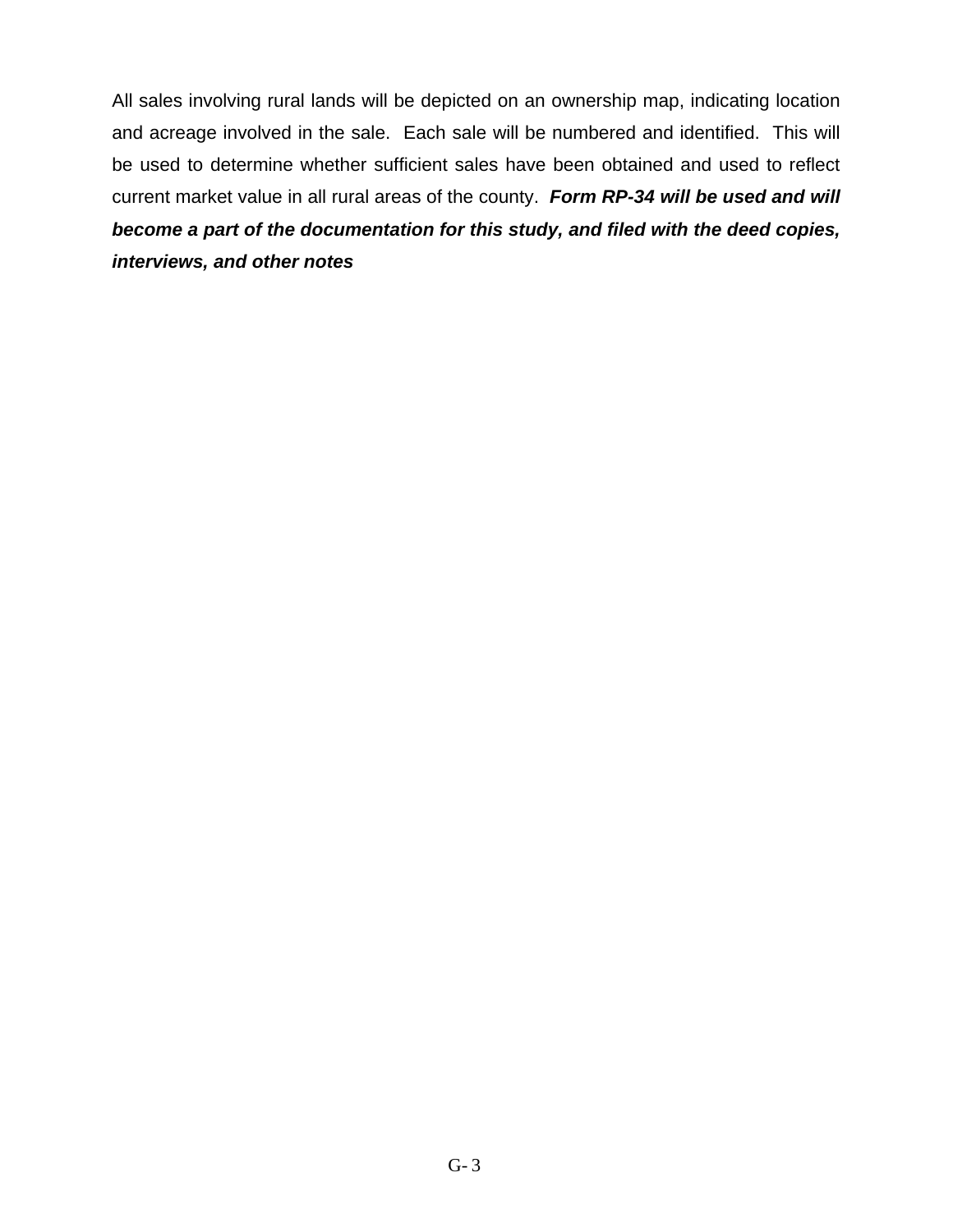#### **ADDENDUM H -** Personal Property

- 1. Personal property shall be valued according to the Alabama Personal Property Appraisal Manual (ADV-3).
- 2. A personal property work schedule has been developed to assist you in meeting time tables on the valuation of personal property. The time tables are as follows: **Function Begin Complete**
- a. Mail Business Personal Property Returns. August 1 October 1

Returns are to be mailed to every known business in the taxing jurisdiction. Form ADV-40 or other approved form must be used. It is imperative that a diligent effort be made to discover all taxable business personal property in the taxing jurisdiction.

b. Review and Calculate Returns. The Section of Care Returns of Care March 31

Returns are to be reviewed and calculated as they are received. Returns which are determined to be in need of further review are to be set aside for telephone audit.

c. Mail Second Notices. The Contract of the Manuary 1 January 5

Business Personal Property Returns are to be mailed to every business for which a return has not been received by December 31. Such second notice will give the taxpayer 10 days in which to complete and file the return.

d. Conduct Telephone Audits. The Conduct of Conduct Telephone Audits.

Telephone audits are to be conducted on all returns set aside for such audits during the review process. If sufficient information cannot be obtained during the telephone audit, a physical inspection, or detailed audit must be scheduled.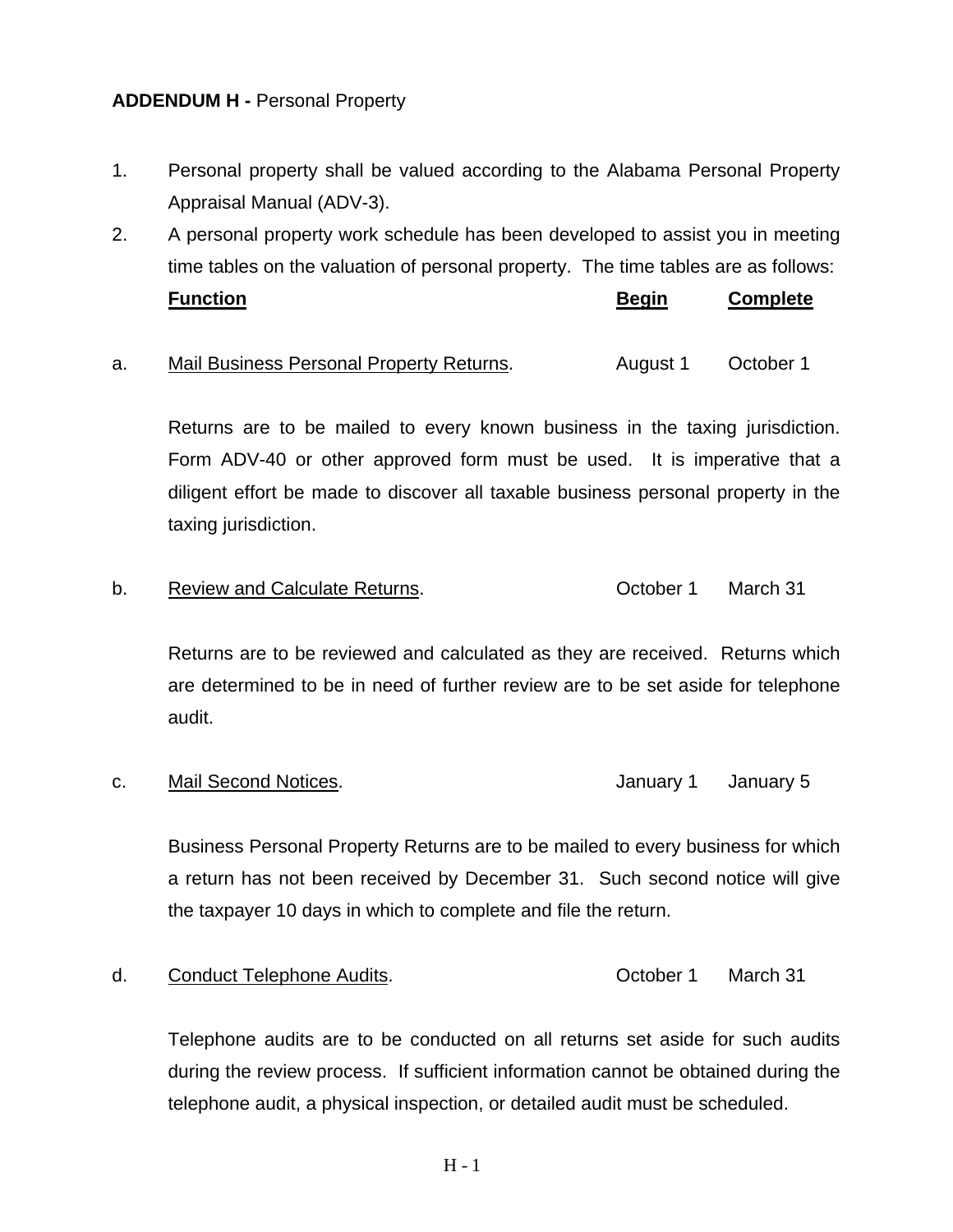#### e. Conduct Physical Inspection and Detailed Audits. October 1 May 15

Physical Inspections are to be conducted on 20% of the personal property accounts in each taxing jurisdiction. These inspections are to be conducted on a rotating basis so that all accounts within the taxing jurisdiction will be inspected in a 5 year period. Physical Inspection Audits and Detailed Audits are to be conducted on an as needed basis.

| Mail Appraisal Notices. | May 15 | May 20 |
|-------------------------|--------|--------|
|                         |        |        |

Mail notices of market value to business personal property owners. The notice should give the property owner 30 days in which to file a protest of the market value to the Board of Equalization.

| g. | Hold B.O.E. Hearings.                                                      | June 1 | June 30 |  |
|----|----------------------------------------------------------------------------|--------|---------|--|
|    | Hearings are to be held in conjunction with real property B.O.E. hearings. |        |         |  |
| h. | Make B.O.E. Changes.                                                       | June 1 | July 5  |  |
|    | Changes made by the B.O.E. are to be recalculated on a daily basis.        |        |         |  |

I. Complete Abstract to Tax Collector. by July 15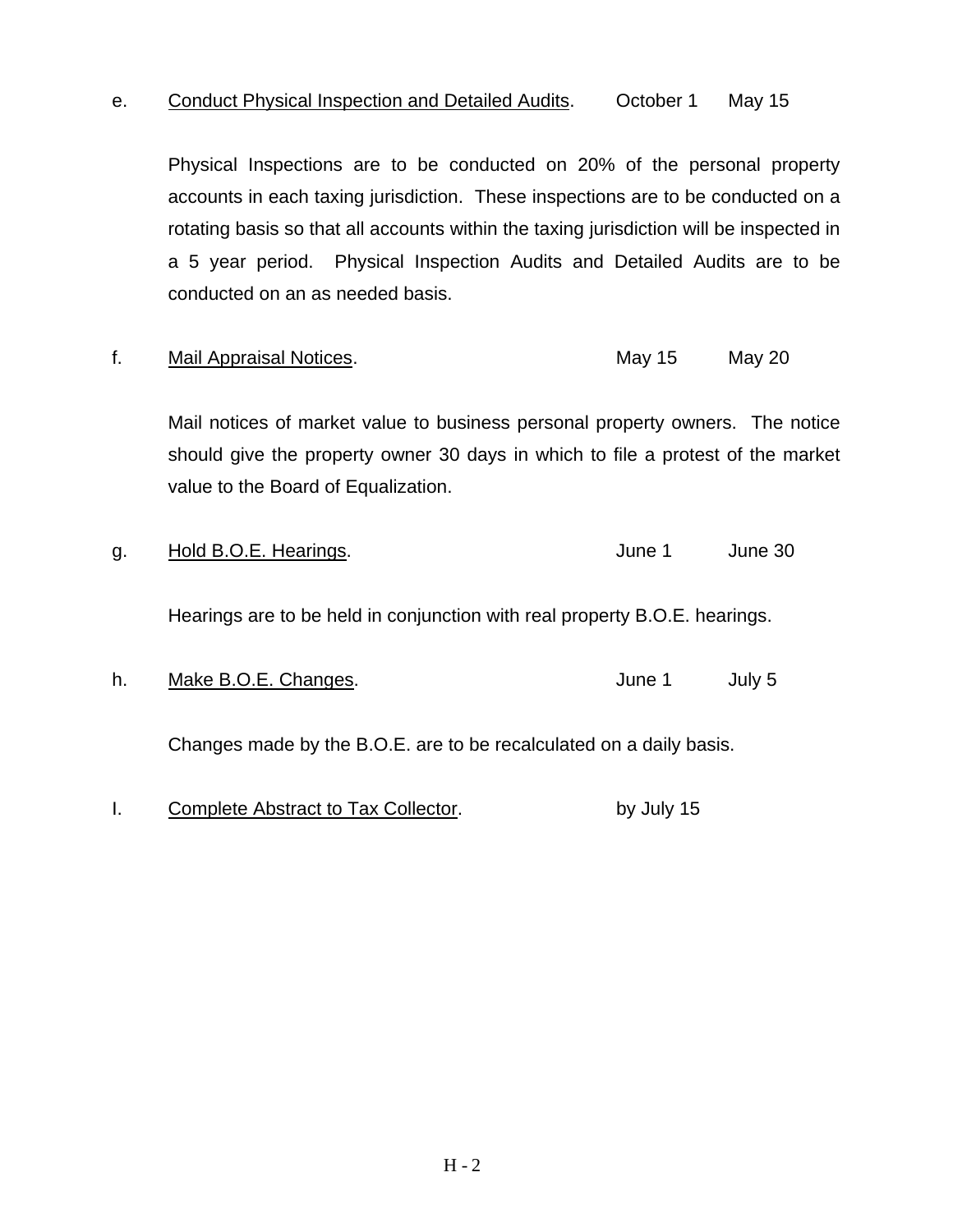### **PERSONAL PROPERTY - PHYSICAL INSPECTION**

In order to bring personal property assessments throughout the State into conformity with the requirements of Alabama law and the United States Constitution, the personal property in \_\_\_\_\_\_\_ County, subject to ad valorem taxation, must be appraised at its current fair and reasonable market value and properly assessed for taxation.

The county assessing official of **Example 20 County shall appraise all personal property** except Public Utility property located in the county according to its fair and reasonable market value as of October 1, 1994, and annually each year thereafter using Departmental Regulation ADV-3 Personal Property Appraisal Manual and the Alabama Personal Property Audit Manual. The valuation of personal property shall be conducted according to the following plan for enforcement and compliance:

- 1. One hundred percent of all personal property returns shall be reviewed each year to verify correctness and completeness of the return.
- 2. A telephone audit shall be conducted of all personal property returns which are unclear, incomplete, or in which questions have surfaced during the review process.
- 3. A physical inspection shall be conducted of 20% of the businesses in the county scheduled on a rotating basis so that every business is inspected at least every five years to also include any business in which questions remain unresolved after a telephone audit and every business that did not file a personal property return.
- 4. A detailed audit shall be conducted of any business with unresolved questions remaining after a physical inspection or where other factors indicate a detailed audit is necessary.

The county tax collecting official shall use all means available to collect taxes on personal property and diligently pursue the collection of delinquent taxes according to Sections 40-5-14 through 40-5-31, Code of Alabama 1975.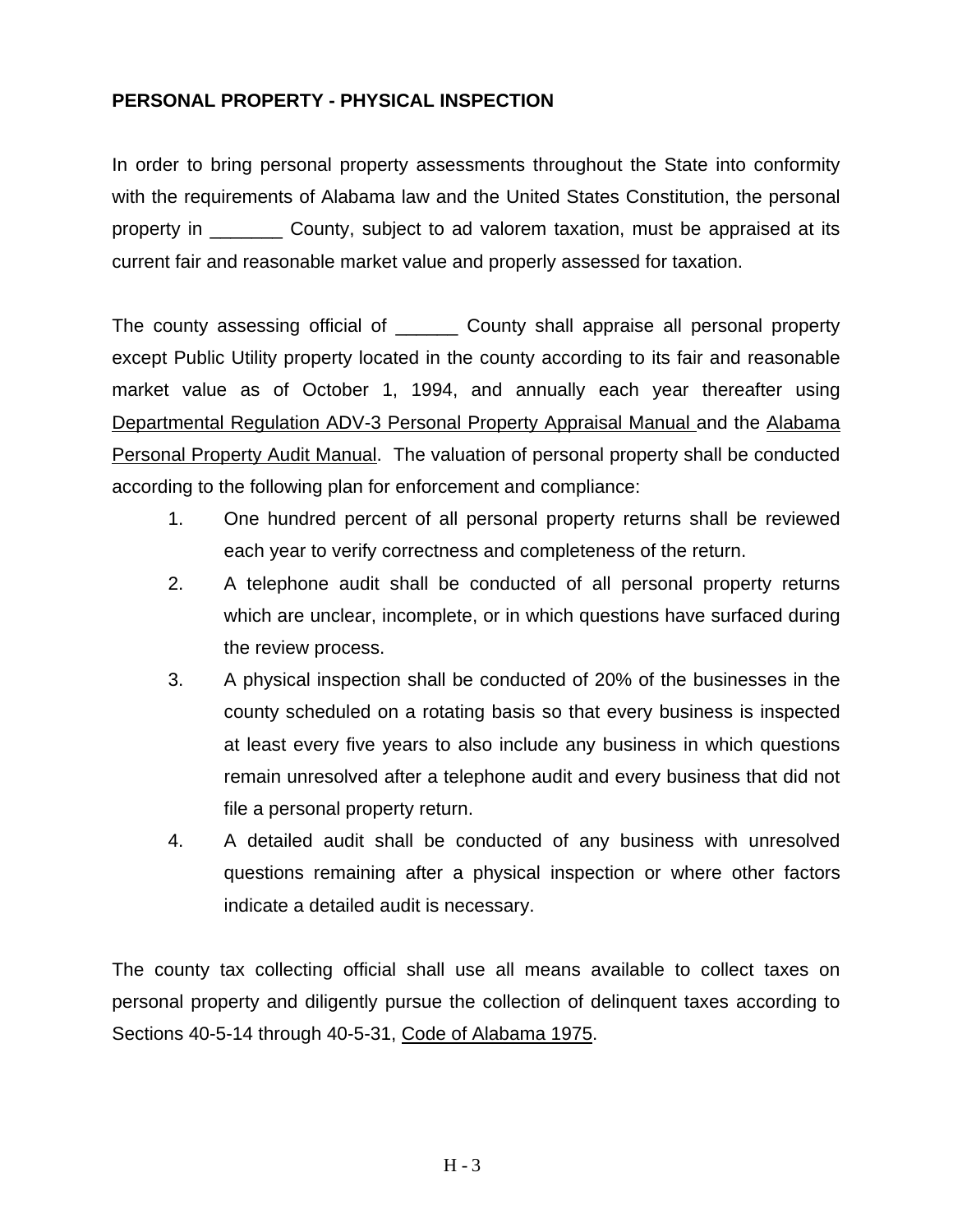# **BUSINESS PERSONAL PROPERTY APPRAISAL PROGRAM**

### GOALS:

The goal of the Property Tax Division is to properly administer the ad valorem tax laws as they pertain to the discovery, valuation, assessment, and collection of taxes on Business Personal Property.

Objectives:

- 1. Identify for assessment purposes all owners of Business Personal Property.
- 2. Identify all Business Personal Property subject to ad valorem tax.
- 3. Properly value all Business Personal Property subject to ad valorem taxes.
- 4. Maximize collections of taxes on properly assessed Business Personal Property.

### MISSION OF PROPERTY TAX DIVISION:

1. Review the status of the personal property program in each county in order to determine the progress achieved in implementing the program, the level of uniformity in the county and the level of values in the county.

Reference: Sections 40-2-11(9), Code of Alabama 1975.

"It shall be the duty of the Department of Revenue, and it shall have the power and authority, in addition to the authority now in it vested by law: (9) To visit, by the commissioner or by duly authorized agents, the several counties in the state for the purpose of investigating the work and methods of county tax assessors, tax collectors, probate judge, or other officers or boards charged with the duty of administering the tax laws of the state.. ."

Reference: Title 40-7-60:

"It shall be the function, duty, and responsibility of the Department of Revenue to periodically inspect and supervise the implementation and program of reappraisal of all property in the State of Alabama and to regulate, according to a definite schedule, the individual county-by-county reappraisal of such property."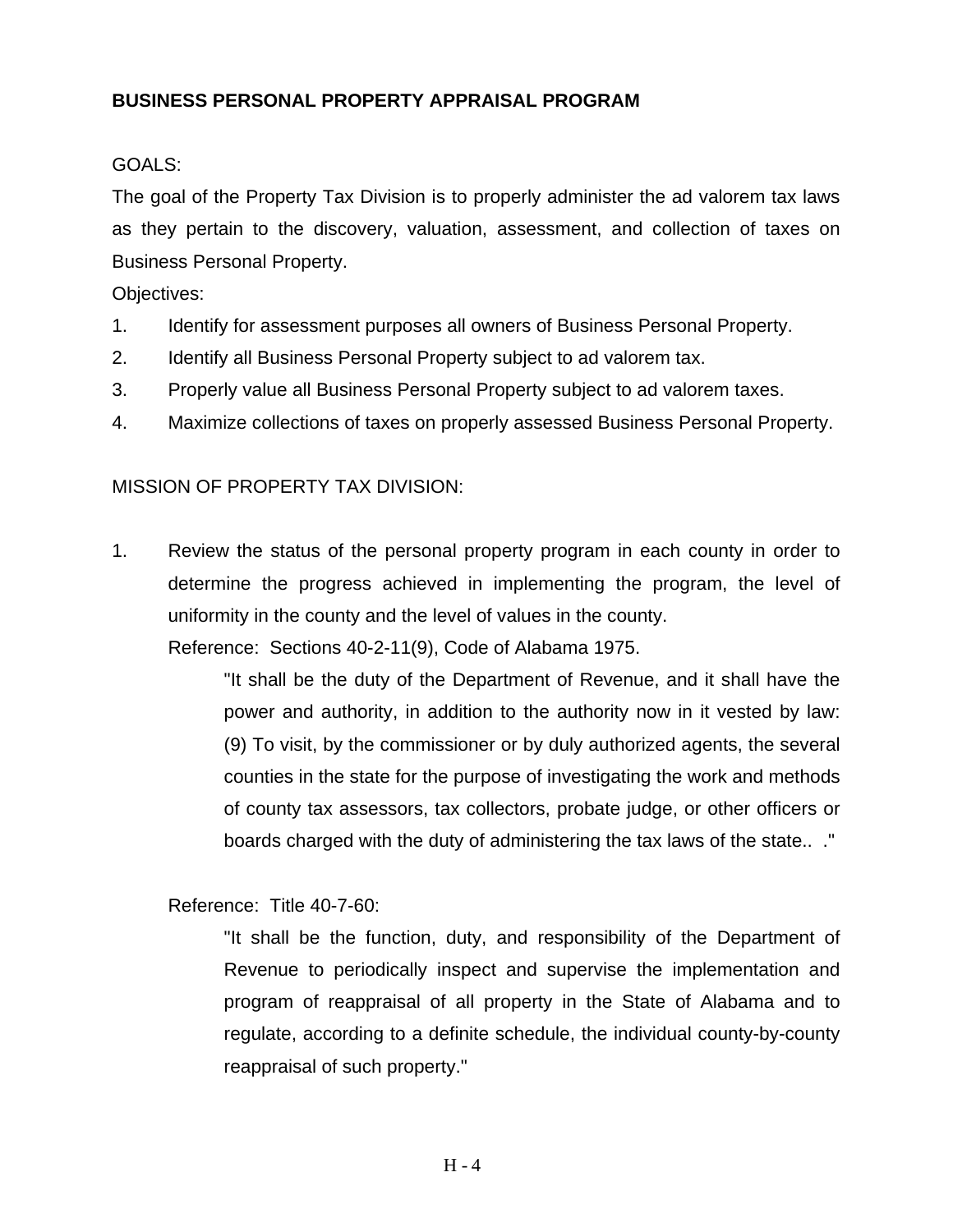2. Recommend and set standards and procedures to be followed by county Ad Valorem Tax officials. Recommend organization of work and assignment of duties and task in the various offices in order to maximize efficiency and effectiveness of the Business Personal Property program.

Reference: Title 40-2-11(1)

"It shall be the duty of the Department of Revenue, and it shall have the power and authority, in addition to the authority now in it vested by law: (1) To have and exercise general and complete supervision and control of the valuation, equalization, and assessment of property . . . and of the collection of all property . . . taxes for the state and counties . . . and of the several county tax assessors and county tax collectors . . . and each and every state and county official, board, or commission charged with any duty in the enforcement of tax laws . . . ."

Reference: Title 40-2-11(3)

"It shall be the duty of the Department of Revenue, and it shall have the power and authority, in addition to the authority now in it vested by law. (3) To confer with, advise, and direct the several county tax assessors, county tax collectors, probate judges, boards, or commissions and each and every state and county official charged with the assessment and collection of taxes as to their duties under the laws of this state."

Reference: Title 40-7-61

"The Department of Revenue shall prescribe procedures and shall set standards for the work to be done under this program . . . ."

Reference: Title 40-7-64

"The Department of Revenue shall prescribe for the counties the procedures to be followed, standards to be met, forms to be used, records to be kept and progress reports to be filed . . . ."

3. Assist county personnel in implementing the overall personal property appraisal program. Help design a field review schedule and audit trigger. Train county personnel in the field review and audit processes. Reference: Title 40-2-11(2)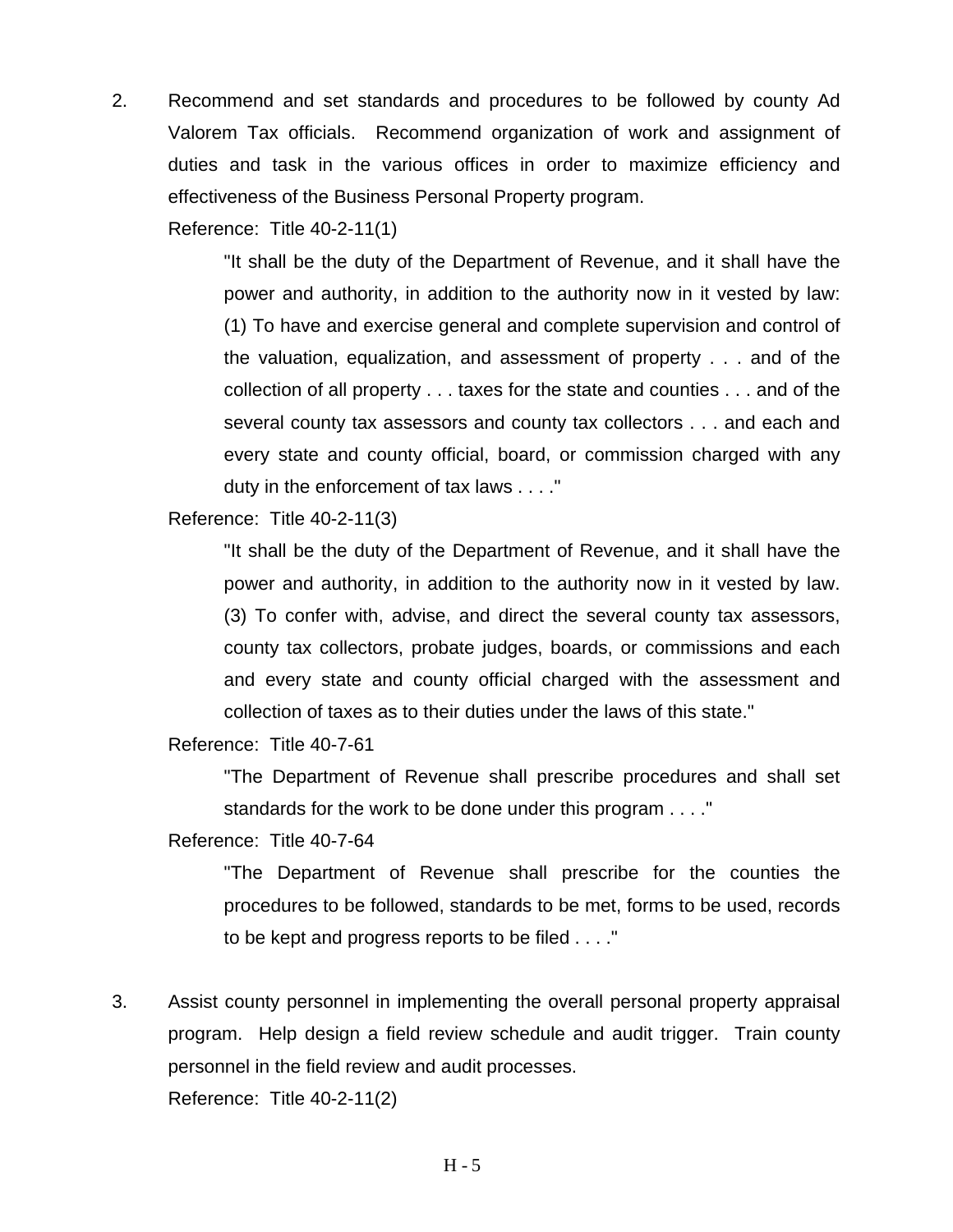"It shall be the duty of the Department of Revenue, and it shall have the power and authority, in addition to the authority now in it vested by law: (2) To equalize, value, and assess or cause to be equalized, valued, and assessed any property subject to taxation, and such valuations and assessments it shall enter or cause to be entered in the proper assessment book . . . ."

Reference: Title 40-2-11(3)

"It shall be the duty of the Department of Revenue, and it shall have the power and authority, in addition to the authority now in it vested by law: (3) To confer with, advise, and direct the several county tax assessors, county tax collectors, probate judges, boards, or commissions and each and every state and county official charged with the assessment and collection of taxes as to their duties under the laws of this state."

Reference: Title 40-7-61

"The Department of Revenue shall prescribe procedures and shall set standards for the work to be done under this program . . . ."

4. Review the work being accomplished by the county taxing official in order to determine compliance with Department of Revenue regulations, standards, and procedures as well as compliance with the provisions of Title 40, Code of Alabama 1975, as they pertain to Ad Valorem Taxation of Business Personal Property.

Reference: Title 40-2-11(1)

"It shall be the duty of the Department of Revenue, and it shall have the power and authority, in addition to the authority now in it vested by law: (1) To have and exercise general and complete supervision and control of the valuation, equalization, and assessment of property . . . and of the collection of all property . . . taxes for the state and counties . . . and of the several county tax assessors and county tax collectors . . . and each and every state and county official, board, or commission charged with any duty in the enforcement of tax laws . . . ."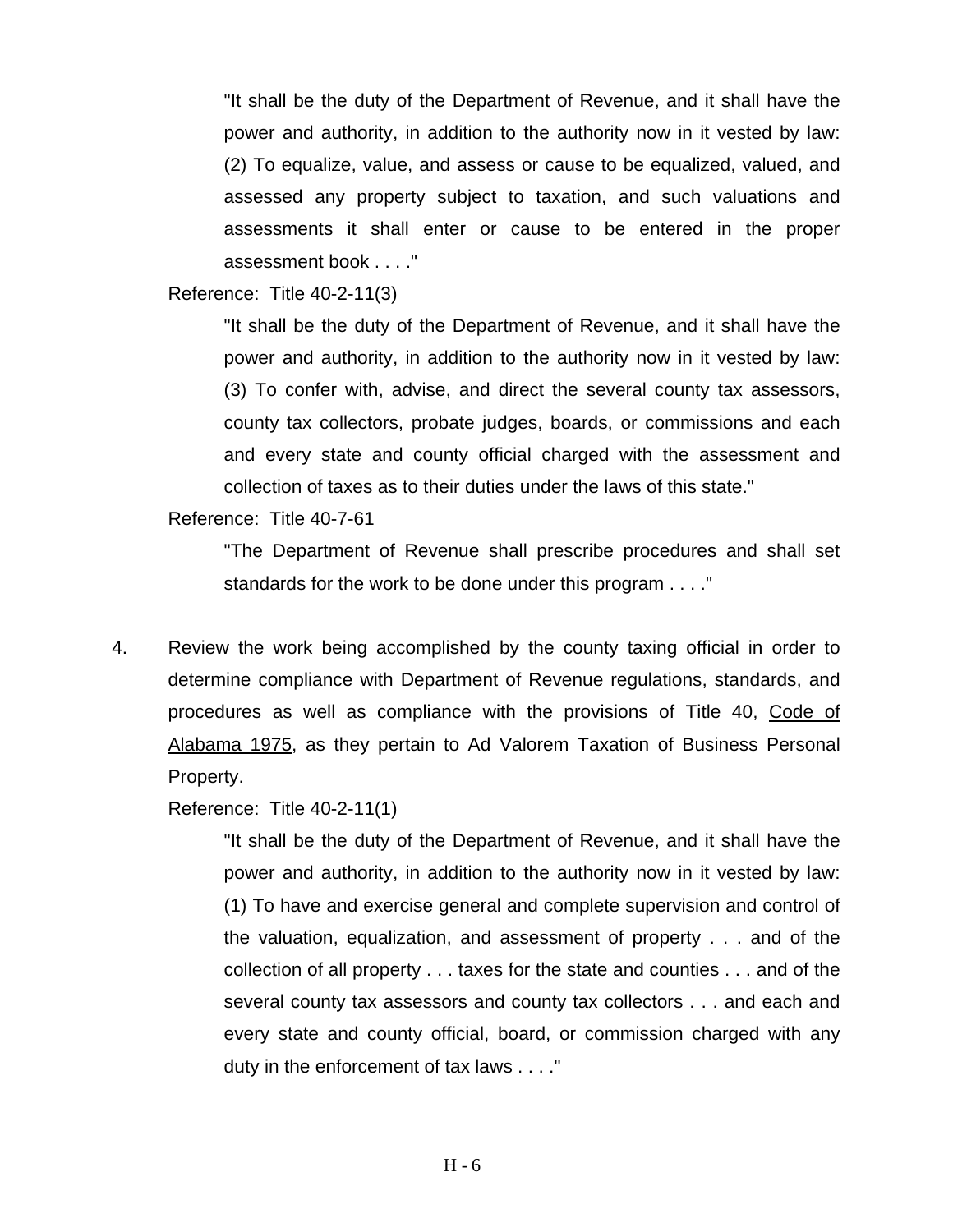Reference: Title 40-2-11(3)

"It shall be the duty of the Department of Revenue, and it shall have the power and authority, in addition to the authority now in it vested by law: (3) To confer with, advise and direct the several county tax assessors, county tax collectors, probate judges, boards, or commissions and each and every state and county official charged with the assessment and collection of taxes as to their duties under the laws of this state."

Reference: Title 40-2-11(9)

"It shall be the duty of the Department of Revenue, and it shall have the power and authority, in addition to the authority now in it vested by law: (9) To visit, by the commissioner or by duly authorized agents, the several counties in the state for the purpose of investigating the work and methods of county tax assessors, tax collectors, probate judge, or other officers or boards charged with the duty of administering the tax laws of the state . . ."

5. When a review of the status of the personal property program in a county reveals a deficiency then the Commissioner of Revenue shall order county taxing officials to implement the business personal property appraisal program, follow provisions of Title 40, Code of Alabama 1975, and implement Department of Revenue regulation, standards, and procedures. The Commissioner of Revenue shall order county officials to properly fund and staff the tax officials' offices when necessary in order to implement the Business Personal Property appraisal program.

Reference: Title 40-2-11(1)

"It shall be the duty of the Department of Revenue, and it shall have the power and authority, in addition to the authority now in it vested by law: (1) To have and exercise general and complete supervision and control of the valuation, equalization, and assessment of property . . . and of the collection of all property . . . taxes for the state and counties . . . and of the several county tax assessors and county tax collectors . . . and each and every state and county official, board, or commission charged with any duty in the enforcement of tax laws . . . ."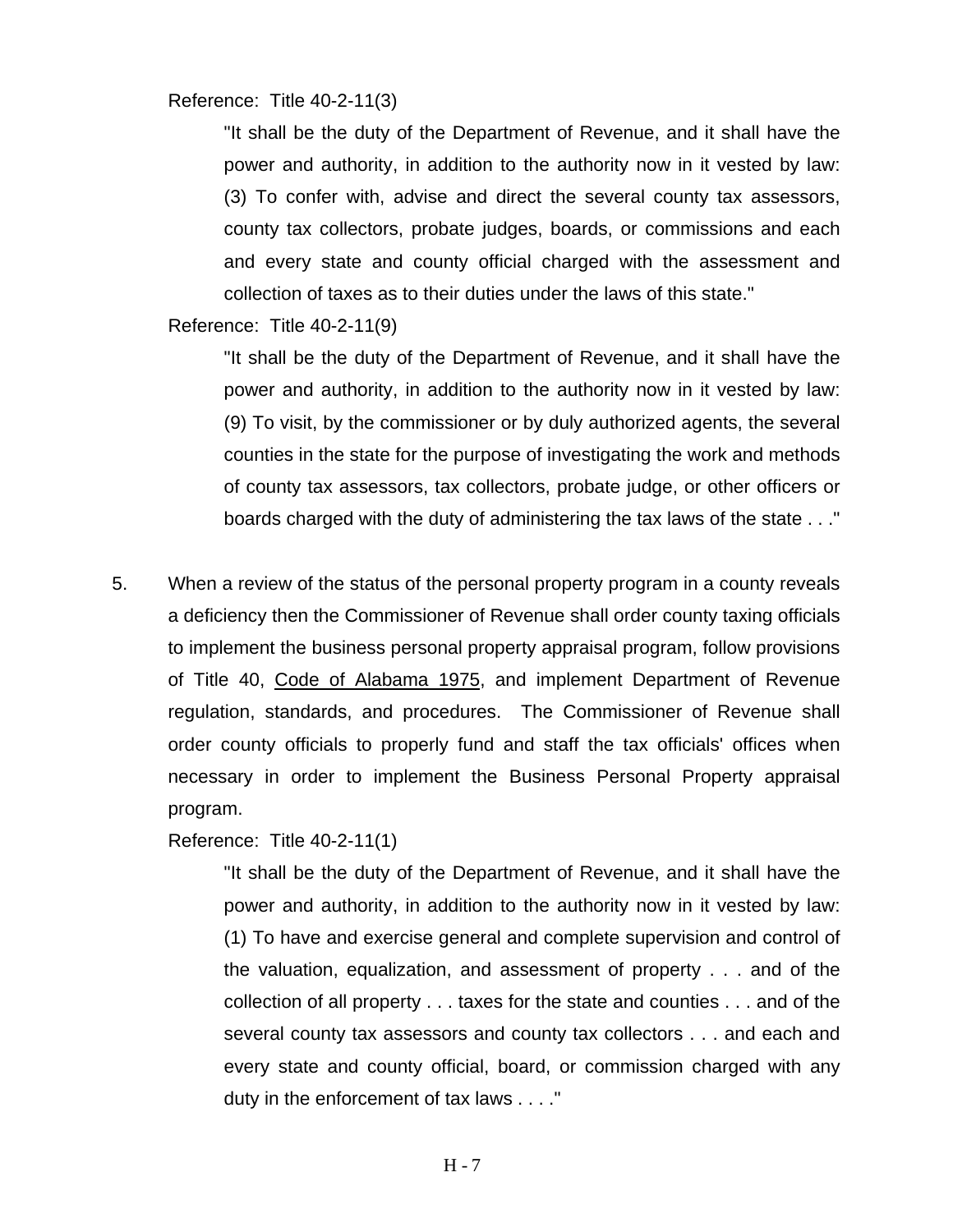Reference: Title 40-2-11(2)

"It shall be the duty of the Department of Revenue, and it shall have the power and authority, in addition to the authority now in it vested by law: (2) To equalize, value, and assess or cause to be equalized, valued, and assessed any property subject to taxation, and such valuations and assessments it shall enter or cause to be entered in the proper assessment book . . . ."

Reference: Title 40-2-11(3)

"It shall be the duty of the Department of Revenue, and it shall have the power and authority, in addition to the authority now in it vested by law: (3) To confer with, advise, and direct the several county tax assessors, county tax collectors, probate judges, boards, or commissions and each and every state and county official charged with the assessment and collection of taxes as to their duties under the laws of this state."

Reference: Title 40-2-16

"It shall be the duty of the Department of Revenue to examine such of the tax records of the several counties as will enable it to ascertain whether the tax valuation of the various classes of property as made in the respective counties of the state, is reasonably uniform as between the respective counties and is in proportion to the fair and reasonable market value of the property assessed. . . . If it shall appear to the said Department of Revenue that in any one or more counties of this state, or in any municipality or precinct of any county, the taxable values upon any one or more classes of property are not reasonably uniform with the values fixed upon the same classes of property in other counties or are not in proportion to the fair and reasonable market value of such property, the Department of Revenue shall investigate and inquire as to the reason therefore and, after making such investigation and comparison, shall have authority to order and direct the board of equalization to readjust and reequalize the same . . . ."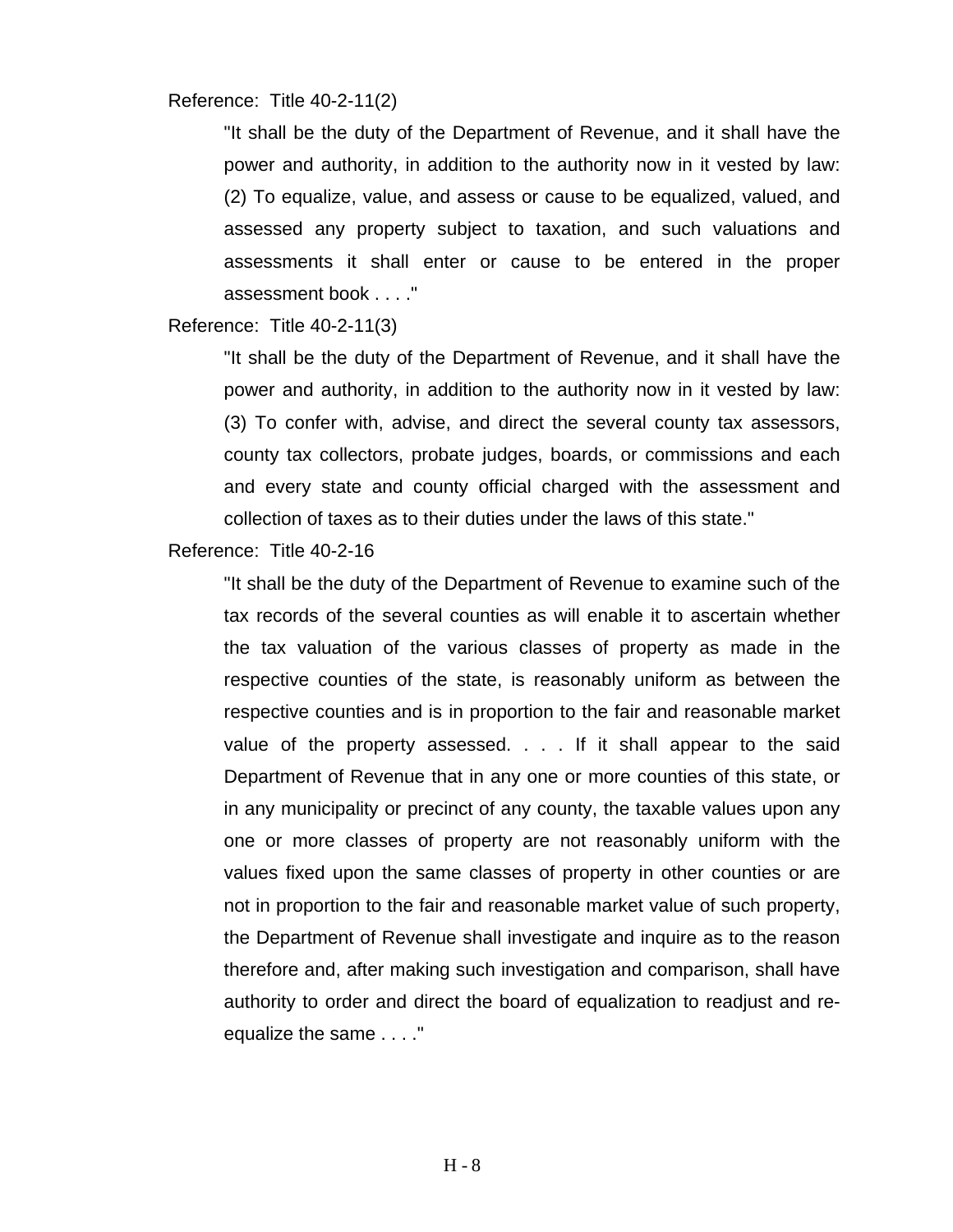Reference: Title 40-2-17

". . . If the board of equalization fails or refuses to make the changes and corrections thus ordered to be made by the state department, then the Department of Revenue shall itself, from such information it has or may obtain, revalue and equalize the property involved, and the expense of such revaluation and equalization shall be paid by the county so affected and by the state in the same proportion that the state tax levy and the county tax levy bear to the total state and county levy for ad valorem taxation . . . ."

6. If a county fails or refuses to implement the business personal property appraisal program either on the part of the tax official's failure to implement the program or on the part of the county commission to properly fund and staff the tax official's office, the Department of Revenue will take whatever action is necessary in order to implement all or part of the personal property appraisal program.

Reference: Title 40-7-67(a)

"Should any county fail or refuse for any reason to comply with the provisions of this division, the Department of Revenue shall employ qualified appraisers and/or let any contract necessary to accomplish the requirements of its directives and legal requirements as to property reappraisal."

Reference: Title 40-7-68

"The cost of any program for the equalization of ad valorem taxes shall be prorated by each county governing body to each agency therein on the basis of the proportion of the moneys received by each agency in the county to the total amount received by all agencies of such county."

Reference: Title 40-2-17". . . If the board of equalization fails or refuses to make the changes and corrections thus ordered to be made by the state department, then the Department of Revenue shall itself, from such information it has or may obtain, revalue and equalize the property involved, and the expense of such revaluation and equalization shall be paid by the county so affected and by the state in the same proportion that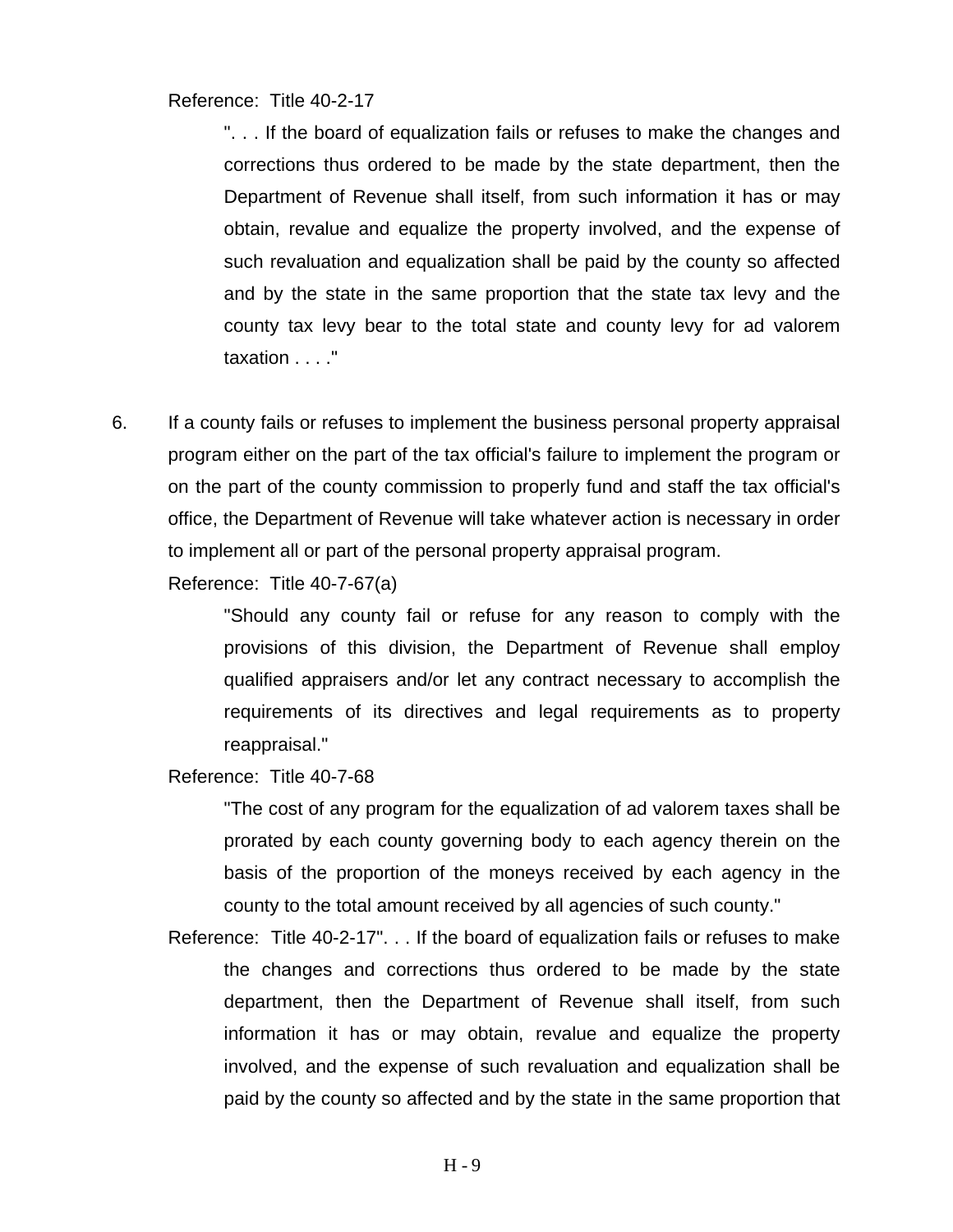the state tax levy and the county tax levy bear to the total state and county levy for ad valorem taxation .

### **LEASED OR RENTED CONSTRUCTION EQUIPMENT**

The Reporting of Leased and/or Rented Construction Equipment and Construction Related Equipment by In-State Businesses.

- 1. This directive is issued for the purpose of clarifying the procedures to be followed for the filing of business personal property returns by businesses which maintain a physical business location in the state and are engaged in the leasing and/or renting of construction equipment and construction related equipment.
	- a. Construction equipment is defined as equipment used in the building, maintaining, repairing, or improving of a structure or roadway.
	- b. Construction related equipment is defined as equipment necessary for the operation of construction equipment, such as: generators, air compressors, etc.
- 2. All businesses having a physical business location within the State of Alabama and engaging in the leasing and/or renting of construction equipment and construction related equipment, as defined above, shall report all such lease/rental equipment as follows:
	- a. Businesses shall report all construction equipment and construction related equipment owned by the business as of each October 1. If the lease is a short term lease (less than one year), then the asset should be reported to the taxing jurisdiction where said equipment is based. Based is defined as the location to which the property leaves from and returns to when the lease is terminated. If the lease is a long term lease (a year or longer), then the asset should be reported to the taxing jurisdiction where said equipment is physically located.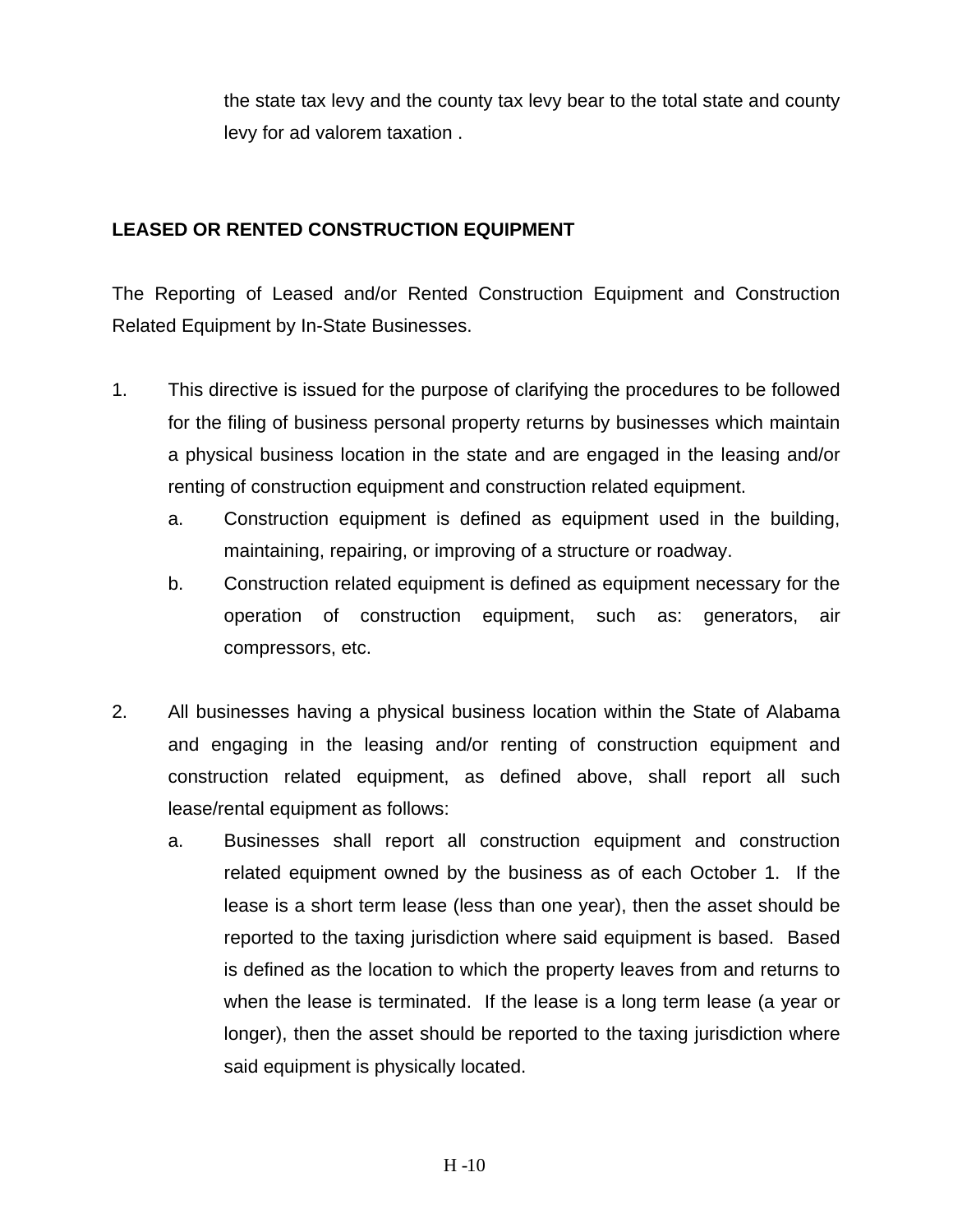b. In addition to the lease/rental equipment, all other business personal property (machinery and equipment, furniture and fixtures, supplies, computers, etc.) owned by the business must be reported to the taxing jurisdiction where said property is located as of each October 1.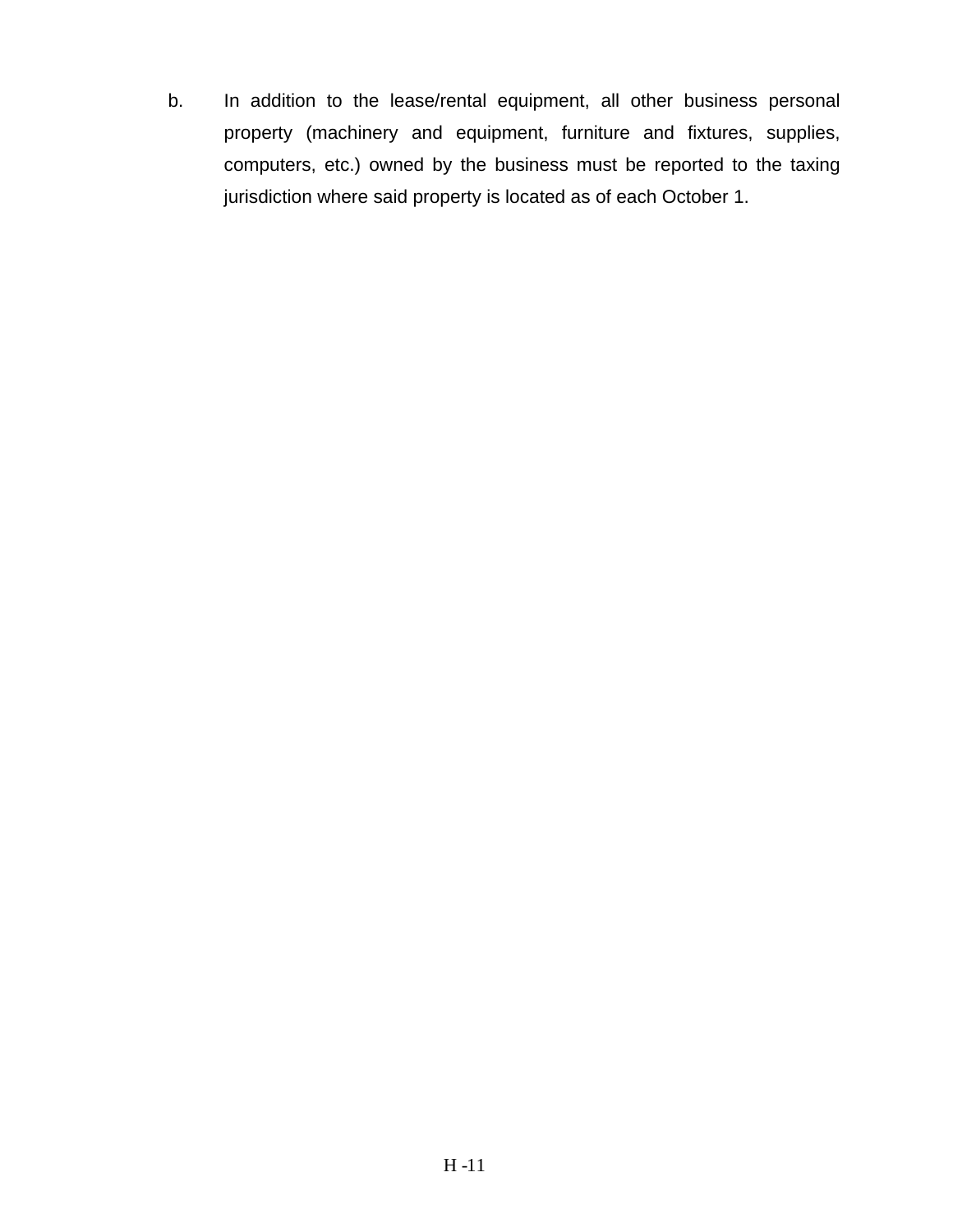#### **ADDENDUM I -** Proofing and Correlation of Value

#### 1. Proofing

When the county index and land value schedules are completed, the validity of the studies will be tested against current sales of improved properties. RCN minus depreciation plus land value will be compared to total sales price of the property and percentage of sales price obtained by the appraisal method. This testing period will be completed prior to final approval of land value schedules and indexes. The proofing of value procedures will be on a random basis throughout the cities and county. All proofing data, analysis and the results will be submitted to the Property Tax Division Supervisor of Field Operations.

### 2. Correlation of Value

After all land and improvement values are determined and entered on the property record cards, the indexes and land values will be finalized and a final review and correlation will be made as follows:

- a. Parcel values by ownership, will be compared to similar property in the neighborhood and/or subdivision and values correlated to comparable property. The blending of small acre tract values into large rural acre tract values shall be carefully checked during this process.
- b. When apparent discrepancies appear in the correlation of value process, the property record will be flagged for field review. The field review will be used to correct any errors, discrepancies, or inequities.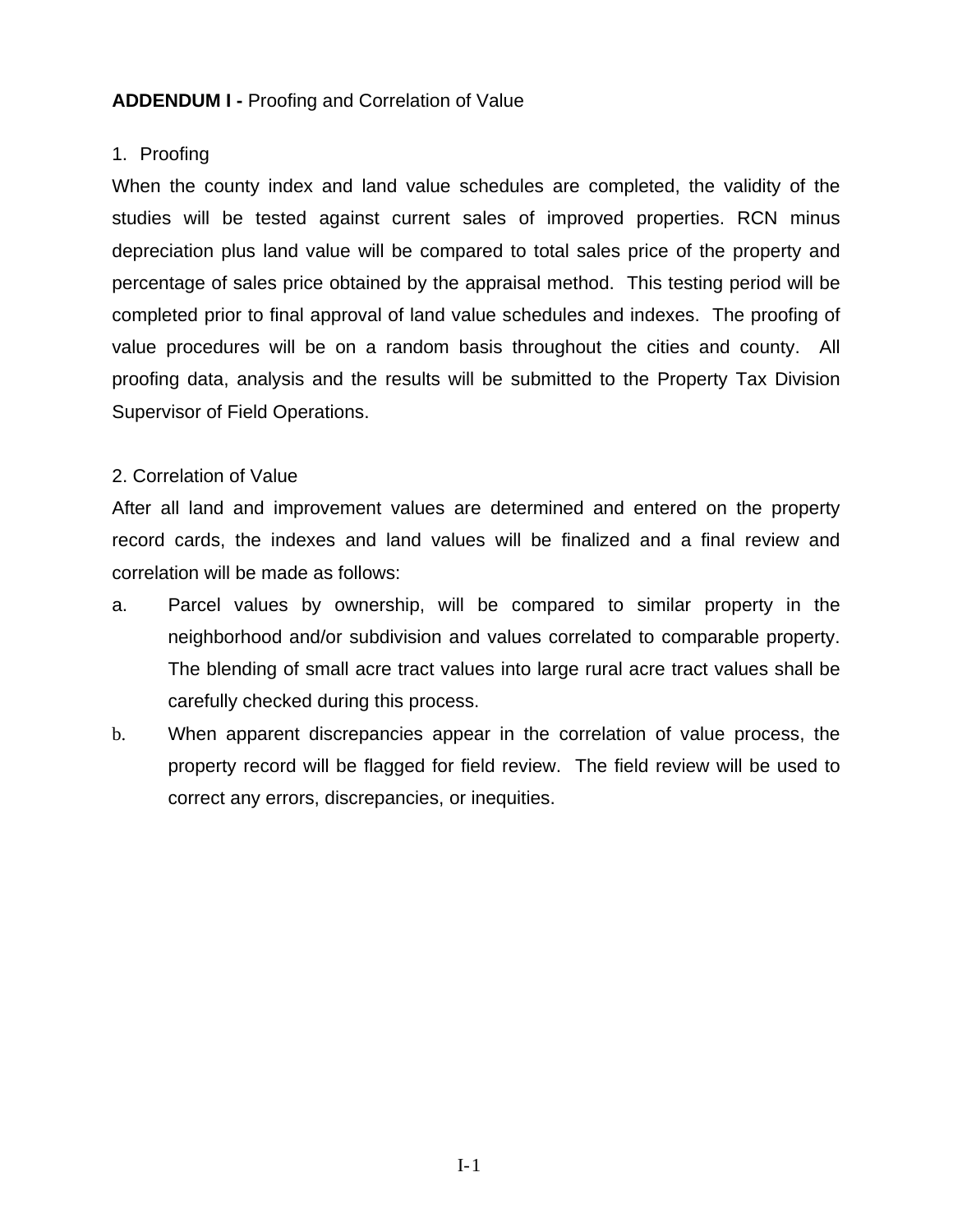### 1. **DEVELOPING A COST INDEX**

When establishing an index factor, the following guidelines should be adhered to as closely as possible. Sample dates: 4/1/ - to 10/1/ unless otherwise approved by the Director of the Property Tax Division.

- a. Discovery
	- (1) Contractors All available contractors in the county should be contacted. Too many samples used in the study from one contractor may cause the index study to be rejected.
	- (2) Updates Another source of discovery is during the review of updates for the tax year.
	- (3) Building Permits Inspection of building permits can produce valuable information and cost of new construction.
	- (4) Tax Roll Valuable information about new construction may be obtained from the tax roll. The taxing official should make every effort to secure the sales price when property is assessed.
	- (5) Realtors Costs, descriptions, and other valuable information can be obtained from realtors.
	- (6) Equalization Hearings Informal and formal hearings are an excellent source of construction cost.
- b. Required Data
	- (1) Cost Sale price or cost of new construction must be verified. "Replacement cost to the owner" should be obtained according to Property Tax Division guidelines.
	- (2) Type A sampling of different types of construction should be included in the index study, such as: residential, commercial, multifamily, etc.
	- (3) Size When gathering construction data, every attempt should be made to obtain as many differences in size as possible, to ensure a valid index factor.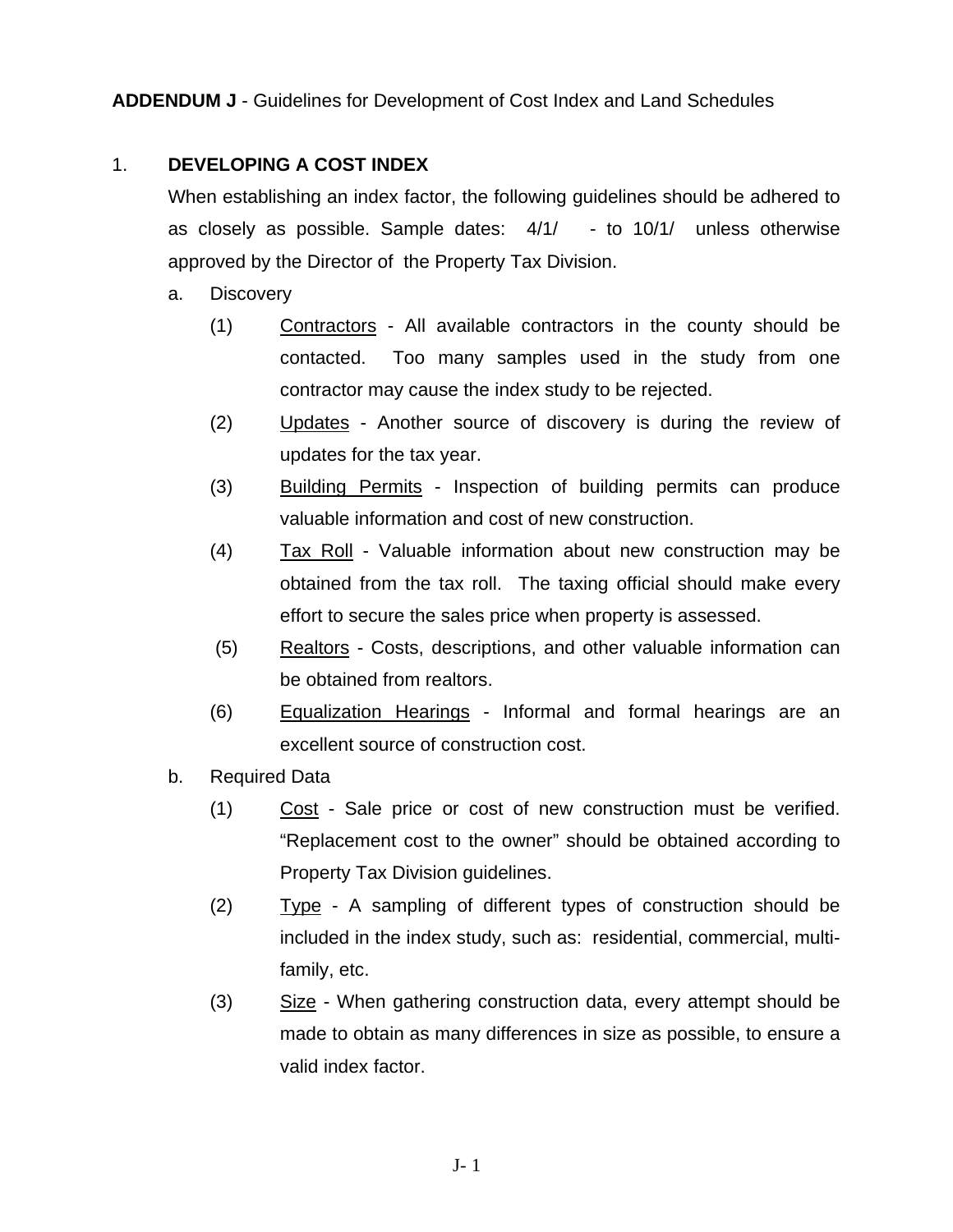- (4) Class Careful judgement should be used in determining the class of a subject; furthermore, various classes of construction should also be used to establish the index. Too many of the same class in an index study may also be grounds to reject the index selected.
- (5) Land Value Land values should be verified and abstracted from sales prices to determine construction cost and to establish land values.
- c. Development
	- (1) Field Inspection
		- (a) Measure and list all improvements included at time of sale.
		- (b) Assign class while inspecting property.
		- (c) Photograph improvements to be included in study.
	- (2) Calculation of Improvements
		- (a) Make sketches of all improvements on the appropriate Alabama property record card and calculate the base year construction cost.
		- (b) Divide total new construction cost by the base year construction cost to determine the indicated index factors to be used in study.
	- (3) Selection of Index Factor
		- (a) Subjects should be representative of all areas of the county instead of being limited to one or two cities, valuation zones, subdivisions, towns, etc.
		- (b) To determine factor to be used, a statistical analysis must be performed, including but not limited to: mean, median, mode and weighted mean.
		- (c) Proofing of the indicated index factor, using sales of all types of property, old and new, should be completed prior to submission for review by the Department of Revenue. (See **ADDENDUM I**)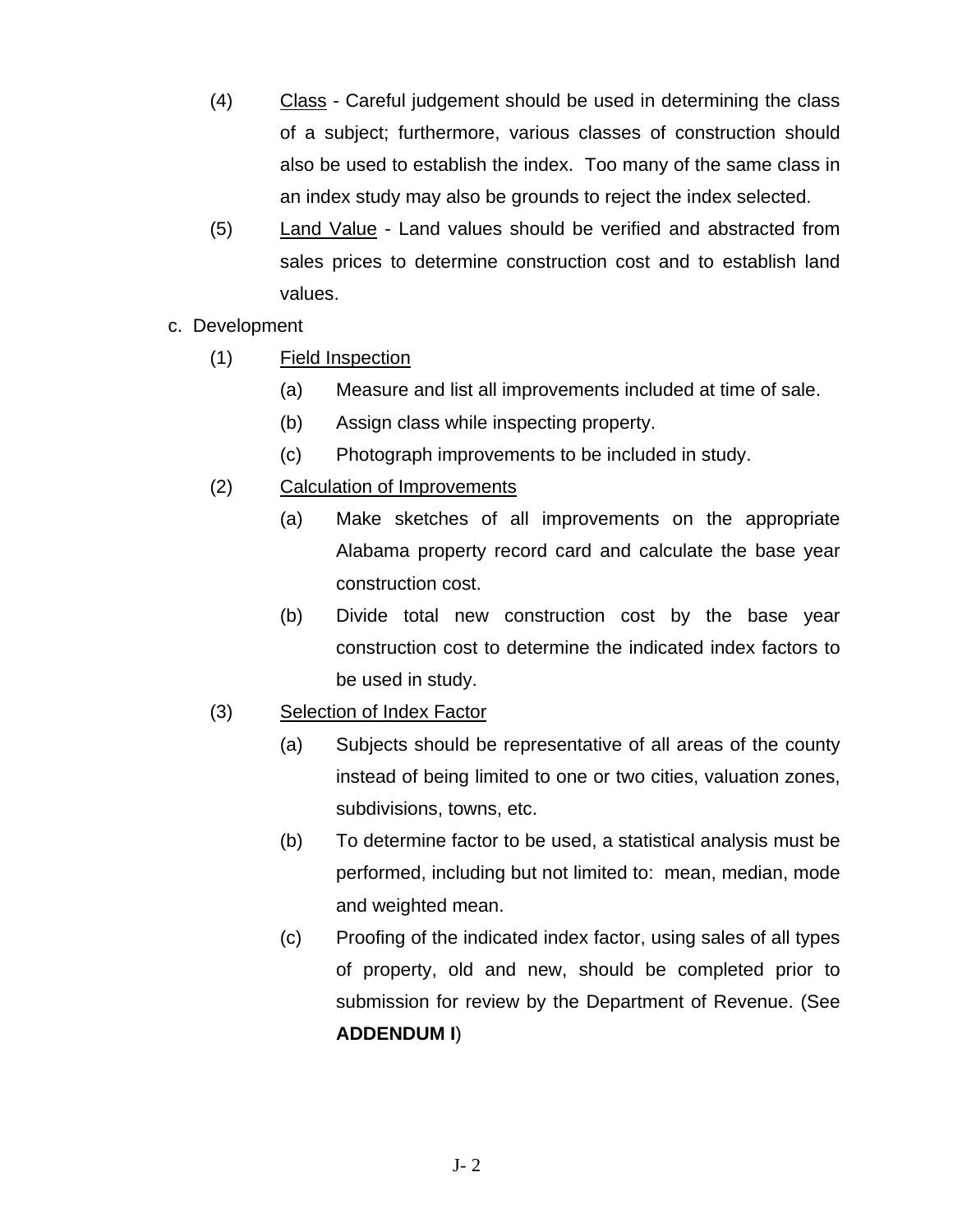- d. Request for Approval
	- (1) Presentation All subjects should be sketched on the index study property record card with photograph, parcel number, contractor or seller's name, base year construction cost, new construction cost, and indicated index factor. Index Study Forms for presentation will be provided to each county.
	- (2) Request for Review A letter requesting review of new indicated index factor should be submitted to the appropriate district supervisor of the Property Tax Division upon completion of the study. Proofing study documentation and a brief explanation of any problems incurred while conducting the study should be included.
	- (3) Approval of Index Final approval of the index will be made by the Property Tax Division Supervisor of Field Operations only after the review of the index study and the proofing study.

# 2. **GENERAL GUIDELINES FOR LAND VALUATION**

- a. Date: Sales from 4/1/ through 10/1/ unless otherwise approved by the Director of the Property Tax Division.
- b. Discovery
	- (1) Realtors A wealth of information can be obtained from a cooperative realtor, such as: sales price, history of property, time of sale, location, allotments, and many other factors that might alter the value of a property.
	- (2) Sales Questionnaire This is an excellent way to obtain information from both the buyer and seller. Throughout the state, appraisers have reported good response from this method. Sample forms of sales questionnaires can be obtained from the Ad Valorem Tax Division.
	- (3) Updates Another excellent way to gather sales information is while reviewing updates for the tax year and being constantly in contact with the property owners.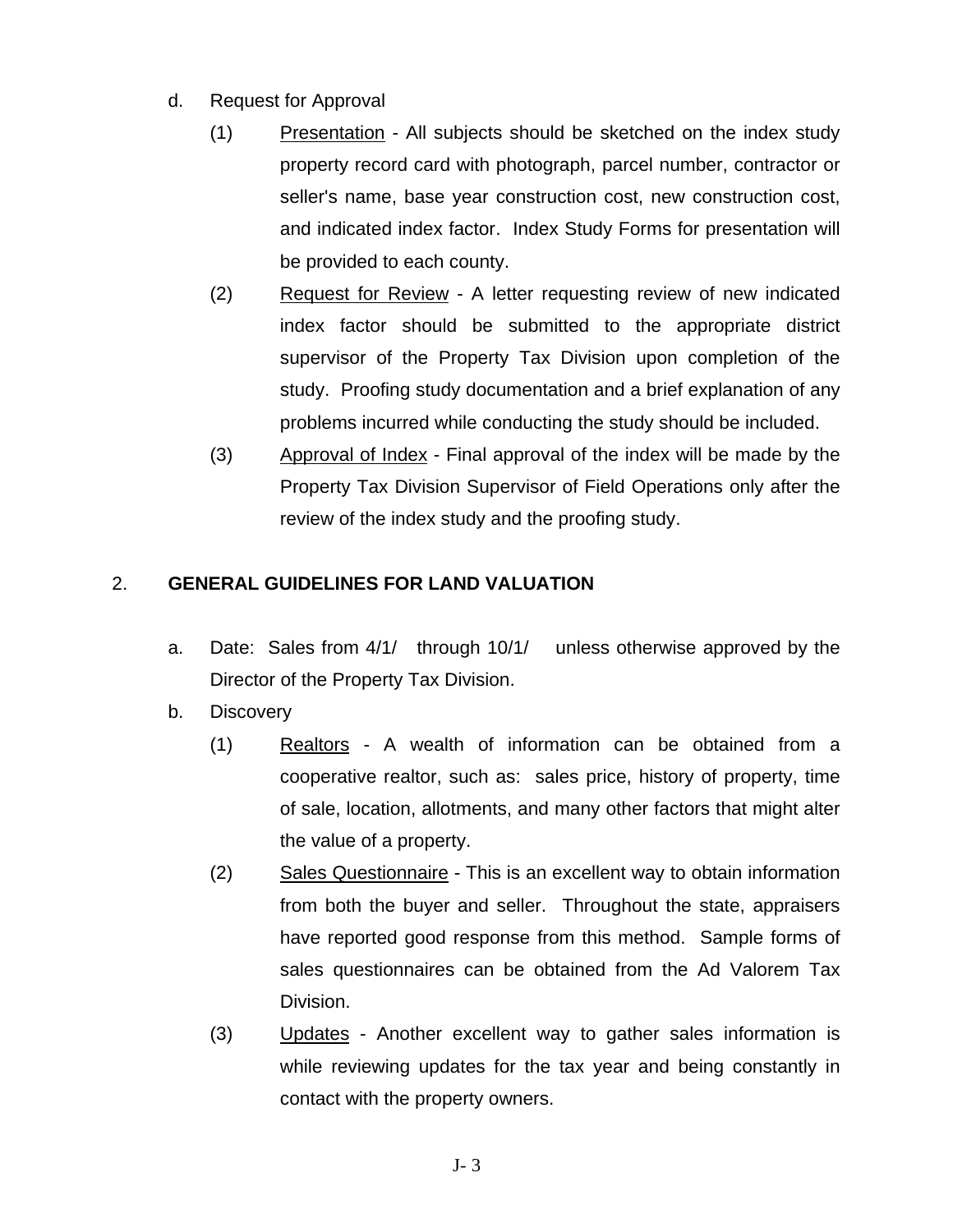- (4) Tax Roll Valuable sales information may be obtained from the tax roll. The taxing official should make every effort to secure the sales price when property is assessed.
- (5) Board of Equalization Both formal and informal hearings are excellent sources for obtaining detailed information from either the seller or buyer of property that may have sold during the year.
- c. Rural Land Schedules Rural land is defined as the more remote, outlying areas that have a lower population density. The land is usually undeveloped or used for agricultural, mineral, recreational, or residential purposes. The distinguishing factors for establishing the large and small schedules will be determined solely by the market.

Adjusting factors: when sales are compiled, adjustments are made to reflect the value of the land only.

- (1) Location In order to develop a land schedule that will consider such factors as access, urban influence, and any other factors that could possibly affect market value, the appraiser must perform a careful analysis of each and every sale.
- (2) Improvements The sale of most rural property includes buildings, but the appraiser must remove them from the purchase price to obtain the fair and reasonable market value of the land. Where improvements are present, the appraiser must be especially careful to discount their influence on the sale. Improvements to rural land, as well as urban land, are best valued by the cost approach.
- (3) Crops and Timber The value of all agricultural crops and timber located on property at the time of sale must be abstracted from the sale price to establish market value of raw land.
- (4) Government Programs In the case of land producing such field crops that involve allotments or any other government assisted programs, adjustments for these can be extremely important and must be taken into account in the sales analysis and determination of basic land units.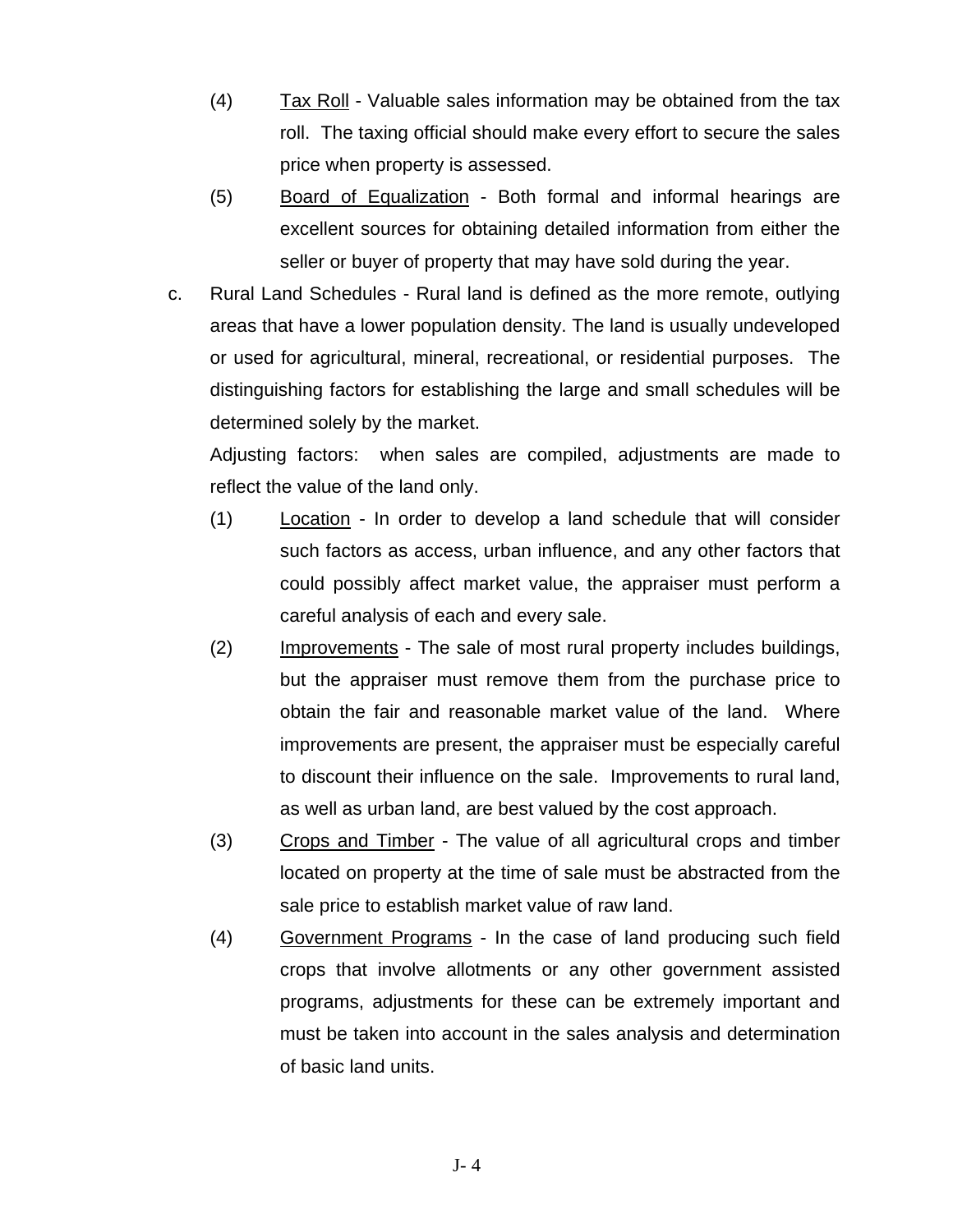- (5) Time In making the time adjustment, just as for urban land, the appraiser must be careful to consider any material change in rural land values during the interim.
- (6) Amenities The appraiser must use careful judgement when assigning a value to a property enhanced by such amenities as rural water systems, lakes and ponds, etc.
- (7) Personal Property When a rural property sale includes personal property items such as equipment, livestock, etc., the appraiser must remove them from the purchase price to obtain the fair and reasonable market value of the land.
- (8) Land Class All the land is assigned a class, which is based on the productivity level or use of the land. Market data for every subclass of land is compiled. This compilation evolves into the county's rural land schedule, in which a per acre value is assigned for every subclass. These values generally vary by county since soil quality, supply, and demand are obviously not uniform among counties.
- (9) Topography The use of rural property is often determined by its topography. For example, flat and gently rolling land may be used for farmland, whereas steeper land might have to be used for grazing of livestock or for growing timber. Also, topography will often dictate the use to which a site may be used. It may also determine the size of the foundation, the type of construction, and the location of the building on the site.
- d. Urban Land Urban land is defined as nonagricultural property that is under the influence of commercial, industrial, or residential use.
	- (1) Location Location factors social environment, proximity to schools, churches, markets, recreational facilities, hospitals, transportation, utilities, nuisances, and others - strongly influence market prices and tend to establish ranges or limits of value within the areas affected by them. For example, when a church, school, or hospital may be a distinct asset to a community, it usually has a depreciating effect on property immediately adjoining it. Location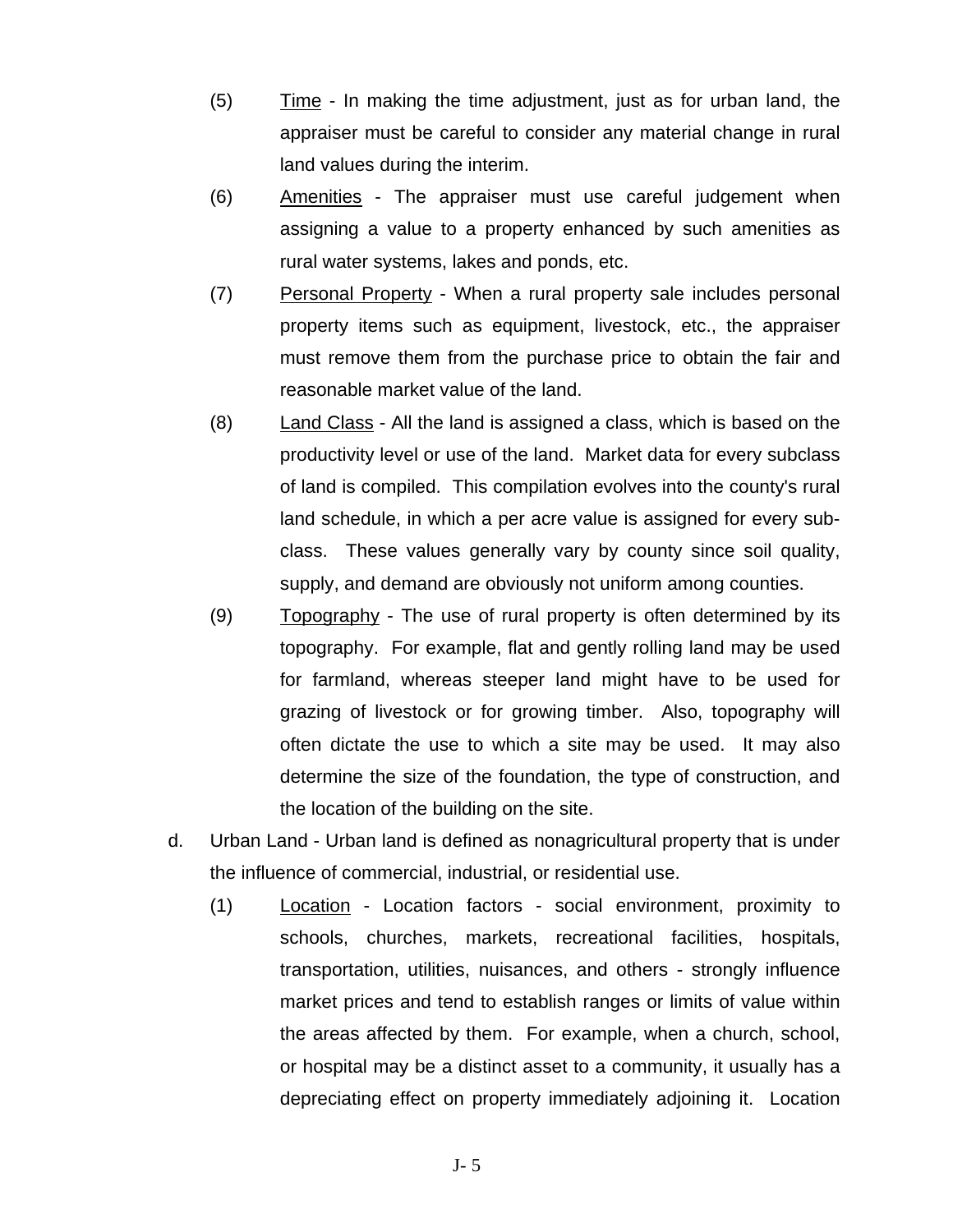factors explain why a residence of certain specifications and quality of materials and workmanship located in one section, will sell for a considerably higher price than its counterpart located in a less desirable section.

- (2) Units of Comparison It is often necessary to analyze differences in size and shape of comparable sale properties in order to apply uniform methods of valuation and to compare directly sites of varying size and shape. Five basic units of comparison are used to value sites:
	- (a) front foot
	- (b) square foot
	- (c) acre and section
	- (d) site (lot)
	- (e) units buildable

Careful judgement must be exercised in selecting the unit of comparison.

- (3) Type Once the appraiser completes a study of the typical urban land sales within the county, he will then separate the sales into different land uses such as commercial, residential, apartment house, and industrial. At this time, a more in depth study of each type of property will be performed.
- e. Approval of Land Schedules Final approval of land schedules will be made by the Property Tax Division Supervisor of Field Operations only after the review of the appropriate land schedule study analysis and documentation and the proofing study.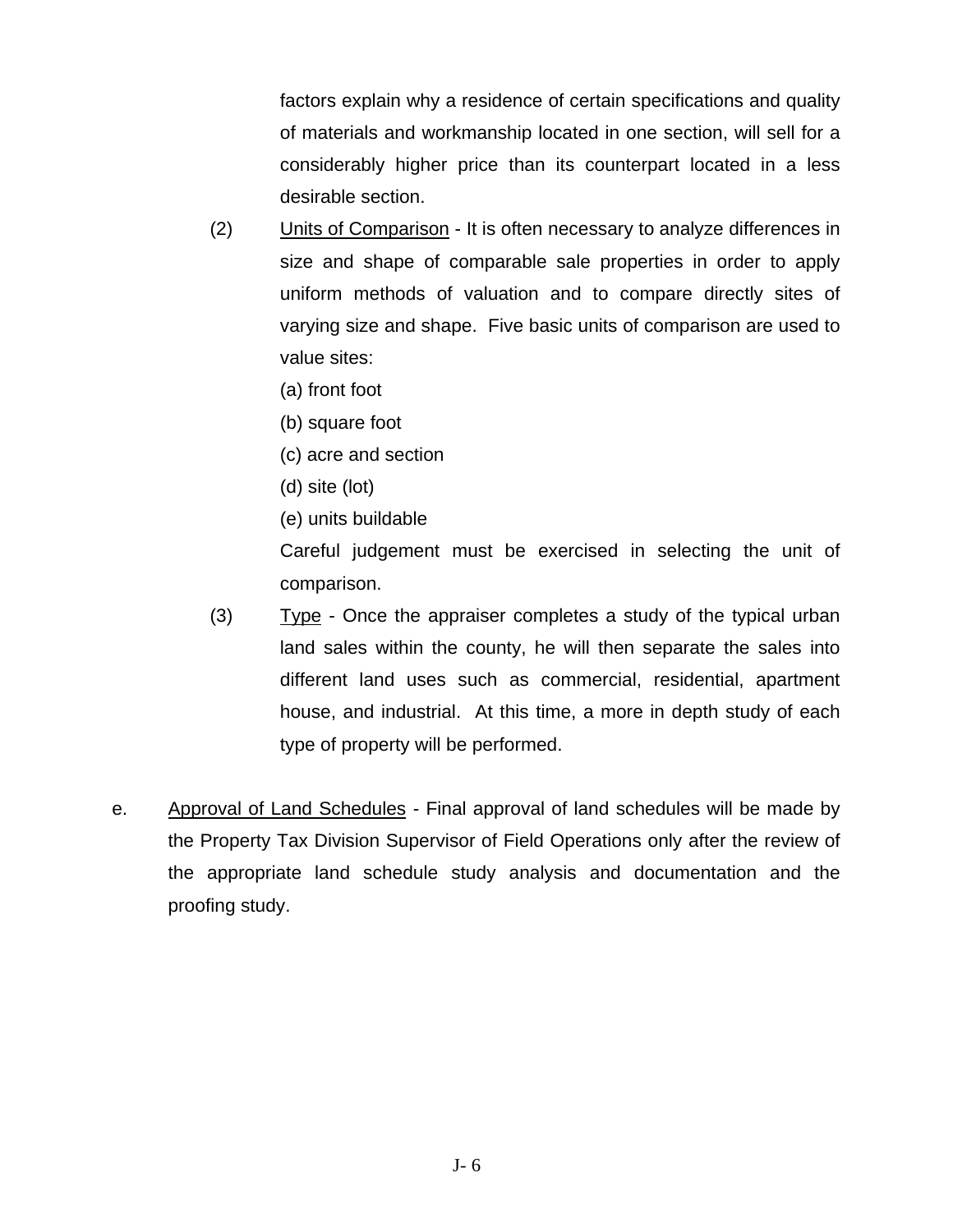**ADDENDUM K** - Utilization of New Aerial Photography

The Alabama Department of Revenue must approve appraisal and mapping budget allocations for updated aerial photography. Submit the following plan on how new photos will be utilized and the estimated time required for each phase.

### MAPPING

- 1. Check for roads, trails, etc. not shown on Mylar maps. Beginning: Completion:
- 2. Check for accuracy of R.O.W.s.

Beginning: Completion:

- 3. Create new base for maps. Beginning: Completion:
- 4. Check accuracy of property lines, sections, townships and region lines. Beginning: Completion:
- 5. Topographic features (water lines, ponds, power, gas lines, etc.). Beginning: Completion:
- 6. Conversion from manual mapping to digital mapping. Beginning: Completion:

### APPRAISAL

- 1. Correlate PRC to map and photo for missing buildings. Beginning: Completion:
- 2. Land class correction: Beginning: Completion: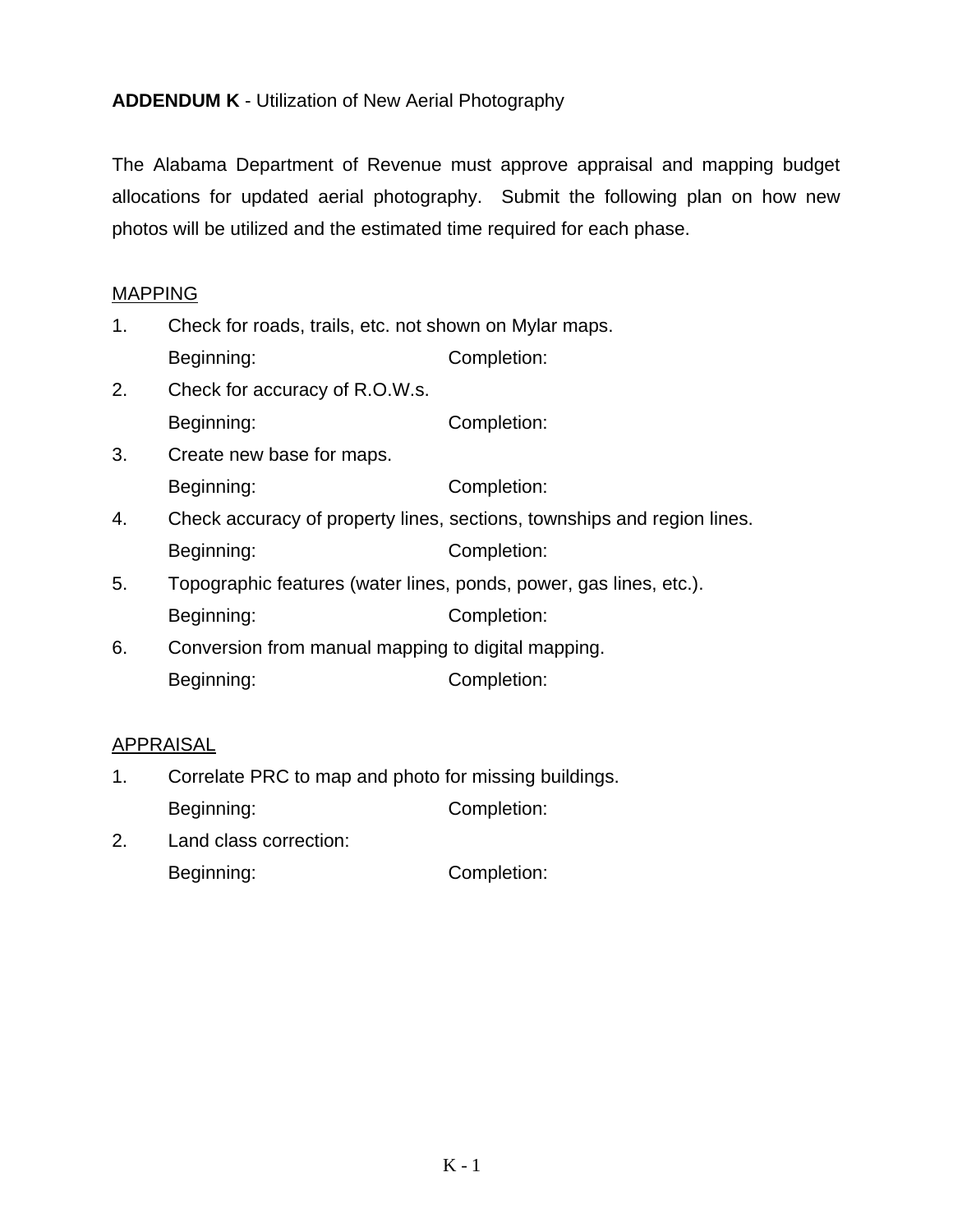### **ADDENDUM L -** Board of Equalization Docket

This directive is issued under the authority of Section 40-2-11, Title 40, Code of Alabama 1975, and applies to counties that are holding Board of Equalization hearings.

The efficient use of state and county personnel and financial resources must be planned for maximum effectiveness and the proper allocation of hearing days. The secretary of part-time boards of equalization shall be required to furnish the Alabama Department of Revenue a copy of the complete Board Docket before the Property Tax Division calls the board of equalization into session.

The Property Tax Division must approve any exceptions to this directive.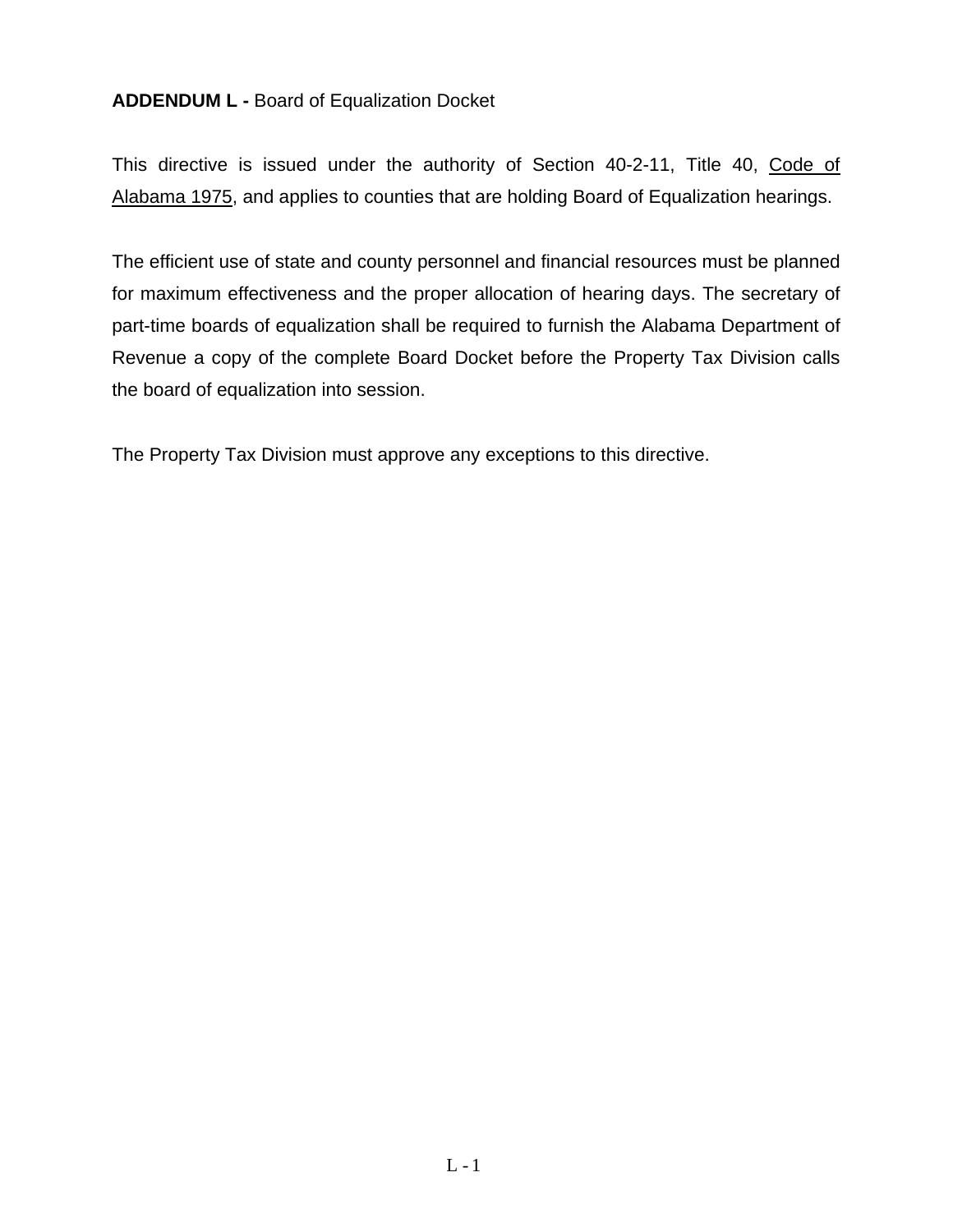#### **ADDENDUM M -** Sales Ratio Study

The Property Tax Division Valuation Analysts, with the assistance of county appraisers will conduct a sales ratio study for determination of sales ratio to market value as of October 1 each year. The purpose of the Sales Ratio Study is to measure property appraisal equalization, evaluate the level and uniformity of appraisals, determine the need for reappraisal, establish the priorities for reappraisal of selected groups of properties and identify potential problems with appraisal procedures. This study is required by the Property Tax Division and will be conducted using the procedures and guidelines below. Additional sales ratio study procedures are included in **Addendum O—Annual Equalization.**

1. Procedures

All qualified sales from October 1 through September 30 will be used for the sales ratio study. The appraised value of properties involved in sales will be the valuation as of October 1 immediately following the study period.

#### 2. Data source

- a. Recorded vesting instruments
- b. Multiple listings service
- c. County records
	- (1) Current Use Application
	- (2) Assessment records and interviews
	- (3) Informal taxpayer hearings / interviews
	- (4) Sales obtained by Board of Equalization hearings
	- (5) Sales data records
	- (6) Sales questionnaires
- 3. Verification procedures

All sales must be verified in order to be included in the sales ratio study. The verification procedures outlined below should be used in order of preference.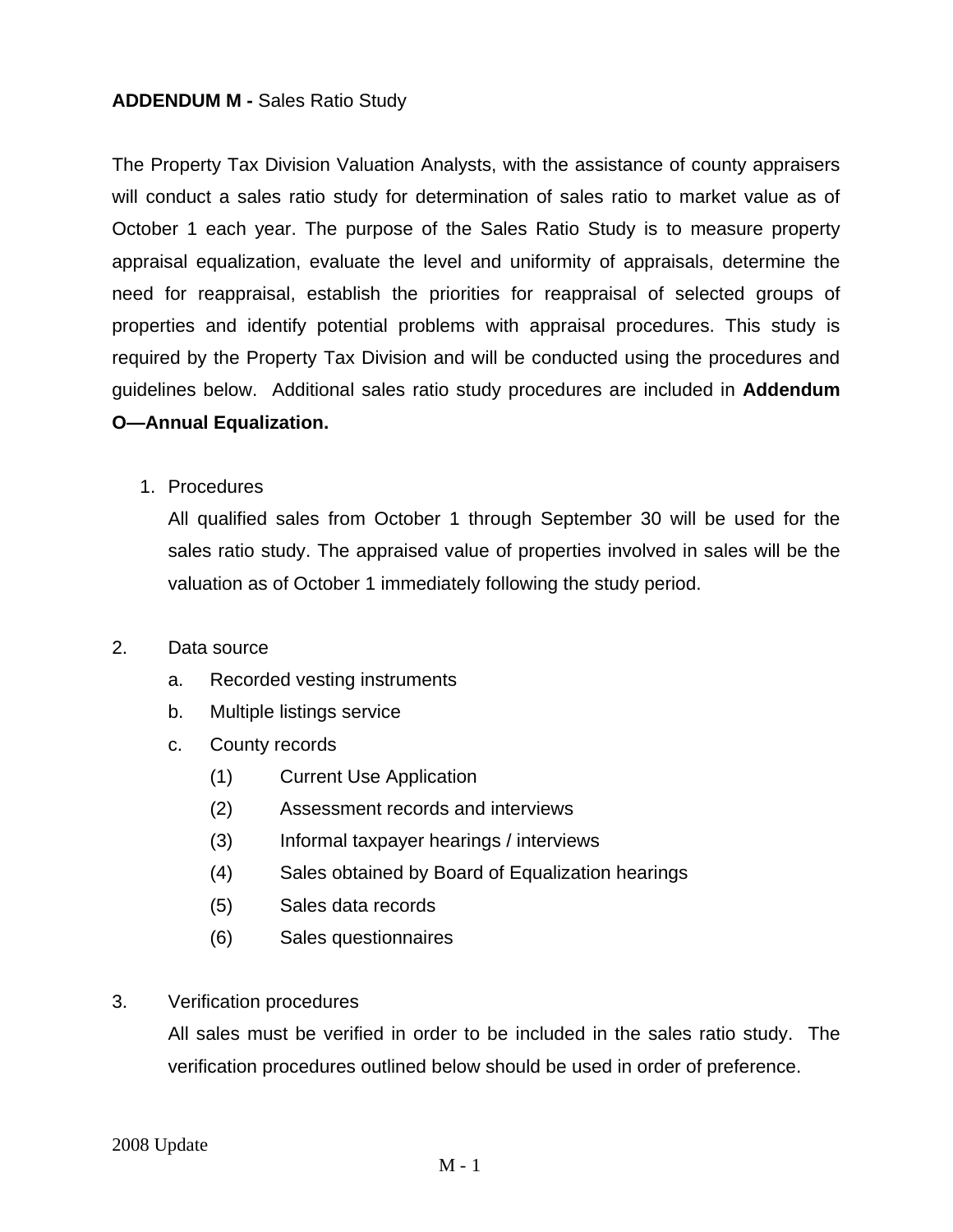- a. Interviews with buyers, sellers, agents, or other persons having personal knowledge of sale
- b. Approved sales questionnaires (See Alabama Appraisal Manual)
- c. Multiple listing services where available
- d. Stated consideration on vesting instruments supported by mortgage data

### 4. Samples

Samples collected for analysis will be representative of the county parcel population by geography and property type. All verified and usable sales should be included in the sales ratio study with a desired minimum sample size of 1% of the county parcel count total when possible. For each property type being analyzed, a minimum of 20 sales is desirable for analysis, but not required.

### 5. Appraised value

The appraised value of properties involved in sales will be that value assessed as of October 1, following the period in which sales data was gathered. The appraised value will be taken from the property tax administration computer system record.

- a. Appraisals used in the sales ratio study must match the property sold. Legal descriptions on sale documents must match appraisals. Physical characteristics of each sale property must match the property appraisal. Any values that have changed after the deed date will be flagged for review by the district supervisor in order to determine applicability for inclusion in the ratio study. A complete description of any value changes will be recorded for each parcel and remain in the sales file.
- b. Parcels that have had additions, renovations, added improvements, or demolitions after the date of sale will not be used in the sales ratio study.

#### 6. Sales involving current use valuation

For any property which has sold and the property qualified for a current use assessment, the appropriate market value should be used in the sales ratio study.

2008 Update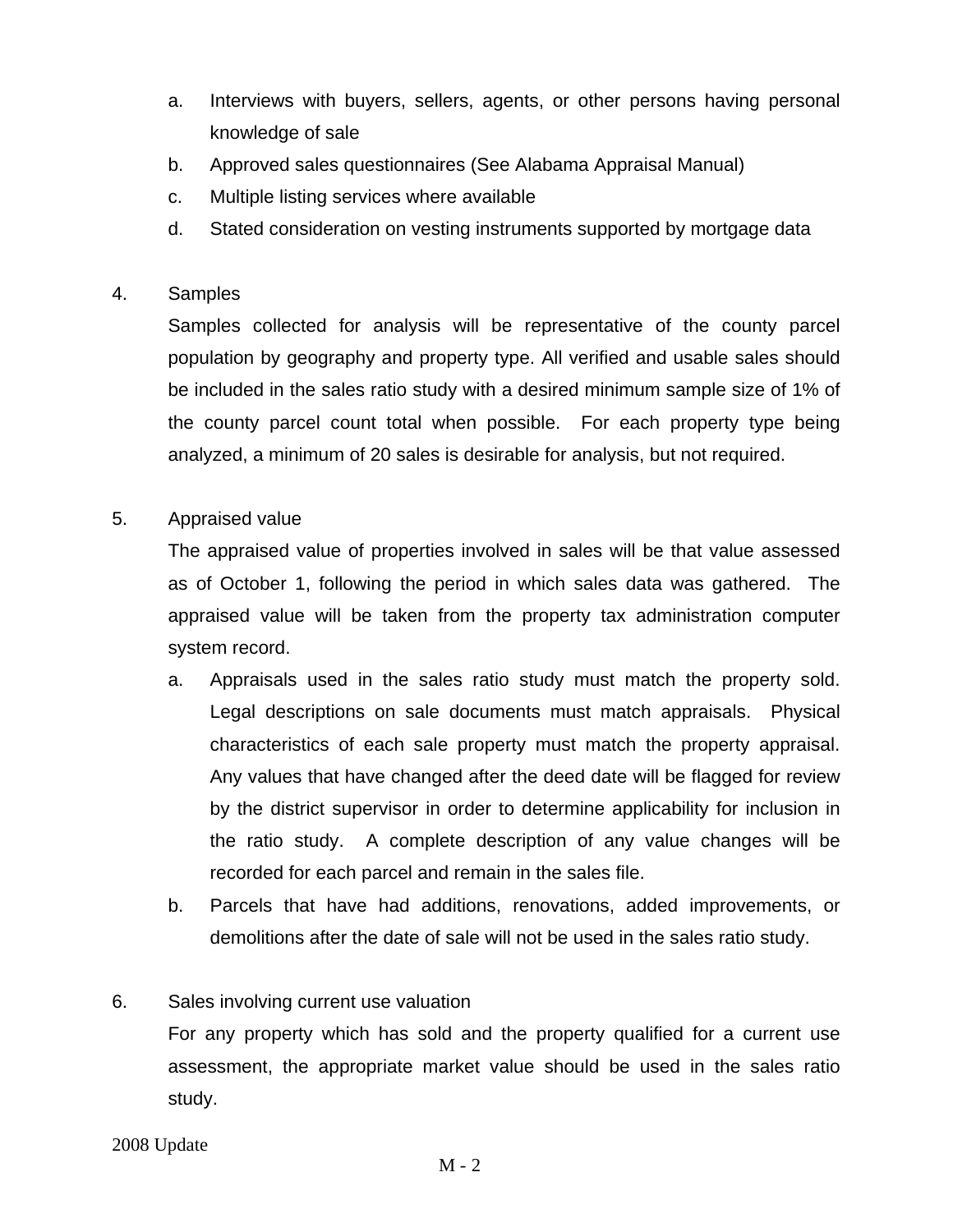#### 7. Multi-parcel sales

Sales involving multiple parcels will be included in the ratio study. The total appraised value and sales price will be shown using one parcel number only. Additional parcel numbers will be indicated in the comments/notes section. Non-contiguous properties in a multi-parcel sale should be closely analyzed for applicability. Multi-parcel sales located in more than one county will be excluded.

### 8. Sales involving assumptions of long term lease

Careful analysis of sales involving an assumption of a long-term lease is required to insure credibility of the sale.

#### 9. Condominiums

Careful analysis of condominium sales is required to insure credibility of the sale.

- a. Insure all condominium property is located in the same county.
- b. Exclude sales where incomplete or planned but not yet constructed common properties are included in sales price.
- c. Exclude sales that include personal property values not typically regarded as real estate.
- 10. Sales involving the following party or parties will be omitted:

| <b>Parties</b>                              | As Grantor | As Grantee |
|---------------------------------------------|------------|------------|
| Family and corporate affiliates             | Omit       | Omit       |
| Administrator                               | Omit       | Omit       |
| Guardian                                    | Omit       | Omit       |
| Conservator                                 | Omit       | Omit       |
| <b>Master</b>                               | Omit       | Omit       |
| Commissioner                                | Omit       | Omit       |
| Receiver or trustee in bankruptcy or equity | Omit       | Omit       |
| <b>Sheriff</b>                              | Omit       | Omit       |
| <b>Bailiff</b>                              | Omit       | Omit       |
| County Clerk or other (tax deeds)           | Omit       | Omit       |
| Executor                                    | Omit       | Omit       |
|                                             |            |            |

2008 Update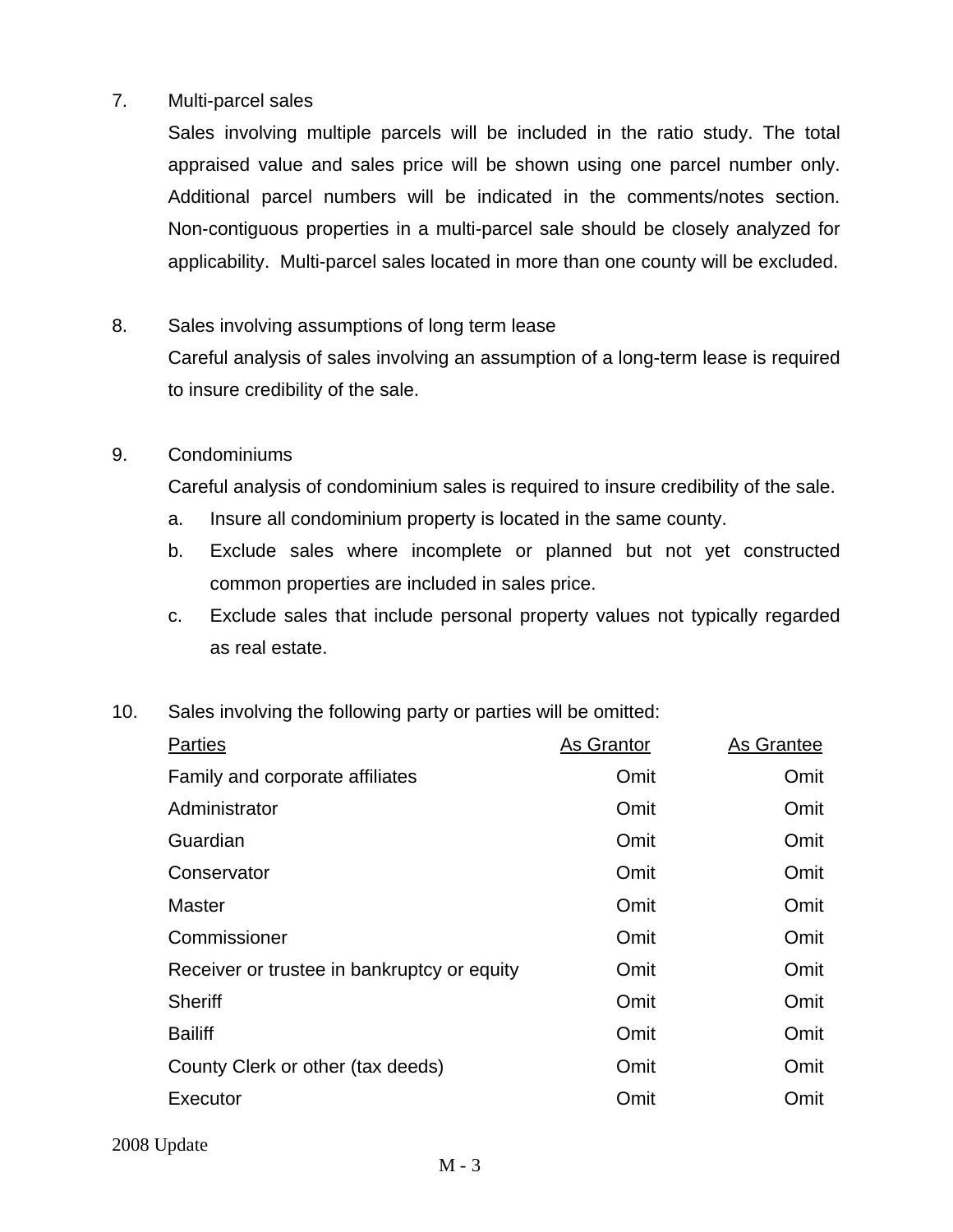| Government Agency (Federal-State-County)      | Omit | Omit |
|-----------------------------------------------|------|------|
| Mortgage or financial companies (Banks, etc.) | Omit | Omit |
| Non-Profit organization                       | Omit | Omit |
| <b>Public Utilities</b>                       | Omit | Omit |

- 11. Sales involving the following types of transactions will be omitted:
	- Property cannot be clearly identified on assessor's books
	- Sale of property in more than one county
	- Sale of cemetery lot
	- Sale where interest such as life estate is retained
	- Sale involving a trade or exchange of property
	- Sale of mineral or timber rights
	- Sale including personal property where the value of the personal property cannot be separately identified from that of the real property
	- Sale of an unspecified or undivided part of property, or conveyance of a life estate
	- Sale where possession is retained for over one year
	- Sale involving transfer of patents
	- Sale showing the consideration of "love and affection"
	- Sales where either party is under duress
- 12. The sale price is the full consideration paid for a property including the cash down payment and amounts financed. Information must be furnished on sales having special or unusual financing when such financing affects the sales price. Sales involving relocation services require careful consideration and analysis before including in the ratio study.
- 13. When all required information has been entered, the sales ratio data will be delivered to the district supervisor for review prior to submission to the Property Tax Division Real Property Section. Sales ratio's will be computed for each sale in the sample and analyzed by group and the jurisdiction as a whole.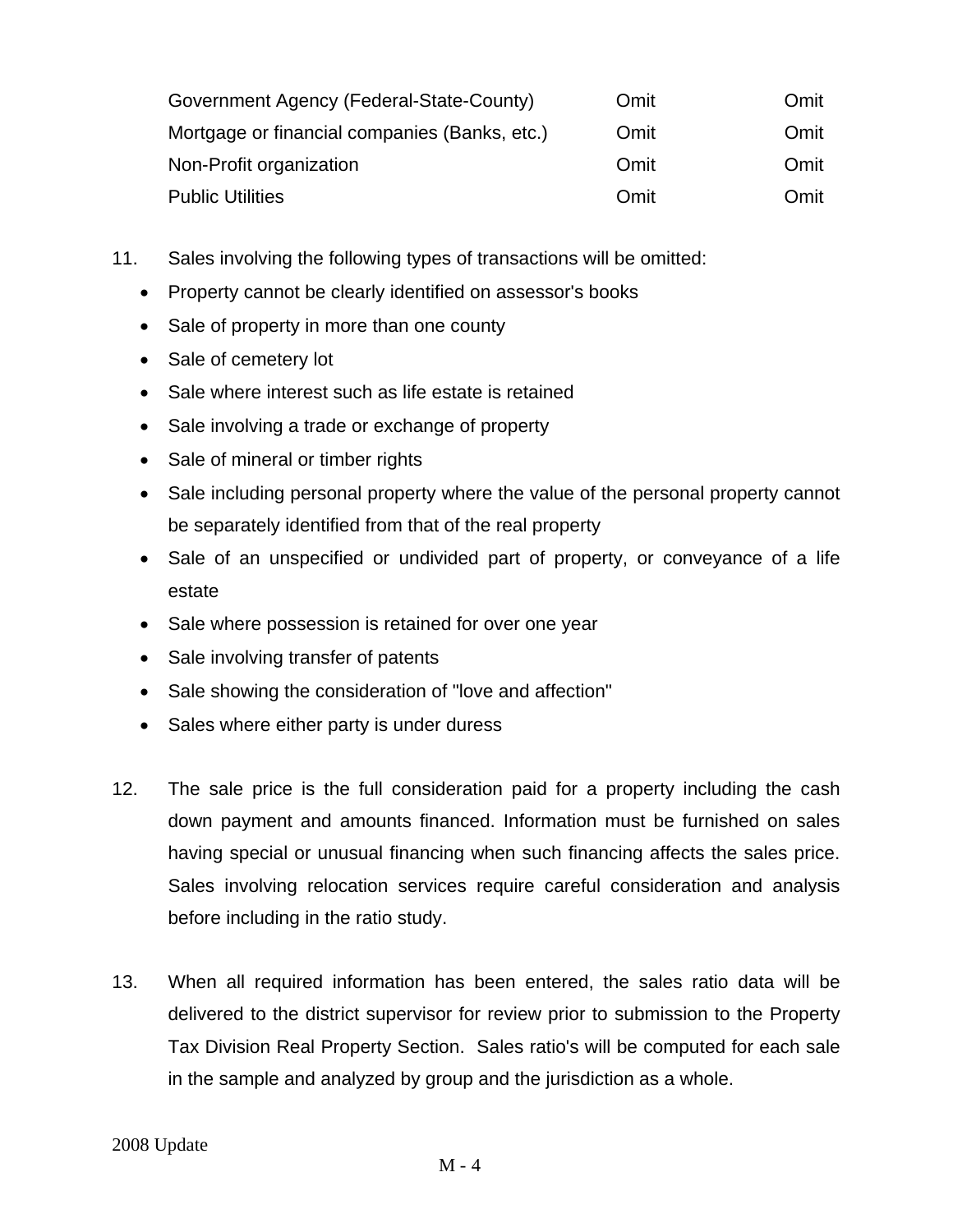- 14. Sales data will be submitted in an electronic media approved by the Property Tax Division Real Property Supervisor. The following data fields should be used when reporting data to the Property Tax Division:
	- Parcel Numbers
	- Land Use Code
	- Valuation Zone (Neighborhood Code)
	- Property Address
	- Sale Price
	- Building Class
	- Percent Good
	- Story Height
	- Garage Decimal
	- Basement Decimal
	- Total Adj. Area
	- Year Built
	- Grantor
	- Grantee
	- Deed Book
	- Deed Page
	- Sale Date
	- Land Acreage
	- Living Area
	- Tax District
	- Land Value
	- Improvement Value
	- Miscellaneous Improvement Value
	- Total Value of Property
	- Subdivision Lot Number
	- Subdivision Block Number
	- Subdivision Name
	- Qualified Sale
	- Date Last Value Change
- 15. Outlier Identification

The sales ratio study should be reviewed for outlier ratios. Once identified, the sales should be closely examined for validity. The results should be reported to the district supervisor to determine if the sample should be excluded from the sales ratio study.

2008 Update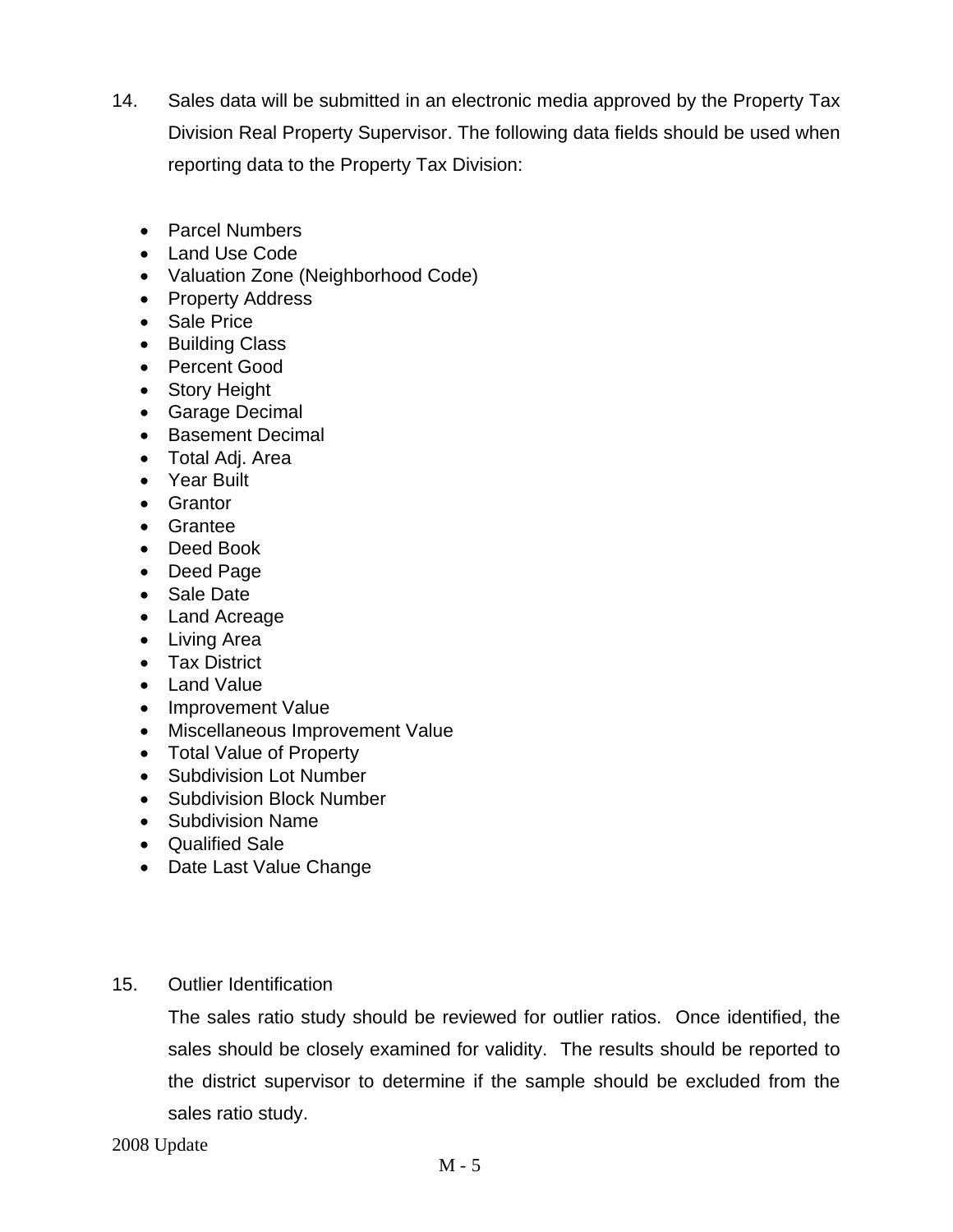# **ADDENDUM N -** Standardization of Data on Property Record Card

The data entered on the property record card should be standardized for future use and reference. Therefore, standardized abbreviations and codes will be used. Appraisal data should be available for access by the Property Tax Division in a standardized field structure.

- 1. Code and Abbreviation of Major Type Improvements
	- Each major improvement listed on the property record card (PRC) will be coded indicating the type of improvement. The code number and standard abbreviation of the type of improvement will be entered on the PRC in the top left corner on the line for the "Type of Structure". Code numbers and standard abbreviations are published in the *Alabama Appraisal Manual.*
- 2. Miscellaneous Improvement Standard Abbreviation The Alabama Appraisal Manual contains standard miscellaneous improvement codes. Miscellaneous improvement codes and abbreviations should be entered on the PRC under the class scale column in the miscellaneous improvement row.
- 3. Code Identifying Type of Construction Material The Alabama Appraisal Manual assigns a code number for each type of building material. The PRC cards printed and now in use do not show all materials listed on the construction unit table. Material not listed on the PRC will be listed by code number on a blank line on the PRC card.
- 4. Notes Section

The notes section of the property record card should contain three separate fields of information.

- a. comment
- b. appraiser responsible for value
- c. maintenance date

 Value changes due to Board of Equalization hearings will be noted by "BOE" in the comments and the Boards' decision date. Value changes due to correction of error will be noted by CofE, date of change and initials of person making the change. No note is necessary for value changes made due to countywide revaluations.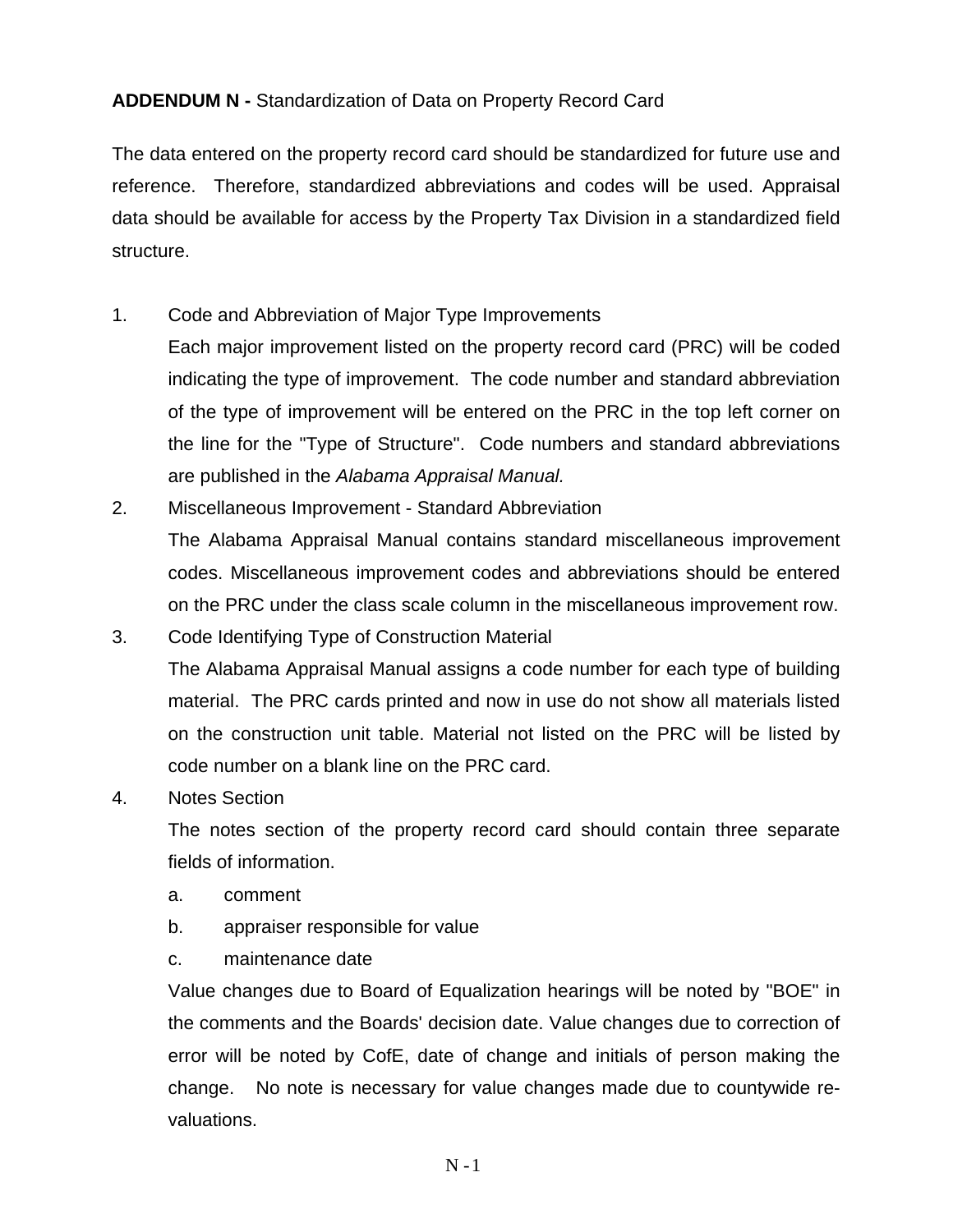#### **ADDENDUM O** – Annual Equalization Procedures

#### 1. County Implementation Procedures

- a. All counties will appraise all property annually at its fair and reasonable market value. When conducting the sales ratio analysis, the median, mean, weighted mean, price related differential (PRD), coefficient of dispersion (COD), minimum and maximum should be determined for each valuation zone. All counties will be required to meet the established compliance standards for annual equalization.
	- (1) The equalization sales ratio compliance standards are:
		- (a) Median ratio of appraised value to sales price in each delineated valuation zone between 98% and 102%.
		- (b) Coefficient of dispersion (COD) not greater than 20% in the overall sales ratio study.
	- (2) Each county will establish a base year for annual equalization. The base year is the effective year of the county land schedule and construction cost index that will be used during annual equalization. The base year land schedule and index will be effective for a four year period, after which, the county will be required to re-establish the base year land schedule and county construction index. Alternatively, if after a county conducts a base year test sales ratio study, and the level of appraisal is not between 85% and 105%, then that county will be required to re-establish the county land schedule and index effective the following October 1st.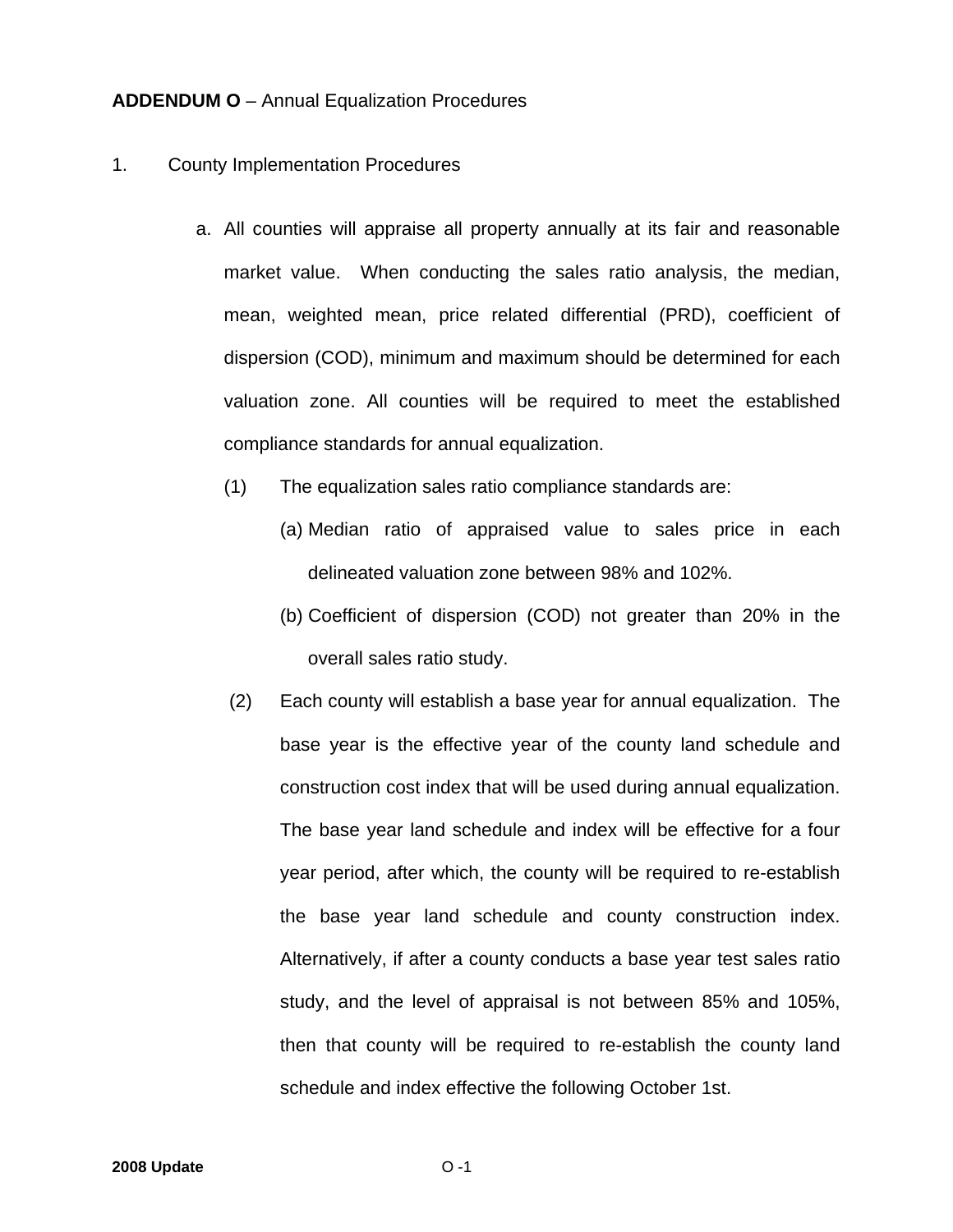- (3) Counties shall have the option of resetting their base year earlier than scheduled with the approval of the Alabama Department of Revenue.
- (4) Annual equalization will retain the four-year cycle for setting the base year. Land and improvement values within delineated valuation zones will be trended separately on an annual basis. The incremental field inventory review will be accomplished in twenty five percent increments annually.
- b. Compliance

Annual equalization heightens the requirement for standardization of processes and procedures. The county assessing officials and other officials charged with mapping and appraisal duties shall comply with the guidelines, procedures, and standards established by the Alabama Department of Revenue and will be responsible for successfully completing the equalization program on an annual basis. Should any county fail or refuse to comply with the requirements for annual equalization, the Division shall take whatever actions necessary in accordance with the provisions of §40-2-11 and §40-7-67 of Title 40, Code of Alabama 1975 to bring annual maintenance and field review into compliance.

c. Method of Appraisal

 The procedures for valuation of property will be in accordance with the Alabama Appraisal Manual, supplements to such manual, division directives, and regulations issued by the Property Tax Division to clarify or establish procedures for the purpose of administration. Mass appraisal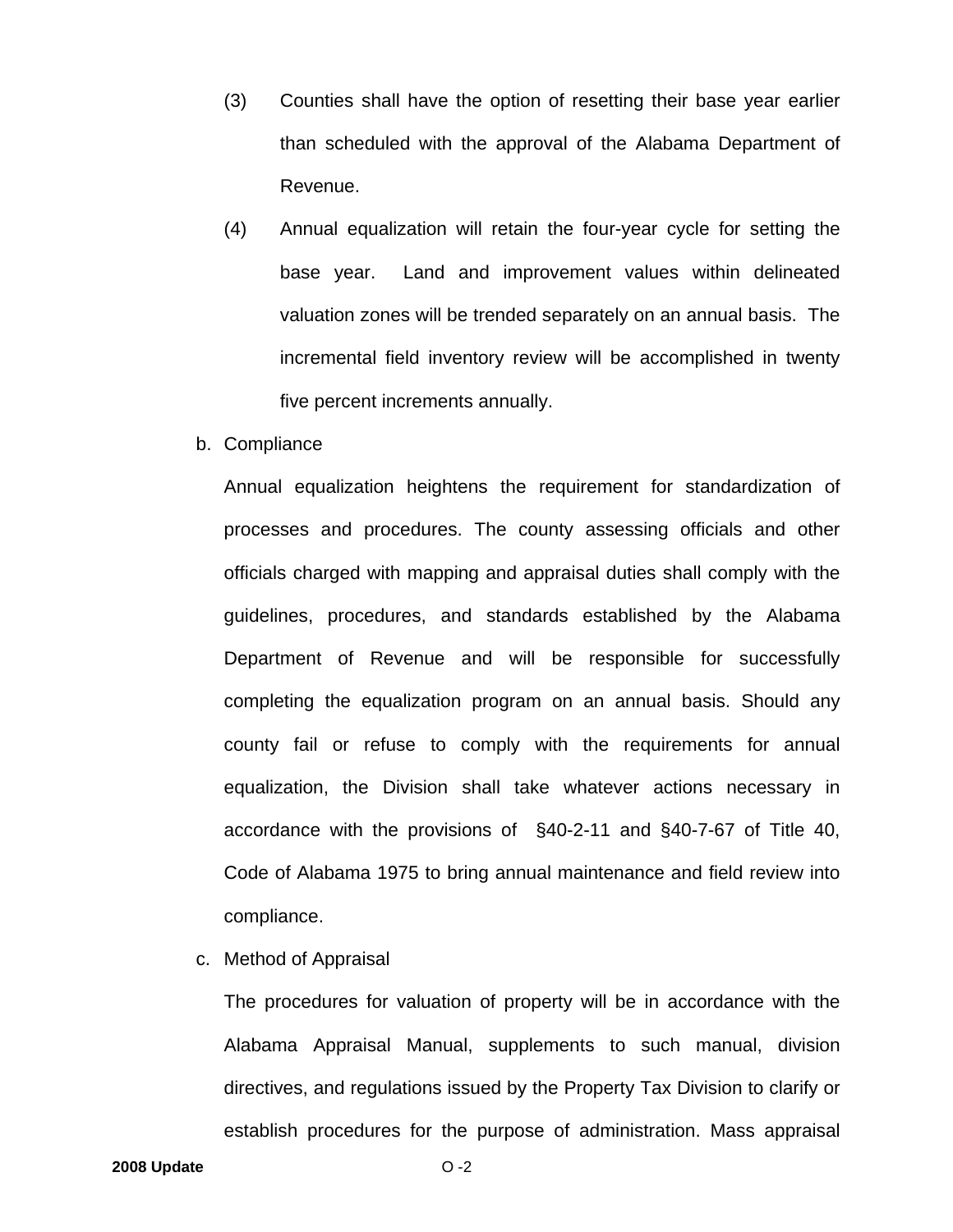techniques will continue to be employed in all counties. Statistical testing (valuation zone analysis, sales ratio analysis, etc.) will be employed on an ongoing basis to assure that equalization remains the primary goal of the mass appraisal process.

d. Annual equalization inventory field review

The annual equalization inventory field review will distribute the real property review process over the entire four-year equalization cycle in increments of 25% per year. The valuation zone delineations will serve as the basis for effective management of the inventory review function. When establishing an incremental field review schedule, the following items should be considered.

(1.) Preparing for Incremental Field Review—Valuation zone delineation must be accomplished by market analysis according to generally accepted appraisal practices. It is essential that the appraiser know the number of valuation zones and the size of each valuation zone. Additionally each valuation zone must be identified by its characteristics. **Example:** A residential valuation zone in a suburban area may consist of five actual subdivisions in a market value range of \$90,000 to \$150,000, with moderate growth. **Example:** A rural valuation zone may have a large geographic area with both large and small track properties; and consist primarily of pasture and timber parcels with no apparent growth. Counties should determine the parcel count for the entire county, and then consider the number of improved parcels and the number of unimproved parcels. The count of improved parcels should then be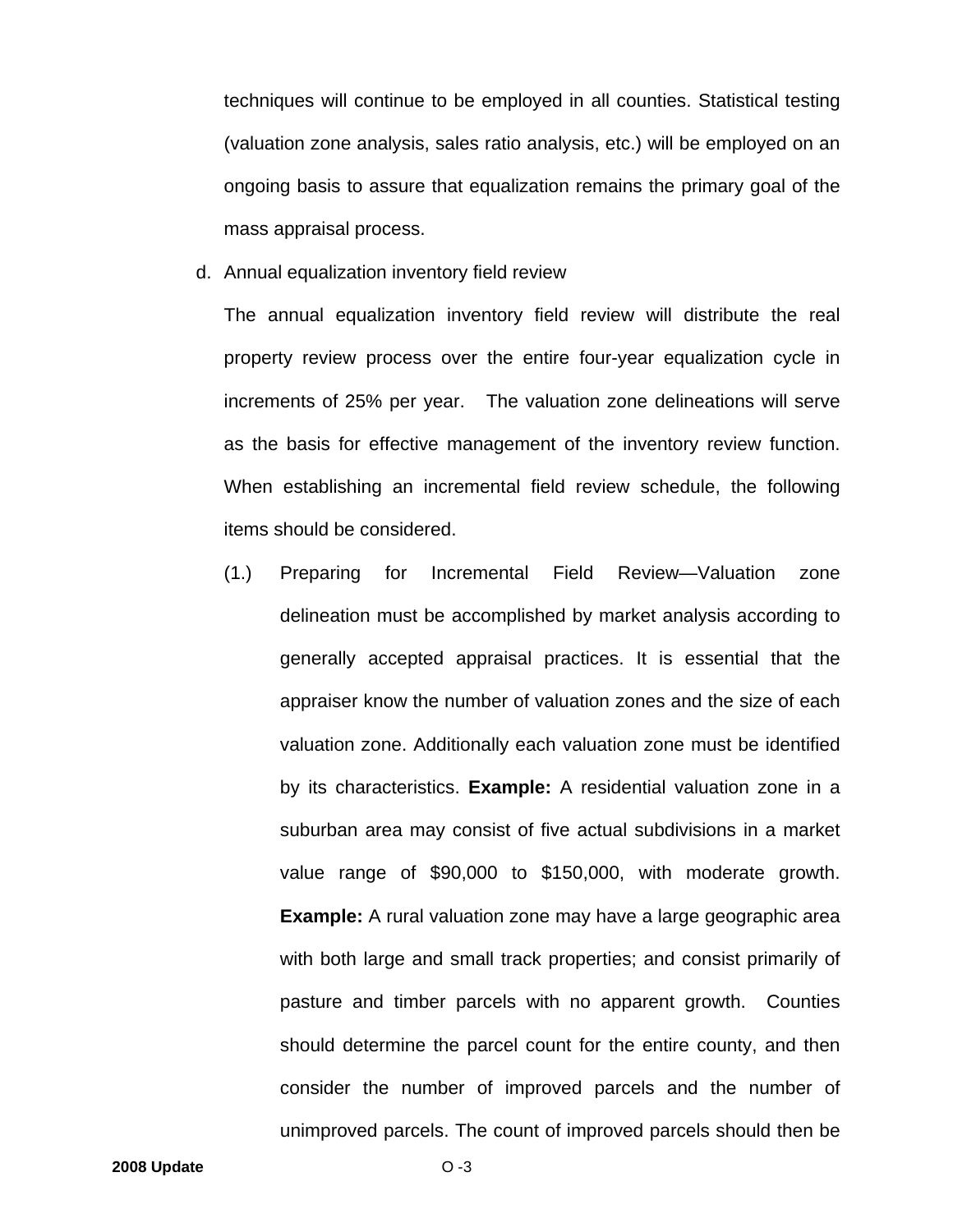further divided into residential improved, commercial improved, industrial improved, etc. Unimproved parcels should also be divided by categories such as large tract timber, residential vacant, commercial vacant, waterfront vacant, etc. Subsequently, the counties should also determine the parcel count for each valuation zone in the same manner as was done for the entire county. The total of the valuation zone parcel counts by category should equal the total count for the entire county.

(2.) Conducting Incremental Field Review –The counties should determine the parcel count comprising 25% of the total parcel count. Care should be taken to develop the incremental review schedule by valuation zone. Each year's increment should contain a good cross section of valuation zone types. Utilizing a colorcoded map, the appraiser should then be able to determine a logical and systematic division of the valuation zones so that there is an approximately equal amount of vacant, improved, residential, commercial, etc. valuation zones for each of the four increments. The appraiser must review an entire valuation zone; therefore, an annual increment of valuation zones to review will probably not contain exactly 25% of the total county parcel count. Example: A county with 30,000 parcels may determine that the most logical (and manageable) increments are; first year 8,000 parcels, second year 7,300 parcels, third year 7,700, fourth year 7000. The fouryear total of parcels field reviewed must equal the county's total parcel count. The same schedule established for the first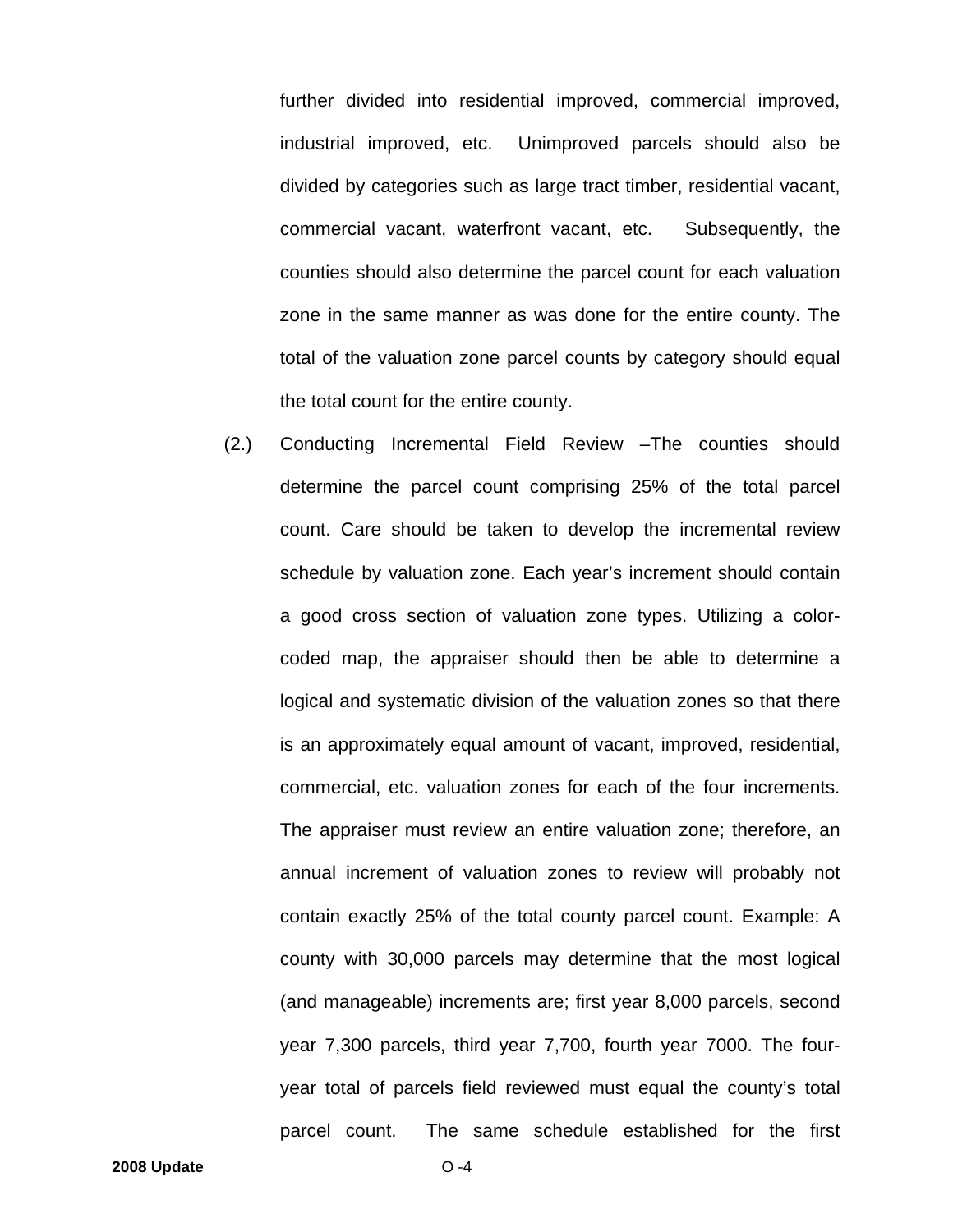incremental review cycle should be maintained for future reviews to insure that all properties are reviewed.

- (3.) Field review and annual maintenance updates of real property must be timely completed each year so that correlation of values can be accomplished. New improvements or additions to existing improvements will be measured, listed and added to the inventory, and any additions or improvements that have been removed will be deleted from the inventory with respect to the appropriate lien date. Appraisal errors that are discovered will be corrected. Any other appraisal changes (class, condition, etc…) will be made prior to the development and application of annual equalization valuation zone land and improvement trending factors.
- e. Trending of values.

Land and improvement values will be adjusted annually to maintain an ideal appraisal to sales ratio of 100%. Separate adjustment factors for land and improvements will be used on all improved parcels. This will provide more accurate and supportable adjustment factors than a single adjustment to the property. Land value is the key factor in our appraisal system for keeping the appraisal ratio at 100%.

f. Sales Ratio Studies

As a part of annual equalization, each county will be required to conduct two countywide ratio studies—the base year test sales ratio study and the equalization sales ratio study. Both of these ratio studies will be submitted to and approved by the Property Tax Division at the same time before valuation notices are prepared.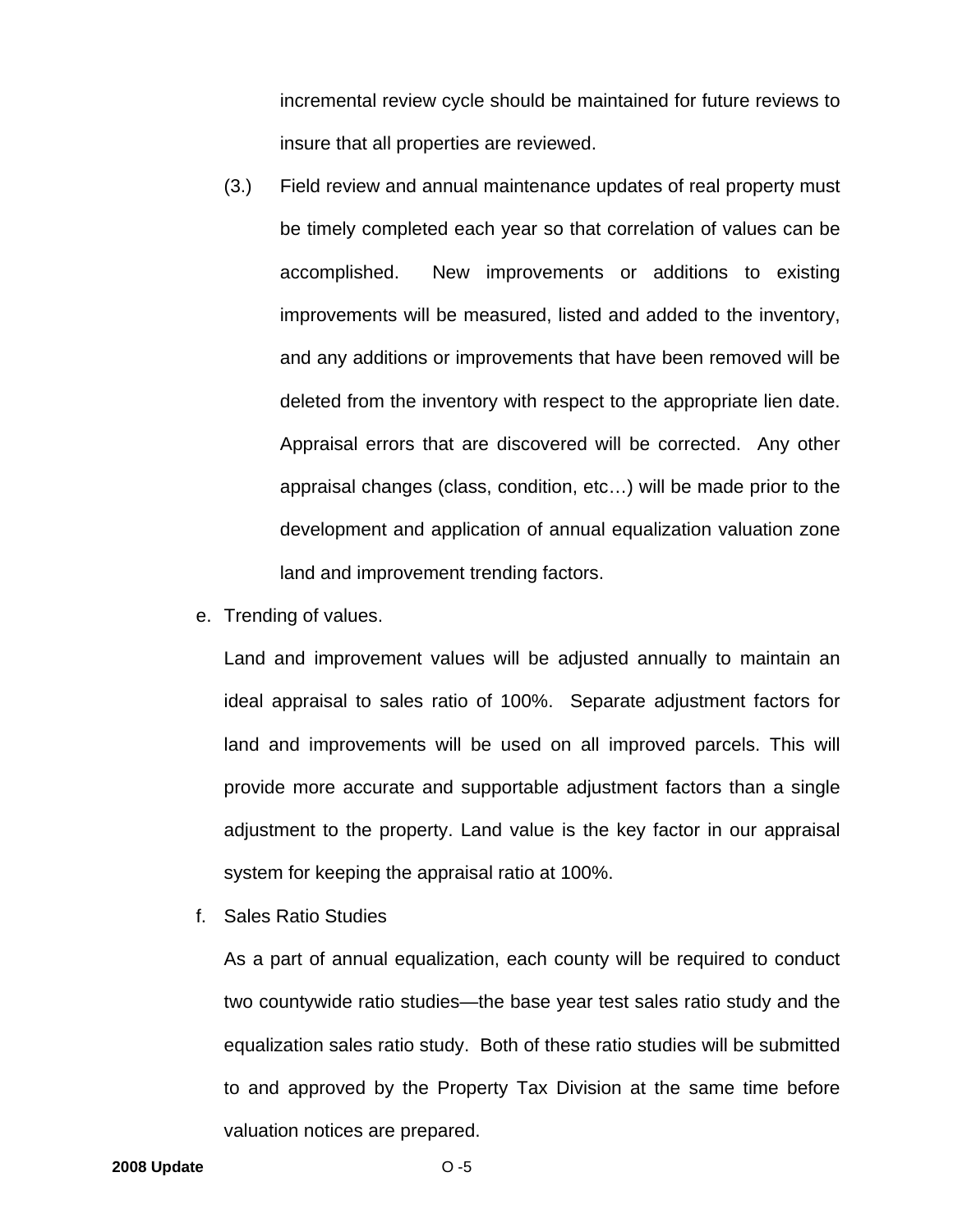- 1. The purpose of the base year test sales ratio study will be to measure the overall level of appraisal in the county as an indicator of the effectiveness of the county cost index and land values. For purposes of the base year test sales ratio study, all annual equalization valuation zone trending factors will be removed from property appraised values prior to compilation of the ratio study to determine the overall county level of appraisal. If after a county conducts a base year test sales ratio study, and the median level of appraisal is not between 85% and 105%, then that county will be required to re-establish the county land schedule and cost index effective the following October 1<sup>st</sup>.
- 2. The purpose of the equalization sales ratio study will be to measure the effects of trending on the overall appraisal level in the county. For each valuation zone, the county will develop appropriate valuation zone trending factors for application. When conducting the sales ratio analysis, the median, mean, weighted mean, price related differential (PRD), coefficient of dispersion (COD), minimum and maximum should be determined for each valuation zone. All counties will be required to meet the established compliance standards. The equalization sales ratio compliance standards are a median ratio of appraised value to sales price in each delineated valuation zone between 98% and 102% and a coefficient of dispersion (COD) not greater than 20% in the overall sales ratio study.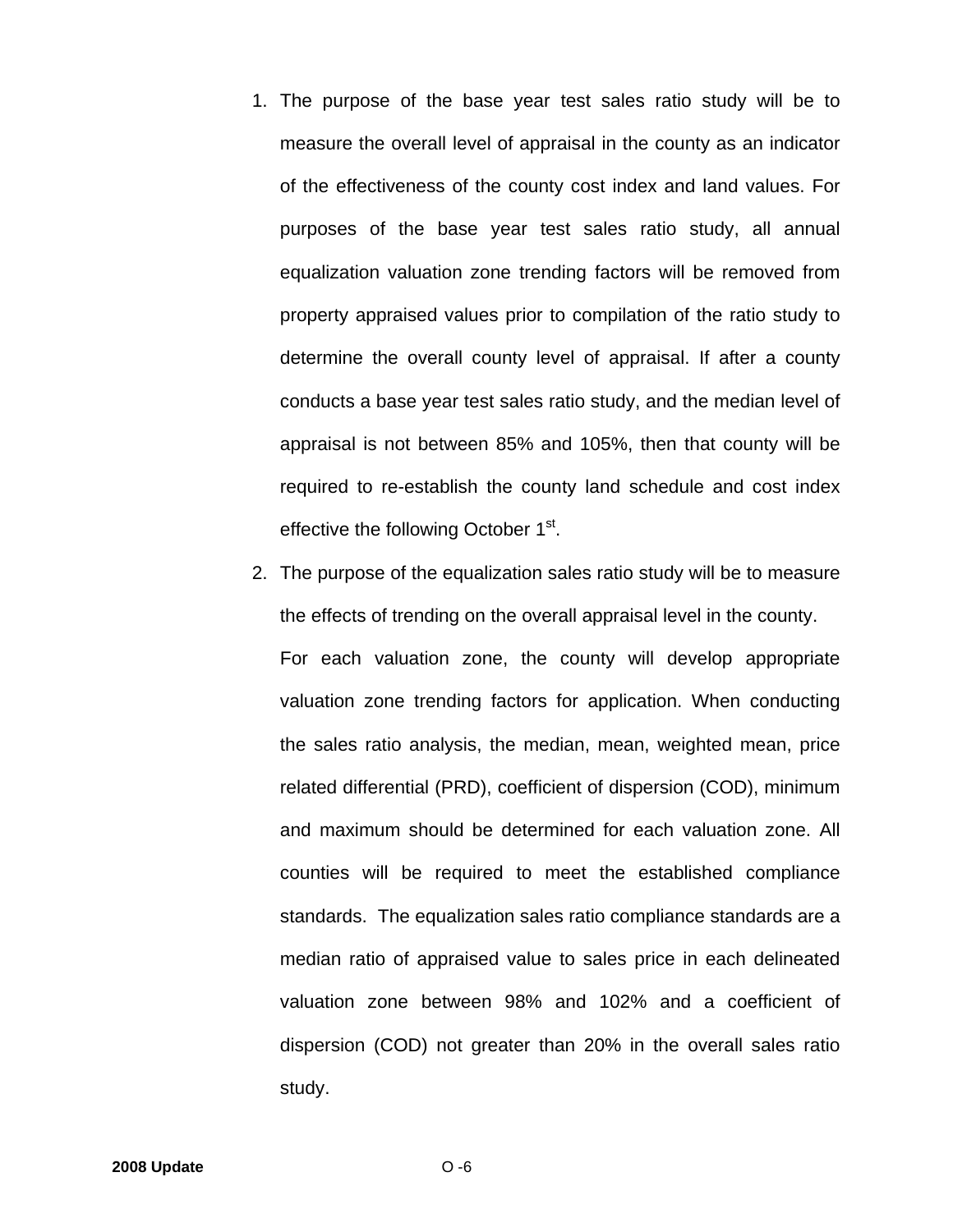Counties will thoroughly document all studies and analyses done for valuation zone value trending purposes and submit copies to the Property Tax Division District Supervisor for approval prior to application in the valuation process.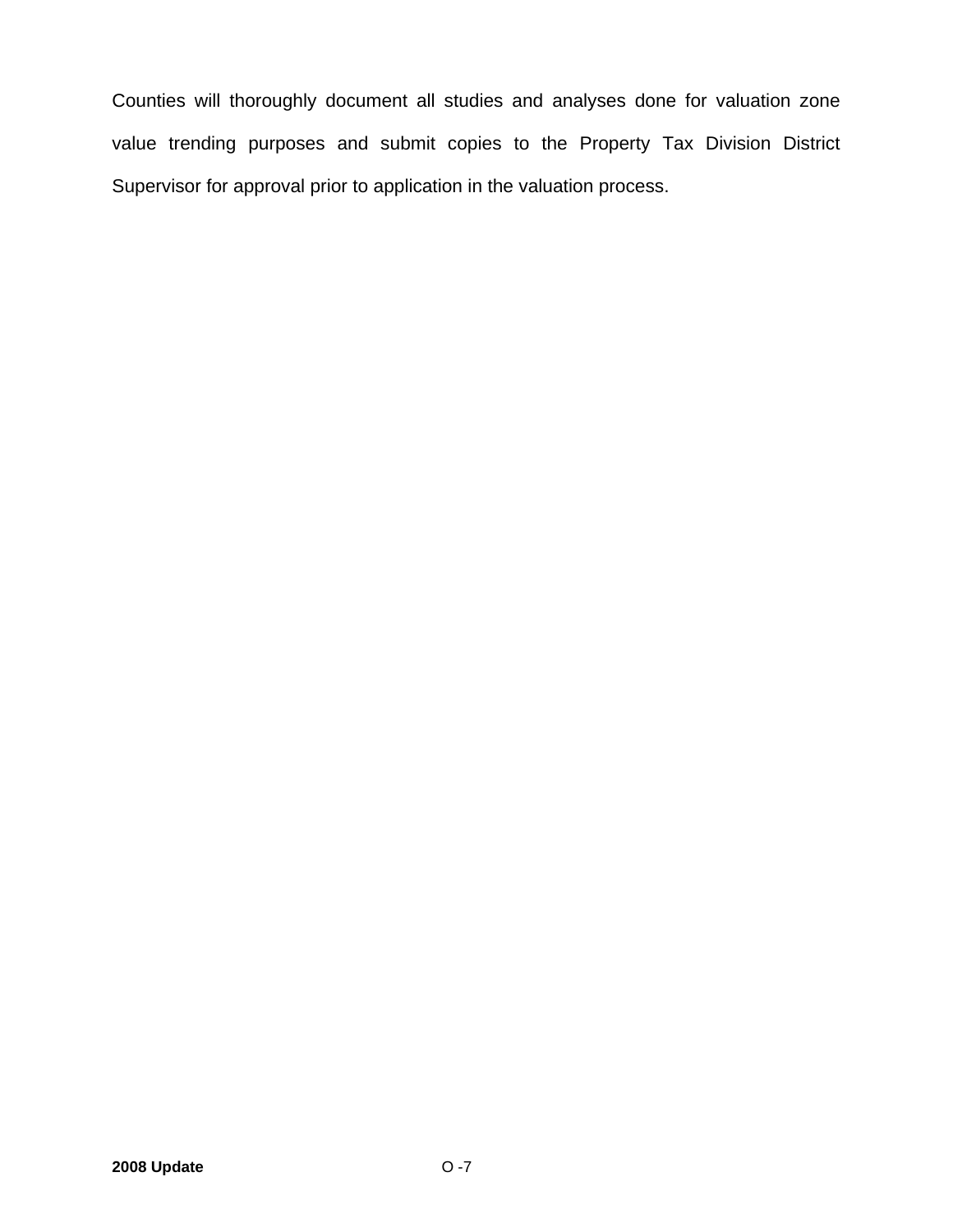#### **Addendum P** Valuation of Subsidized Multifamily Housing

The "mass appraisal" method is the most feasible method to achieve equalization of property assessment. Single property or "Fee appraisal" for purpose of assessment would be prohibitive by cost. Therefore, the commonly accepted appraisal techniques for the three approaches to value according to the Alabama Appraisal manual will be used for the mass appraisal of real property.

Information gathered from the "State of Alabama Comprehensive Housing Affordability Strategy", FY 1994 by AHFA – Research and Planning Division reveals a variety of property based multifamily housing subsidy programs. According to their information there are at least ten programs under the auspices of the either the U.S. Department of Agriculture or the Department of Housing and Urban Development. These ten programs are each eligible for at least one and in many cases a combination of four subsidies such as grants, below market financing, direct rental assistance and low income housing tax credits.

It is not feasible, practical or desirable under the mass appraisal concept to develop specific procedures for all the possible combinations of these programs and subsidies. Creation of specific procedures for these specific situations would violate the concept of equalization and would possibly be detrimental to the property owners.

The estimate of market value for subsidized multifamily housing properties will be accomplished using the same procedures provided by the Alabama Appraisal Manual for other multifamily housing real property. Sales of comparable properties will be used when the market approach is considered, market income and expense data will be used when the income approach is considered and the apartment improvement type rate table will be used when considering the cost approach. Consistent with accepted appraisal practices and the Code of Alabama, the three approaches will be considered and the most appropriate approach will be selected based on the best information available to the official.